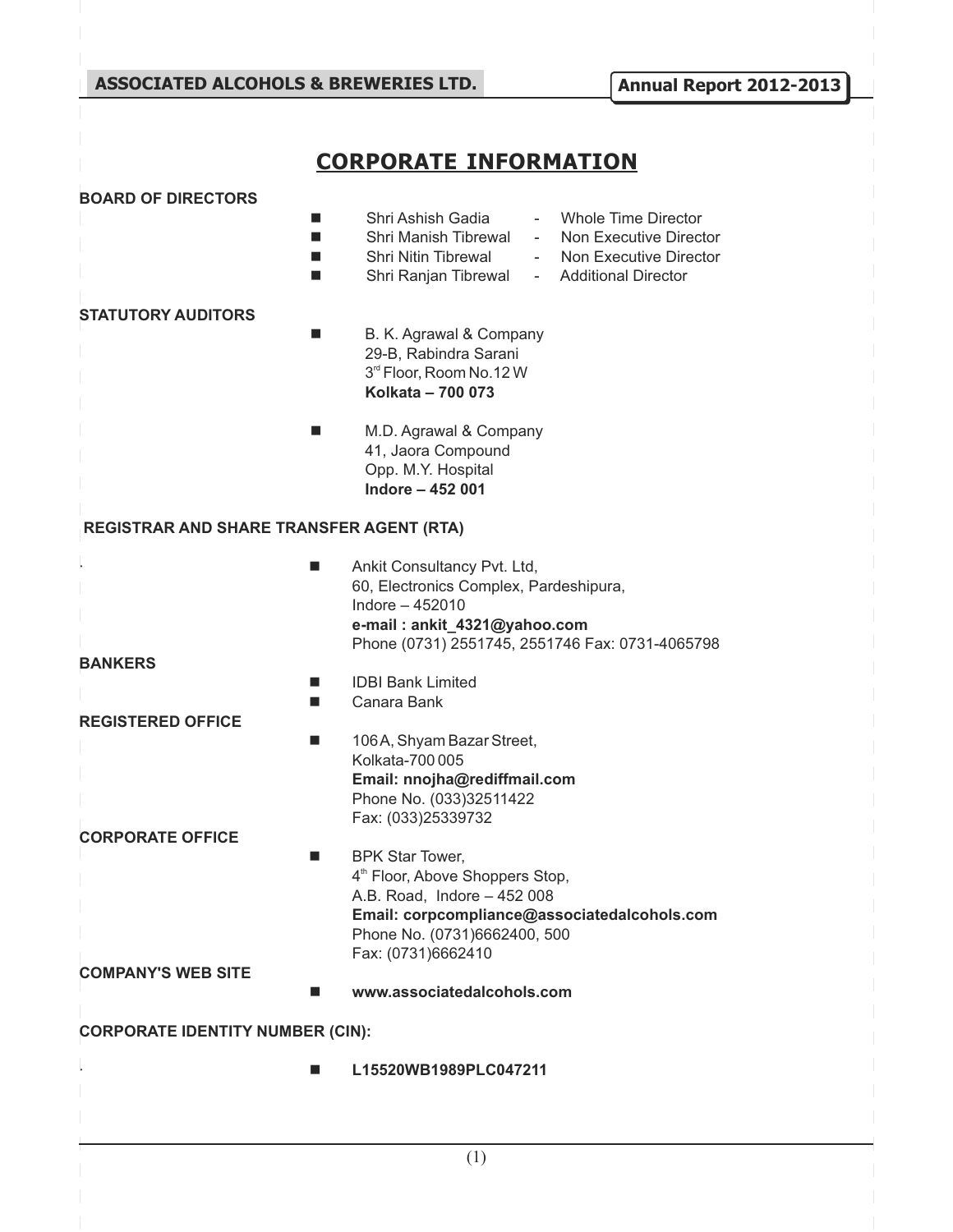## **CONTENTS**

- **Notice**
- **Directors' Report**
- Report on Management, Discussion and Analysis
- Report on Corporate Governance
- **Auditors' Report**
- **Annual Accounts**

## **Venue of Annual General Meeting and other details:**

| Date         | $\mathbb{R}^{\mathbb{Z}}$ | September 2 <sup>nd</sup> , 2013                                                        |
|--------------|---------------------------|-----------------------------------------------------------------------------------------|
| Day          | ÷                         | Monday                                                                                  |
| <b>Time</b>  | $\mathbb{Z}^{\mathbb{Z}}$ | $3.30 \text{ pm}$                                                                       |
| <b>Venue</b> |                           | : "Shripati Singhania Hall" Rotary Sadan,<br>94/2, J.L. Nehru Road,<br>Kolkata - 700020 |
|              |                           | <b>Book Closure Date</b> : From August $30^{th}$ , 2013 to September $2^{nd}$ , 2013    |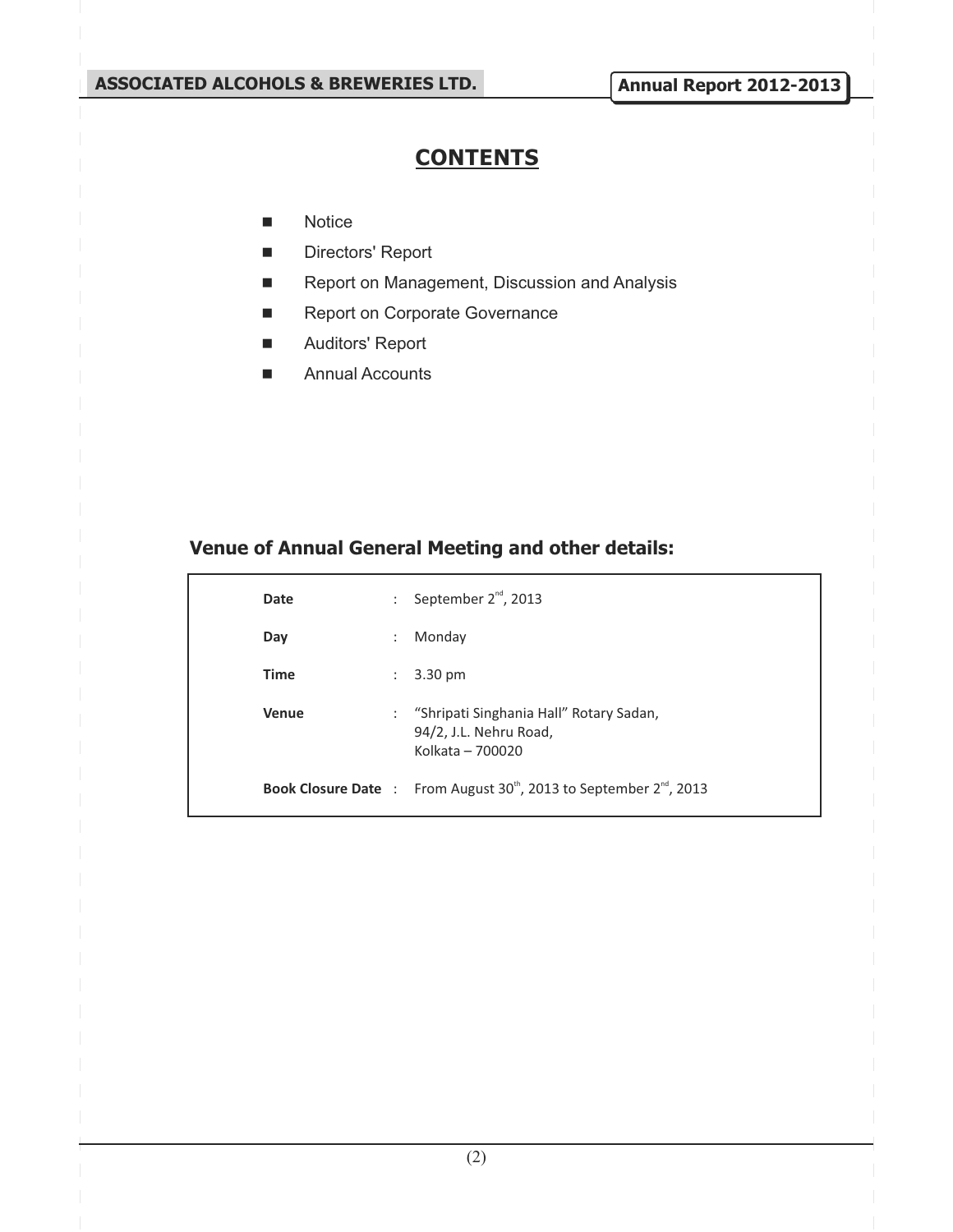## **ASSOCIATED ALCOHOLS & BREWERIES LTD. NOTICE**

NOTICE is hereby given that the Twenty Fourth Annual General Meeting of the Members of Associated Alcohols & **nd** Breweries Ltd. will be held on **Monday, the 2 day of September, 2013, at 3.30 pm at "Shripati Singhania Hall" Rotary Sadan, 94/2, J.L. Nehru Road, Kolkata – 700020**to transact the following business:

#### **ORDINARY BUSINESS :**

- 1. To receive, consider and adopt the Audited Balance Sheet for the year ended on March 31, 2013 and the Profit and Loss Statement as at that date together with the reports of the Directors and the Auditors thereon.
- 2. To appoint Director in place of Shri Nitin Tibrewal, who retires by rotation and is eligible, for re-appointment.
- 3. To appoint Auditors and to fix their remunerations.

#### **SPECIAL BUSINESS :**

4. To consider and if thought fit to pass with or without modifications, the following resolution as ordinary resolution :

Appointment of Shri Ranjan Tibrewal as Director of the Company :

"RESOLVED that Shri Ranjan Tibrewal, who has been appointed as an Additional Director of the Company by the Board of Directors under Section 260 of the Companies Act, 1956 and who holds office up to the date of ensuing Annual General Meeting and who is eligible for reappointment and in respect of whom the company has received notice in writing, pursuant to Section 257 of the Companies Act, 1956 proposing his candidature for the office of Director, be and is hereby appointed a Director of the Company, liable to retire by rotation."

Date: 20<sup>th</sup> July, 2013 Registered Office : **Ashish Gadia**

106 A, Shyam Bazar Street, **Wholetime Director** Kolkata-700 005

Place : Indore **By order of the Board of Director**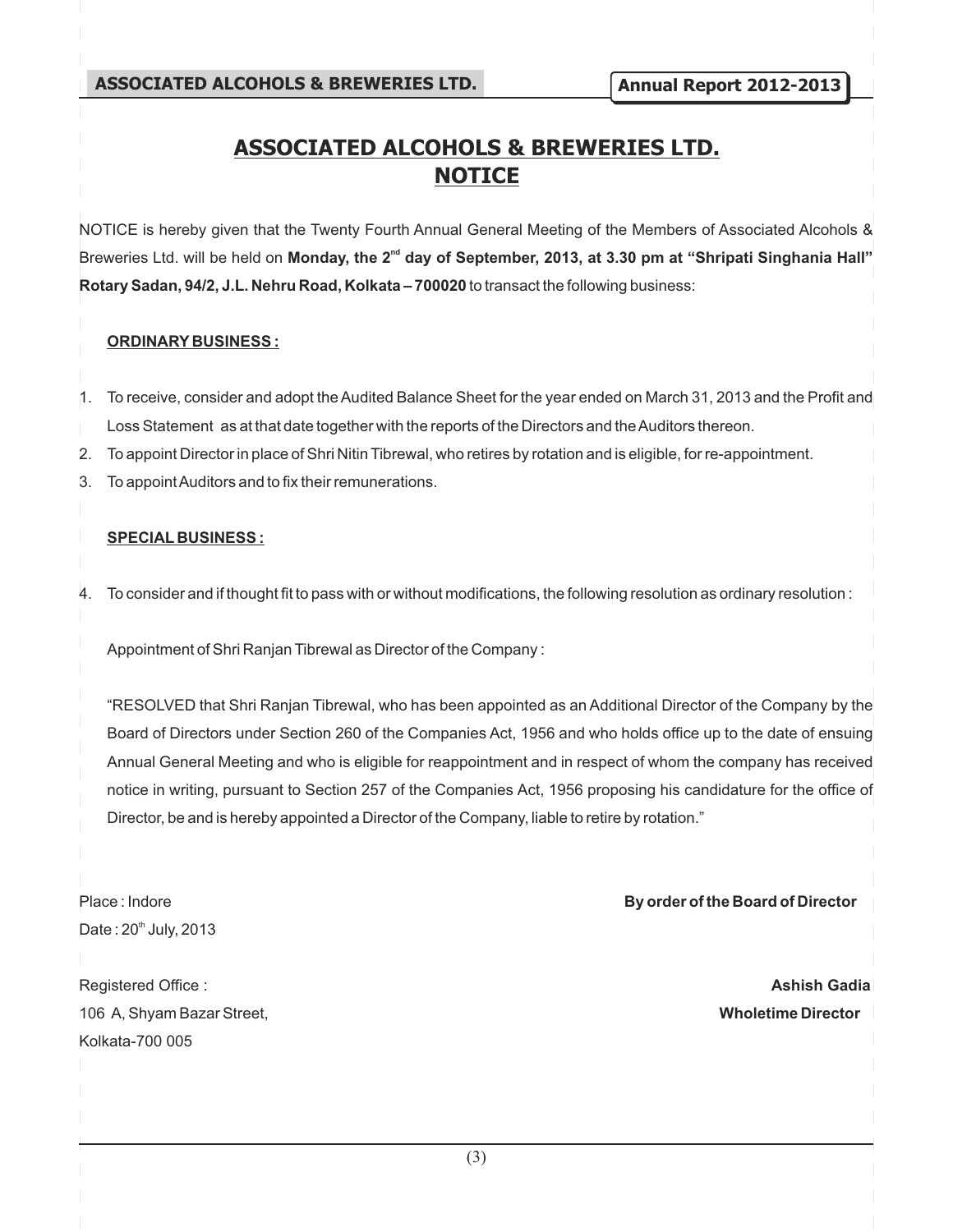#### **NOTES**

- 1. A member entitled to attend and vote at the meeting is also entitled to appoint a proxy to attend and vote instead of himself and the proxy need not be a member of the company. The proxy, in order to be valid must be deposited at the registered office of the company not less than 48 hrs before the time for the meeting.
- 2. Shareholders are requested to produce their Identity proof with copy of Annual Report at the time of entering in meeting Hall.
- Members/ Proxies should fill the Attendance slip for attending the meeting.
- 4. Corporate Members intending to send their authorized representative to attend the Annual General Meeting are requested to send a duly certified copy of the Board Resolution authorizing their representative to attend and vote at the meeting.
- $|5.$  In case of joint holders attending the meeting, only such joint holder who is first in the order of names will be entitled to vote.
- 6. Members who hold shares in de-materialized form are requested to write their Client ID and DP ID numbers and those who hold shares in physical form are requested to write their Folio Number in the attendance slip for attending the meeting.
- 7. Members desirous of obtaining any information / details as regard accounts and operations of the Company are requested to write to the Company at least 7 days before the meeting to enable the Company to keep the required information ready at the time of meeting.
- $|8.$  Members are requested to notify promptly any change in their addresses to the Registrar and Transfer Agent Ankit Consultancy Pvt. Ltd., (Unit: Associated Alcohols & Breweries Ltd.) 60, Electronics Complex, Pardeshipura, Indore – 452010.
- $19.$  The Register of Members and Share Transfer Books of the Company will remain closed from Friday, the 30<sup>th</sup> day of August, 2013 to Monday, the 2<sup>nd</sup> day of September, 2013 (both days inclusive) for determining the names of members eligible for dividend on Equity Shares, if declared at the meeting.
- $10.$  The Securities and Exchange Board of India (SEBI) has mandated the submission of Permanent Account Number (PAN) by every participant in securities market. Members holding shares in electronic form are, therefore, requested to submit the PAN to their Depository Participants with whom they are maintaining their demat accounts. Members holding shares in physical form can submit their PAN details to the Company / Registrars and <sup>1</sup> Transfer Agents.
- 11. The Ministry of Corporate Affairs has taken a "Green Initiative in the Corporate Governance" by allowing paperless, compliances by the companies through electronic mode. The companies can now send various notices / documents to its shareholders through electronic mode to the registered e-mail addresses of shareholders. To support this green initiative of the Government in full measure, members who hold physical shares are requested to register their e-mail addresses at ankit\_4321@yahoo.com, in respect of electronic holdings kindly update / register e-mails IDs with the Depository through their concerned Depository Participants.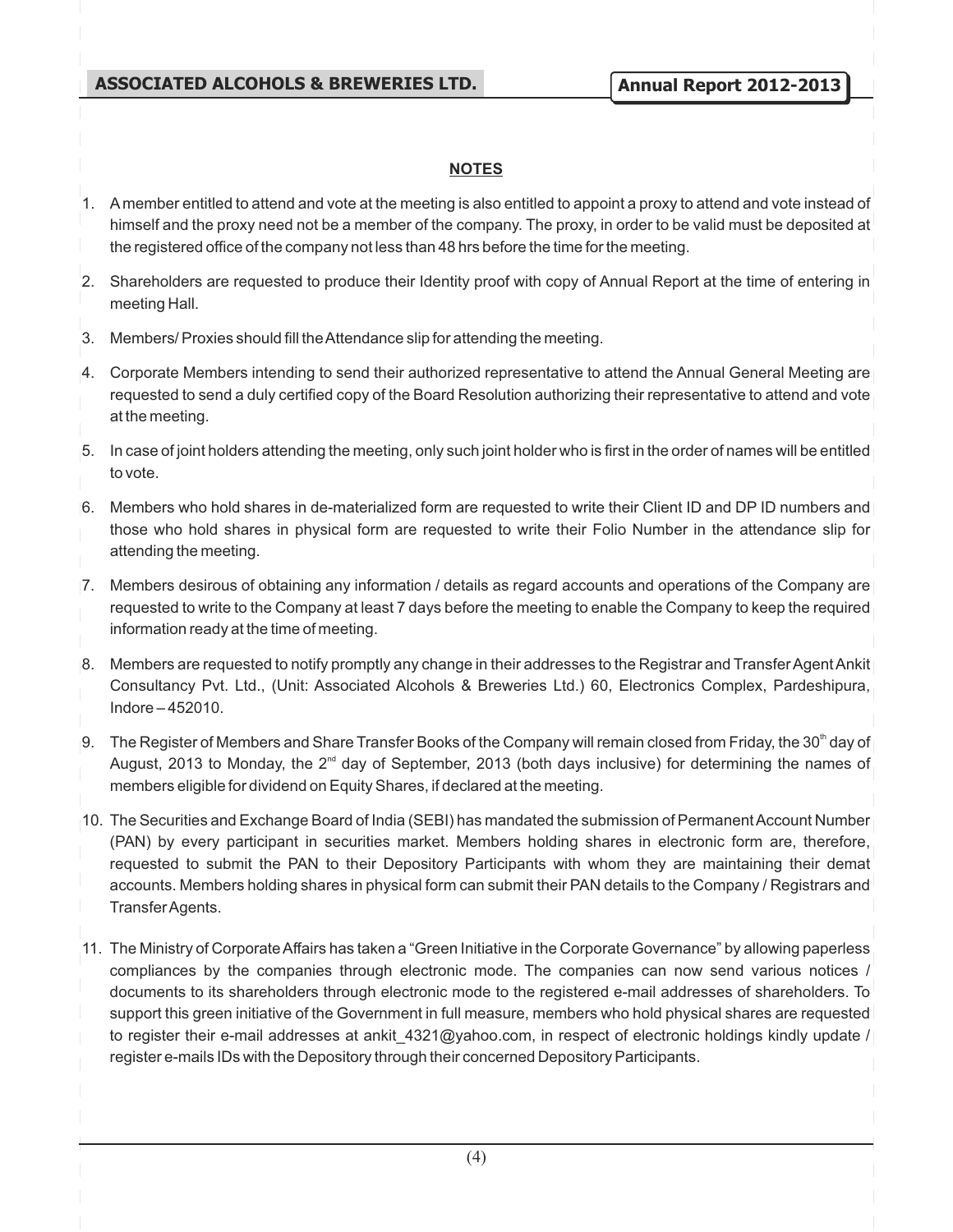## **ASSOCIATED ALCOHOLS & BREWERIES LIMITED**

Explanatory Statement, Pursuant to the provisions of Sec. 173(2) of the Companies Act, 1956.

## **ITEM 4**

 $\overline{a}$ 

Shri Ranjan Tibrewal was appointed as an Additional Director with effect from 1<sup>st</sup>October, 2012. As per the provisions of section 260 of the Companies Act, 1956, he holds office as an additional director up to the date of ensuing Annual General Meeting. The Company has received notice under section 257 of the Companies Act, 1956 from a member, signifying his intention to propose the appointment of Shri Ranjan Tibrewal as a Director of the Company liable to retire by rotation.

Shri Ranjan Tibrewal aged about 34 years old (DOB: 10.04.1980) has done B. Com from Delhi University, young and seasoned professional associated with the company as Non Executive Director. He is graduated in Commerce from Delhi University and having varied experience in multiple functional areas.

The Board considers that his association as a Director will be beneficial to and in the interest of the Company.

The Board of Directors of the company recommends for your approval his appointment as Director of the company.

None of the Directors' except Shri Ranjan Tibrewal is in any way concerned or interested in the above resolution.

**REGISTERED OFFICE**  106 A, Shyam Bazar Street, Kolkata-700 005 **Ashish Gadia**

th Indore, 20 July, 2013 **By order of the Board of Director**

**Wholetime Director**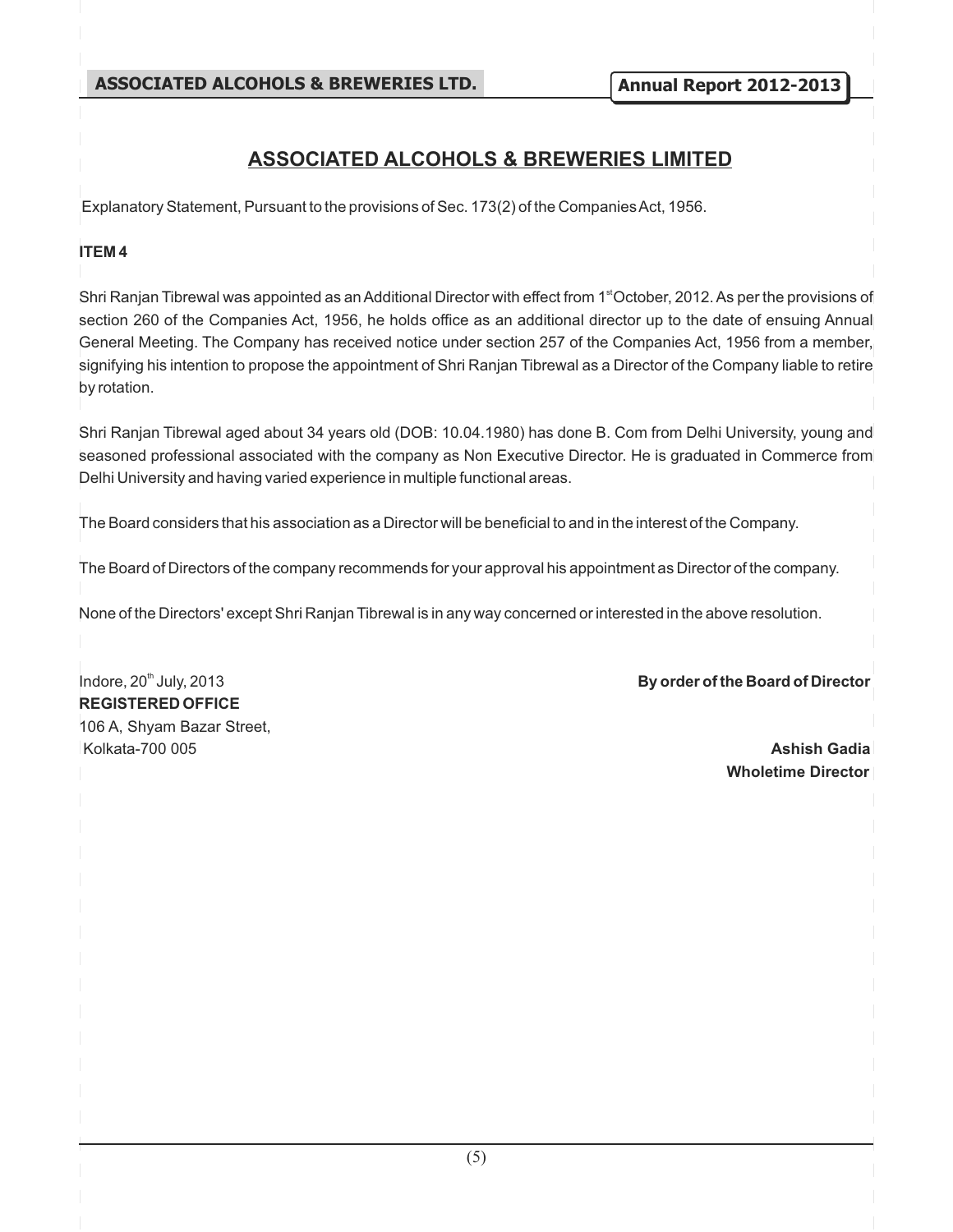## **DIRECTORS' REPORT**

To the Members,

Your Directors have pleasure in presenting their 24<sup>th</sup> Annual Report together with the Audited Accounts and Auditor's Report of the Company for the year ended on 31st March 2013.

| <b>FINANCIAL RESULTS</b>                        |           | $($ ₹ In Lacs) |
|-------------------------------------------------|-----------|----------------|
| <b>PARTICULARS</b>                              | 2012-2013 | 2011-2012      |
| Sales & Other Income                            | 15989.72  | 14015.80       |
| Profit/(Loss) before Depreciation & Tax         | 1045.37   | 734.58         |
| Profit/(Loss) before Tax                        | 550.57    | 342.93         |
| 1) Current Tax<br>Tax Expense:                  | 115.11    | 80.00          |
| 2) Deferred Taxation                            | 102.74    | 3.52           |
| Profit after Tax                                | 332.72    | 259.41         |
| Tax for Prior Period                            | 1.74      | 0.83           |
| Profit for the year                             | 330.98    | 258.58         |
| Add: Balance brought forward from previous Year | 2214.74   | 2006.16        |
| Profit available for appropriation              | 2545.72   | 2264.74        |
| <b>APPROPRIATIONS</b>                           |           |                |
| <b>General Reserve</b>                          | 50.00     | 50.00          |
| Amount carried to next year                     | 2495.72   | 2214.74        |

#### **RESULTS OF OPERATIONS**

Your Company has achieved a turnover of ₹15989.72 lacs in the current year against ₹ 14015.80 lacs in the previous year.

Operating Profit (EBIDTA) for the year stood at ₹ 1449.58 Lacs, an increase of 30.80% from ₹ 1108.23 Lacs in comparison to 2011-12. In view of the present scenario of the Industry, your Directors consider overall performance of the Company satisfactory.

#### **MODERNISATION AND EXPANSION**

The expansion cum modernization project of the distillery unit undertaken by the Company is on the verge of completion

#### **DIVIDEND**

In order to meet the long term funds requirement for growth of the business of your Company, your directors consider it necessary to conserve the resources of the Company and as such, have decided not to recommend dividend for the year.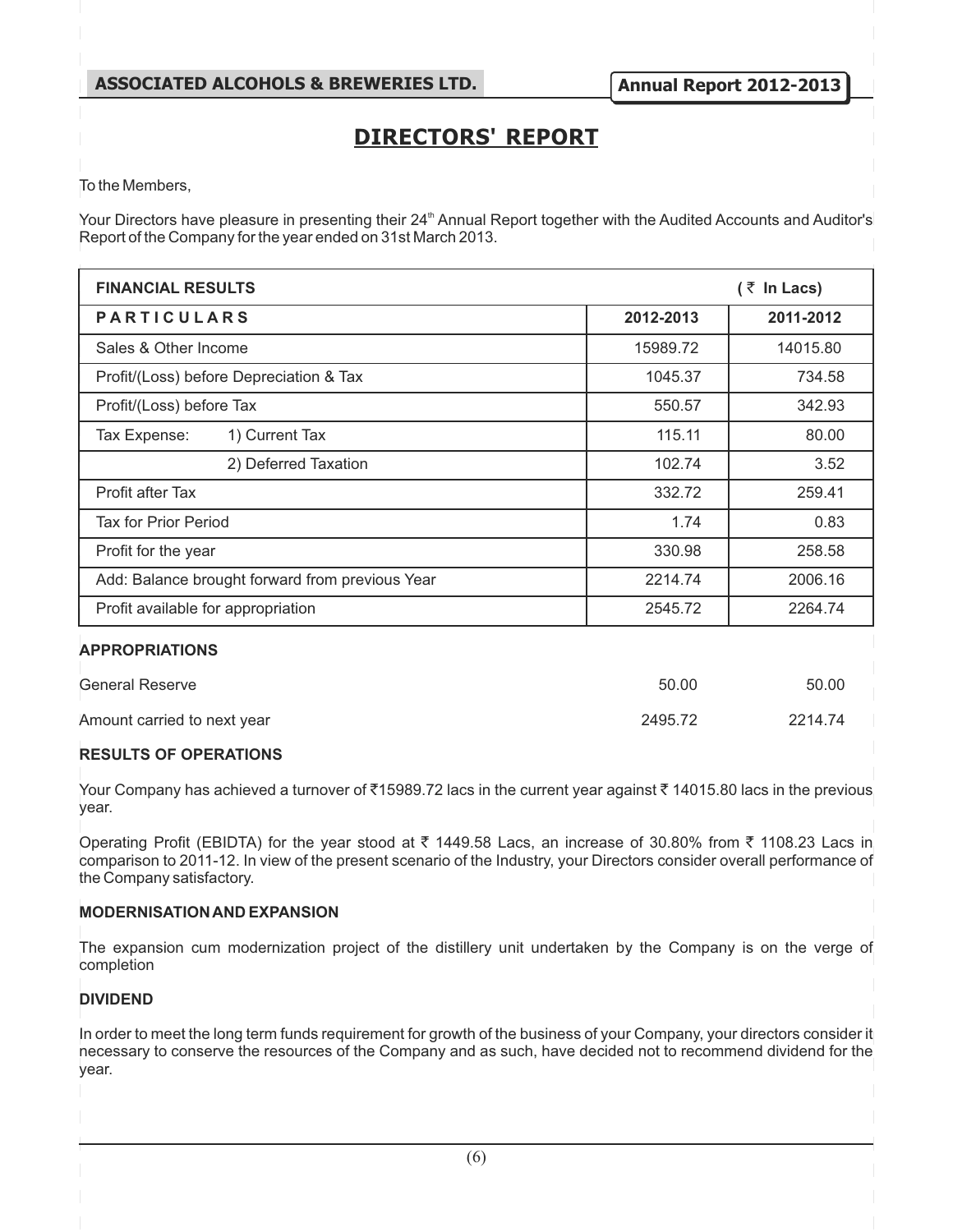#### **DIRECTORS**

During the financial year Shri Ranjan Tibrewal were appointed as an additional Director of the Company.

Shri Nitin Tibrewal, Director retire by rotation and being eligible, offer himself for reappointment. The Board of Directors recommends his re-appointment as Director.

#### **AUDITORS' REPORT**

With regard to remarks of the Auditors in Para (ii) (c), (iv) and (vii), your Directors have already taken steps to ensure regularities and/or appropriate compliances in respect of the same

## **AUDITORS**

M/s. B. K. Agrawal & Co., Kolkata and M/s. M. D. Agrawal & Co., Indore, Chartered Accountants, Auditors of the Company, hold office until the conclusion of the ensuing Annual General Meeting and are eligible for re-appointment. The Company has received letters from them to the effect that their appointment, if made, would be within the prescribed limits under section 224 (1B) of the Companies Act 1956.

#### **COST AUDITORS**

During the financial year under review the Company was required to submit a Cost Compliance Report from practicing Cost Accountants to the Central Government as per Companies (Cost Accounting Records) Rules, 2011.

M/s. M P Turakhia & Associates, Cost Accountants, have been appointed subject to approval of Central Govt. as the Cost Auditors of the Company for the current financial year by the Board upon the recommendation of the Audit Committee.

#### **SUBSIDIARY COMPANY:**

In accordance with the general circular issued by the Ministry of Corporate Affairs, Government of India, the Balance Sheet, Statement of Profit and Loss and other documents of the subsidiary company is not being attached with the Balance Sheet of the Company. However the financial information of the subsidiary company is disclosed in the Annual Report in compliance with the said circular. The Company will make available the Annual Accounts of the subsidiary company and the related detailed information to any member of the Company who may be interested in obtaining the same.

The annual accounts of the subsidiary company will also be kept open for inspection at the Registered Office of the Company and that of the respective subsidiary company. The Consolidated Financial Statements presented by the Company include the financial results of its subsidiary company.

The Financial Statements for the year ended March 31, 2013 of Vedant Energy Pvt. Ltd., subsidiary of your company, is consolidated in the Annual Report.

#### **CONSOLIDATED FINANCIALSTATEMENTS**

In compliance with the Accounting Standard 21 on Consolidated Financial Statements, this Annual Report includes Consolidated Financial Statements for the financial year 2012-13.

In pursuance of General Circular No. 2/2011 dated 8th February, 2011, issued by the Ministry of Corporate Affairs, Government of India, your Directors have opted to avail the general exemption granted under Section 212(8) of the Act from attaching individual balance sheet, statement of profit & loss and reports of the Board of Directors and Auditors of the subsidiaries along with the holding company's balance sheet.

In view of the above, your directors have presented the stand-alone financial statements of the Company; and consolidated financial statements comprising financials of the Company, its subsidiary, Vedant Energy Private Ltd., as part of this Annual Report.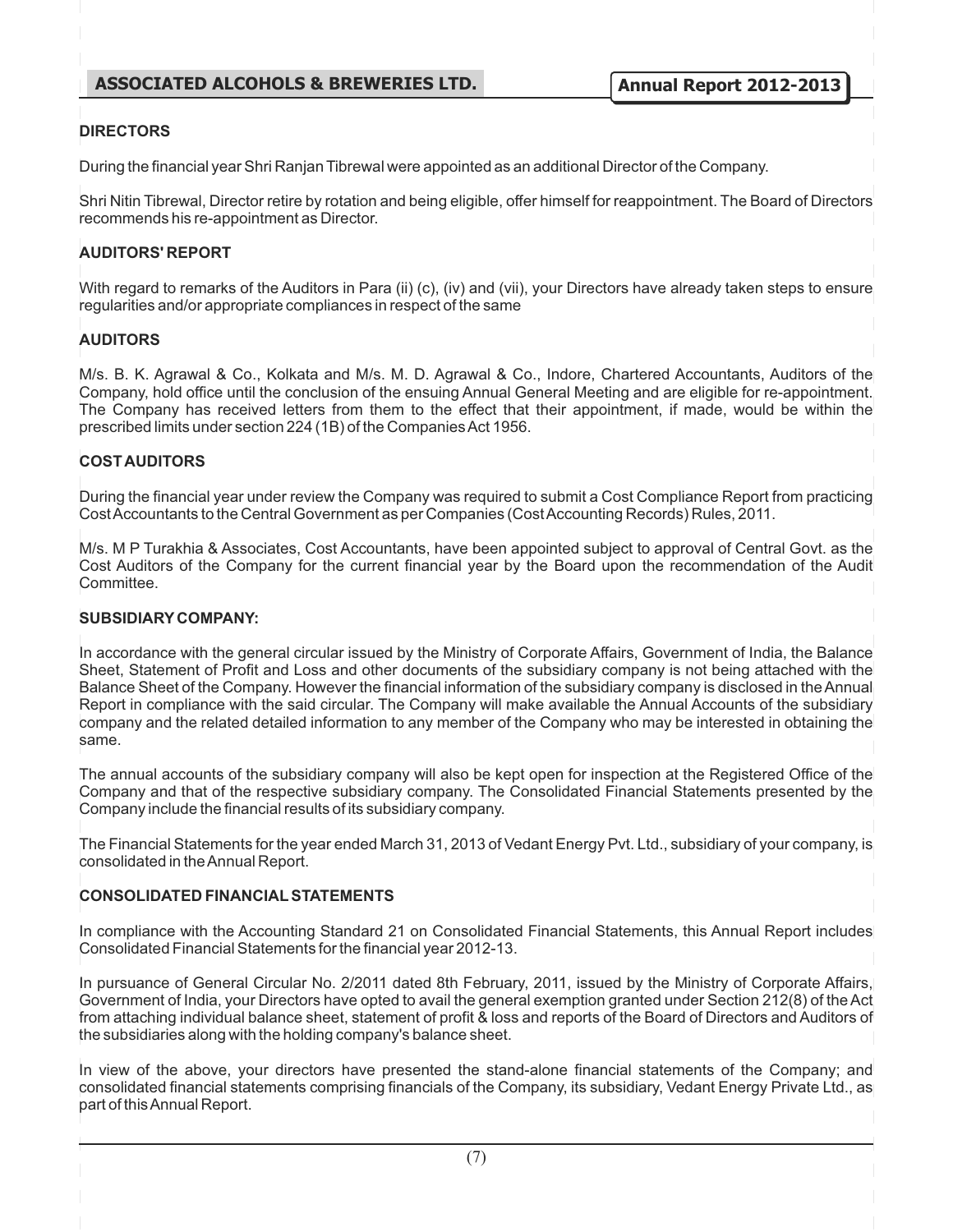Individual balance sheet, statement of profit & loss, report of Board of Directors and report of Auditors of the subsidiary Is open for inspection by the shareholders at the registered office of the Company and its subsidiary's respectively copies of which may be furnished, if desired by any shareholder.

#### **CONSERVATION OF ENERGY, TECHNOLOGYABSORPTION AND FOREIGN EXCHANGE EARNINGS /OUTGO**

Information required under Section 217 (1) (e) of the Companies Act, 1956 read with the Companies (Disclosure of particulars in the Report of the Board of Directors) Rules, 1988 with respect to conservation of energy, technology absorption and foreign exchange earnings/outgo is appended hereto as Annexure -II and forms part of this report.

#### **FIXED DEPOSITS**

 $^\perp$  During the year your company has not accepted any deposit from public under Section 58A of the Companies Act, 1956 in terms of Rule 4Aof Companies (Acceptance of Deposit) Rules, 1975.

#### **DIRECTORS' RESPONSIBILITY STATEMENT**

As required under section 217 (2AA) of the Act, your Directors confirm that:

- (a) In the preparation of the annual accounts, the applicable accounting standards have been followed.
- (b) Appropriate accounting policies have been selected and applied consistently and that judgments and estimates made are reasonable and prudent so as to give a true and fair view of the state of affairs of the company as on 31<sup>8</sup> March 2013 and of its profit for the year ended on that date.
- (c) Proper and sufficient care has been taken for the maintenance of adequate accounting records under the provisions of the Act for safeguarding the assets of the Company and for preventing and defecting fraud and other irregularities.
- $\vert$  (d) The annual accounts have been prepared on a going concern basis.

#### **CORPORATE GOVERNANCE**

The Company has complied with the mandatory provisions of Corporate Governance as prescribed in the clause 49 of I the listing agreement with the Stock Exchange. A separate report on Corporate Governance and Auditors Report there on are included as part of the Annual Report.

#### **PERSONNEL**

 $^\top$ The relation between the employees and the management has been cordial throughout the year under review and the Directors place on record their appreciation for the efficient services rendered by the employees at all levels.

There has been no employee drawing remuneration in excess of limits prescribed under Section 217 (2A) of the Companies Act, 1956 read with the Companies (Particulars of Employees) Rules, 1975 as amended.

#### **ACKNOWLEDGEMENT**

Your Directors express their sincere appreciation for the co-operation and support received from shareholders, bankers, financial institutions, regulatory bodies, customers, suppliers, employees and other business constituents during the year under review.

#### **FOR AND ON BEHALF OF THE BOARD**

Dated:  $20<sup>th</sup>$  July, 2013

 **ASHISH GADIA NITIN TIBREWAL**  Place: Indore **Example 20 Telecommunity Contracts Contracts Contracts Contracts Contracts Contracts Contracts Contracts Contracts Contracts On the DIRECTOR DIRECTOR**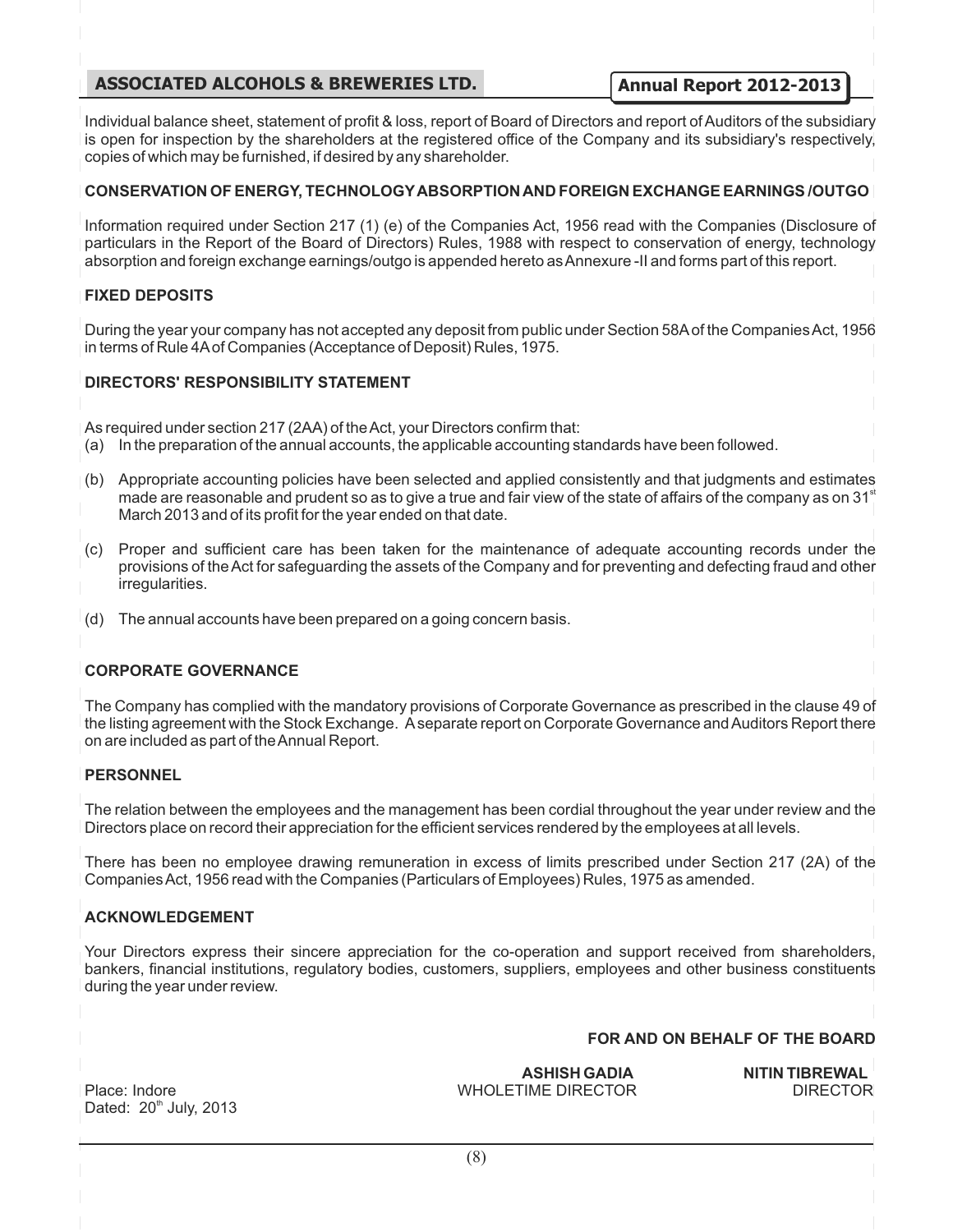## **ANNEXURE - II TO THE DIRECTORS' REPORT**

Information as required under the Companies (Disclosure of particulars in the Report to the Board of Directors) Rules, 1988 and forming part of the Directors Report for the year ended on 31st March 2013.

#### A) CONSERVATION OF ENERGY

Your Company continues to give the highest priority to the conservation of the energy. All aspects of generation and usage are regularly reviewed. The Company has been generating the Biogas from the industrial effluents of the Distillery which has resulted in substantial savings in primary fuel.

#### B) TECHNOLOGY ABSORPTION

The Company has adopted the latest technology in its production process. The Company has an inbuilt system of research and development and has not imported any technology.

(Travelling Expenses) 6.18 4.35

C) FOREIGN EXCHANGE EARNINGS AND OUTGO  $(\vec{\bm{\tau}}$  in Lacs) the contract of the contract of the contract of  $(\vec{\bm{\tau}}$  in Lacs)  $2012-2013$  2011-2012 Foreign Exchange Earned **Foreign** Exchange Earned (Export Sales) Foreign Exchange Outgo/ Expenditure in foreign currency (Professional Development Expenses) 70.97 12.54

FOR AND ON BEHALF OF THE BOARD

| <b>ASHISH GADIA</b> |  |
|---------------------|--|
| WHOLETIME DIRECTOR  |  |

**AITIN TIBREWAL** DIRECTOR  $\vert$ 

Dated:  $20<sup>th</sup>$  July, 2013 Place: Indore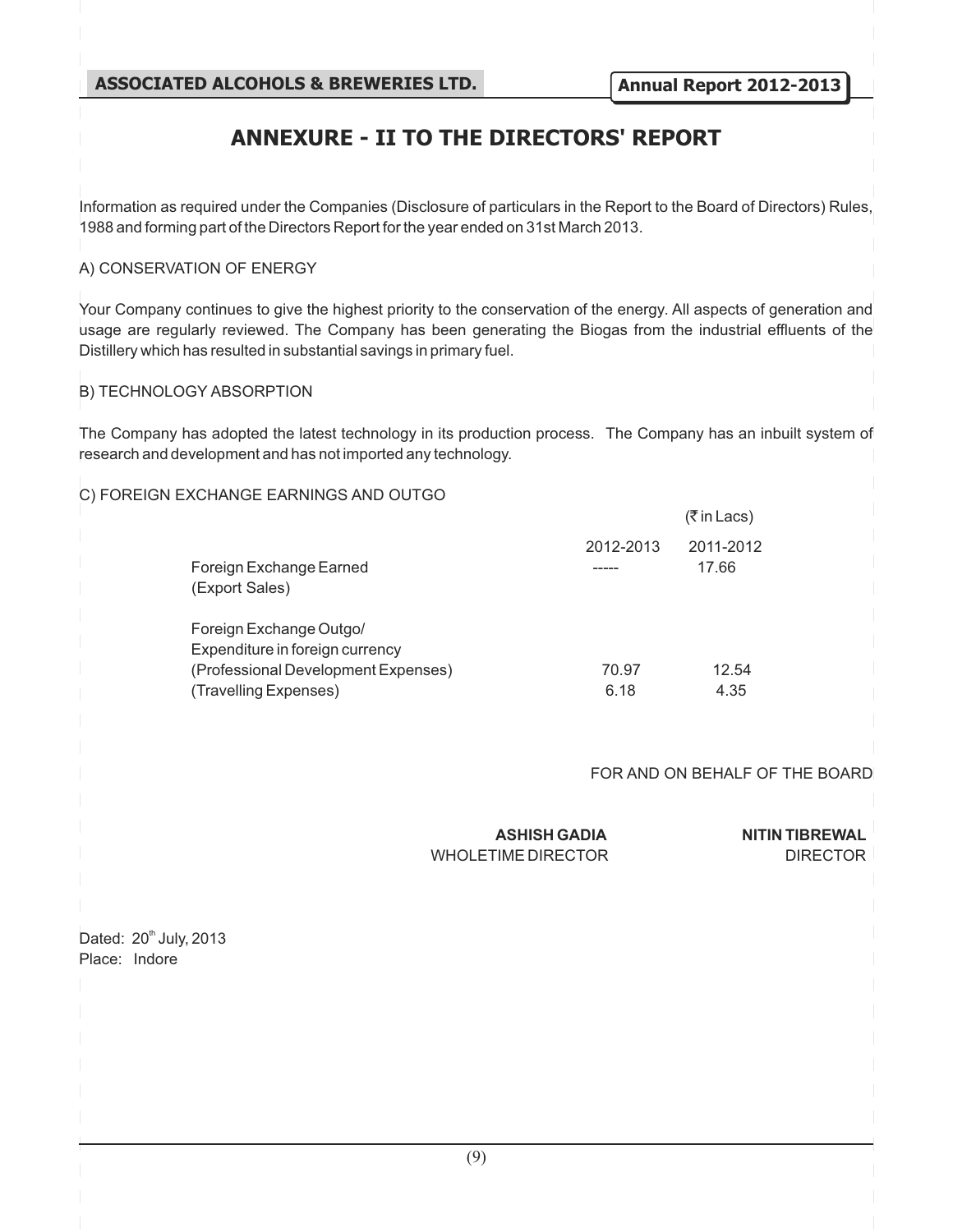## **MANAGEMENT DISCUSSION AND ANALYSIS**

#### **FORWARD- LOOKING STATEMENTS**

Your Company has been reporting financial results taking into account. This discussion, therefore, covers the financial results and other developments during April, 2012 to March, 2013 in respect of the Company Statements. Some statements in this discussion describing the projections, estimates, expectations or outlook may be forward looking. Actual results may, however, differ materially from those stated on account of various factors such as changes in government regulations, tax regimes, economic developments within India and the countries within which your Company conducts its business, exchange rates and interest rates fluctuations, impact of competition, demand and supply constraints.

#### **INDUSTRY AND COMPANY OVERVIEW**

#### **A. OUTLOOK:**

#### **GLOBAL ECONOMIC OVERVIEW**

During the year under review, the world faced several economic and political challenges ranging from the Eurozone debt crisis to continued turmoil in some of the countries in North African region. Aslowdown in the global economy has taken a toll on many, but not all emerging markets. In fact, as per the 2013 Human Development Report prepared by United Nations Development Programme (UNDP), there is a profound shift in global dynamics driven by the fast-rising new powers of the developing world. The global economy grew 6.2 percent in 2011-12 and declined to 5.0 percent in 2012-13, largely owing to the Euro zone crisis, inflation, economic slowdown and currency volatility. The global economic environment continues to remain cautious.

#### **INDIAN ECONOMIC OVERVIEW**

The Indian economy is projected to grow 6.5 percent in 2012-13, relatively one of the faster-growing economies. The services sector is estimated to have grown 9.4 percent, agricultural and allied sectors 2.5 percent and the industrial sector 3.9 percent. Demographics, disposal incomes and robust consumption, peaking interest rates and large investments lined up for the 12th Five Year Plan (2012-17) augur well for domestic economic growth, going forward.

#### **GLOBAL ALCOHOL INDUSTRY**

Alcoholic beverages include beer, cider, ale, wine (including sparkling barley and rice wine) and spirits such as rum, whisky, brandy, vodka and gin. Almost 40 percent of the world's alcoholic beverage consumption involves branded drinks that are usually owned by large multinationals investing substantially in marketing and brand management.

#### **INDIAN ALCOHOL INDUSTRY**

The Indian alcohol market is estimated at around USD 15 billion. Nearly 75 percent of this market comprises spirits; the balance is accounted by beer, wines and flavoured beverages. Whisky, brandy, rum, vodka and gin manufactured in India, are referred to as 'Indian made foreign liquor' (IMFL). The branded spirits IMFL market is estimated at nearly 225 million cases (nine bulk litres each). Brown spirits (whisky, brandy and rum) account for around 96 percent of the Indian industry.

Whisky is the largest-selling alcoholic beverage in India with a 56 percent share of the IMFL market while brandy (23 percent) and rum (14 percent) represent the other large segments. The Indian spirits industry grew 8 percent in 2012- 13.

The Indian IMFL industry is regulated, marked by duties, fees, customs, taxes and restrictions by state and central governments. Intelligent marketing and innovative Packaging techniques by some companies have portrayed alcohol as a lifestyle product and an integral part of most social events.

India is a lucrative destination for multinational alcoholic beverage brands, being under-penetrated compared with the mature markets of Europe and the US. Country liquor enjoys a commanding presence in North Indian states. However, its share is expected to decline by FY15, replaced by IMFLon the back of rising incomes and awareness. South Indian States, specifically Tamil Nadu and Andhra Pradesh, are the key IMFL consumption centres, accounting around 35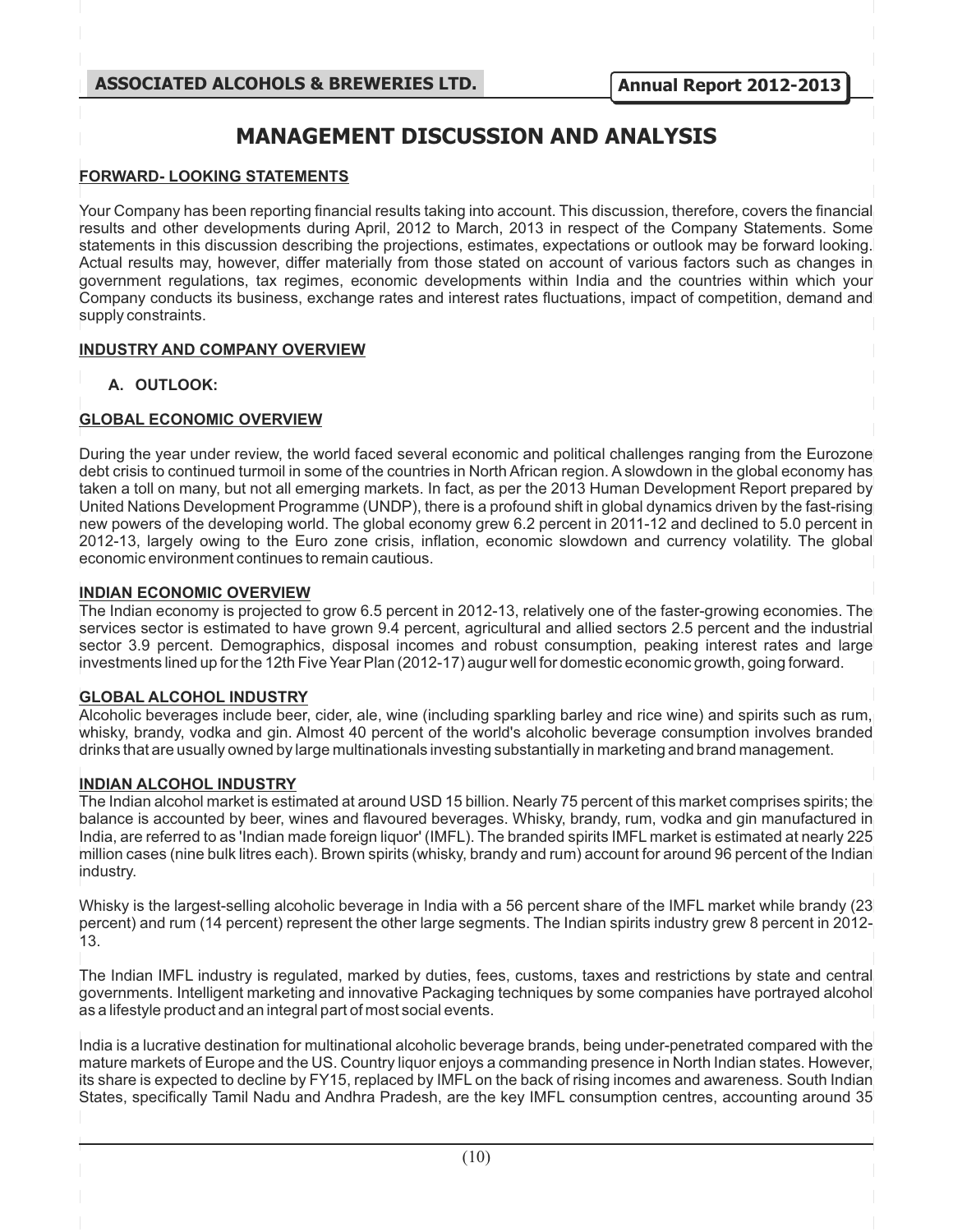percent of the total IMFL volumes consumed in India. IMFL consumption in the Southern States is higher than North India because of a ban on country liquor in the South.

The Indian brandy market is the second-largest segment of the IMFLindustry. Over five years, the brandy market grew at a 13.8 percent CAGR. The per capita randy consumption was pegged at 0.3 litres in FY10, which has grown in five years at a CAGR of 12.2 percent (Source: Mindpower Solutions). Growth is propelled by an increasing consumption in South India where brandy is very popular. Vodka is the fastest-growing IMFL segment in India, catalysed by increased consumption in pubs, hotels, restaurants as well as an evolving nightlife and consumer preferences. Vodka consumption grew 44 percent CAGR over the past five years.

#### **B. RISKS AND CONCERNS:**

Your company has evolved a framework for management of business risks. Towards this end, the company performs a risk assessment in which strategic risks, operative risks, information technology risks and financial risks are considered and mitigating actions are identified. This is reviewed regularly by the internal team and the Board.

Continuity and sustainability of the business is as important to stakeholders as growing and operating the business. Managing risks and protecting the business from the effects of material adverse events are focal points on the management's agenda.

Stiff competition in the market does have an impact on the product pricing policies and put the operating margins under pressure. All the insurable interests of the Company including inventories, buildings, plants and machinery and liabilities under legislative enactments are adequately insured.

#### **C. INTERNAL CONTROLSYSTEMS:**

The internal control system evaluates adequacy of segregation of duties and reliability of management information systems, including controls in the area of authorization procedures and steps for safeguarding assets. Planned periodic reviews are carried out for identification of control deficiencies and opportunities for bridging gaps with best practices along with formalization of action plans to minimize risks.

The system of internal control is being improved to ensure that all assets are safe and protected against loss from unauthorized use or disposition, and that all transactions are authorized, recorded and reported correctly. The Company regularly conducts internal check, using external and internal resources to monitor the effectiveness of internal control in the organization.

Your Company believes that the overall internal control system is dynamic, and reflects the current requirements at all times, hence ensuring that appropriate procedures and controls, in operating and monitoring practices are in place.

#### **FINANCIAL CONTROLS**

The total capital employed by the Company was  $\bar{\tau}$  10349.57.00 Lacs at the year-end 2012-13 in comparison to ₹ 8305.00 Lacs at the end of previous year. The working capital and interest costs have been managed more efficiently. The bank borrowing to sustain the business was  $\bar{\tau}$  4846.83 Lacs at the close of 2012-13 as against ₹2750.83 Lacs at the end of the previous year.

The loan interest and bank charges accounted for  $\bar{\tau}$  404.21 Lacs as against  $\bar{\tau}$  373.65 Lacs in the previous year out of which interest outflow was ₹ 381.45 Lacs in 2012-13 as against ₹ 351.70 Lacs in 2011-12. The Company's management is committed to evolve strategy to achieve enhancement in the shareholders value through the adoption of strong fiscal discipline, improvement in operating efficiencies and resource utilization.

#### **E. HUMAN RESOURCES:**

People continue to be the focal point of the organization's development. Your Company believes in building a stimulating, conducive and transparent culture that drives high level of performance. For good performance organization, it is imperative that it has right people in the right job equipped with the right set of skills.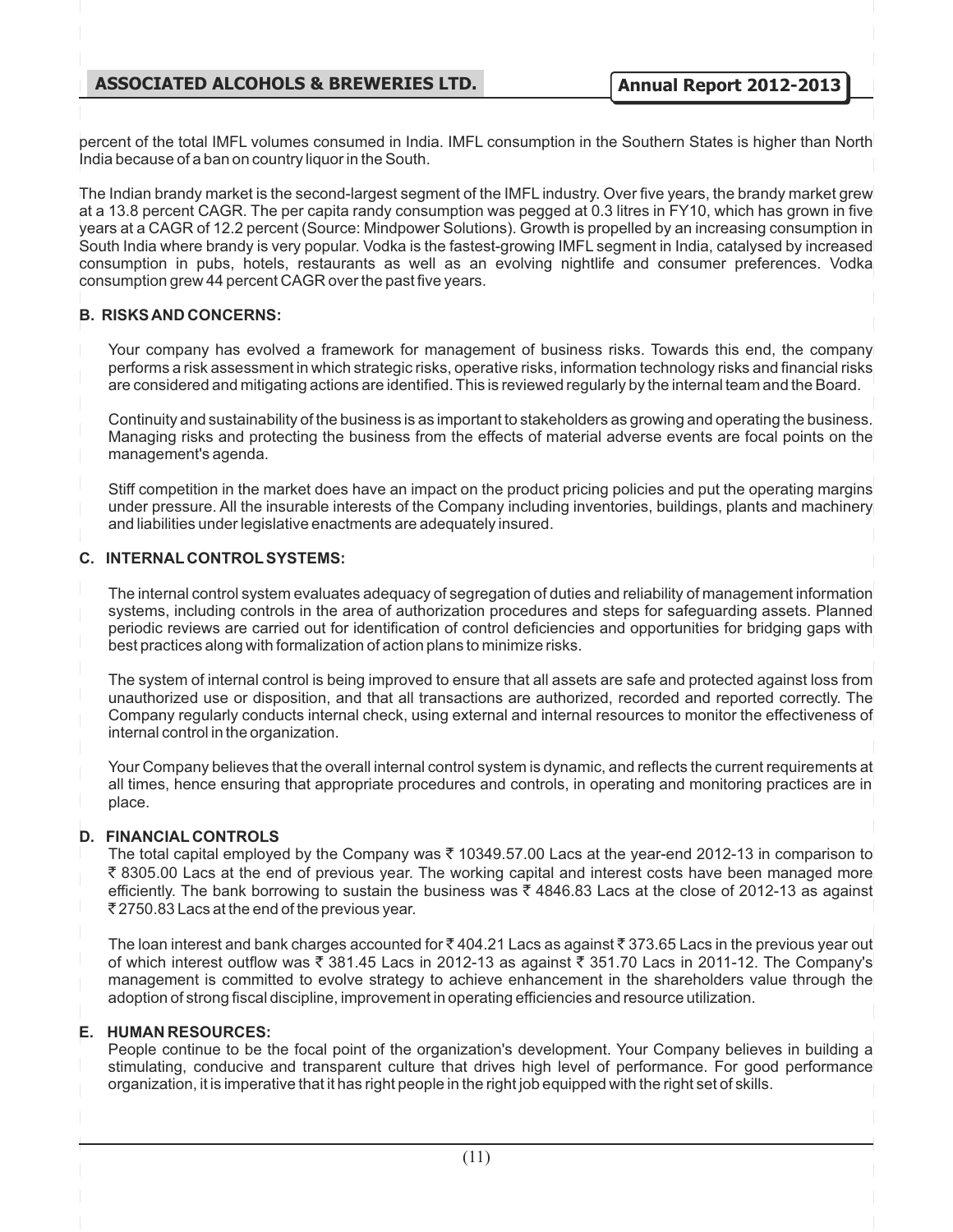Human capital continues to be a vital resource for the Company. Training and development of our human resources continued to receive focused attention. The Company has a continuous process to monitor individual performance. The Company continued to have cordial and harmonious relations with its employees.

We continued to significantly improve our performance in the areas of productivity and safety by means of focused initiatives. Your Company maintained harmonious employee relations during the year.

Your Directors place on record their sincere appreciation to all employees for their contribution towards the continuous success of the organization.

#### **F. CAUTIONARYSTATEMENT**

Certain statements made in the management discussion and analysis report relating to the Company's Objectives, projections, outlook, expectations, estimates and others may constitute 'forward looking statements' within the meaning of applicable laws and regulations. Actual results may differ from such expectations, projections and so on whether express or implied. Several factors could make signifi cant difference to the Company's operations. These include climatic conditions and economic conditions affecting demand and supply, government regulations and taxation, natural calamities and so on over which the Company does not have any direct control.

#### **ACKNOWLEDGEMENT**

Your Directors would like to express their sincere appreciation for the co-operation and support received from shareholders, bankers, financial institutions, regulatory bodies, customers, suppliers, employees and other business constituents during the year under review.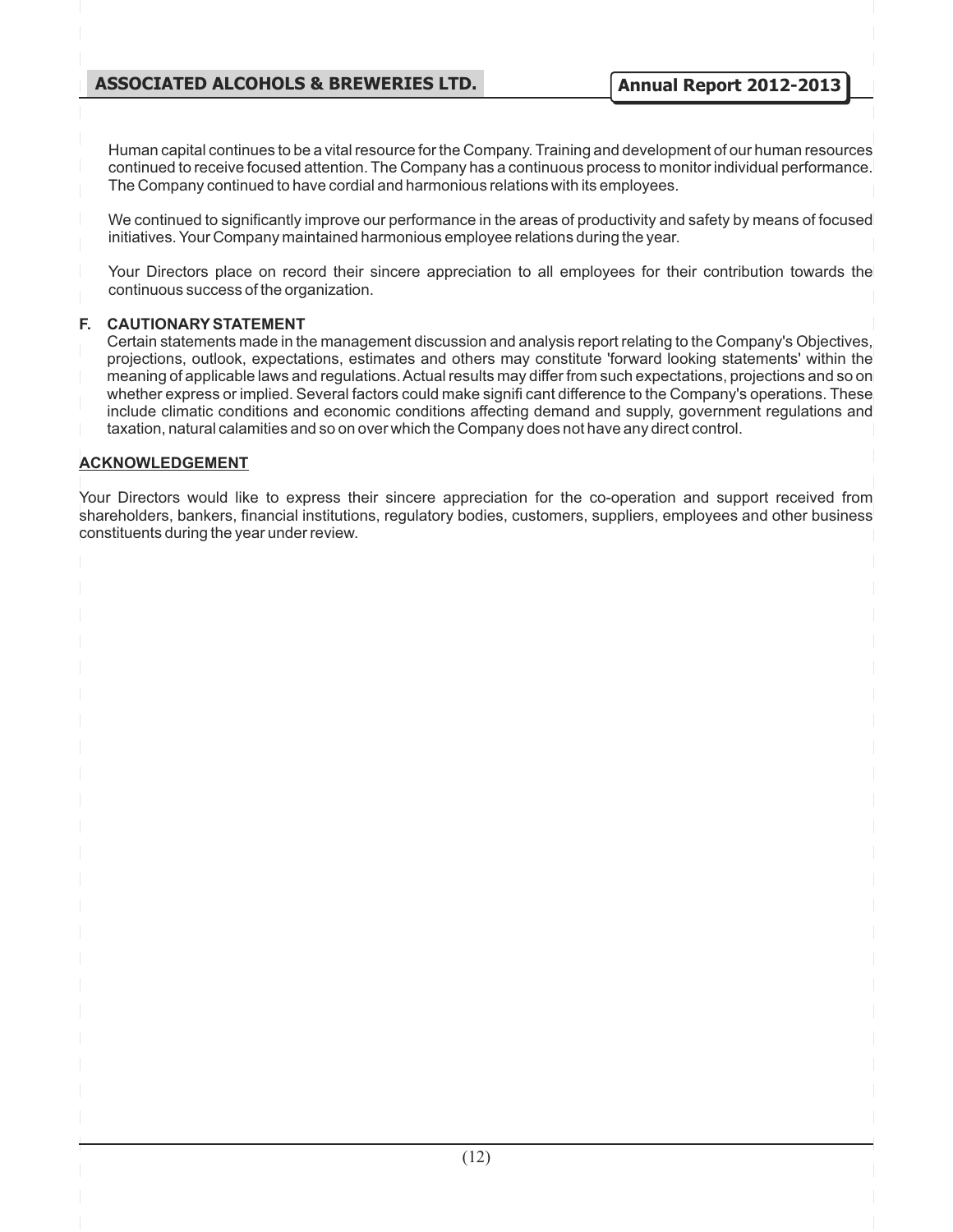## **REPORT ON CORPORATE GOVERNANCE**

#### **MANDATORY REQUIREMENTS:**

Corporate Governance refers to the systematic process by which businesses are operated, regulated and controlled to enhance their wealth generating capacity and fulfil social obligation. Good corporate governance practices provides a structure that meet the aspirations of all stakeholders including societal expectations by ensuring that the enterprise adheres to accepted ethical standards and best practices as well as to formal laws. Governance practices may vary but the principles are generic and universal, viz- constant improvement and sustainable value creation for all stakeholders. Stakeholders include everyone ranging from the board of directors, executive management, and shareholders to customers, employees, suppliers, financers and society at large.

With the increasing complexities in business of organizations, the demand for sound governance practices have become indispensable.

Associated Alcohols & Breweries Limited (AABL) has an aspiration of becoming a global conglomerate and hence has a strong focus on adherence of corporate governance standards globally benchmarked. Besides complying with the prescribed corporate practices as per Clause 49 of the Listing Agreement, it voluntarily governs itself as per highest ethical and responsible standard of business.

This chapter, along with the chapters on Management Discussion and Analysis and Additional Shareholders Information, reports AABL's compliance with Clause 49 of Listing Agreement highlighting the additional initiatives taken in line with international best practices.

#### **CORPORATE GOVERNANCE PHILOSOPHY**

AABL's philosophy is to constantly endeavor to achieve business excellence and optimize long term value for future growth and ensure that the ambitious plans are achieved in sustainable perspective through ethical business conduct. Thus, AABL philosophy on Corporate Governance is aimed at the attainment of highest level of transparency, accountability and compliance of laws in all facets of operations, leading to best standards of Corporate Governance. This has enabled your Company to earn the trust and goodwill of its investors, business partners, employees and the communities in which it operates. It is AABL belief that good ethics make good business sense and our business practices are in keeping with this spirit of maintaining the highest level of ethical standards.

The Company has established systems and procedures to ensure that its board of directors is well informed and well equipped to fulfil its overall responsibilities and to provide the management with the strategic direction catering to exigency of long term shareholders value. It`s initiatives towards adhering to highest standards of governance include: self governance; fair and transparent processes and reporting systems and going beyond the mandated Corporate Governance code requirements of SEBI. Being a value driven organization the Company envisages attainment of the highest level of transparency, accountability and equity in all facets of its operations including everyone it works with, the community it is in touch with and the environment it has an impact on.

Corporate governance is a journey for constantly improving sustainable value creation and is an upward moving target. The Company has complied with the provisions of Clause 49 of the Listing Agreement with Stock Exchanges, which deals with the compliance of Corporate Governance requirements as detailed below:

#### **1. BOARD OF DIRECTORS**

In terms of the Company's Corporate Governance policy, all statutory and other significant and material information are being placed before the Board to enable the Board discharge its responsibilities of strategic supervision of the Company.

The primary role of the Board is that of trusteeship to protect and enhance shareholder value through strategic supervision. The Board ensures that the Company has clear goals relating to shareholder value and its growth. The Board, as part and parcel of its functioning, also periodically reviews its role.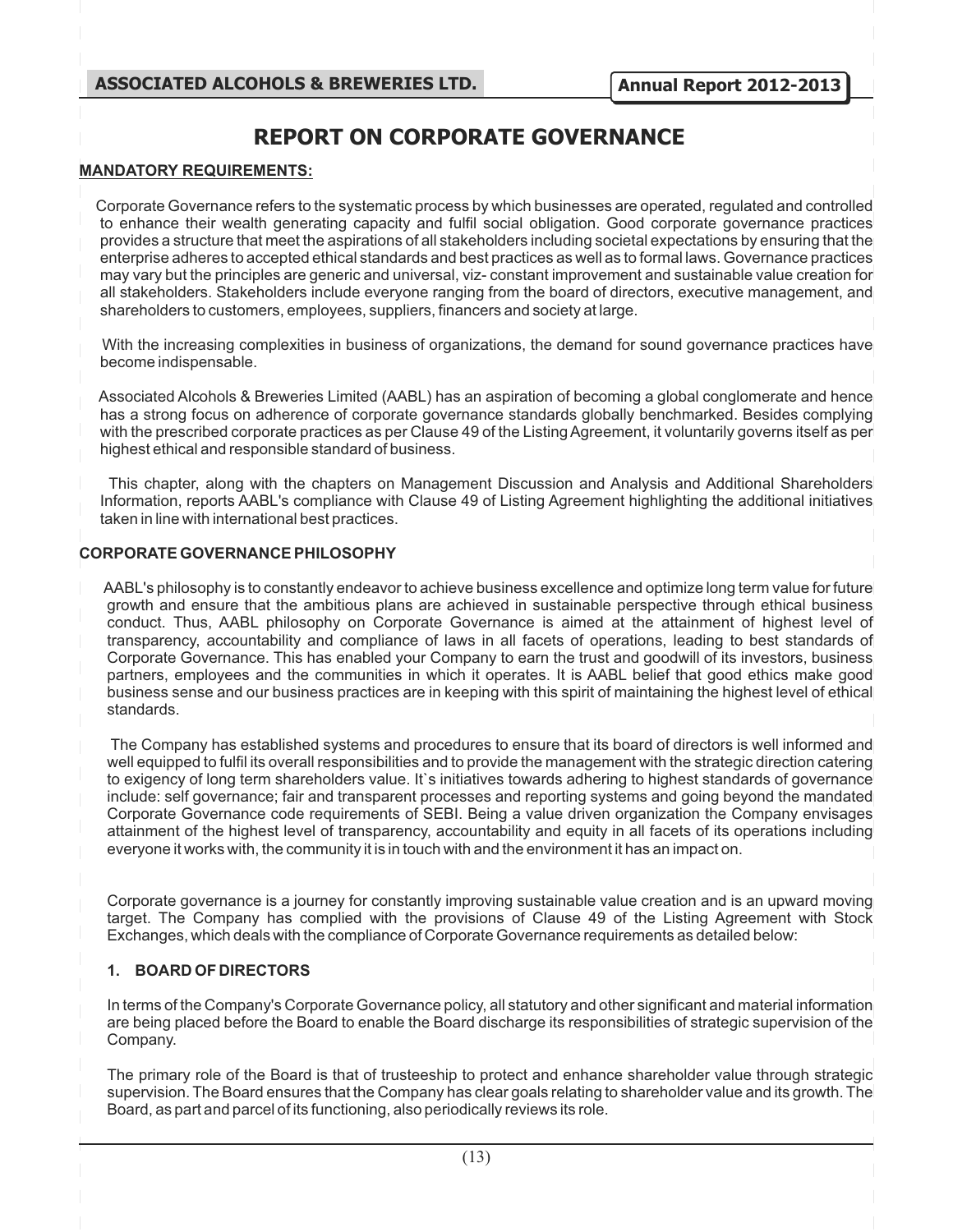#### **Composition of the Board**

The Company Board is a balanced Board, comprising Executive and Non-Executive Directors. As on 31<sup>st</sup> March 2013, the Board consisted of Four (4) Directors, out of which one (1) Executive and three (3) Non- executive and Independent Directors, who are having expertise in their respective functional areas and capable of bringing in  $a^{\dagger}$ wide range of managerial skills and business and professional acumen.

#### **RESPONSIBILITIES:**

The Board has a formal schedule of matters reserved for its consideration and decision which includes reviewing Company's performance, ensuring adequate availability of financial resources and reporting to shareholders. During the year under review the Board met Fifteen (15) times and there was no gap exceeding 3 month between any two meetings as stipulated under Clause 49. Board members ensure that their other responsibilities do not have material impact on their responsibilities as a Director of the Company.

#### **Number of Board Meetings**

During the year, Fifteen (15) Board Meetings were held on 20<sup>th</sup> April, 2012, 30<sup>th</sup> April, 2012, 14<sup>th</sup> May,2012, 27 June, 2012, 16<sup>th</sup> July, 2012, 14<sup>th</sup> August, 2012, 21<sup>st</sup> August, 2012, 1<sup>st</sup> October, 2012, 20<sup>th</sup> October, 2012, 12<sup>th</sup> November, 2012, 20<sup>th</sup> November, 2012, 29<sup>th</sup> December, 2012, 14<sup>th</sup> February, 2013,11<sup>th</sup> March, 2013 and 26<sup>th</sup> March, 2013.

#### **Directors' Attendance Record and Directorships held**

As mandated by Clause 49, none of the Directors is a member of more than 10 Board level committees, or Chairman of more than 5 committees in which he is a member.

| Sr. | Name of         | Categor    | Designatio      | Board          | Attenda    | <b>Total Number</b>      | No. of other       |
|-----|-----------------|------------|-----------------|----------------|------------|--------------------------|--------------------|
| No  | <b>Director</b> | y          | n               | Meetings       | nce at     | of other                 | Committee          |
|     |                 |            |                 | Attended       | Last       | Directorship             | membership on date |
|     |                 |            |                 |                | <b>AGM</b> | as on date#              | Member/Chairman    |
| 1.  | Shri Ashish     | <b>ED</b>  | Director        | 15             | Yes        |                          |                    |
|     | Gadia           |            |                 |                |            |                          |                    |
| 2.  | Shri Manish     | <b>NED</b> | <b>Director</b> | 5              | Yes        | $\overline{\phantom{0}}$ |                    |
|     | Kumar Tibrewal  |            |                 |                |            |                          |                    |
| 3.  | Shri Nitin      | <b>NED</b> | Director        | 14             | Yes        | 1                        |                    |
|     | Tibrewal        |            |                 |                |            |                          |                    |
| 4.  | Shri Ranjan     | <b>NED</b> | Add.            | $\overline{7}$ | No         | $\overline{2}$           |                    |
|     | Tibrewal        |            | Director        |                |            |                          |                    |

Details of shares held by the Non-Executive Directors as on 31<sup>st</sup> March, 2013 are as follows:

1. Shri Manish Kumar Tibrewal Nil

2. Shri Nitin Tibrewal 100

3. Shri Ranjan Tibrewal 100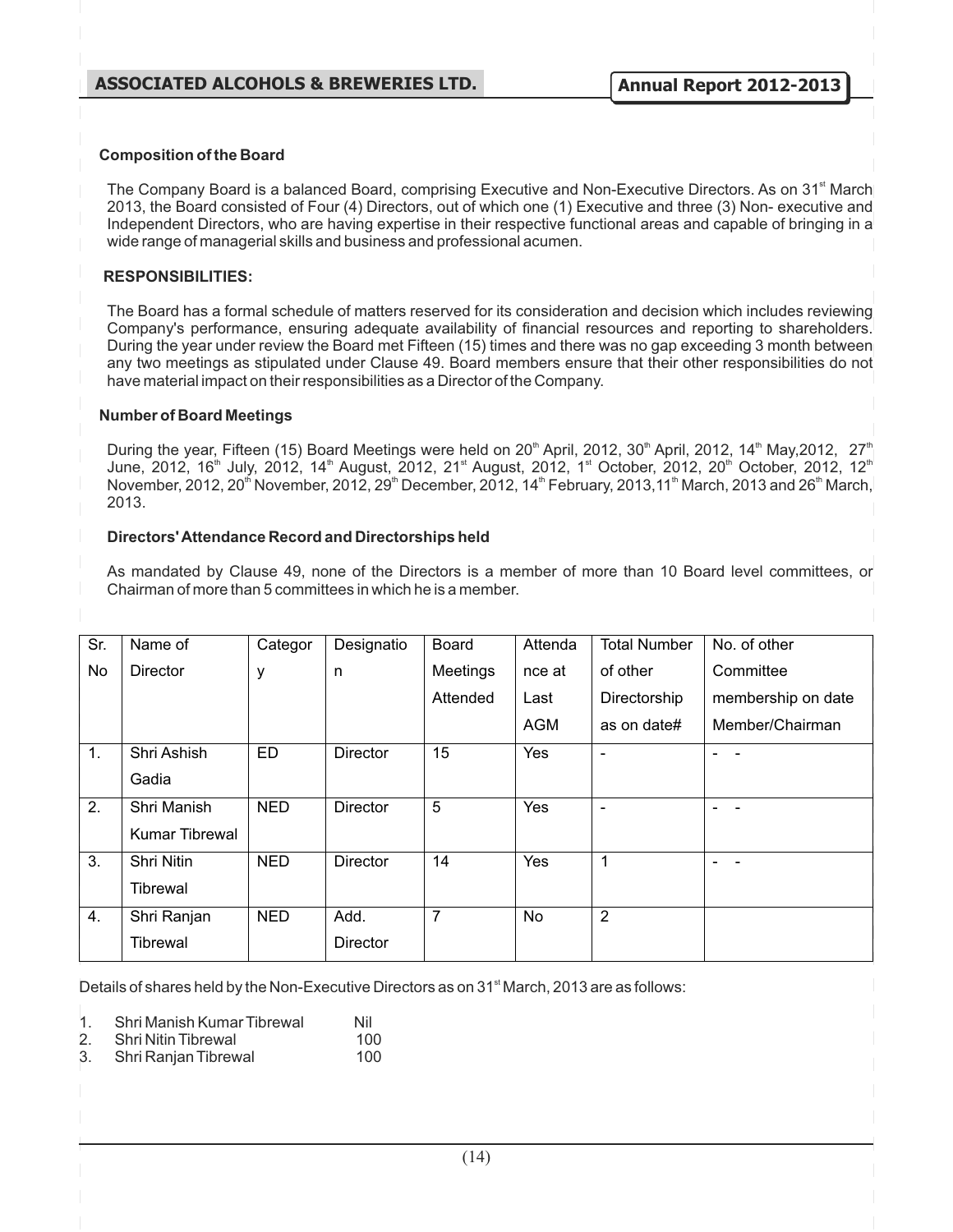#### **2. COMMITTEES OF THE BOARD**

To enable better and more focused attention on the affairs of the Company, the Board has delegated specific matters to Committees of the Board set up for the respective purpose. The requirement that a Director shall not be a member of more than five Committees and Chairman of more than two Committees has been complied with while constituting the Committee of Directors.

#### **(1) AUDIT COMMITTEE**

The Audit Committee constituted as per the requirements of the provisions of Section 292A and in compliance of the requirements of Clause 49 of the Listing Agreement.

#### **TERMS OF REFERENCE**

To consider the scope of audit review, the effectiveness of the system of internal control, risk management and statutory compliances.

The Committee's powers and role are as stipulated in Clause 49 of the Listing Agreement and under Section 292Aof the Companies Act 1956.

| Sr.<br>No | Name                       | Executive / Non<br>Executive   | Category |
|-----------|----------------------------|--------------------------------|----------|
|           | Shri Manish Kumar Tibrewal | Non-Executive &<br>Independent | Chairman |
| 2.        | Shri Nitin Tibrewal        | Non-Executive &<br>Independent | Member   |
| 3.        | Shri Ashish Gadia          | Executive                      | Member   |

#### **Meeting and Attendance**:

The Committee met five times during the year under review. The said meetings were held on 14<sup>th</sup> May, 2012, 14<sup>th</sup> August, 2012, 21<sup>st</sup> August, 2012, 12<sup>th</sup> November, 2012 and 14<sup>th</sup> February, 2013.

| S.No | Name                       | Executive / Non<br>Executive   | No. of meeting<br>attended |
|------|----------------------------|--------------------------------|----------------------------|
|      | Shri Manish Kumar Tibrewal | Non-Executive &<br>Independent |                            |
|      | Shri Nitin Tibrewal        | Non-Executive &<br>Independent |                            |
|      | Shri Ashish Gadia          | Executive                      |                            |
|      |                            |                                |                            |

#### **(2) SHAREHOLDERS' /INVESTORS GRIEVANCES COMMITTEE**

The Committee constituted to attend to and address the Shareholders' and Investors' grievances. This Committee meets periodically to approve transfer of shares and resolve investor's grievances, if any. The Committee overseas the performance of Registrars and Transfer Agents and recommends measures for overall improvement of the quantity of investor services.

| S.<br><b>No</b>  | Name of Directors          | Category  | Total<br>Meetings<br>2012-2013 | Nos. of<br>meetings<br>attended |
|------------------|----------------------------|-----------|--------------------------------|---------------------------------|
|                  | Shri Manish Kumar Tibrewal | Chairman  | 14                             | 10                              |
| $\overline{2}$ . | Shri Nitin Tibrewal        | Member    | 14                             | 13                              |
| 3.               | Shri Ashish Gadia          | Executive | 14                             | 13                              |
|                  |                            |           |                                |                                 |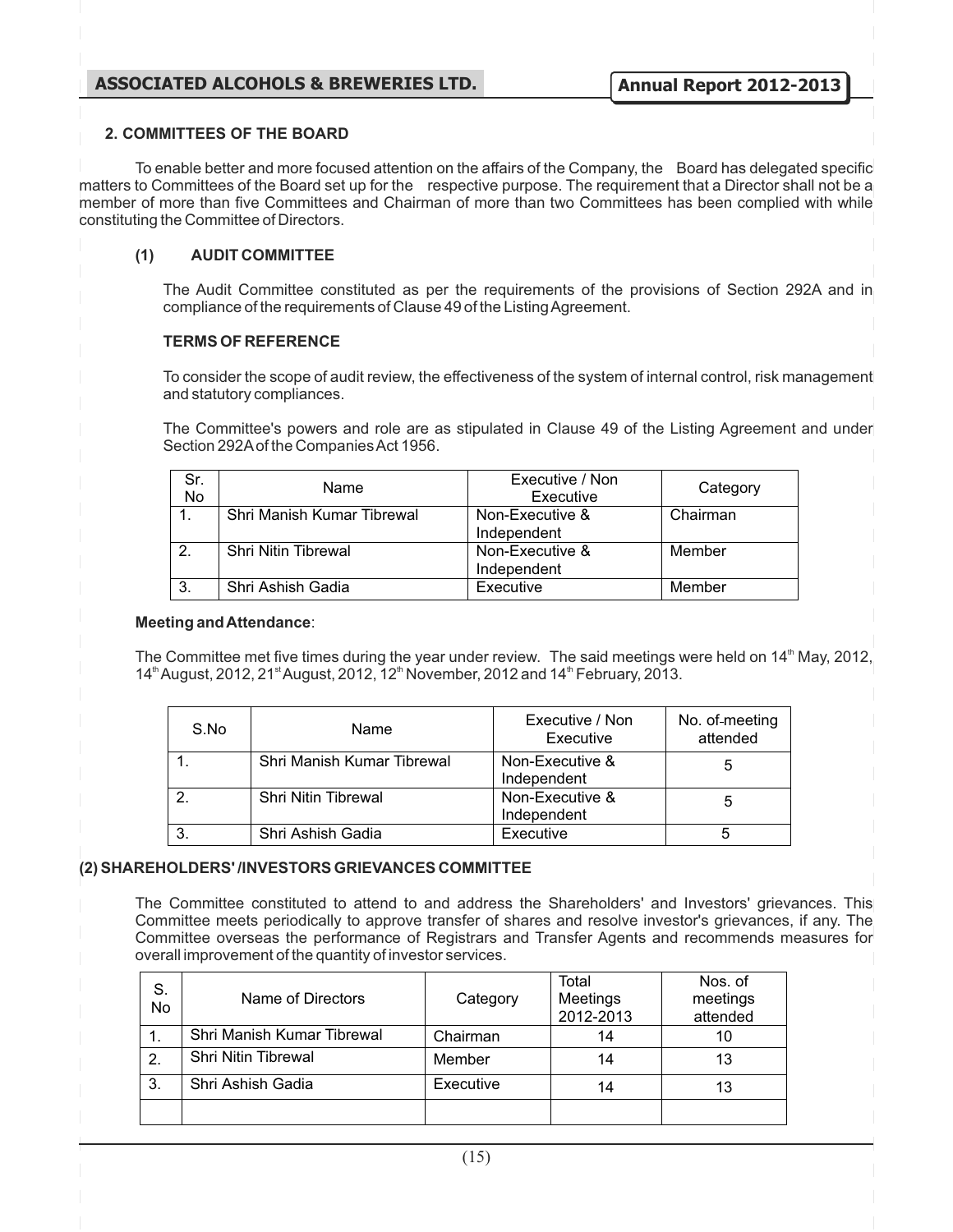NAME AND DESIGNATION OF THE COMPLIANCE OFFICER: Shri N. N. Ojha

DETAILS OF SHAREHOLDERS COMPLAINTS RECEIVED :

Number of Complaints - 2 Number of Complaints unsolved - Nil<br>Pending Complaints - Nil Pending Complaints

#### **3. ANNUALGENERAL MEETING**

 $\overline{a}$ Location and time where last three Annual General Meetings were held:

| <b>AGM</b>       | <b>Place</b>                                         | <b>Date</b> | Time       |
|------------------|------------------------------------------------------|-------------|------------|
| No.              |                                                      |             |            |
| 21st             | "Shripati Singhania Hall", Rotary Sadan, 94/2, J. L. | 30-09-2010  | 03.00 p.m. |
|                  | Nehru Road, Kolkata - 700 020                        |             |            |
| $22^{nd}$        | "Shripati Singhania Hall", Rotary Sadan, 94/2, J. L. | 30-09-2011  | 11.30 a.m. |
|                  | Nehru Road, Kolkata - 700 020                        |             |            |
| 23 <sup>rd</sup> | "Shripati Singhania Hall", Rotary Sadan, 94/2, J. L. | 28-09-2012  | 3.30 p.m.  |
|                  | Nehru Road, Kolkata - 700 020                        |             |            |

The shareholders passed all the resolutions set out in the respective notices. There was no resolution passed through postal ballots under the applicable rules.

#### **2. DISCLOSURES:**

Details of materially significant related party transactions:

The Company does not have any related party transaction that may have a potential conflict with interests of the Company. The Company has complied with all the requirements of regulatory authorities on capital market and no penalties or strictures have been imposed against it by Stock Exchange or SEBI or other Statutory Authorities during last three years.

#### **3. MEANS OF COMMUNICATION**:

Quarterly results are taken on record by the Board of Directors, and submitted the same to the Stock Exchange in terms of requirements of Clause 41 of the Listing Agreement along with Publication of Quarterly results in newspapers.

The Management Discussion and Analysis Report forms part of Directors Report.

#### **6. GENERALSHAREHOLDER INFORMATION**.

Annual General Meeting

| Date                        | : September $2^{nd}$ , 2013                                        |
|-----------------------------|--------------------------------------------------------------------|
| Venue                       | : "Shripati Singhania Hall" Rotary Sadan,                          |
|                             | 94/2. J.L. Nehru Road, Kolkata-700020                              |
| Time                        | 3.30 P.M.                                                          |
| <b>Book Closure Date</b>    | : $30^{\text{th}}$ August, 2013 to $2^{\text{nd}}$ September, 2013 |
| Dividend payment date: N.A. |                                                                    |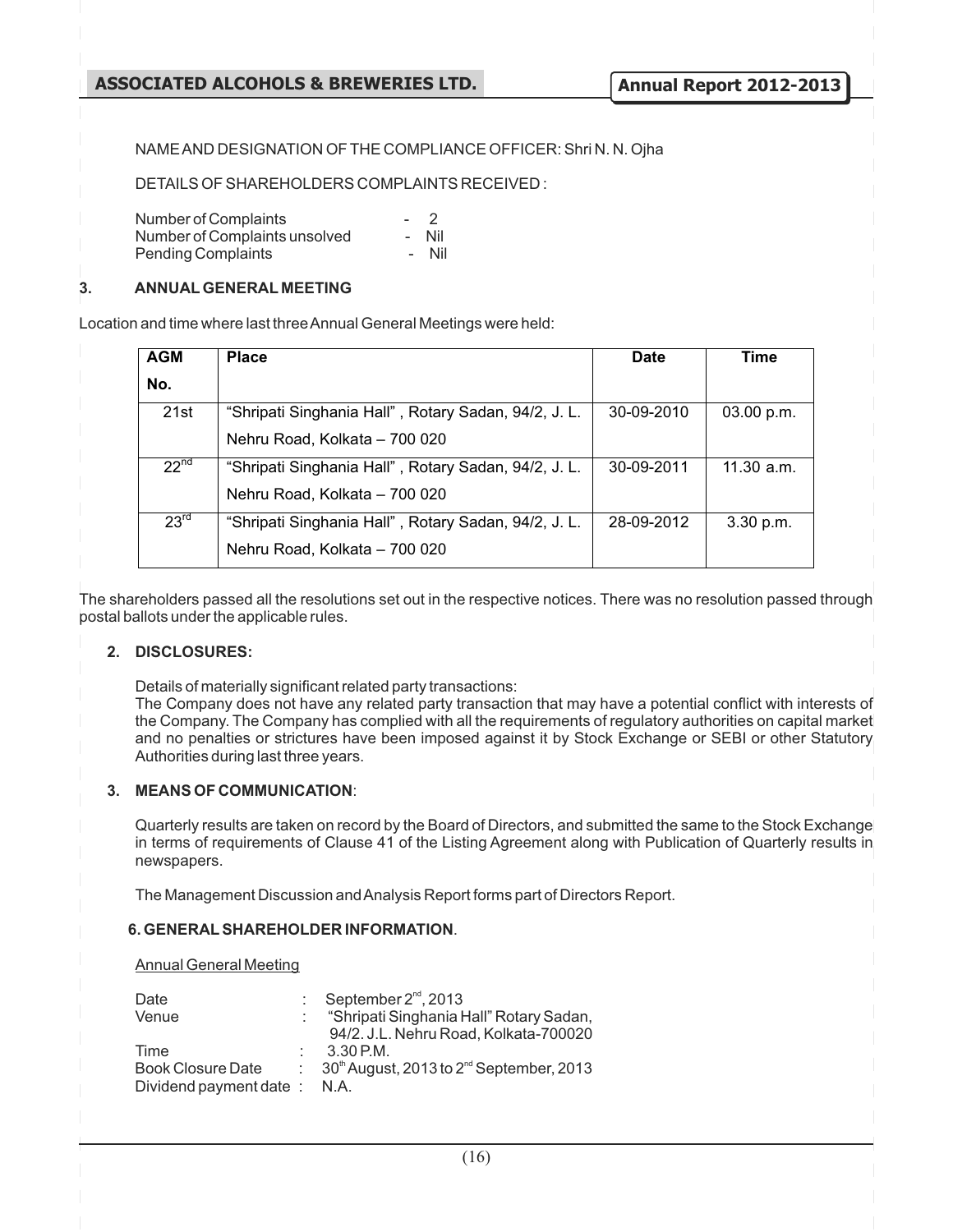Listing on Stock Exchange : Bombay Stock Exchange and MPStock Exchange

Annual Listing Fee: Annual listing fee for the Year 2013-14 of the both Stock Exchanges have been paid.

 $\vert$ Custodial Fees to Depositories: Fee for the year 2013-14 to NSDLand CDSLhas been paid.

MARKETPRICE DATA: HIGH / LOW OF EACH MONTH IN THE LASTFINANCIALYEAR:

#### SHARE PRICE – HIGH & LOW (Rs.) – year 2012-13

| Month | Apr-<br>12 | May<br>12                                                                                     | June<br>12 | July<br>12 | Aug<br>12 | Sept  <br>12 | Oct<br>$12 \,$ | Nov. I<br>12 | Dec.<br>12 | Jan<br>13 | Feb<br>13       | Mar<br>13 |
|-------|------------|-----------------------------------------------------------------------------------------------|------------|------------|-----------|--------------|----------------|--------------|------------|-----------|-----------------|-----------|
| Hiah  |            | 21.95   21.50   20.00   21.00   20.40   20.70   23.70   24.50   26.50   25.35   21.70   20.70 |            |            |           |              |                |              |            |           |                 |           |
| Low   |            | 18.55   17.55   17.35   17.80   17.25   18.10   19.00   20.15   21.00                         |            |            |           |              |                |              |            | 20.45     | $19.25$   17.90 |           |

#### **REGISTRAR & TRANSFER AGENTS**:

Ankit Consultancy Pvt. Ltd., 60, Electronics Complex, Pardeshipura, Indore – 452010. Phone No. 0731-2551745 / 2551746

e-mail: ankit\_4321@yahoo.com

#### **SHARE TRANSFER SYSTEM:**

The Share transfer work and dematerialization/re-materialization work is assigned to M/s. Ankit Consultancy Pvt. Ltd., the Registrars and Share transfer Agent. Shares in physical form sent for transfer are normally registered and returned within a month from the date of receipt, if the documents are found in order in all respects. The Company has entered into agreement with CDSL and NSDL to facilitate holding of shares of the Company in dematerialized form.

#### **ST SHAREHOLDING AS ON 31 MARCH, 2013**

**a) Distribution of Shareholding as on 31st March 2013**

| Range in<br>No. of | Number of      | % to Total     | No. of Shares | % to total |
|--------------------|----------------|----------------|---------------|------------|
| <b>Shares</b>      | <b>Holders</b> | <b>Holders</b> |               | Capital    |
| 000001-001000      | 4260           | 74.02          | 401716        | 4.44       |
| 001001-005000      | 1032           | 17.93          | 298321        | 3.31       |
| 005001-010000      | 230            | 4.00           | 190722        | 2.11       |
| 010001-100000      | 190            | 3.30           | 505512        | 5.59       |
| $100001 - above$   | 43             | 0.75           | 7643329       | 84.55      |
| Total              | 5755           | 100.00         | 9039600       | 100.00     |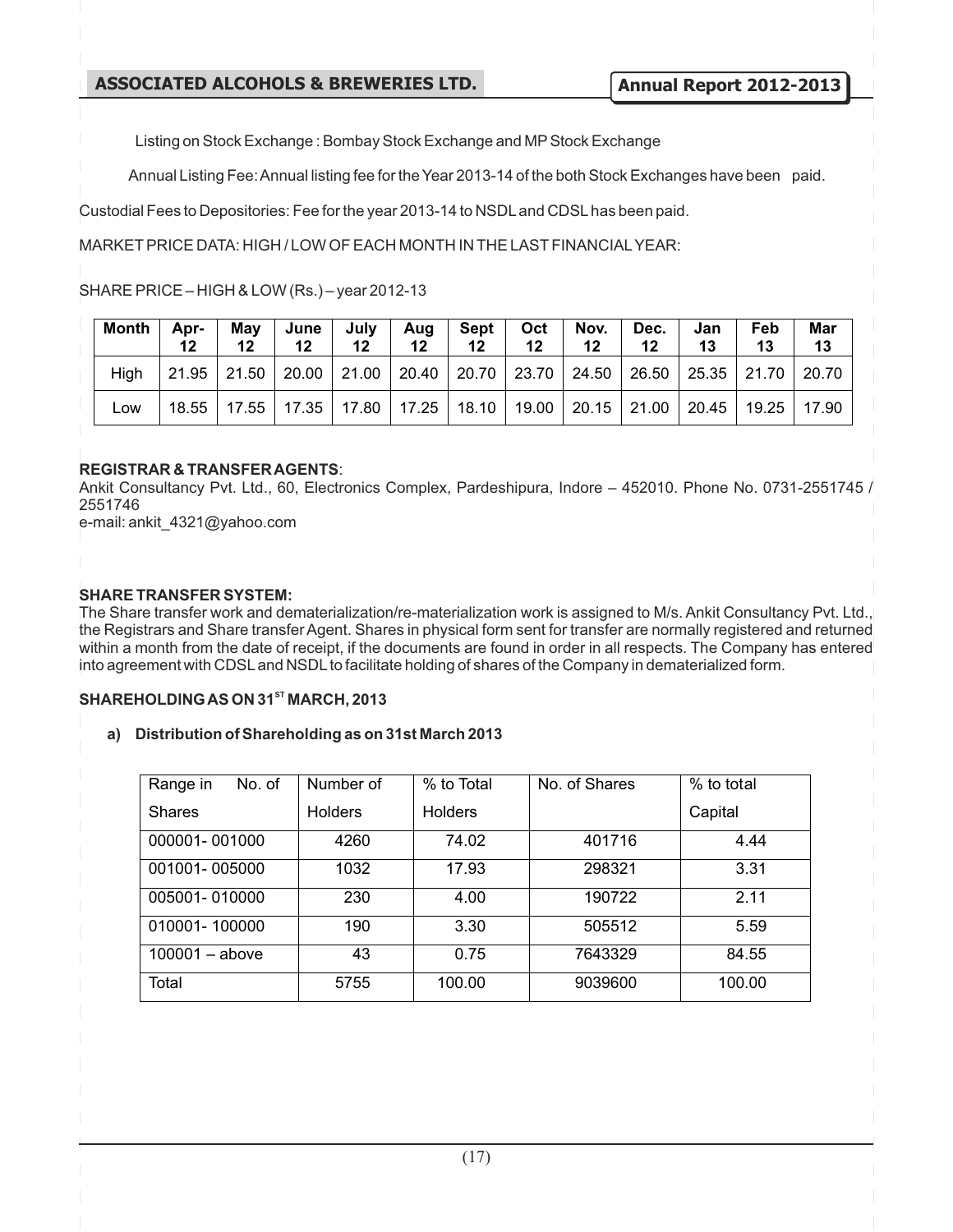| Sr. No | <b>Particulars</b>                                  | No. of Shares | % to the total Paid up |
|--------|-----------------------------------------------------|---------------|------------------------|
|        |                                                     |               | <b>Share Capital</b>   |
| 1.     | Promoters/Directors & Relatives                     | 47,87,500     | 52.96                  |
| 2.     | Mutual Funds/ UTI, Financial<br>Institutions, Banks | 2,200         | 0.02                   |
| 3.     | <b>Bodies Corporate</b>                             | 26,56,973     | 29.39                  |
| 4.     | <b>Indian Public</b>                                | 15,22,674     | 16.85                  |
| 5.     | NRIs/OCBs                                           | 70,253        | 0.78                   |
|        | <b>TOTAL</b>                                        | 90,39,600     | 100.00                 |

#### **b) Categories of Equity Shareholders as on 31st March, 2013**:

#### **DEMATERIALIZATION OF SHARES AND LIQUIDIZING:**

 $91.596$  % of the Company's share capital is held in dematerialized form as on 31<sup><sup>st</sup> March 2013. The company's shares</sup> are being regularly traded on the Bombay Stock Exchange., ISIN in CDSL and NSDL for Company's equity shares is INE 073G 01016. The code for the Share on Bombay Stock Exchange is 507526.

#### **DECLARATION OF CODE OF CONDUCT AND ETHICS**

The Board of Directors of the company has laid down code of conduct and ethics for the company, its directors and senior employees. All the Directors and the senior employees covered by the code affirmed compliance with code on an annual basis.

The Code of Conduct enjoins that each individual in the organization must know and respect existing laws, accept and provide appropriate professional views, and be upright in his conduct and observe corporate discipline.

The Code of Conduct is available on the website of the Company www.associatedalcohols.com. All Board members and senior Management personnel affirm compliance with the Code of Conduct annually.

#### **MANAGEMENT RESPONSIBILITY STATEMENT**

The Management of Company accepts responsibility for the integrity and objectivity of these financial statements, as well as for estimates and judgements relating to matters not concluded by the year-end. The management believes that the financial statements reflect fairly the form and substance of transactions and reasonably presents the company's financial condition, and results of operations. To ensure this, the company has installed a system of internal controls, which is reviewed, evaluated and updated on an ongoing basis. Our internal auditors have conducted periodic audits to provide reasonable assurance that the company's established policies and procedures have been followed. However, there are inherent limitations that should be recognized in weighing the assurances provided by any system of internal controls.

These financial statements have been audited by M/s B. K. Agrawal, Kolkata and M/s M.D. Agrawal, Chartered Accountants, the Statutory Auditors of the Company.

**For and on behalf of the Board of Directors**

**th Date: 20 July, 2013 Wholetime Director**

Place: Indore **Ashish Gadia** Ashish Gadia Ashish Gadia Ashish Gadia Ashish Gadia Ashish Gadia Ashish Gadia Ashish Gadia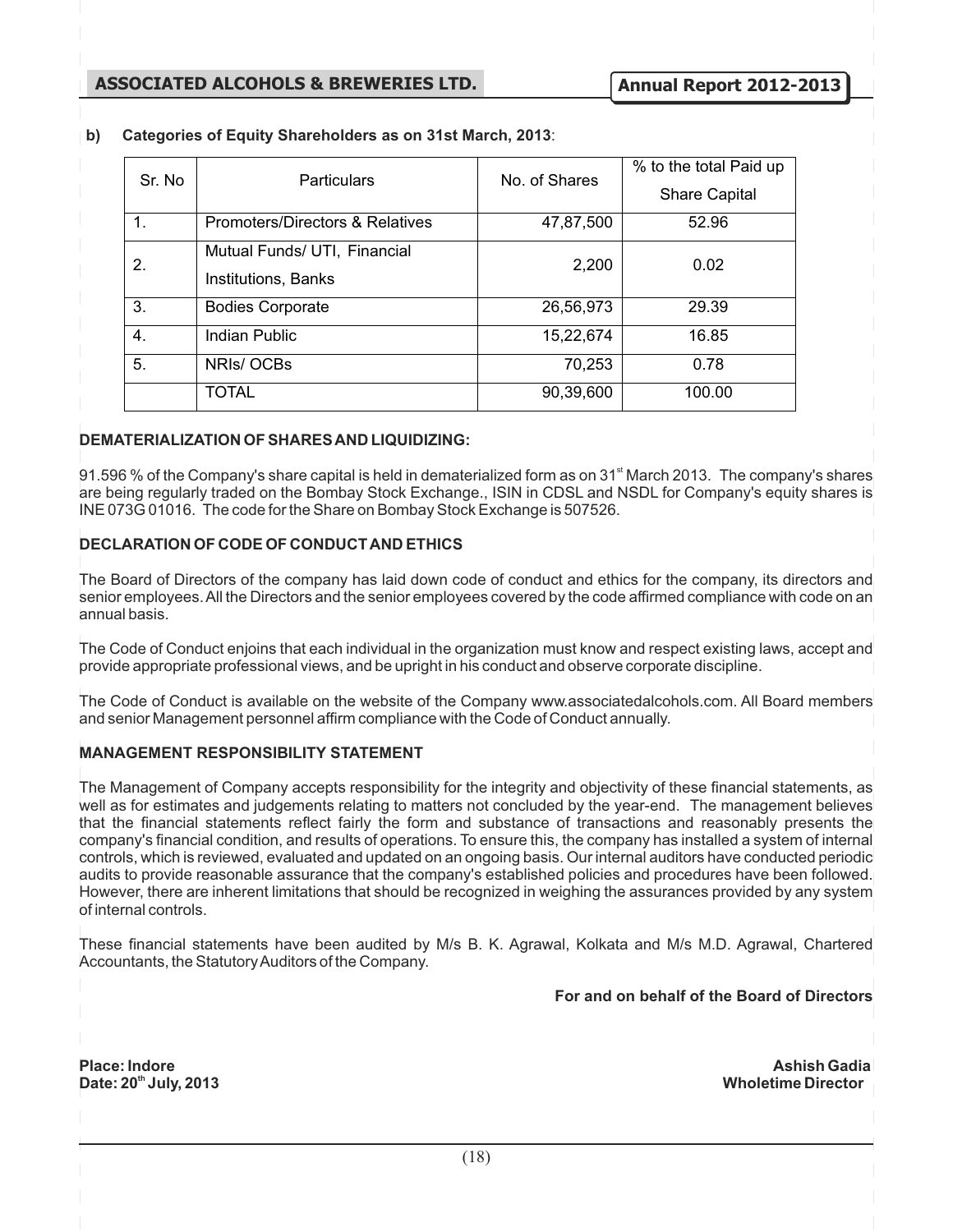## **AUDITIORS' REPORT ON CORPORATE GOVERNANCE TO THE MEMBERS OF ASSOCIATED ALCOHOLS & BREWERIES LIMITED**

We have examined the compliance of conditions of Corporate Governance by Associated Alcohols & Breweries Limited for the year ended March 31, 2013 as stipulated in clause 49 of the Listing Agreement of the said Company with the stock exchange(s).

The compliance of conditions of Corporate Governance is the responsibility of the management. Our examination was limited to a review of the procedures and implementation thereof, adopted by the Company for ensuring the compliance of the conditions of Corporate Governance as stipulated in the said clause. It is neither an audit nor an expression of opinion on the financial statements of the Company.

In our opinion and to the best of our information and according to the explanations given to us, and the representations made by the directors and the management, we certify **that subject to our observations that (i) quarterly financial results of the Company were considered and published without having them limited reviewed by the auditors and (ii) meeting of audit committee held without auditors participation,** the Company has complied with the conditions of Corporate Governance as stipulated in the above-mentioned Listing Agreement.

As required by the Guidance Note issued by The Institute of Chartered Accountants of India, we have to state that as per the records maintained by the Company, and to the best of our information and belief, there were no investor's grievance remaining unattended/pending for more than 30 days as at March 31, 2013.

We further state that such compliance is neither an assurance as to the future viability of the Company nor the efficiency or effectiveness with which the management has conducted the affairs of the Company.

For **B. K. Agrawal & Co.** For **M. D. Agrawal & Co.**

Chartered Accountants Chartered Accountants

**(CAB. K. Agrawal) (CA M. P. Agrawal)** M. No. 51873 M.No. 016736

Place : Indore Date  $: 20<sup>th</sup>$  day of July, 2013

PARTNER PARTNER FRN 314202E FRN . 001177C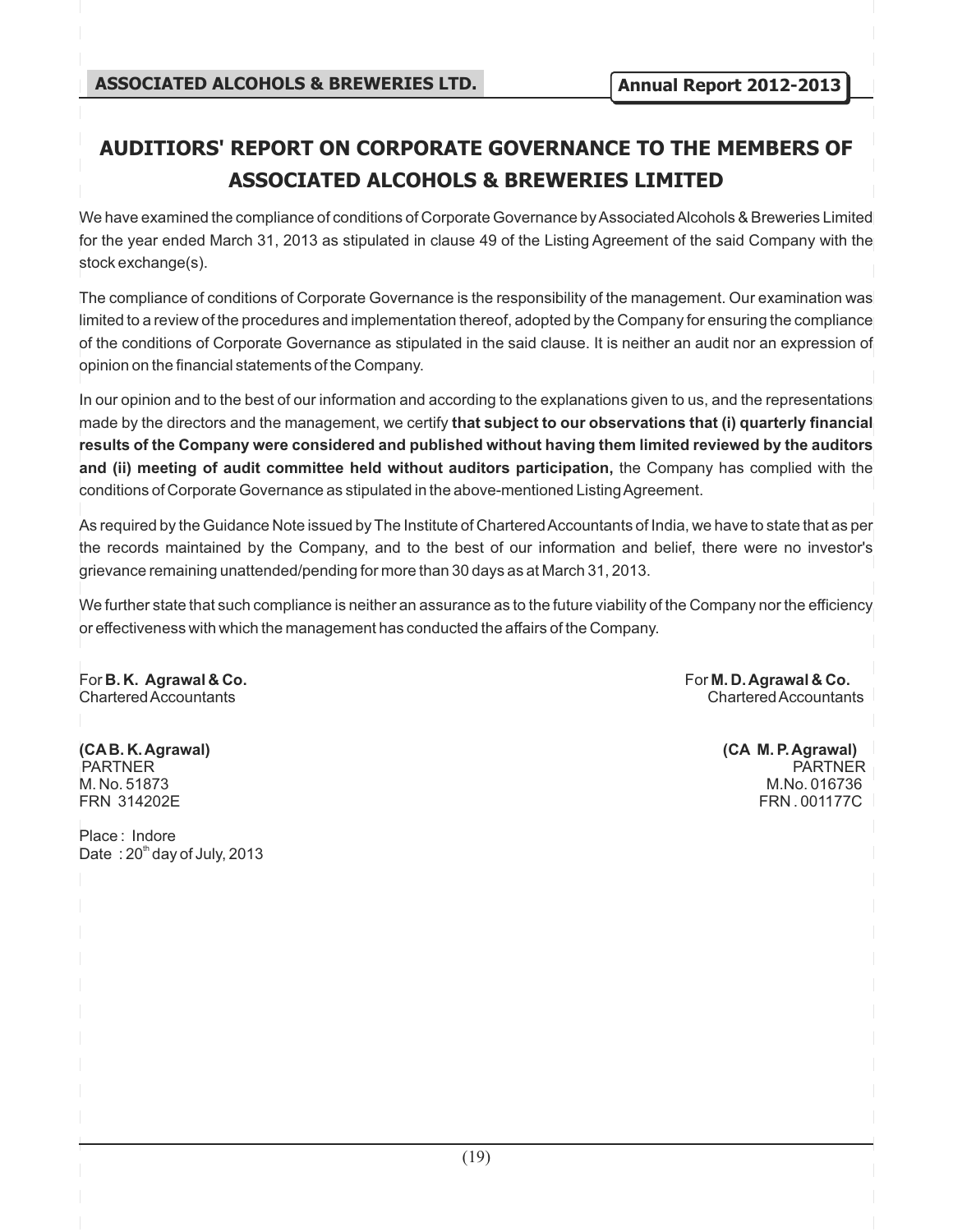## **Independent Auditor's Report**

#### To The Board of Directors of **Associated Alcohols & Breweries Limited**

#### **Report on the Financial Statements**

We have audited the accompanying financial statements of **Associated Alcohols & Breweries Limited** (the "Company"), which comprise the Balance Sheet as at March 31, 2013, the Statement of Profit and Loss and Cash Flow Statement for the year then ended and a summary of significant accounting policies and other explanatory information.

#### **Management's Responsibility for the Financial Statements**

Management is responsible for the preparation of these financial statements that give a true and fair view of the financial position, financial performance and cash flows of the Company in accordance with the accounting principles generally accepted in India including Accounting Standards referred to in Section 211 (3C) of the Companies Act, 1956 ("the Act"). This responsibility includes the design, implementation and maintenance of internal control relevant to the preparation and presentation of the financial statements that give a true and fair view and are free from material misstatement, whether due to fraud or error.

### **Auditors' Responsibility**

Our responsibility is to express an opinion on these financial statements based on our audit. We conducted our audit in accordance with the Standards on Auditing issued by the institute of Chartered accountants of India. Those Standards require that we comply with ethical requirements and plan and perform the audit to obtain reasonable assurance about whether the consolidated financial statements are free from material misstatement.

An audit involves performing procedures to obtain audit evidence about the amounts and disclosures in the financial statements. The procedures selected depend on the auditor's judgment, including the assessment of the risks of material misstatement of the financial statements, whether due to fraud or error. In making those risk assessments, the auditor considers internal control relevant to the Company's preparation and fair presentation of the financial statements in order to design audit procedures that are appropriate in the circumstances. An audit also includes evaluating the appropriateness of accounting policies used and the reasonableness of the accounting estimates made by management, as well as evaluating the overall presentation of the consolidated financial statements.

We believe that the audit evidence we have obtained is sufficient and appropriate to provide a basis for our audit opinion.

#### **Opinion**

In our opinion and the best of our information and according to the explanations given to us, the aforesaid financial statements give the information required by the Act in the manner so required and give a true and fair view in conformity with the accounting principles generally accepted in India:

- (a) in the case of the Balance Sheet of the state of affairs of the Company as at March 31, 2013;
- (b) in the case of the Statement of Profit and Loss, of the profit of the Company for the year ended on that date and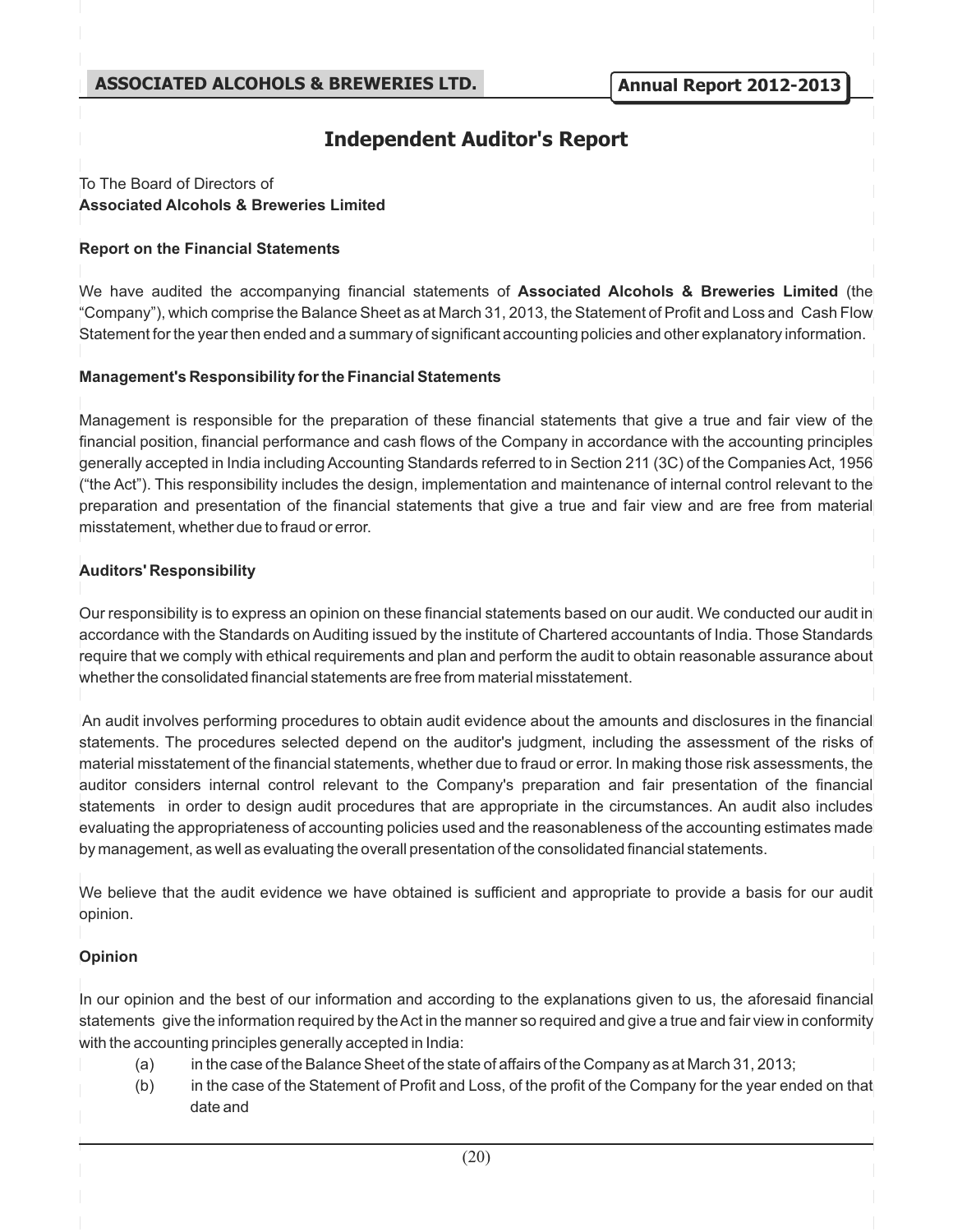(c). in the case of the Cash Flow Statement of the cash flows of the Company for the year ended on that date.

#### **Report on Other Legal and Regulatory Requirements**

- 1. As required by the Companies (Auditor's Report) order, 2003 ("the Order") issued by the Central Government of India in terms of Section 227 (4A) of the Act, we give in the Annexure a statement on the matters specified in paragraphs 4 and 5 of the Order.
- 2. As required by Section 227 (3) of the Act, we report that:
	- a. We have obtained all the information and explanations which to the best of our knowledge and belief were necessary for the purpose of our audit;
	- b. In our opinion, proper books of account as required by law have been kept by the Company so far as appears from our examination of those books.
	- c. The Balance Sheet, the Statement of Profit and Loss, and the Cash Flow Statement dealt with by this Report are in agreement with the books of account.
	- d. In our opinion, the Balance Sheet, the Statement of Profit and Loss, and the Cash Flow Statement comply with the Accounting Standards referred to in section 211 (3C) of the Act;
	- e. On the basis of the written representations received from the directors as on March 31, 2013, taken on record by the Board of Directors, none of the directors is disqualified as on March 31, 2013, from being appointed as a director in terms of Section 274(l)(g) of the Act.

**For B. K. Agrawal & Co. For M.D. Agrawal & Co. Firm Registration No. 314202E Firm Registration No. 001177C**

Place : Indore Dated:  $20<sup>th</sup>$  July, 2013

**Chartered Accountants Chartered Accountants**

**(CAB. K. Agrawal) (CA M.P. Agrawal) PARTNER PARTNER M. No. 51873 M.No. 016736**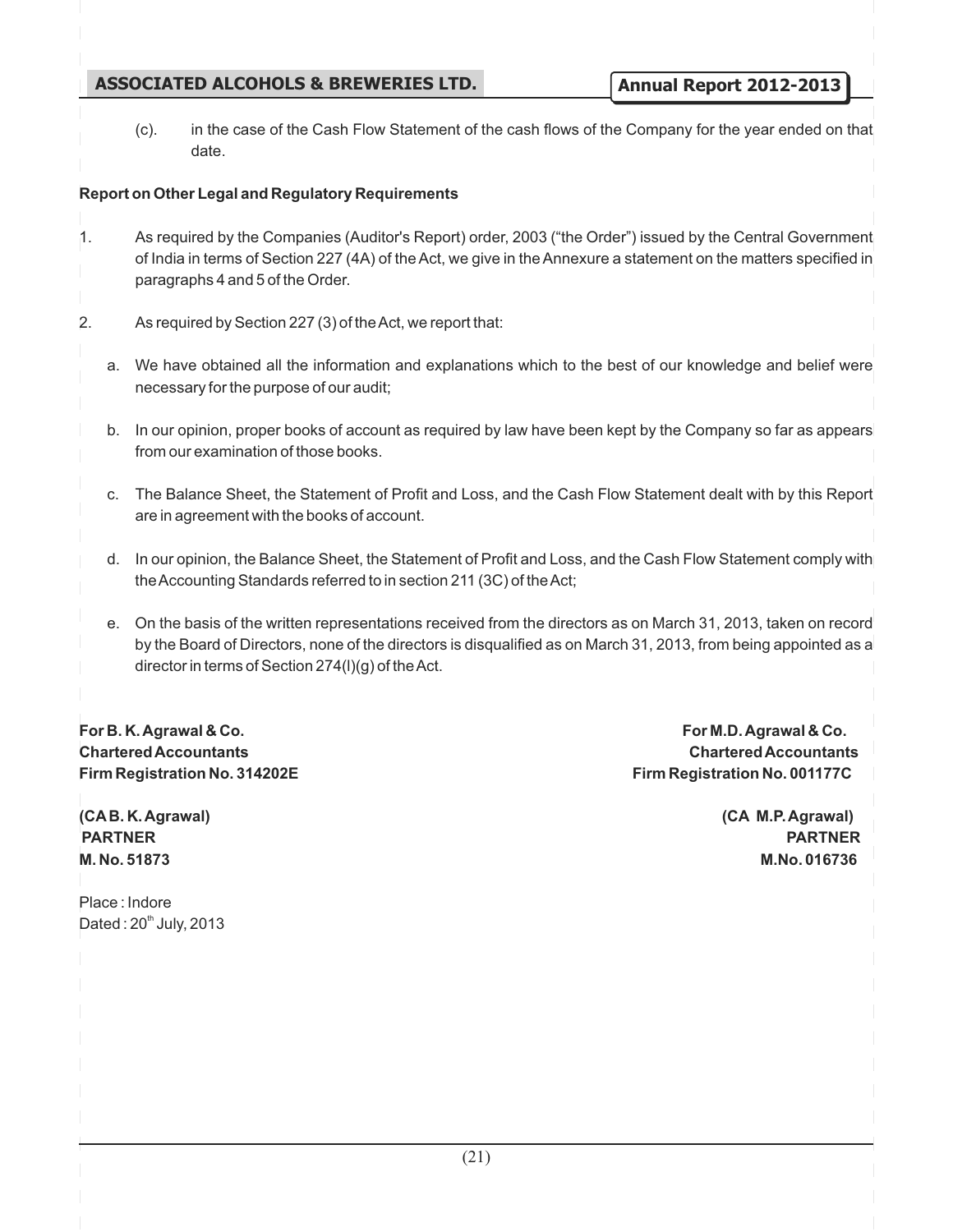## **Annexure to Independent Auditor's Report**

As required by the Companies (Auditor's Report) Order, 2003 issued by the Central Government and on the basis of such checks as were considered appropriate and according to the information and explanations given to us, we state that: -

- $(i)$  (a) The Company has maintained proper records of fixed assets to show full particulars including quantitative details and situation of fixed assets.
	- (b) As explained to us, these fixed assets have been physically verified by the management under the phased programme of physical verification, which in our opinion, is reasonable having regard to the size of the Company and the nature of its assets. The frequency of verification is reasonable, the company is in the process of compilation of the reports on physical verification and discrepancies if any, have not yet been identified.
	- (c) As per the information and explanation given to us and on our enquiries, the disposals of assets during the year were not substantial so as to have an impact on the operations of the company, or affect its status of going concern.
- (ii) (a) The inventories have been physically verified by the management during the year. In our opinion, the frequency of verification is reasonable.
	- (b) The procedures of physical verification of inventories, followed by the management are reasonable and adequate in relation to the size of the company and the nature of its business.
	- (c) The company is maintaining proper records of inventory, **except for spent grain.** The discrepancies noticed on verification between physical inventories and book record have been properly dealt with in the books of accounts.
- (iii) (a) The Company has not granted any loans to the parties listed in the register maintained under section 301 of the Act, accordingly, clause III (a) to (d) of the order is not applicable.
	- (b) The company has not taken any loans from the parties covered in the register maintained under section 301 of the Act, accordingly clause III (e) to (g) of the order is not applicable.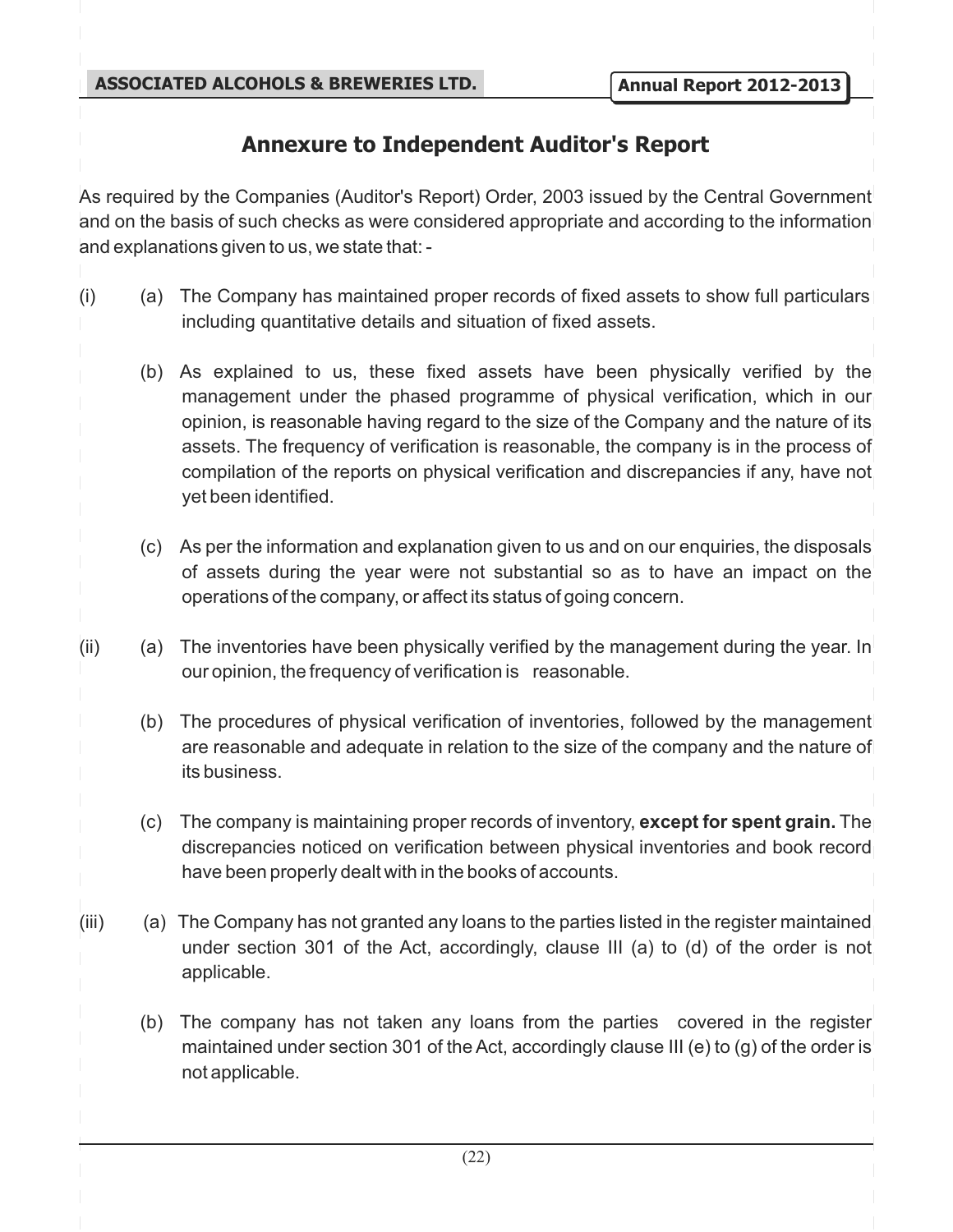- (iv) In our opinion and according to the information and explanations given to us, there **are no adequate internal control procedures commensurate with the size of the company and the nature of its business with regard to purchases of inventory, fixed assets and with regard to the sale of goods. As there are not adequate internal control, we are unable to comment on weakness in internal control.**
- $(v)$  (a) According to the information and explanation given to us, there are no transactions made in pursuance of contracts or arrangements, that needs to be entered into the register maintained under section 301 of the Companies Act, 1956.
	- (b) In our opinion and according to the information and explanations given to us, there were no transactions to be entered in the register maintained under section 301 of the Companies Act, 1956.
- (vi) According to the information and explanation given to us the company has not accepted deposits to which provisions of Section 58-A of the Companies Act, 1956 are applicable during the year. We have been informed that no Order has been passed by the Company Law Board or National Company Law Tribunal or Reserve Bank of India or any other courts or any other Tribunal.
- **(vii) The Company has no internal audit system. It needs to be implemented and to make it commensurate with the size and nature of the company's business.**
- (viii) Pursuant to Companies (Cost Accounting Records) Rules 2011 u/s 209 (1) (d) of the Companies Act, 1956, company is subjected to maintenance of Cost Accounting Records and the company is maintaining the relevant cost records.
- $\vert$ (ix) (a) According to the information and explanation given to us and on basis of our examination of the books of accounts of the company, the company has been generally regular in depositing undisputed statutory dues including Provident Fund, Investor Education and Protection Fund, Employees' State Insurance, Income Tax, Sales Tax, Wealth Tax, Service Tax, Custom Duty, Excise Duty, cess and other statutory dues with appropriate authorities. According to the information and explanations given to us, no undisputed amounts payable in respect of the aforesaid dues were outstanding as at 31st March, 2013 for a period of more than six months from the date of becoming payable except for Professional Tax of ₹ 42,064/-. **However the same have since been deposited.**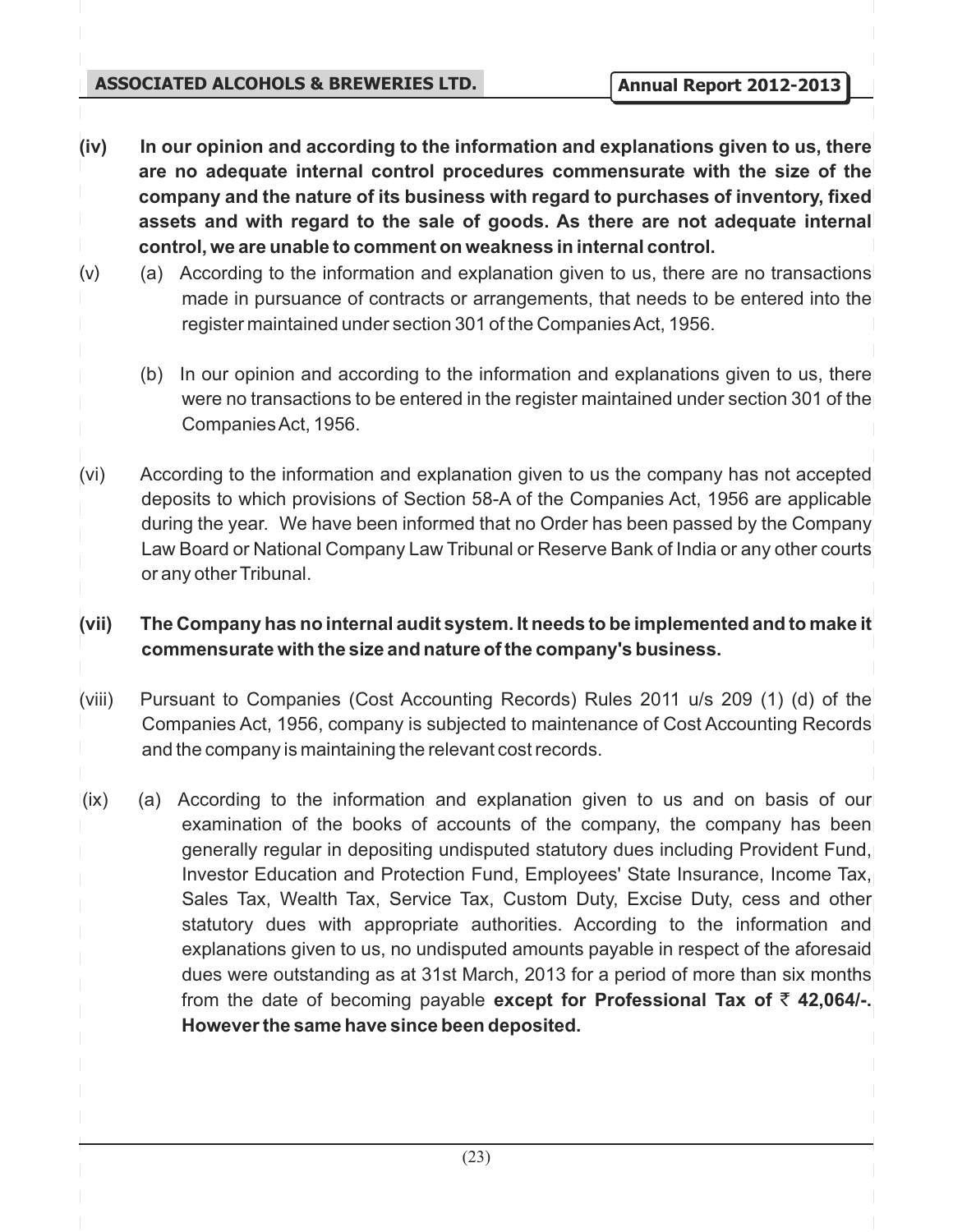**(b)** According to the records of the company, dues of Sales-tax, Income-tax, Wealth-tax, Service tax, Custom duty, Excise duty/cess, which have not been deposited as on 31st March 2013 on account of any dispute are given below:-

| Sr.<br>No. | Name of the<br>Statute                     | Nature of<br>dues                                | Amount<br>(Rs. in<br>Lacs) | Forum where<br>dispute is pending                 |
|------------|--------------------------------------------|--------------------------------------------------|----------------------------|---------------------------------------------------|
| 1          | Income Tax<br>Act, 1961                    | Income Tax<br>Demand -<br>AY 2007-08             | 5.50                       | Commissioner of Income<br>Tax (Appeals)           |
| 2          | Income Tax<br>Act, 1961                    | Fringe<br>Benefit Tax -<br>Demand AY-<br>2007-08 | 0.42                       | Dy. Commissioner of<br>Income Tax                 |
| 3          | Income Tax<br>Act, 1961                    | Income Tax<br>Demand -<br>AY 2009-10             | 70.04                      | Commissioner of Income<br>Tax (Appeals)           |
| 3          | Entry Tax Act<br>2008-09                   | <b>Entry Tax</b>                                 | 9.29                       | Additional Commissioner,<br><b>Commercial Tax</b> |
| 4          | Entry Tax Act<br>2007-08                   | <b>Entry Tax</b>                                 | 11.38                      | Commercial Tax Appella te<br><b>Board</b>         |
| 5          | The Madhya<br><b>Pradesh</b><br>Excise Act | <b>State Excise</b><br>Duty                      | 348.53                     | Excise Commissioner,<br>Gwalior                   |

 $(x)$  The company has no accumulated losses at the year end. The company has not incurred cash losses during the financial year covered by our audit and also in the immediately preceding financial year.

 $(xi)$  Based on our audit procedures and on the information and explanations given by the management, we are of the opinion that the company has not defaulted in repayment of dues to a financial institution, bank or debenture holders.

 $(xii)$  According to the information and explanations given to us, the company has not granted Loans and advances on the basis of security by way of pledge of shares, debentures and other securities.

(xiii) In our opinion, the Company is not a chit fund company or a nidhi/ mutual benefit fund/society. Therefore, the provisions of clause 4(xiii) of the Companies (Auditor's Report) Order, 2003 are not applicable to the company.

(xiv) In our opinion, the company is not dealing in or trading in shares, securities, debentures and other investments. Accordingly, the provisions of clause 4(xiv) of the order are not applicable to the company.

(xiv) According to the information and explanations given to us, the company has given guarantee aggregating to Rs. 32.00 Crores for Loans taken by a company from a bank, and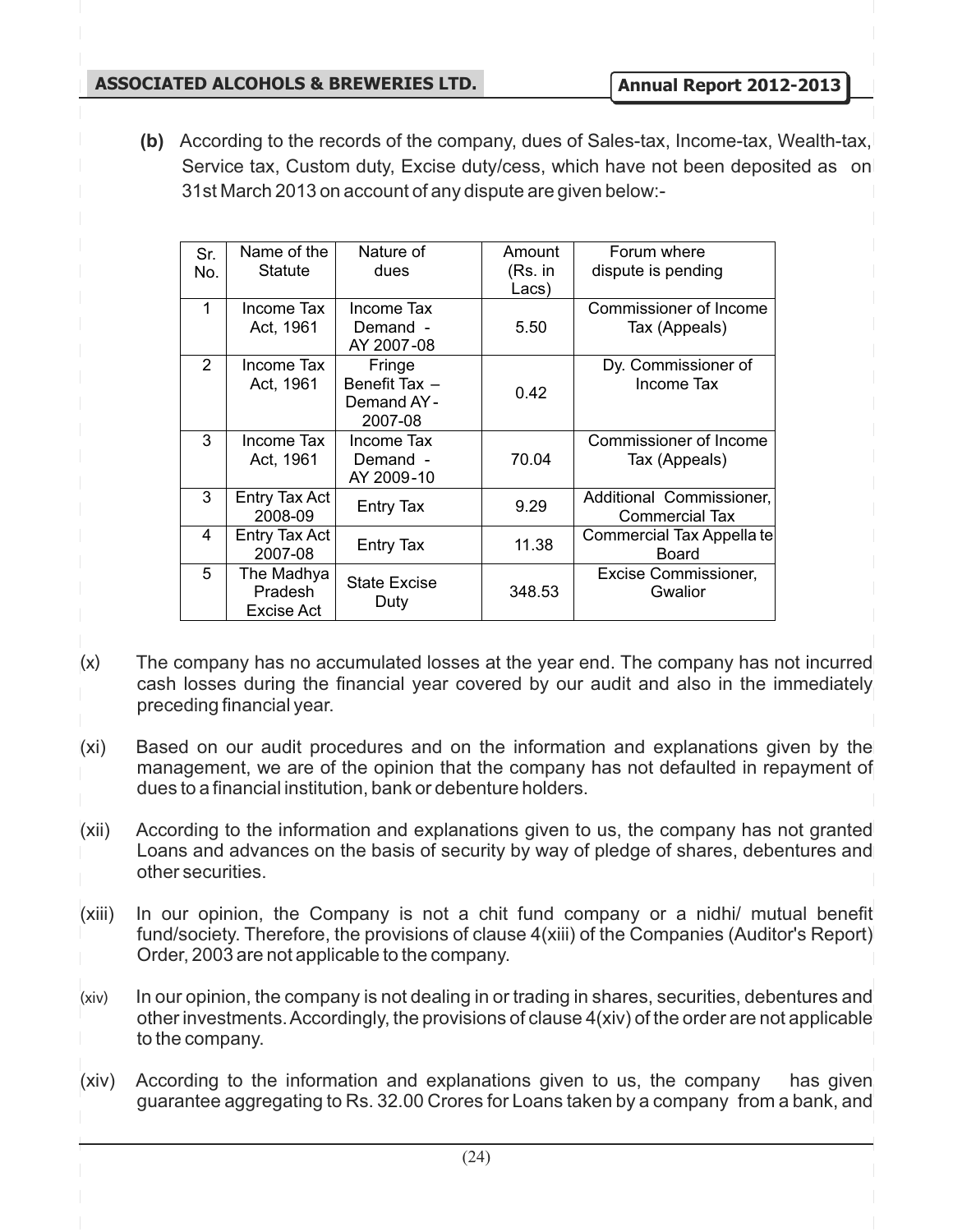- the guarantee has not been considered prima facie, prejudicial to the interest of the company.
- (xv) In our opinion and according to the information and explanations given to us, the Company has generally applied the term loans for the purpose for which the loans were obtained.
- (xvi) On the basis of the information and explanation given to us and on an overall examination of the Balance Sheet and Cash Flow Statement of the Company, funds raised on short-term basis have not been used for long-term investment.
- (xvii) The Company has not made any preferential allotment of shares to parties and companies covered in the register maintained under section 301 of the Companies Act, 1956.
- (xviii) According to the information and explanations given to us, the Company has not issued any secured debentures during the period covered by our Audit Report. Accordingly, the provisions of clause 4 (xix) of the Companies Act (Auditor's Report) Order 2003 are not applicable to the Company.
- (xix) During the period covered by our Audit Report, the Company has not raised any money by Public Issues.
- $(xx)$  Based upon the audit procedures performed and information and explanations given by the management, we report that no fraud on or by the company has been noticed or reported during the course of our audit.

**For B. K. Agrawal & Co. For M.D. Agrawal & Co. Firm Registration No. 314202E Firm Registration No. 001177C**

**(CAB. K. Agrawal) (CA M.P. Agrawal)**

Place : Indore Dated :  $20<sup>th</sup>$  July, 2013

**Chartered Accountants Chartered Accountants**

**PARTNER PARTNER M. No. 51873 M.No. 016736**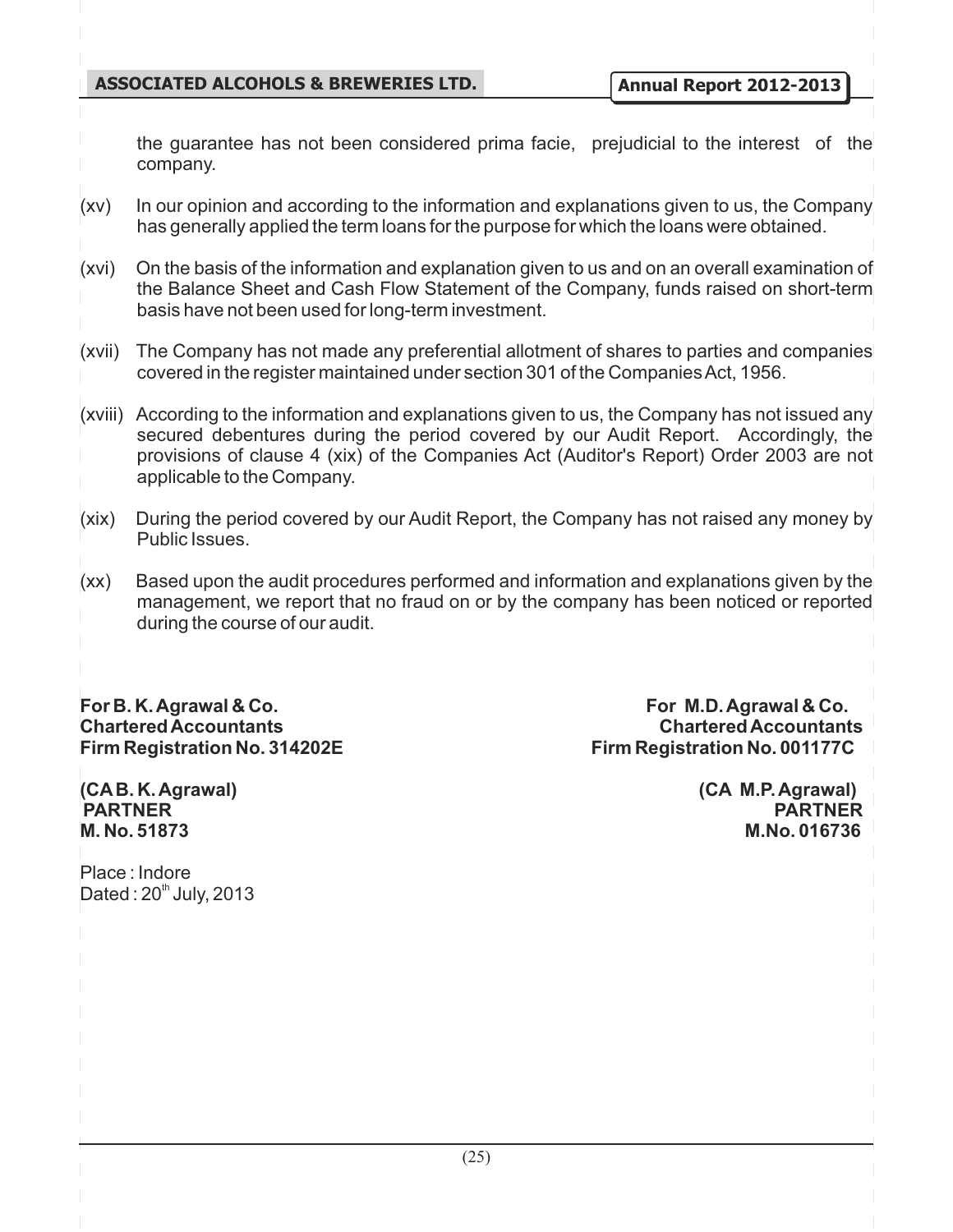## **BALANCE SHEET AS AT 31ST MARCH, 2013**

|                                                                                                                                                   |                               |                                         | ₹ in Lacs                               |
|---------------------------------------------------------------------------------------------------------------------------------------------------|-------------------------------|-----------------------------------------|-----------------------------------------|
| <b>PARTICULARS</b>                                                                                                                                | <b>NOTE</b><br>NO.            | 31.03.2013<br>₹                         | 31.03.2012<br>₹                         |
| <b>I. EQUITY AND LIABILITIES</b>                                                                                                                  |                               |                                         |                                         |
| <b>1 SHAREHOLDER'S FUNDS</b><br><b>SHARE CAPITAL</b><br><b>RESERVES &amp; SURPLUS</b>                                                             | 1<br>$\overline{2}$           | 903.96<br>4223.11                       | 903.96<br>3892.14                       |
| 2 NON-CURRENT LIABILITIES<br><b>LONG TERM BORROWINGS</b><br>DEFFERED TAX LIABILITIES (NET)<br>OTHER LONG TERM LIABILITIES                         | 3<br>$\overline{4}$<br>5      | 3935.88<br>832.41<br>454.22             | 2182.78<br>729.67<br>596.60             |
| <b>3 CURRENT LIABILITIES</b><br>SHORT TERM BORROWINGS<br><b>TRADE PAYABLES</b><br><b>OTHER CURRENT LIABILITES</b><br><b>SHORT TERM PROVISIONS</b> | 6<br>$\overline{7}$<br>8<br>9 | 1703.55<br>2291.27<br>1940.69<br>137.00 | 1684.90<br>1915.13<br>1383.10<br>89.61  |
| <b>TOTAL</b>                                                                                                                                      |                               | 16422.09                                | 13377.89                                |
| <b>II. ASSETS</b>                                                                                                                                 |                               |                                         |                                         |
| <b>1 NON CURRENT ASSETS</b><br><b>FIXED ASSETS</b><br><b>TANGIBLE ASSETS</b><br><b>INTANGIBLE ASSETS</b><br><b>CAPITAL WORK-IN-PROGRESS</b>       | 10<br>10<br>10                | 8754.54<br>72.00<br>764.91              | 5513.32<br>72.00<br>850.33              |
| NON CURRENT INVESTMENTS<br>LONG TERM LOANS & ADVANCES                                                                                             | 11<br>12                      | 371.34<br>503.32                        | 235.01<br>1249.44                       |
| 2 CURRENT ASSETS<br><b>INVENTORIES</b><br><b>TRADE RECEIVABLES</b><br>CASH AND CASH EQUIVALENTS<br>SHORT TERM LOANS AND ADVANCES                  | 13<br>14<br>15<br>16          | 2256.18<br>870.72<br>1075.89<br>1753.19 | 2095.37<br>1005.20<br>848.46<br>1508.76 |
| <b>TOTAL</b>                                                                                                                                      |                               | 16422.09                                | 13377.89                                |
| SIGNIFICANT ACCOUNTING POLICIES<br>0.00<br>1 TO 29<br>NOTES ON FINANCIAL STATEMENT<br>AS PER OUR REPORT OF EVEN DATE ATTACHED HERE TO             | 0.00                          |                                         |                                         |

**FOR B.K. AGRAWAL & CO.,** ON BEHALF OF THE BOARD

Chartered Accountants **(CA B.K. AGRAWAL) PARTNER** M.NO.- 51873 FRN -314202E **FOR M.D. AGRAWAL & CO.,** Chartered Accountants

 $\overline{1}$ 

PARTNER DIRECTOR CONTROL DESCRIPTION OF THE CONTROL OF THE CONTROL OF THE CONTROL OF THE CONTROL OF THE CONTROL OF THE CONTROL OF THE CONTROL OF THE CONTROL OF THE CONTROL OF THE CONTROL OF THE CONTROL OF THE CONTROL OF TH M.NO.- 16736 FRN -001177C PLACE : INDORE DATED : 20th July, 2013

ASHISH GADIA WHOLETIME DIRECTOR

**(CA M.P. AGRAWAL)** NITIN TIBREWAL

 $\overline{\phantom{a}}$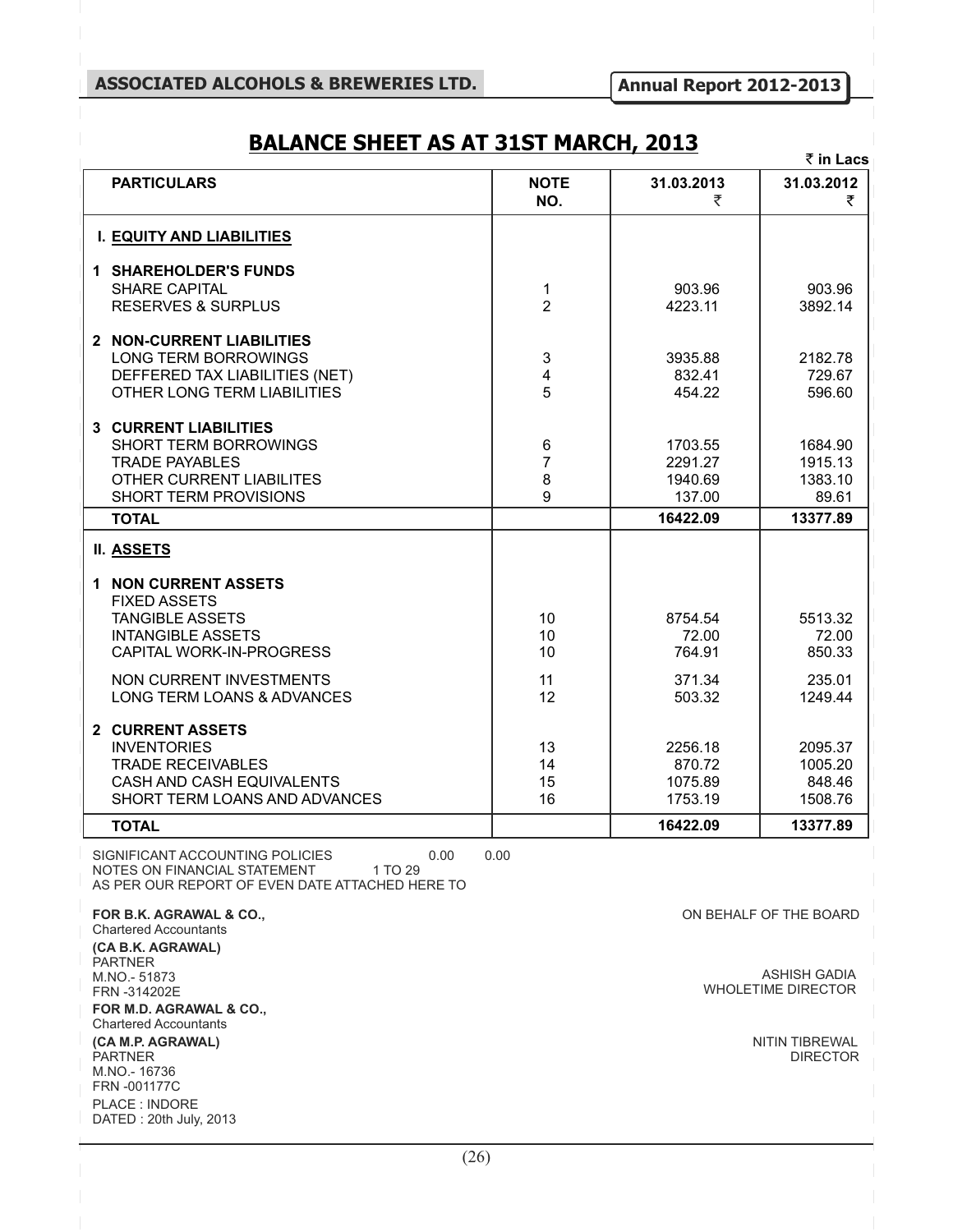## **PROFIT & LOSS STATEMENT FOR THE YEAR ENDED ON 31ST MARCH, 2013**

|                |                                                                                                                  |                    |                  | ₹ in Lacs                 |
|----------------|------------------------------------------------------------------------------------------------------------------|--------------------|------------------|---------------------------|
|                | <b>PARTICULARS</b>                                                                                               | <b>NOTE</b><br>NO. | 2012-13<br>₹     | 2011-12                   |
|                | <b>INCOME</b>                                                                                                    |                    |                  |                           |
| $\mathbf{L}$   | <b>REVENUE FROM OPERATIONS</b>                                                                                   | 17                 | 15715.97         | 13840.70                  |
| II.            | <b>OTHER INCOME</b>                                                                                              | 18                 | 273.75           | 175.10                    |
| III.           | <b>TOTAL REVENUE (I + II)</b>                                                                                    |                    | 15989.72         | 14015.80                  |
| IV.            | <b>EXPENDITURE</b>                                                                                               |                    |                  |                           |
|                | COST OF MATERIALS CONSUMED<br>PURCHASE OF STOCK-IN-TRADE                                                         | 19<br>20           | 10311.27<br>5.44 | 9686.54<br>0.00           |
|                | CHANGES IN INVENTORIES OF FINISHED GOODS                                                                         |                    |                  |                           |
|                | AND STOCK IN PROCESS                                                                                             | 21                 | (429.17)         | (436.54)                  |
|                | <b>EMPLOYEE BENEFITS EXPENSE</b>                                                                                 | 22                 | 415.63           | 306.21                    |
|                | <b>FINANCE COSTS</b>                                                                                             | 23                 | 404.21           | 373.65                    |
|                | DEPRECIATION AND AMORTISATION EXPENSE                                                                            |                    | 494.80           | 391.65                    |
|                | <b>OTHER EXPENSES</b>                                                                                            | 24                 | 4236.98          | 3351.36                   |
|                | <b>TOTAL EXPENSES</b>                                                                                            |                    | 15439.16         | 13672.87                  |
|                | PROFIT BEFORE EXCEPTIONAL AND                                                                                    |                    |                  |                           |
| V.             | EXTRAORDINARY ITEMS AND TAX (III - IV)                                                                           |                    | 550.57           | 342.93                    |
|                | VI. EXCEPTIONAL ITEMS                                                                                            |                    | 0.00             | 0.00                      |
|                | VII. PROFIT BEFORE EXTRAORDINARY ITEMS AND TAX (V - VI)                                                          |                    | 550.57           | 342.93                    |
|                | VIII. EXTRA ORDINARY ITEM                                                                                        |                    | 0.00             | 0.00<br>342.93            |
| X.             | IX. PROFIT BEFORE TAX (VII + VIII)<br><b>TAX EXPENSE</b>                                                         |                    | 550.57           |                           |
|                | 1) CURRENT TAX                                                                                                   |                    | 115.11           | 80.00                     |
|                | 2) DEFERRED TAX                                                                                                  |                    | 102.74           | 3.52                      |
|                | XI PROFIT AFTER TAX (IX - X)                                                                                     |                    | 332.71           | 259.41                    |
|                | XII TAX FOR PRIOR PERIOD<br>XIII PROFIT FOR THE YEAR (XI - XII)                                                  |                    | 1.74<br>330.98   | 0.83<br>258.59            |
|                |                                                                                                                  |                    |                  |                           |
|                | <b>EARNING PER EQUITY SHARE OF FACE VALUE OF ₹10/- EACH</b><br>BASIC AND DILUTED (Excluding Extra Ordinary Item) |                    | 3.66             | 2.86                      |
|                | BASIC AND DILUTED (Including Extra Ordinary Item)                                                                |                    | 3.66             | 2.86                      |
|                | SIGNIFICANT ACCOUNTING POLICIES<br>NOTES ON FINANCIAL STATEMENT1 TO 29                                           |                    |                  |                           |
|                | JAS PER OUR REPORT OF EVEN DATE ATTACHED HERE TO                                                                 |                    |                  |                           |
|                | FOR B.K. AGRAWAL & CO.,<br>Chartered Accountants                                                                 |                    |                  | ON BEHALF OF THE BOARD    |
|                | (CA B.K. AGRAWAL)                                                                                                |                    |                  | <b>ASHISH GADIA</b>       |
| <b>PARTNER</b> | M.NO.-51873<br>FRN -314202E                                                                                      |                    |                  | <b>WHOLETIME DIRECTOR</b> |
|                | FOR M.D. AGRAWAL & CO.,<br>Chartered Accountants                                                                 |                    |                  |                           |
|                | (CA M.P. AGRAWAL)                                                                                                |                    |                  | <b>NITIN TIBREWAL</b>     |
| PARTNER        | M.NO.- 16736<br>FRN -001177C                                                                                     |                    |                  | <b>DIRECTOR</b>           |
|                | <b>PLACE: INDORE</b>                                                                                             |                    |                  |                           |
|                | DATED: 20th July, 2013                                                                                           |                    |                  |                           |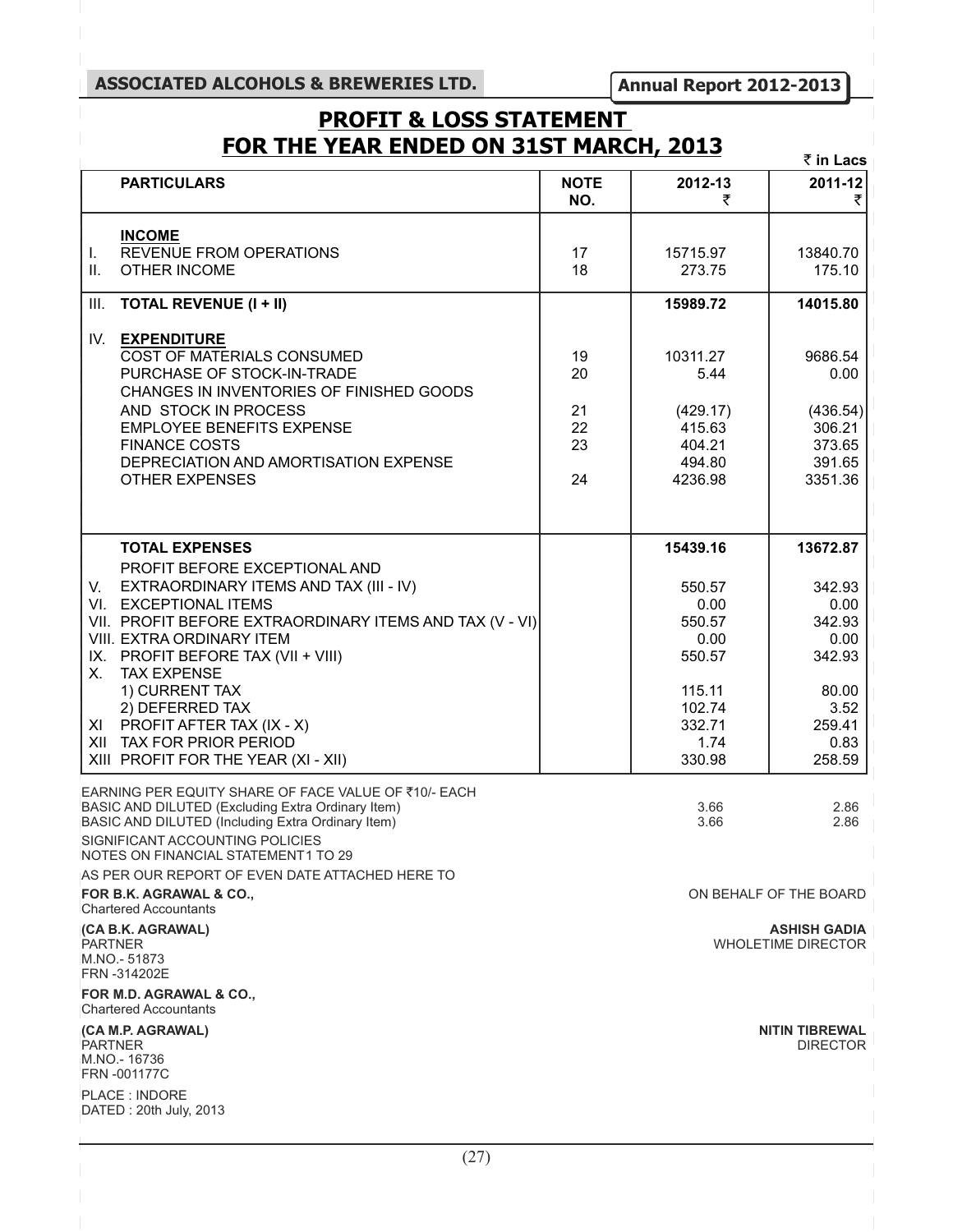| <b>CASH FLOW STATEMENT</b>             |           |
|----------------------------------------|-----------|
| FOR THE YEAR ENDED ON 31ST MARCH, 2013 | ₹ In Lacs |
| AU FRAU ARFRITIUA I ATILIERA           | AAJJ AAJA |

| <b>CASH FLOW FROM OPERATING ACTIVITIES</b><br>А.                |           | 2012-2013          | 2011-2012          |
|-----------------------------------------------------------------|-----------|--------------------|--------------------|
| NET PROFIT BEFORE TAX                                           |           | 550.57             | 342.93             |
| ADJUSTMENT FOR DEPRECIATION                                     |           | 494.80             | 391.65             |
| PROFIT ON SALE OF CAPITAL ASSETS                                |           | (60.93)            | (4.15)             |
| LOSS ON SALE OF CAPITAL ASSETS                                  |           | 0.09               | 0.59               |
| OTHER INCOME FROM INVESTMENTS                                   |           | 0.00               | 0.00               |
| <b>INTEREST PAID</b><br>OPERATING PROFIT BEFORE WORKING CAPITAL |           | 381.45             | 351.70             |
| <b>CHANGES</b>                                                  |           | 1365.98            | 1082.71            |
|                                                                 |           |                    |                    |
| ADJUSTMENT FOR CHANGE IN TRADE AND OTHER                        |           |                    |                    |
| <b>RECEIVABLES</b><br><b>INVENTORIES</b>                        |           | 636.17<br>(160.81) | 575.12<br>(495.22) |
| TRADE PAYABLES AND OTHER PAYABLES                               |           | 375.77             | 1146.50            |
| CASH GENERATED FROM OPERATIONS                                  |           | 2217.12            | 2309.11            |
| <b>INTEREST PAID</b>                                            |           | (381.45)           | (351.70)           |
| <b>DIRECT TAX PAID</b>                                          |           | (64.45)            | (20.54)            |
| <b>NET CASH FLOW FROM OPERATIONS</b>                            | (A)       | 1771.21            | 1936.87            |
| <b>CASH FLOW FROM INVESTMENTS</b><br>В.                         |           |                    |                    |
|                                                                 |           |                    |                    |
|                                                                 |           |                    |                    |
| PURCHASE OF FIXED ASSETS<br><b>SALES OF FIXED ASSETS</b>        |           | (3659.28)<br>66.02 | (2661.38)<br>6.40  |
| PURCHASE OF INVESTMENTS                                         |           | (136.33)           | (35.00)            |
| <b>INCOME FROM INVESTMENTS</b>                                  |           | 0.00               | 0.00               |
| NET CASH USED IN INVESTMENTS                                    | (B)       | (3729.59)          | (2689.98)          |
| $\mathbf{C}$<br><b>CASH FLOW FROM FINANCE</b>                   |           |                    |                    |
| PROCEEDS FROM LONG TERM BORROWINGS                              |           | 2168.88            | 800.44             |
| PROCEEDS FROM SHORT TERM BORROWINGS                             |           | 18.65              | (84.58)            |
| TAX PROVISION OF EARLIER YEAR                                   |           | (1.74)             | (0.83)             |
| <b>NET CASH FLOW FROM FINANCE</b>                               | (C)       | 2185.80            | 715.03             |
| NET CASH FLOW / OUTFLOW                                         | $(A+B+C)$ | 227.43             | (37.53)            |
| CASH AND CASH EQUIVALENTS                                       |           |                    |                    |
| (OPENING BALANCE)                                               |           | 848.46             | 886.54             |
| (CLOSING BALANCE)                                               |           | 1075.89            | 848.46             |

Notes :

1. The Cash Flow Statement has been prepared under the "Indirect Method" as set out in Accounting Standard - 3 on Cash Flow Statement issued by the Institute of Chartered Accountants of India.

 $2.$  The following have been considered under financing activities :- Cash credit / Working capital demand loan and other borrowings being source of finance.

3. Proceeds from borrowings are shown net of repayments.

4. Purchase of fixed assets are shown inclusive of movements in capital work - in - progress.

5. Cash and cash equivalents represent cash & bank balances and bank deposits.

6. Previous year's figures have been regrouped wherever necessary.

DATED : 20th July, 2013

ON BEHALF OF THE BOARD |<br>**ASHISH GADIA** Place : INDORE **ASHISH GADIA NITIN TIBREWAL**  DIRECTOR<sup>1</sup>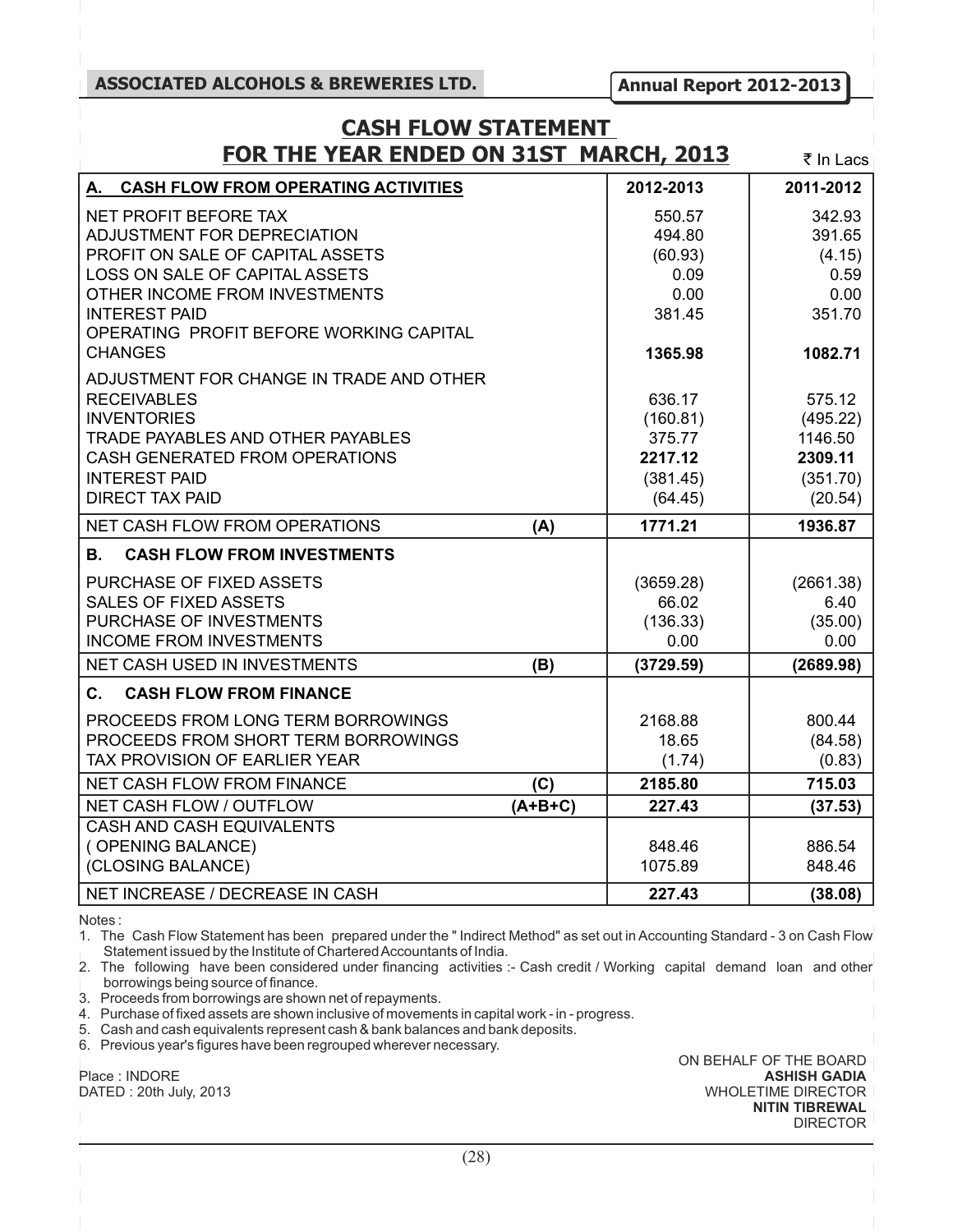## **NOTES ON ACCOUNTS M/S. ASSOCIATED ALCOHOLS & BREWERIES LIMITED**

## **PART – A - SIGNIFICANT ACCOUNTING POLICIES**

#### **(a) Basis of Preparation of Financial Statements:**

The company adopts the mercantile system of Accounting and recognizes, Income and expenditure on accrual basis except where stated specifically. The financial statements have been prepared by following a going concern approach and are in conformity with the statutory provisions, accounting standards notified under Section 211 (3C) of the Companies Act, 1956 and the relevant provisions thereof and generally accepted practices prevailing in India except as otherwise stated.

#### **(b) Fixed Assets** :

Fixed assets are stated at cost inclusive of inward freight, duties, taxes, financial cost and other expenses upto putting the assets in use.

#### **(c) Investments:**

Current investments are carried at lower of cost and quoted/fair value, computed category wise. Long Term Investments are stated at cost, Provisions for diminution in the value of the long-term investments is made only if such a decline is other than temporary.

#### **(d) Inventories:**

Inventories are valued at lower of cost or net realizable value except cost of work in progress, which is determined on absorption costing method.

#### **(e) Revenue Recognition:**

Revenue is recognized to the extent that it is probable that the economic benefits will flow to the Company and the revenue can be reliably measured.

### **Sale of Goods**

Revenue is recognized when the significant risks and rewards of ownership of the goods have passed to the buyer. Gross turnover includes excise duty on sales but does not include Sales Tax and VAT.

#### **Income from Services**

Revenue from service contracts are recognized pro-rata over the period of the contract as and when services are rendered and are net of service tax.

#### **Interest**

Interest is recognized on a time proportion basis taking into account the amount outstanding and the rate applicable.

#### **Dividend**

Dividend is recognized when the shareholders' right to receive payment is established by the Balance Sheet Date.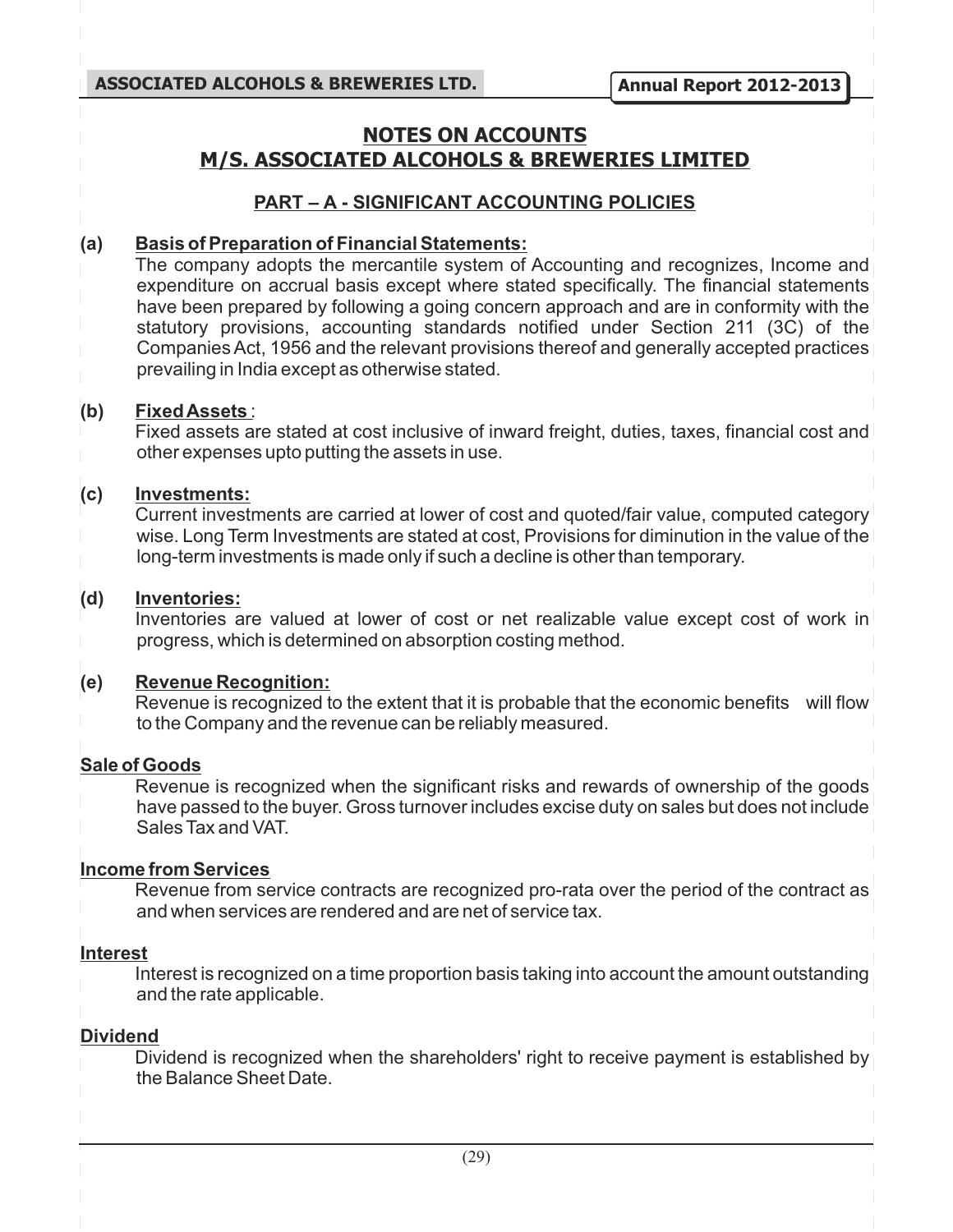### **(f) Bottling Business:**

The company is having arrangement for manufacturing of the products of certain brand owners on fixed charge basis. In view of state excise laws, these transactions have taken place in the name of the company, and accordingly included in Balance Sheet and Profit  $\⊂>1$ Loss account notwithstanding the risks and rewards being with respective brand owners.

### **(g) Depreciation:**

Depreciation has been provided on straight-line method as per rates prescribed under Schedule XIV to the Companies Act, 1956. Leasehold land is amortized over the period of lease.

## **(h) Impairment of Assets:**

An asset is treated as impaired when the carrying cost of asset exceeds its recoverable value. An impairment loss is charged to the Profit and Loss Account in the year in which an asset is identified as impaired. The impairment loss recongnised in prior years is reversed if there has been a change in the estimate of recoverable amount.

## **(I) Employee Benefits:**

- (i) The company's contribution to Provident Fund and Employees State Insurance Scheme are charged to profit & loss account.
- $\ket{0}$  Short-term employee benefits are recognized as an expense at the undiscounted amount in the profit and loss account of the year in which the related service is rendered.
- $\langle$ iii) Post employment and other long-term employee benefits are recognized as an expense in the profit and loss account for the year in which the employee has rendered services. The expense is recognized at the present value of the amount payable determined using actuarial valuation techniques. Actuarial gains and losses in respect of post employment and other long-term benefits are charged to the profit and loss account.
- **(iv)** Encashment of leave is recognized, provided and paid on yearly basis. There is no accumulation of the same except current year.

## **(j) Earning Per Share:**

The earning considered in ascertaining the company's earning per share (EPS) comprise of the net profit after tax. The number of shares used in computing diluted EPS comprise of weighted average shares considered for deriving basic EPS and also the weighted average number of Equity Shares which could have been issued on the conversion of all dilutive potential Equity Shares.

## **(k) Prior Period Items:**

Income and expenses, which arise in the current year as a result of errors or omissions in the preparation of financial statements of one or more prior periods, are stated as prior period adjustments in the notes of Accounts.

## (l) **Foreign Currency Transaction:**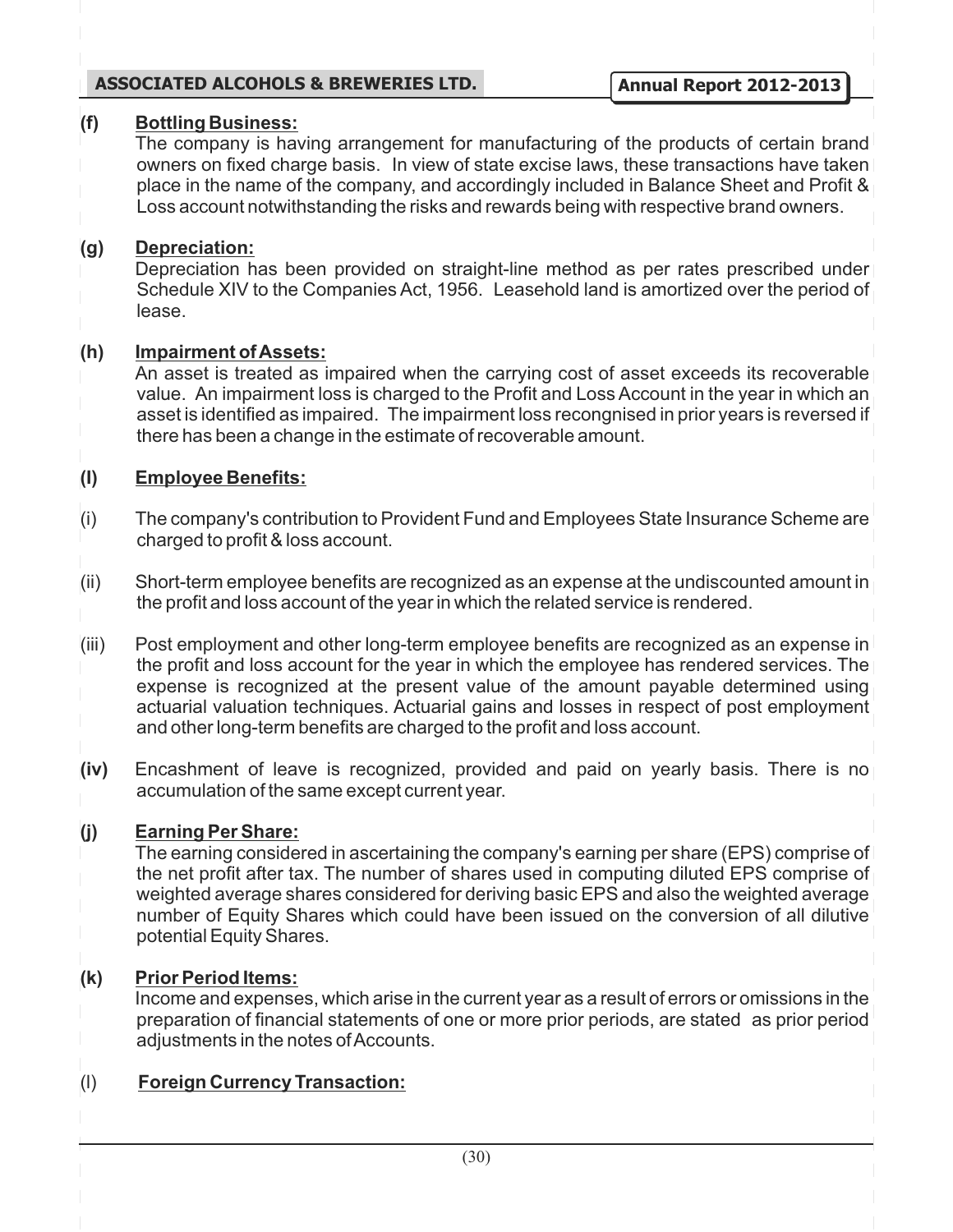- (i) Foreign Currency transactions are recorded at the exchange rate prevailing on the date of transaction.
- $\left| \right\rangle$  Monetary items denominated in foreign currencies (such as cash receivables, payables etc.) outstanding at the year end, are translated at exchange rates applicable as on that date.
- $\lvert$ (iii) Non-Monetary items denominated in foreign currency, (such as fixed assets) are valued at the exchange rate prevailing on the date of transaction.
- (iv) Any gains or losses arising due to exchange differences at the time of translation or settlement are accounted for in the Profit and Loss Account.

### **(m) Provision, Contingent Liabilities and Contingent Assets:**

Provisions involving substantial degree of estimation in measurement are recognized when there is a present obligation as a result of past events and it is probable that there will be an  $\mathsf{I}$ outflow of resources. Contingent Liabilities are not recognized but are disclosed in the notes. Contingent Assets are neither recognized nor disclosed in the financial statements.

### **(n) Lease Assets:**

Leases where the lessor effectively retain substantially all the risks and benefits of ownership of the leased term, are classified as operating leases. Operating lease payments are recognized as an expense in the Profit and Loss Account on a Straight-line basis over the lease term. Lease income is recognized in the Profit and Loss Account on an accrual basis.

### **(o) Borrowing Costs:**

Borrowing costs that are attributable to the acquisition or construction of qualifying assets are capitalized as part of the cost of such assets. A qualifying asset is one that takes necessarily substantial period of time to get ready for its intended use. All other borrowing costs are charged to revenue.

## **(p) Export Benefits:**

The benefits accrued (if any) under the Duty Draw Back Scheme as per the Export and Import Policy in respect of exports made under the said Scheme are recognized.

## **(q) Taxation:**

(i) Provisions for Income Tax and Wealth Tax are determined in accordance with the provisions of Income Tax Act, 1961 and Wealth Tax Act, 1957, respectively.

- 
- $(i)$  Deferred tax for timing differences between tax profits and book profits is accounted for using the tax rates and laws that have been enacted or substantially enacted as of the Balance Sheet date. Deferred tax assets are recognized to the extent there is reasonable certainty that these assets can be realized in future.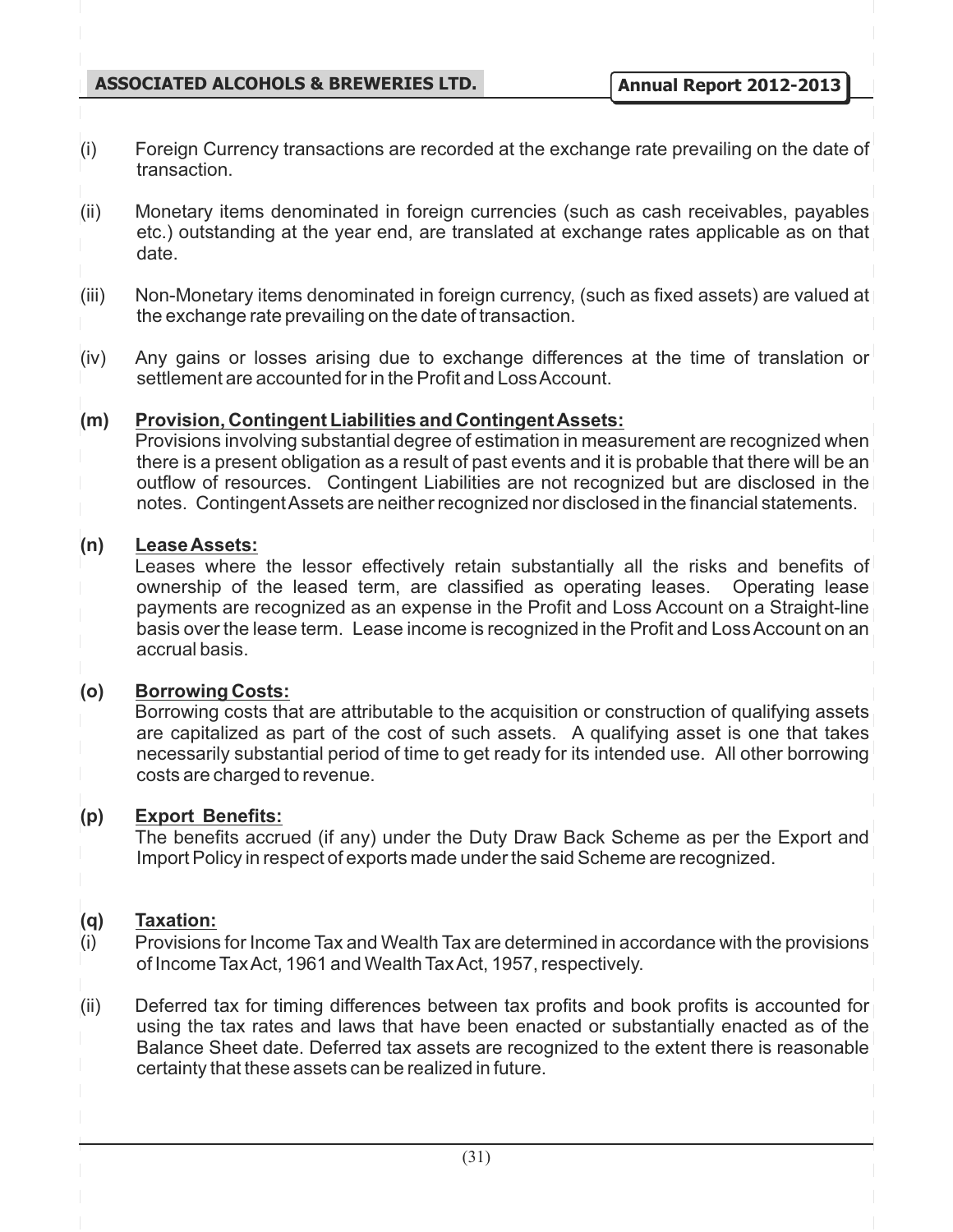# **NOTE 1<br>SHARE CAPITAL**

|    | <b>SHARE CAPITAL</b>                                                                       |                 | $(5 \text{ In}$ Lacs) |
|----|--------------------------------------------------------------------------------------------|-----------------|-----------------------|
|    | <b>PARTICULARS</b>                                                                         | 31.03.2013<br>₹ | 31.03.2012<br>₹       |
| A) | <b>AUTHORISED:</b>                                                                         |                 |                       |
|    | 1,10,00,000 (31.03.2012 - 1,10,00,000) EQUITY<br>SHARES OF C 10/- EACH                     | 1100.00         | 1100.00               |
|    | <b>TOTAL</b>                                                                               | 1100.00         | 1100.00               |
| B) | <b>ISSUED</b><br>90,39,600 (31.03.2012 - 90,39,600) EQUITY SHARES                          |                 |                       |
|    | OF C10/- EACH                                                                              | 903.96          | 903.96                |
| C) | SUBSCRIBED AND FULLY PAID UP :                                                             |                 |                       |
|    | 90,39,600 (31.03.2012 90,39,600) EQUITY SHARES<br>OF R10/- EACH (Refer Note 1.1, 1.2, 1.3) | 903.96          | 903.96                |
|    | <b>TOTAL</b>                                                                               | 903.96          | 903.96                |

Note 1.1

Reconciliation of number of shares outstanding at the beginning and at the end of the reporting period

| <b>Particulars</b> |                                            | 31.03.2013<br>No. of Shares | 31.03.2012<br>No. of Shares |
|--------------------|--------------------------------------------|-----------------------------|-----------------------------|
|                    | Equity shares at the beginning of the year | 9039600                     | 9039600                     |
|                    | Equity shares at the end of the year       | 9039600                     | 9039600                     |

Note 1.2

The company has only one class of equity shares having par value of R10 each. Each holder of equity share is entitled to one vote per share.

Note 1.3

Details of shares in the company held by each shareholder holding more than 5% shares

|     |                            |                                | 31.03.2013                                              |                                   | 31.03.2012                                                  |
|-----|----------------------------|--------------------------------|---------------------------------------------------------|-----------------------------------|-------------------------------------------------------------|
| Sr. | No Name of Shareholder     | No. of Equity<br><b>Shares</b> | % of total<br>subscribed<br>and fully paid<br>up shares | No. of<br>Equity<br><b>Shares</b> | % of total<br>subscribe<br>d and fully<br>paid up<br>shares |
|     |                            |                                |                                                         |                                   |                                                             |
|     | Smt. Ramdulari Kedia       | 985800                         | 10.91                                                   | 985800                            | 10.91                                                       |
|     | Garnet Tradelink Pvt. Ltd. | 900000                         | 9.96                                                    | 900000                            | 9.96                                                        |
|     | 3 Attic Dealcom Pvt. Ltd.  | 800000                         | 8.85                                                    | 800000                            | 8.85                                                        |
|     | 4 Smt. Sweta Kedia         | 771000                         | 8.53                                                    | 771000                            | 8.53                                                        |
|     | 5 Smt. Sangita Kedia       | 743200                         | 8.22                                                    | 743200                            | 8.22                                                        |
|     | 6 Shri Prasann Kumar Kedia | 478100                         | 5.29                                                    | 478100                            | 5.29                                                        |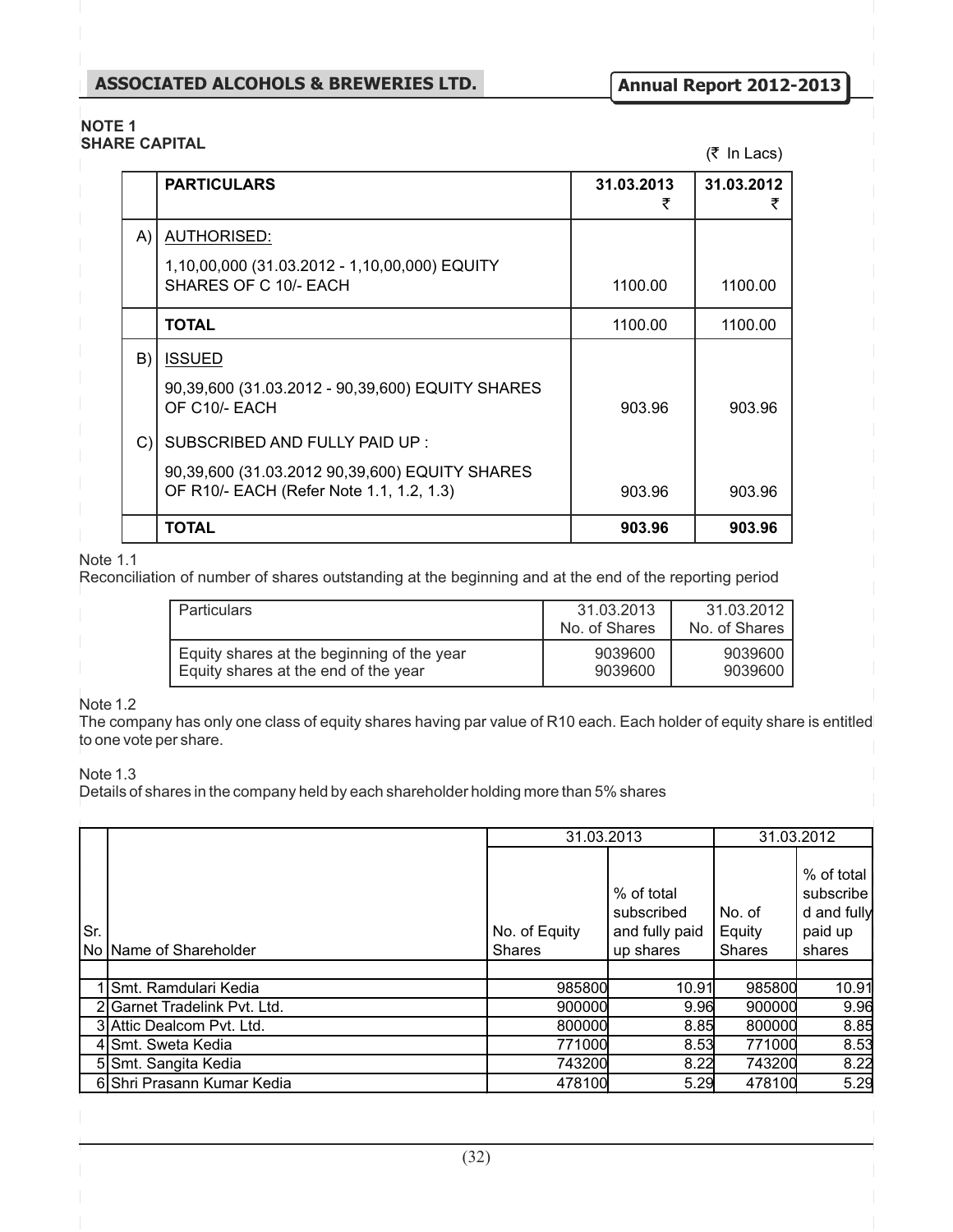#### NOTE 2 **RESERVE & SURPLUS**

|    |                                                                                   |                 | $(5 \text{ In}$ Lacs) |
|----|-----------------------------------------------------------------------------------|-----------------|-----------------------|
|    | <b>PARTICULARS</b>                                                                | 31.03.2013      | 31.03.2012            |
|    |                                                                                   |                 |                       |
| A) | <b>CAPITAL RESERVE</b>                                                            | 24.00           | 24.00                 |
| B) | SECURITIES PREMIUM RESERVE                                                        | 1067.06         | 1067.06               |
| C) | <b>GENERAL RESERVE</b><br><b>Opening Balance</b><br>Add: Transferred from surplus | 586.34<br>50.00 | 536.34<br>50.00       |
| D) | <b>SURPLUS</b>                                                                    | 636.34          | 586.34                |
|    | <b>Opening Balance</b><br>Add: Profit for the year transferred from Statement of  | 2214.74         | 2006.15               |
|    | Profit & Loss                                                                     | 330.98          | 258.59                |
|    | Amount available for appropriation<br>Appropriations:                             | 2545.71         | 2264.74               |
|    | Amount transferred to General Reserve                                             | 50.00           | 50.00                 |
|    |                                                                                   | 2495.71         | 2214.74               |
|    | <b>TOTAL</b>                                                                      | 4223.11         | 3892.14               |

#### **NOTE 3 LONG TERM BORROWINGS**

 $($ ₹ In Lacs)

| <b>PARTICULARS</b>                     |                              | 31.03.2013<br>₹ |                              | 31.03.2012     |
|----------------------------------------|------------------------------|-----------------|------------------------------|----------------|
|                                        | <b>NON</b><br><b>CURRENT</b> | <b>CURRENT</b>  | <b>NON</b><br><b>CURRENT</b> | <b>CURRENT</b> |
| <b>TERM LOANS FROM BANKS (Secured)</b> | 2406.69                      | 736.59          | 745.13                       | 320.80         |
| LOANS FROM RELATED PARTIES (Unsecured) | 134.92                       | 0.00            | 53.78                        | 0.00           |
| LOANS FROM OTHERS (Unsecured)          | 1394.27                      | 0.00            | 1383.87                      | 0.00           |
| (Refer Note 3.1)                       |                              |                 |                              |                |
| <b>TOTAL</b>                           | 3935.88                      | 736.59          | 2182.78                      | 320.80         |
| The above amount includes              |                              |                 |                              |                |
| Secured borrowings                     | 2406.69                      | 736.59          | 745.13                       | 320.80         |
| Unsecured borrowings                   | 1529.19                      | 0.00            | 1437.65                      | 0.00           |
| <b>TOTAL</b>                           | 3935.88                      | 736.59          | 2182.78                      | 320.80         |

Note 3.1

a) Term loan includes  $\bar{z}$  39.46 lacs (previous year  $\bar{z}$  47.16 lacs) as car loan, loan repayable on monthly basis, secured by hypothecation on assets acquired under the scheme and personal gurantee of a director.  $\overline{1}$ 

b) Financial assistance of  $\bar{\tau}$  3103.81 Lacs (previous year  $\bar{\tau}$  1018.77 Lacs) as term loan, loan repayable on quarterly basis, secured by pari passu first charge on entire fixed assets of the company through hypothecation for movable and mortagage of immovable on present and future net block of the company, pledge of FDRs of ₹189.95 Lacs and personal gurantee of a director.

c) Financial assistance of  $\bar{\tau}$  1529.19 Lacs (previous year  $\bar{\tau}$  1437.65 Lacs) as unsecured loans are repayable after one year.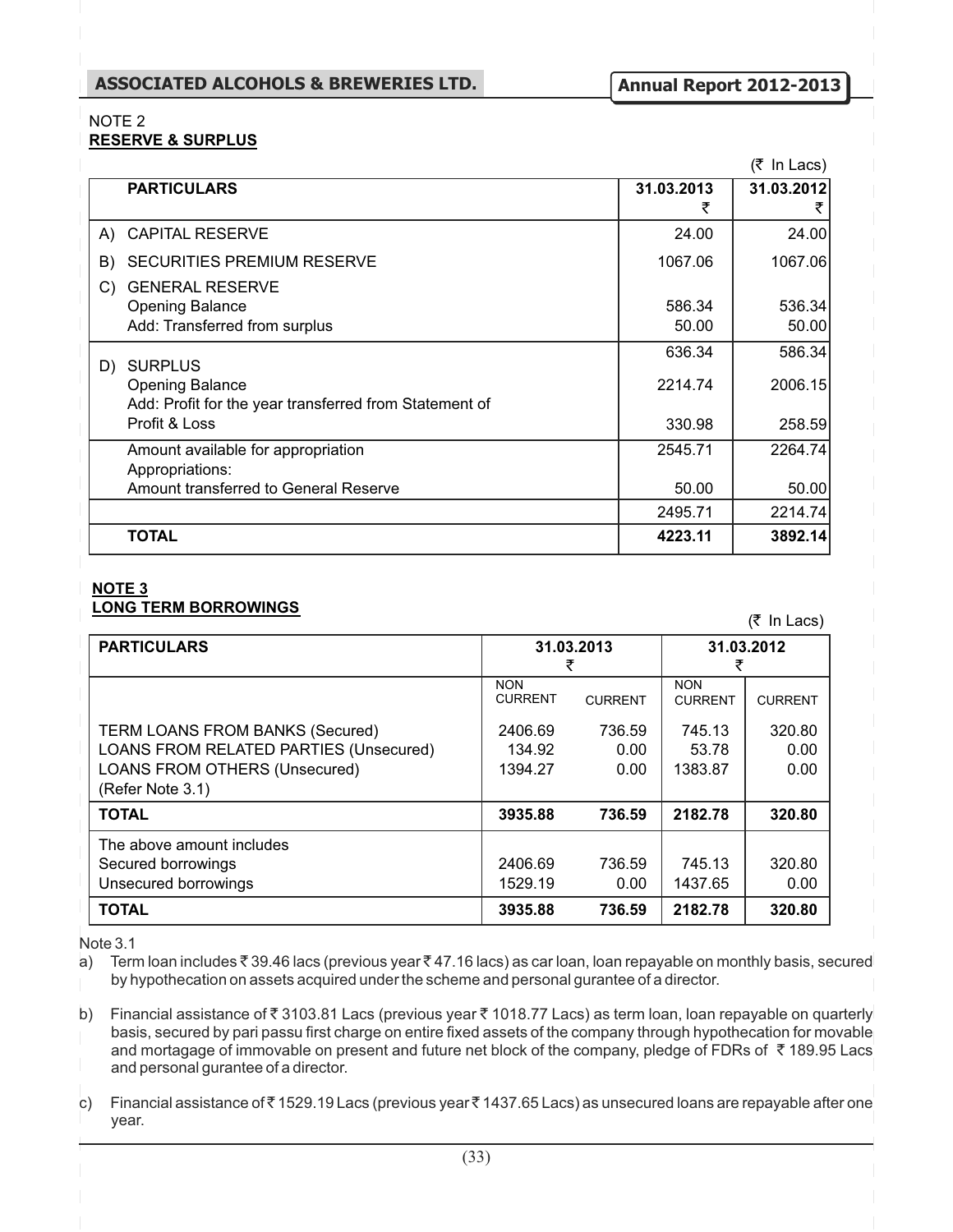#### **NOTE 4 DEFERRED TAX LIABILITY**

|                                                                                                                                                                   |            | (₹ In Lacs) |
|-------------------------------------------------------------------------------------------------------------------------------------------------------------------|------------|-------------|
| <b>PARTICULARS</b>                                                                                                                                                | 31.03.2013 | 31.03.2012  |
|                                                                                                                                                                   |            |             |
| a) DEFERRED TAX LIABILITY<br>Fixed Assets: Impact of difference between tax<br>depreciation and depreciation/ amortisation charged for<br>the financial reporting | 832.41     | 729.67      |
| <b>TOTAL</b>                                                                                                                                                      | 832.41     | 729.67      |

#### **NOTE 5 OTHER LONG TERM LIABILITIES**

|                         |            | (₹ In Lacs) |
|-------------------------|------------|-------------|
| <b>PARTICULARS</b>      | 31.03.2013 | 31.03.2012  |
|                         | ₹          |             |
|                         |            |             |
| <b>Trade Payables</b>   | 185.05     | 297.80      |
| Others (Refer Note 5.1) | 269.17     | 298.80      |
| <b>TOTAL</b>            | 454.22     | 596.60      |

Note 5.1

Others include ware house deposits

#### **NOTE 6 SHORT TERM BORROWINGS**

|                                  |            | (₹ In Lacs) |
|----------------------------------|------------|-------------|
| <b>PARTICULARS</b>               | 31.03.2013 | 31.03.2012  |
|                                  |            |             |
| <b>LOANS REPAYABLE ON DEMAND</b> |            |             |
| <b>FROM BANKS (Secured)</b>      | 1703.55    | 1684.90     |
| (Refer Note No. 6.1)             |            |             |
| <b>TOTAL</b>                     | 1703.55    | 1684.90     |

Note 6.1

Financial assistance of  $\bar{\tau}$  1703.55 Lacs (previous year  $\bar{\tau}$  1684.89 Lacs) as cash credit facility, repayable on demand, secured by first charge by way of hypothecation of inventory and book debts and second charge by way of hypothecation of movable and mortgage of immovable on entire present and future net block and personal guarantee of a director.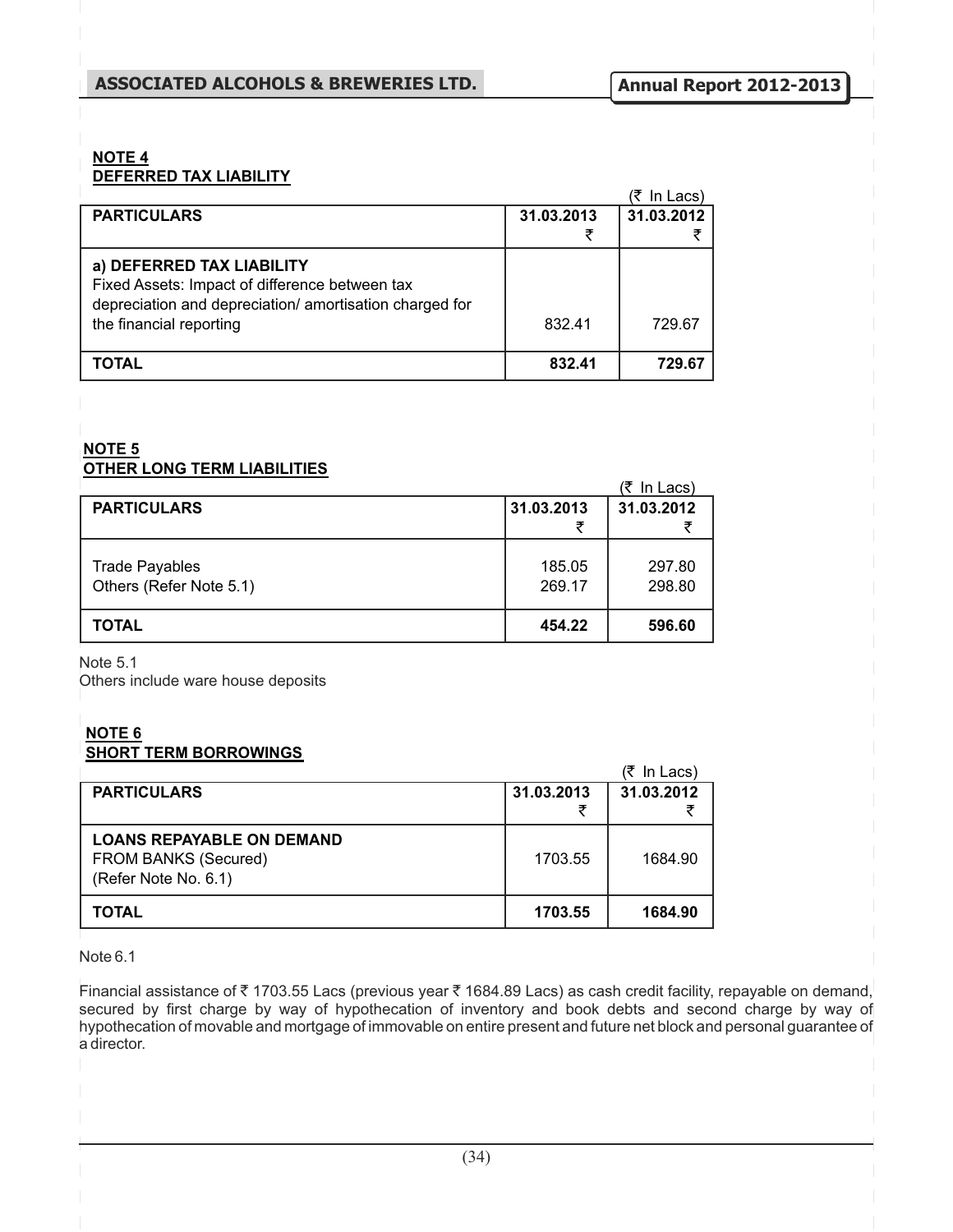#### **NOTE 7 TRADE PAYABLES**

|                                                                |            | $(5 \text{ In}$ Lacs) |
|----------------------------------------------------------------|------------|-----------------------|
| <b>PARTICULARS</b>                                             | 31.03.2013 | 31.03.2012            |
|                                                                |            |                       |
| <b>MICRO, SMALL AND MEDIUM ENTERPRISES</b><br>(Refer Note 7.1) | 18.24      | 10.47                 |
| <b>OTHERS</b>                                                  | 2273.04    | 1904.67               |
| <b>TOTAL</b>                                                   | 2291.27    | 1915.13               |

Note 7.1: The details of amount outstanding to Micro, Small and Medium Enterprises based on available information with the company is as under:

| <b>Particulars</b>                                      | As at 31st<br><b>March, 2013</b> | As at 31st<br><b>March, 2012</b> |
|---------------------------------------------------------|----------------------------------|----------------------------------|
| Principal amount due and remaining unpaid               |                                  |                                  |
| Interest due on above and the unpaid interest           |                                  |                                  |
| Interest paid                                           |                                  |                                  |
| Payment made beyond the appointed day during the        |                                  |                                  |
| year                                                    |                                  |                                  |
| Interest due and payable for the period of delay        |                                  |                                  |
| Interest accrued and remaining unpaid                   |                                  |                                  |
| Amount of further interest remaining due and payable in |                                  |                                  |
| succeeding years                                        |                                  |                                  |

#### **NOTE 8 OTHER CURRENT LIABILITIES**

|                                      |            | (₹ In Lacs) |
|--------------------------------------|------------|-------------|
| <b>PARTICULARS</b>                   | 31.03.2013 | 31.03.2012  |
|                                      | ₹          |             |
| CURRENT MATURITIES OF LONG TERM DEBT | 736.59     | 320.80      |
| (Refer Note 3)                       |            |             |
| ICREDITORS FOR CAPITAL EXPENDITURE   | 931.95     | 627.54      |
| <b>UNPAID DIVIDEND</b>               | 1.19       | 1.19        |
| UNPAID MATURED DEPOSITS AND INTEREST |            |             |
| <b>ACCRUED THEREON</b>               | 0.00       | 9.48        |
| OTHER PAYABLES (Refer Note 8.1)      | 270.97     | 424.09      |
| <b>TOTAL</b>                         | 1940.69    | 1383.10     |

Note 8.1

Other Payables includes advance from debtors, expenses and statutory liabilities payables.

#### **NOTE 9 SHORT TERM PROVISIONS**

|                                                              |            | (₹ In Lacs) |
|--------------------------------------------------------------|------------|-------------|
| <b>PARTICULARS</b>                                           | 31.03.2013 | 31.03.2012  |
|                                                              |            |             |
| <b>PROVISIONS FOR EMPLOYEE BENEFITS</b><br>(Refer Note 21.1) | 21.03      | 8.75        |
| <b>PROVISION FOR TAXATION</b>                                | 115.97     | 80.86       |
| <b>TOTAL</b>                                                 | 137.00     | 89.61       |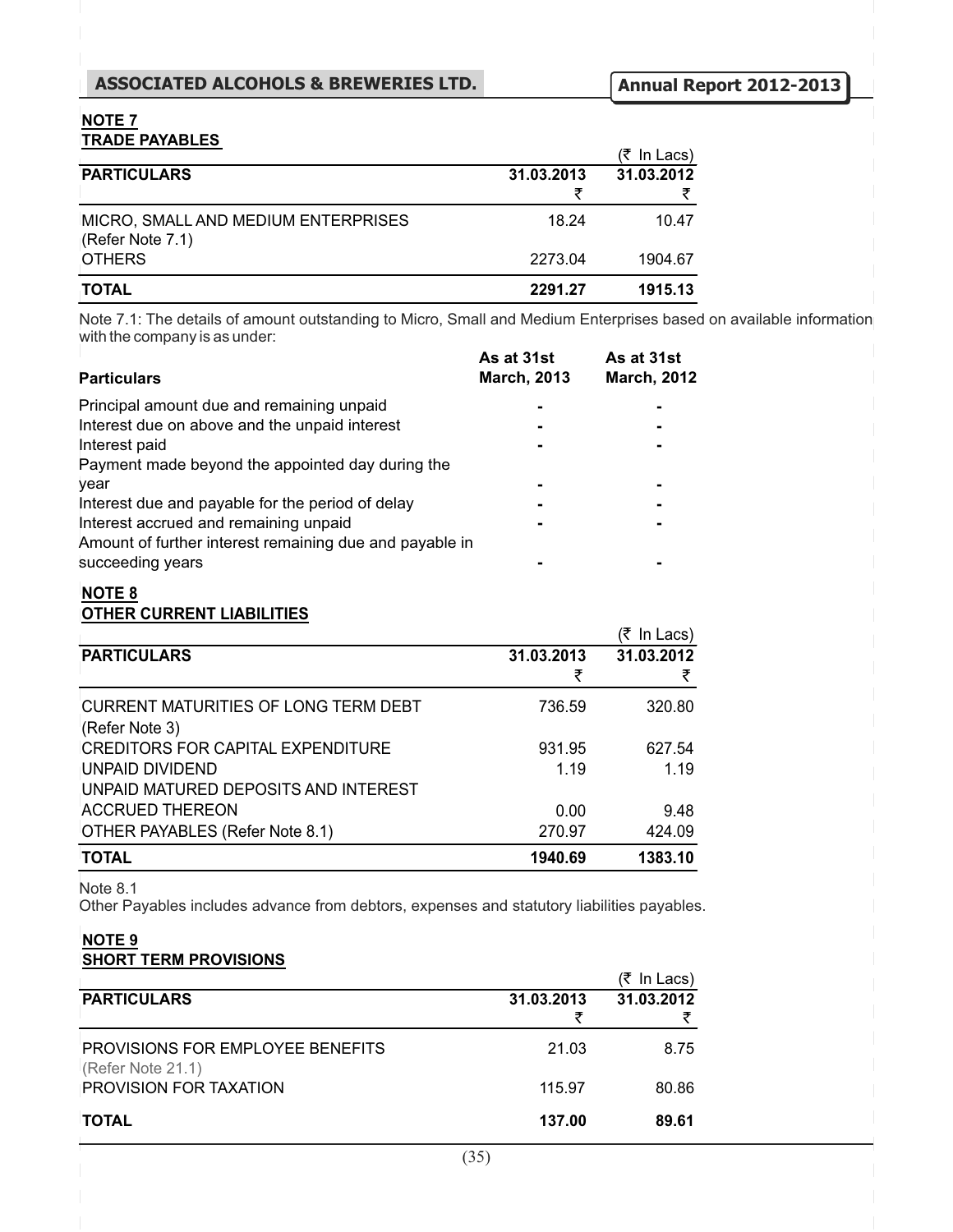**ASSOCIATED ALCOHOLS & BREWERIES LIMITED BALANCE SHEET AS AT 31ST MARCH, 2013**

BALANCE SHEET AS AT 31ST MARCH, 2013

ASSOCIATED ALCOHOLS & BREWERIES LIMITED

|                    | FIXED ASSETS<br>NOTE <sub>10</sub>             |                             |                                               |                           |              |                            |                    |                                          |                     |                                                                                    |                          | $(35 \text{ in } 2)$        |
|--------------------|------------------------------------------------|-----------------------------|-----------------------------------------------|---------------------------|--------------|----------------------------|--------------------|------------------------------------------|---------------------|------------------------------------------------------------------------------------|--------------------------|-----------------------------|
|                    |                                                |                             | <b>GROSS BLOCK</b>                            |                           |              |                            |                    |                                          | <b>DEPRECIATION</b> |                                                                                    |                          | NET BLOCK                   |
|                    | NAME OF ASSETS                                 | AS ON                       | ADDITION                                      | <b>TRANSFER</b><br>SALES/ | <b>OTHER</b> |                            |                    | <b>DURING</b>                            |                     |                                                                                    |                          |                             |
|                    |                                                | 01.04.2012                  | THE YEAR<br><b>DURING</b>                     | THE YEAR<br><b>DURING</b> | ADJUSTMENT   | AS ON<br>31.03.2013        | UPTO<br>31.03.2012 | THE YEAR                                 | WRITE<br>BACK       | 31.03.2013<br><b>TOTAL</b><br>UPTO                                                 | AS ON                    | AS ON<br>31.03.2012         |
|                    | A) TANGIBLE ASSETS<br>LAND                     |                             |                                               |                           |              |                            |                    |                                          |                     |                                                                                    |                          |                             |
|                    | LEASEHOLD LAND                                 | 24.26                       | 0.00                                          |                           | 0.00         | 24.26<br>46.92             | 5.71               | 0.97                                     |                     | 6.62                                                                               |                          | $18.55$<br>$46.60$          |
|                    | <b>FREEHOLD LAND</b><br>BUILDINGS              | 46.60                       | 0.31                                          |                           |              |                            | 0.00               | 0.00                                     |                     | 0.00                                                                               | 17.64<br>46.92<br>714.35 |                             |
| 2                  |                                                | 808.29                      | 147.13                                        |                           |              | 949.96                     | 207.65             | 29.96                                    |                     | 235.61                                                                             |                          | 600.65                      |
| က                  | PLANT AND EQUIPMENT                            | 7372.52<br>178.23<br>305.84 | 46.25<br>22.74<br>42.74.54<br>35 <sup>2</sup> |                           | 88888        | 10915.09                   | 2872.05            | $412.93$<br>$14.37$<br>$29.95$<br>$6.65$ |                     | $\begin{array}{c} 3284.86 \\ 43.87 \\ 169.00 \\ 61.71 \\ 67 \\ 801.67 \end{array}$ | 7630.23                  | 1500.47<br>146.74<br>160.96 |
| 4                  | FURNITURE AND FIXTURES<br>VEHICLES             |                             |                                               |                           |              | 188.01<br>323.70<br>108.27 | 31.50<br>144.88    |                                          |                     |                                                                                    | 144.14<br>154.70         |                             |
| 5                  |                                                |                             |                                               |                           |              |                            |                    |                                          |                     |                                                                                    |                          |                             |
| $\overline{\circ}$ | OFFICE EQUIPMENT                               | 95.88                       |                                               |                           |              |                            | 56.53              |                                          |                     |                                                                                    | 46.56<br>8754.54         | 39.35                       |
|                    | TOTAL (A)                                      | 8831.63                     | 3744.69                                       |                           |              | 12556.20                   | 3318.31            | 494.80                                   |                     |                                                                                    |                          | 5513.32                     |
|                    | B) INTANGIBLE ASSETS                           |                             |                                               |                           |              |                            |                    |                                          |                     |                                                                                    |                          |                             |
|                    | $\left\vert \right\vert$ Goodwill<br>TOTAL (B) | 72.00<br>72.00              | 8<br>0.00                                     |                           | 0.00         | 72.00<br>72.00             | 0.00<br>0.00       | 0.00<br>0.00                             | 0.00<br>0.00        |                                                                                    | 72.00<br>72.00           | 72.00<br>72.00              |
| $\overline{\circ}$ | TOTAL (A + B)                                  | 8903.63                     | 3744.69                                       | 20.11                     | 0.00         | 12628.20                   | 3318.31            | 494.80                                   | 11.44               | 3801.67                                                                            | 8826.54                  | 5585.32                     |
|                    | D) CAPITAL WORK IN PROGRESS                    | 850.33                      | 3283.13                                       | 3550.52                   | 181.98       | 764.91                     | 0.00               | 0.00                                     | 0.00                | 0.00                                                                               | 764.91                   | 850.33                      |
|                    |                                                |                             |                                               |                           |              |                            |                    |                                          |                     |                                                                                    |                          |                             |
|                    | TOTAL (C + D)                                  | 9753.95                     | 7027.82                                       | 3570.63                   | 181.98       | 13393.12                   | 3318.31            | 494.80                                   | 11.44               | 3801.67                                                                            | 9591.45                  | 6435.64                     |
|                    |                                                |                             |                                               |                           |              |                            |                    |                                          |                     |                                                                                    |                          |                             |
|                    | PREVIOUS YEAR'S FIGURE                         | 7142.87                     | 2875.06                                       | 1130.75                   | 15.16        | 8902.34                    | 2974.13            | 371.79                                   | 47.47               | 3298.45                                                                            | 5603.89                  | 4168.74                     |
|                    | $\sim$ 10 $\sim$ 10 1                          |                             |                                               |                           |              |                            |                    |                                          |                     |                                                                                    |                          |                             |

(36)

Note 10.1<br>Other adjustment represents borrowing costs capitalised in accordance with AS 16 Borrowing Costs Other adjustment represents borrowing costs capitalised in accordance with AS 16 Borrowing Costs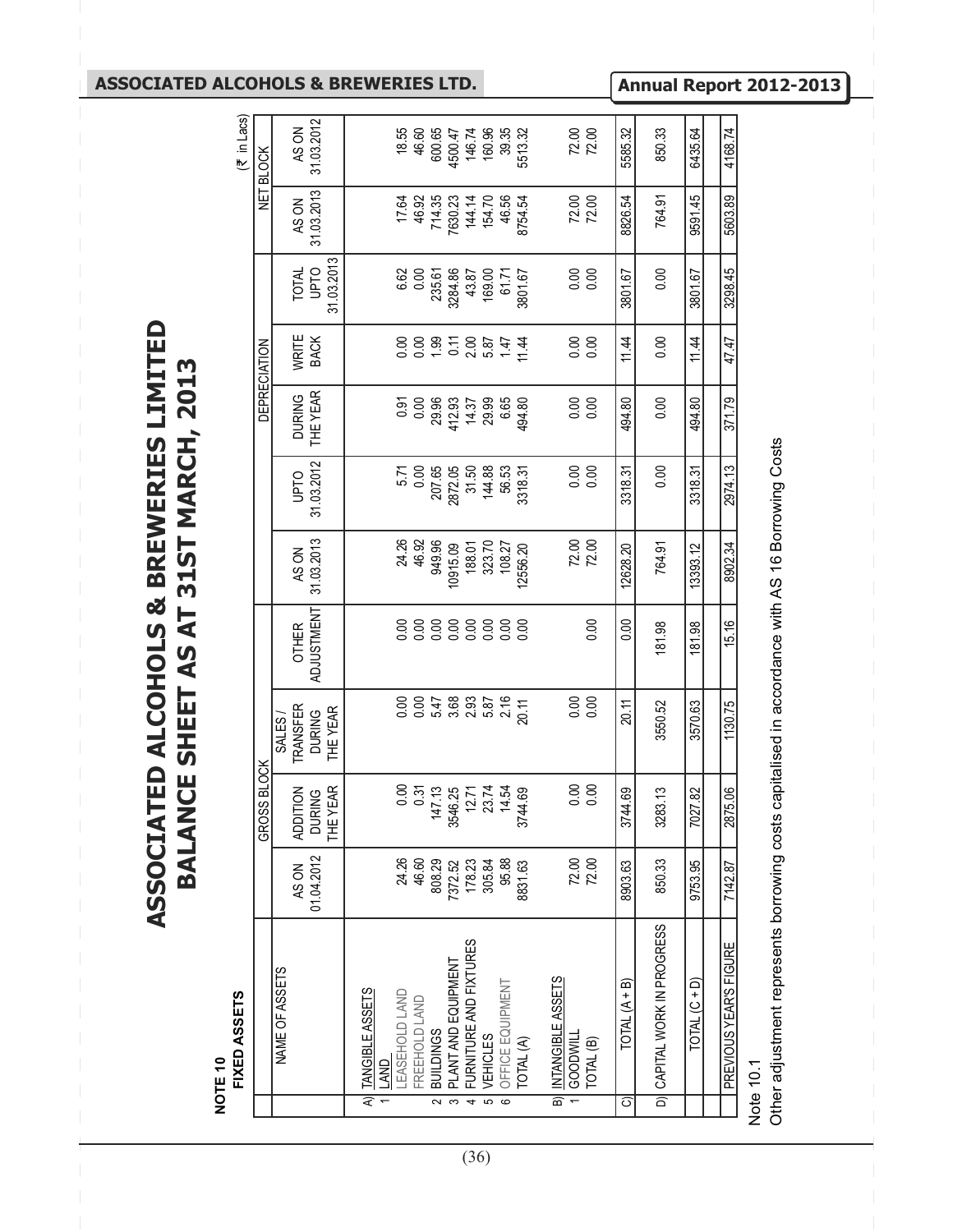# **NOTE 11**

# **NON-CURRENT INVESTMENT**

|                                                                                              |            | (₹ In Lacs) |
|----------------------------------------------------------------------------------------------|------------|-------------|
| <b>PARTICULARS</b>                                                                           | 31.03.2013 | 31.03.2012  |
|                                                                                              | ₹          |             |
| A. Long Term - Trade                                                                         |            |             |
| INVESTMENT IN EQUITY INSTRUMENTS - (Fully Paid Up)                                           |            |             |
| Unquoted                                                                                     |            |             |
| In Others                                                                                    |            |             |
| 2,00,000 (31.03.2012 - 2,00,000), M/s Mount Everest                                          |            |             |
| Breweries Limited (associated company) shares of $\bar{\tau}$<br>$10/-$ each                 |            |             |
|                                                                                              | 200.00     | 200.00      |
| 35,000 (31.03.2012 - 35,000), M/s Narmada Distilleries<br>Pvt. Limited shares of ₹ 10/- each | 35.00      | 35.00       |
|                                                                                              |            |             |
| In Subsidiary Company                                                                        |            |             |
| 1,36,330 (previous year Nil), M/s Vedant Energy Pvt.<br>Ltd. of ₹ 10/- each                  |            |             |
|                                                                                              | 136.33     | 0.00        |
| B. Long Term - Other than Trade                                                              |            |             |
| INVESTMENT IN EQUITY INSTRUMENTS - (Fully Paid Up)                                           |            |             |
| Unquoted                                                                                     |            |             |
| 100 (previous year 100), M/s Associated Infrastructure                                       |            |             |
| & Housing Limited shares of ₹ 10 each                                                        | 0.01       | 0.01        |
| <b>TOTAL</b>                                                                                 | 371.34     | 235.01      |
|                                                                                              |            |             |
| <b>NOTE 12</b>                                                                               |            |             |

# **LONG TERM LOANS & ADVANCES**

(Unsecured and Considered Good)

|                                         |            | $(5 \text{ In } \text{Lacs})$ |
|-----------------------------------------|------------|-------------------------------|
| <b>PARTICULARS</b>                      | 31.03.2013 | 31.03.2012                    |
|                                         |            |                               |
| CAPITAL ADVANCES                        | 150.88     | 443.44                        |
| <b>SECURITY DEPOSIT</b>                 | 89.39      | 36.38                         |
| OTHER LOAN & ADVANCES (Refer note 12.1) | 263.05     | 769.62                        |
| <b>TOTAL</b>                            | 503.32     | 1249.44                       |

Note 12.1

Other loan & Advances include advances to employees, statutory receivables, unamortized expenses and loans to corporates.

#### **NOTE 13 INVENTORIES**

|                                      |            | (₹ In Lacs) |
|--------------------------------------|------------|-------------|
| <b>PARTICULARS</b>                   | 31.03.2013 | 31.03.2012  |
|                                      | ₹          |             |
| RAW MATERIAL (Refer Note 13.1)       | 456.35     | 442.12      |
| <b>STOCK IN PROCESS</b>              | 119.73     | 57.65       |
| FINISHED GOODS (Refer Note 13.1)     | 1164.21    | 797.13      |
| STORES & SPARES (including coal)     | 51.96      | 102.67      |
| PACKAGING MATERIAL (Refer Note 13.1) | 435.40     | 678.90      |
| <b>CONSUMABLES</b>                   | 28.53      | 16.90       |
| <b>TOTAL</b>                         | 2256.18    | 2095.37     |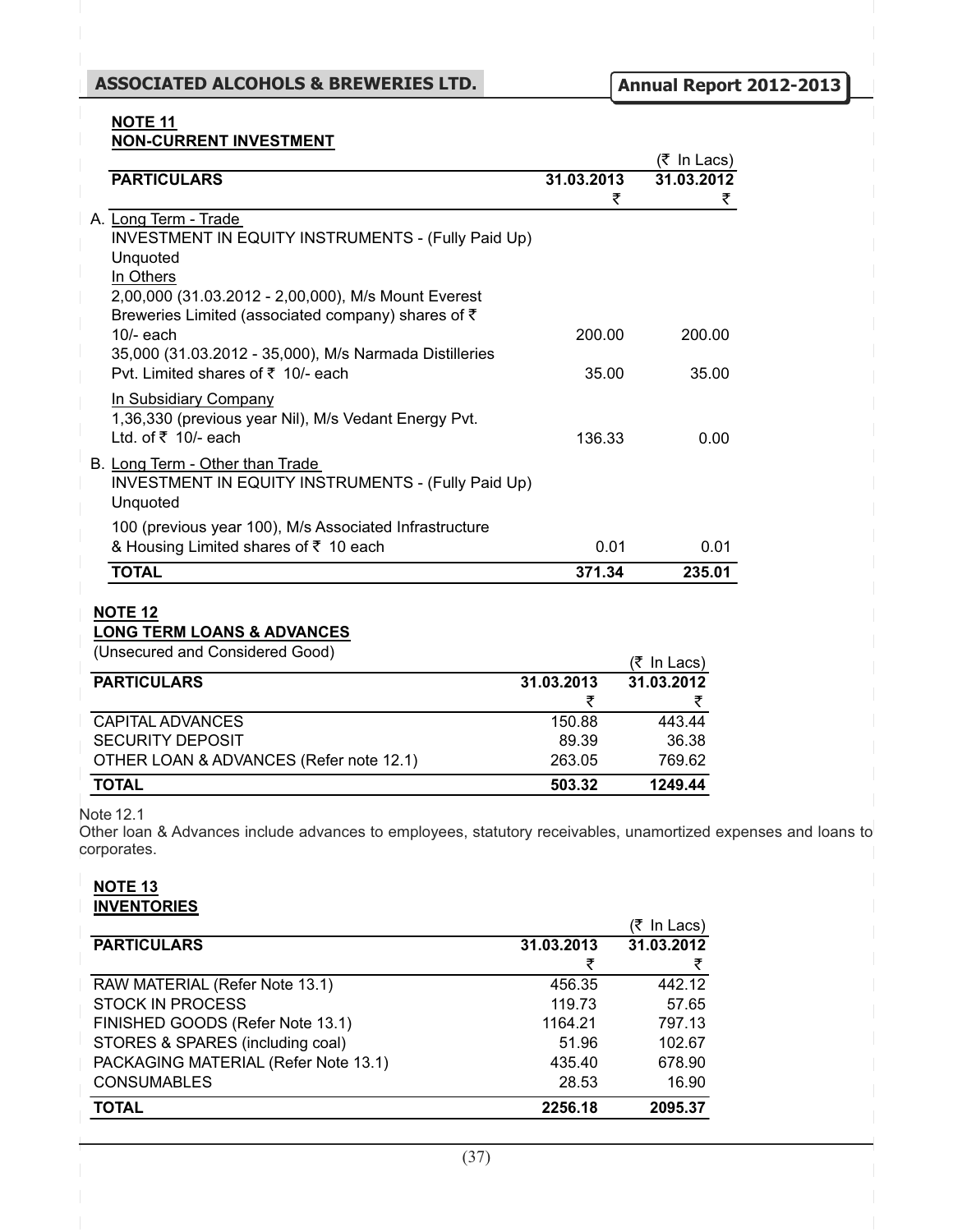| <b>ASSOCIATED ALCOHOLS &amp; BREWERIES LTD.</b>                                                                                                                                       |                 | Annual Report 2012-2013 |
|---------------------------------------------------------------------------------------------------------------------------------------------------------------------------------------|-----------------|-------------------------|
|                                                                                                                                                                                       |                 |                         |
| <u>Note 13.1</u>                                                                                                                                                                      |                 |                         |
| Finished Goods includes Goods In Transit                                                                                                                                              | 31.03.2013      | 31.03.2012              |
| Raw Material includes Goods In Transit                                                                                                                                                | 73.17<br>0.00   | 33.07<br>51.79          |
| Packing Material includes Goods In Transit                                                                                                                                            | 0.00            | 0.28                    |
| Stores & Spares includes Goods In Transit                                                                                                                                             | 0.99            | 0.00                    |
|                                                                                                                                                                                       |                 |                         |
| Note 13.2<br>Inventories are valued at lower of cost or net realizable value except cost of work in progress, which is determined                                                     |                 |                         |
| on absorption costing method.                                                                                                                                                         |                 |                         |
| <b>NOTE 14</b>                                                                                                                                                                        |                 |                         |
| <b>TRADE RECEIVABLES</b>                                                                                                                                                              |                 |                         |
| (Unsecured and Considered Good)                                                                                                                                                       |                 |                         |
|                                                                                                                                                                                       |                 | $(5 \text{ In}$ Lacs)   |
| <b>PARTICULARS</b>                                                                                                                                                                    | 31.03.2013      | 31.03.2012              |
|                                                                                                                                                                                       | ₹               | ₹                       |
| <b>OVER SIX MONTHS</b>                                                                                                                                                                | 508.90          | 440.96                  |
| <b>OTHERS</b>                                                                                                                                                                         | 361.82          | 564.24                  |
| <b>TOTAL</b>                                                                                                                                                                          | 870.72          | 1005.20                 |
|                                                                                                                                                                                       |                 |                         |
| <b>NOTE 15</b>                                                                                                                                                                        |                 |                         |
| <b>CASH &amp; CASH EQUIVALENTS</b>                                                                                                                                                    |                 |                         |
|                                                                                                                                                                                       |                 | $(5 \text{ In}$ Lacs)   |
| <b>PARTICULARS</b>                                                                                                                                                                    | 31.03.2013      | 31.03.2012              |
|                                                                                                                                                                                       | ₹               | ₹                       |
| BALANCE WITH BANKS (Refer note 15.1)                                                                                                                                                  | 442.29          | 230.58                  |
| <b>CASH ON HAND</b>                                                                                                                                                                   | 356.99          | 551.34                  |
| FIXED DEPOSITS WITH BANKS (Refer Note 15.2)                                                                                                                                           | 276.60          | 66.54                   |
| <b>TOTAL</b>                                                                                                                                                                          | 1075.89         | 848.46                  |
|                                                                                                                                                                                       |                 |                         |
| Note 15.1<br>Balance of ₹1.18 Lacs (previous year₹1.18 Lacs) with IDBI Bank Limited earmarked for unpaid dividend.                                                                    |                 |                         |
|                                                                                                                                                                                       |                 |                         |
| Note 15.2                                                                                                                                                                             |                 |                         |
| Fixed Deposits with banks include deposits of ₹204.47 Lacs (previous year ₹8.08 Lacs) with maturity of more than 12                                                                   |                 |                         |
| months.                                                                                                                                                                               |                 |                         |
|                                                                                                                                                                                       |                 |                         |
| Fixed Deposits with banks amount to ₹ 124.51 Lacs (previous year ₹ 66.54 Lacs) earmarked for issuance of Bank                                                                         |                 |                         |
| Guarantees and ₹189.95 Lacs (previous year Nil) earmarked for borrowings of ₹2622.57 Lacs (previous year Nil).                                                                        |                 |                         |
|                                                                                                                                                                                       |                 |                         |
| <b>NOTE 16</b>                                                                                                                                                                        |                 |                         |
| <b>SHORT TERM LOAN &amp; ADVANCES</b>                                                                                                                                                 |                 |                         |
| (Unsecured and Considered Good)                                                                                                                                                       |                 |                         |
|                                                                                                                                                                                       |                 | (₹ In Lacs)             |
| <b>PARTICULARS</b>                                                                                                                                                                    | 31.03.2013<br>₹ | 31.03.2012<br>₹         |
|                                                                                                                                                                                       |                 |                         |
| OTHERS (Refer Note 16.1)                                                                                                                                                              | 1753.19         | 1508.76                 |
| <b>TOTAL</b>                                                                                                                                                                          | 1753.19         | 1508.76                 |
|                                                                                                                                                                                       |                 |                         |
| Note 16.1                                                                                                                                                                             |                 |                         |
| Other loans & advances include prepaid expenses, statutory receivables, deposits with government departments,<br>advance to employees, advance to suppliers and to service providers. |                 |                         |

 $\overline{\phantom{a}}$ 

 $\begin{array}{c} \hline \end{array}$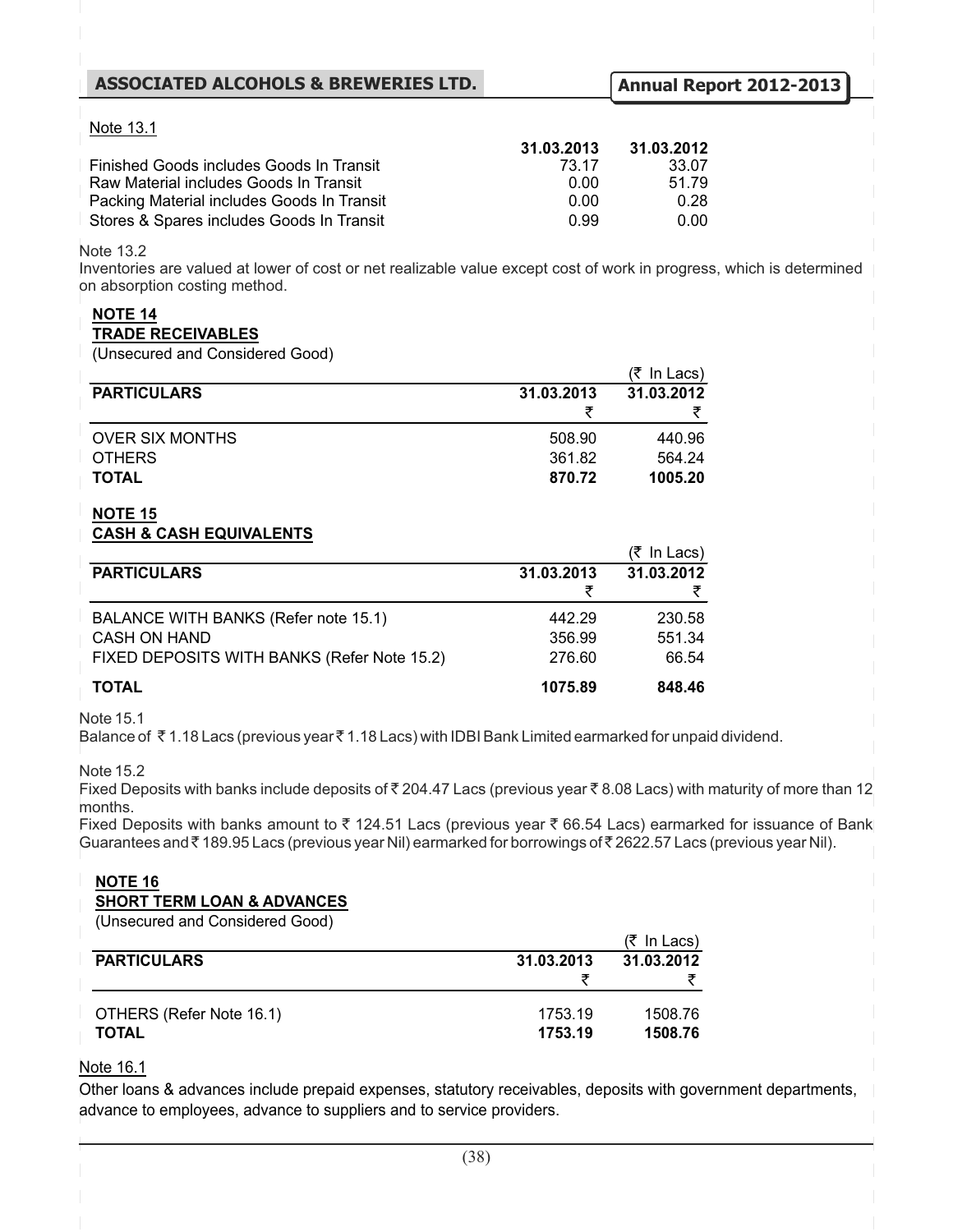# **NOTE 17**

# **REVENUE FROM OPERATIONS**

|                                            |            | In Lacs)   |
|--------------------------------------------|------------|------------|
| <b>PARTICULARS</b>                         | 31.03.2013 | 31.03.2012 |
|                                            |            |            |
|                                            |            |            |
| SALE OF PRODUCTS                           | 15624.54   | 13756.99   |
| <b>SALE OF SERVICES</b>                    | 60.56      | 69.74      |
| OTHER OPERATING REVENUES (Refer Note 17.1) | 40.46      | 19.24      |
|                                            | 15725.56   | 13845.97   |
| Less: Excise Duty                          | 9.59       | 5.27       |
|                                            |            |            |
| <b>TOTAL</b>                               | 15715.97   | 13840.70   |
|                                            |            |            |

Note 17.1

Other operating revenue consists of compensation received from brand owner manufacturing activity.

Note 17.2

There has been a substantial increase in spent grain sale from  $\bar{\tau}$  2.30 Crores (for the year ended 31st March, 2012) to ` 16.28 Crores (for the financial year ended on 31st March, 2013) in comparison to grain consumption of 0.31 lacs MT (for the financial year ended on 31.03.2012) to 0.42 lacs MT (for the financial year ended on 31st March, 2013). This has been due to non-availability of adequate buyers in earlier years for such spent grain resulting in allowed to be wasted and/or thrown out.

# **NOTE 18 OTHER INCOME**

|                                              |            | (₹ In Lacs) |
|----------------------------------------------|------------|-------------|
| <b>PARTICULARS</b>                           | 31.03.2013 | 31.03.2012  |
|                                              |            |             |
| <b>INTEREST INCOME</b>                       | 113.46     | 141.76      |
| OTHER NON-OPERATING INCOME (Refer Note 18.1) | 160.29     | 33.34       |
| <b>TOTAL</b>                                 | 273.75     | 175.10      |

Note 18.1

Other Non-operating income inculdes profit on sale of fixed assets, rent income and recovery from written off debtors .

#### **NOTE 19 COST OF MATERIAL CONSUMED**

|                                      |            | $(5 \text{ In}$ Lacs) |
|--------------------------------------|------------|-----------------------|
| <b>PARTICULARS</b>                   | 31.03.2013 | 31.03.2012            |
|                                      |            |                       |
| MATERIALS CONSUMED (Refer Note 19.1) | 10311.27   | 9686.54               |
| <b>TOTAL</b>                         | 10311.27   | 9686.54               |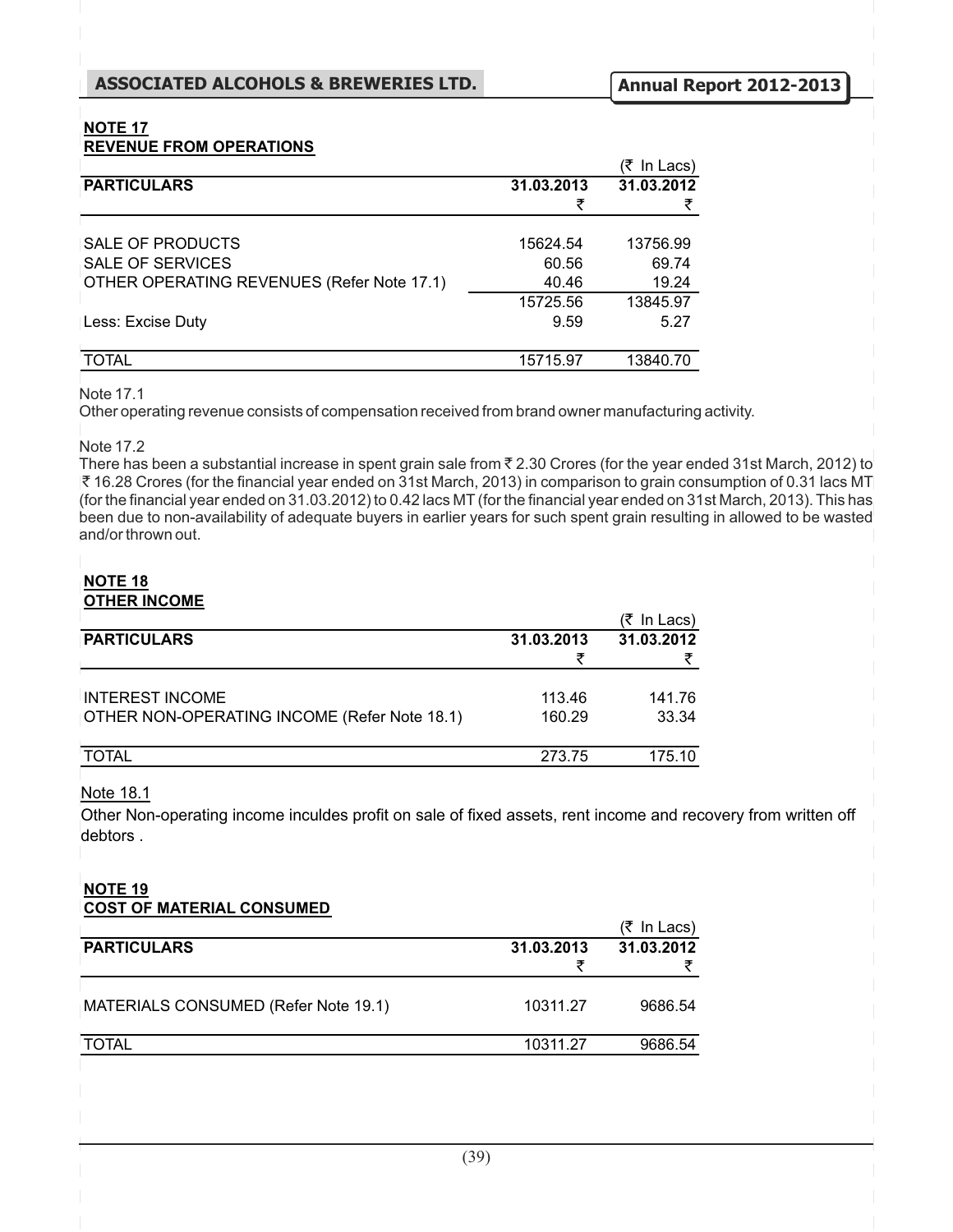| <b>ASSOCIATED ALCOHOLS &amp; BREWERIES LTD.</b>                                 |                 | Annual Report 2012-2013   |  |
|---------------------------------------------------------------------------------|-----------------|---------------------------|--|
| Note 19.1                                                                       |                 |                           |  |
| <b>Particulars of material consumed</b>                                         |                 |                           |  |
|                                                                                 | 31.03.2013      | 31.03.2012                |  |
| <b>Raw Material Consumed</b>                                                    |                 |                           |  |
| Grain                                                                           | 5287.77         | 3269.30                   |  |
| Molasses                                                                        | 0.00            | 828.45                    |  |
| Spirit                                                                          | 979.73          | 1338.49                   |  |
| Pet Resign                                                                      | 1328.71         | 504.20                    |  |
| <b>Packing Material</b>                                                         | 0.00            | 0.00                      |  |
| Bottles                                                                         | 1025.79         | 2159.39                   |  |
| <b>Other Packing Material</b>                                                   | 1258.73         | 1213.14                   |  |
| <b>Consumables</b>                                                              | 430.54          | 373.57                    |  |
| Total                                                                           | 10311.27        | 9686.54                   |  |
| <b>NOTE 20</b>                                                                  |                 |                           |  |
| <b>PURCHASE OF STOCK-IN-TRADE</b>                                               |                 |                           |  |
| <b>PARTICULARS</b>                                                              | 31.03.2013      | (₹ In Lacs)<br>31.03.2012 |  |
|                                                                                 | ₹               | ₹                         |  |
|                                                                                 |                 |                           |  |
| <b>PURCHASE</b>                                                                 | 5.44            | 0.00                      |  |
| $\overline{TOTAL}$                                                              | 5.44            | 0.00                      |  |
| <b>NOTE 21</b><br>CHANGES IN INVENTORIES OF FINISHED GOODS AND STOCK IN PROCESS |                 | (₹ In Lacs)               |  |
| <b>PARTICULARS</b>                                                              | 31.03.2013      | 31.03.2012                |  |
|                                                                                 | ₹               | ₹                         |  |
| <b>INVENTORIES (OPENING)</b>                                                    |                 |                           |  |
| <b>FINISHED GOODS</b>                                                           |                 |                           |  |
|                                                                                 |                 |                           |  |
| STOCK-IN-PROCESS                                                                | 797.13<br>57.65 | 335.64<br>82.60           |  |
|                                                                                 |                 |                           |  |
| <b>INVENTORIES (CLOSING)</b>                                                    |                 |                           |  |
| <b>FINISHED GOODS</b>                                                           | 1164.21         | 797.13                    |  |
| STOCK-IN-PROCESS                                                                | 119.73          | 57.65                     |  |
| <b>TOTAL</b>                                                                    | (429.17)        | (436.54)                  |  |
|                                                                                 |                 |                           |  |
| NOTE 22                                                                         |                 |                           |  |
| <b>EMPLOYEE BENEFITS EXPENSE</b>                                                |                 |                           |  |
|                                                                                 |                 | $(5 \text{ In}$ Lacs)     |  |
| PARTICULARS                                                                     | 31.03.2013<br>₹ | 31.03.2012<br>₹           |  |
|                                                                                 | 377.21          | 286.14                    |  |
| CONTRIBUTION TO PROVIDENT AND OTHER FUNDS                                       | 31.78           | 16.80                     |  |
| SALARY & WAGES (Refer Note 22.1)<br>STAFF WELFARE EXPENSES                      | 6.63            | 3.27                      |  |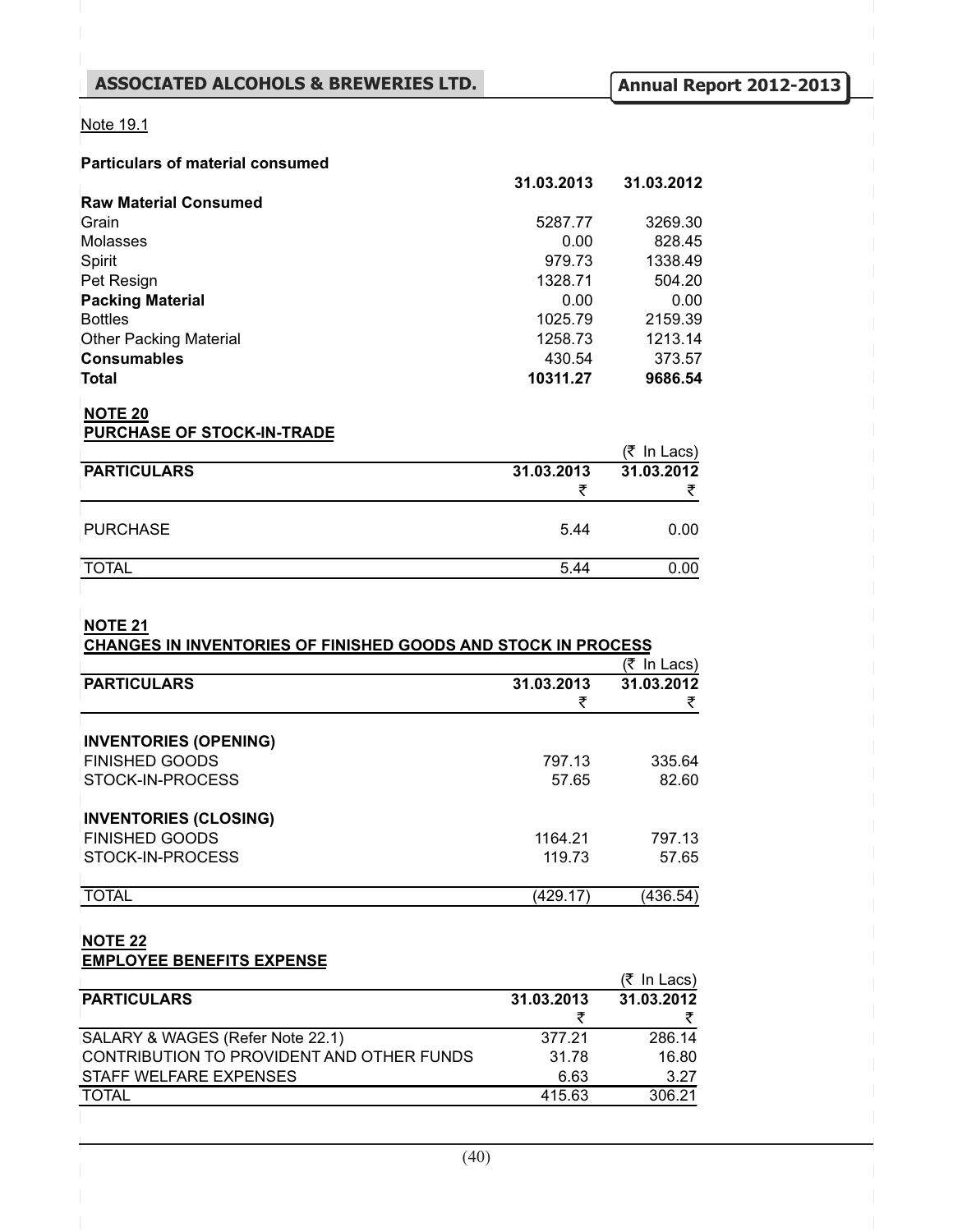#### Note 22.1

As per Accounting Standard 15 " Employee Benefits ", the disclosures of Employee benefits as defined in the Accounting Standard are given below :

### A) Defined Contribution Plan

Contribution to Defined Contribution Plan, recognized as expense for the year are as under:-

|                                                  |         | (₹ in Lacs) |
|--------------------------------------------------|---------|-------------|
|                                                  | 2012-13 | 2011-12     |
| <b>Employer's Contribution to Provident Fund</b> | 10.96   | 10.07       |

### B) Defined Benefit Plan

i) The obligation of leave encashment is recognized, provided and paid on yearly basis. There is no accumulation of the same except current year

ii) The Company has taken Group Gratuity Policy of LIC of India. The Present value of obligation is determined based on actuarial valuation using the Projected Unit Credit Method, which recognizes each period of service as giving rise to additional unit of employee benefit entitlement and measures each unit separately to build up the final obligation.

# **I. Reconciliation of opening and closing balances of obligation**

| 2011-12 |
|---------|
|         |
| 43.61   |
| 4.67    |
| 3.60    |
| (2.80)  |
| (0.47)  |
| 48.61   |
|         |

# **II. Reconciliation of opening and closing balances of fair value of plan assets**

|                                                        |       | ₹ in Lacs) |
|--------------------------------------------------------|-------|------------|
| Fair value of plan assets at the beginning of the year | 43.80 | 35.00      |
| Expected return on plan assets                         | 3.77  | 2.89       |
| Contribution by the employer                           | 7.51  | 8.13       |
| Benefits paid                                          | 0.00  | (2.80)     |
| Actuarial (gain)/Loss                                  | 0.29  | 0.57       |
| Fair value of plan assets at the end of the year       | 55.37 | 43.80      |

# **III. Expenses recognized in Profit & Loss Account**

|                                          |        | ₹ in Lacs) |
|------------------------------------------|--------|------------|
| Current Service Cost                     | 3.96   | 4.67       |
| ⊺Interest Cost                           | 4.25   | 3.60       |
| Expected return on plan assets           | (3.77) | (2.89)     |
| Total Actuarial (gain)/loss              | 13.45  | (1.04)     |
| Total Expenses included in employee cost | 17.90  | 4.34       |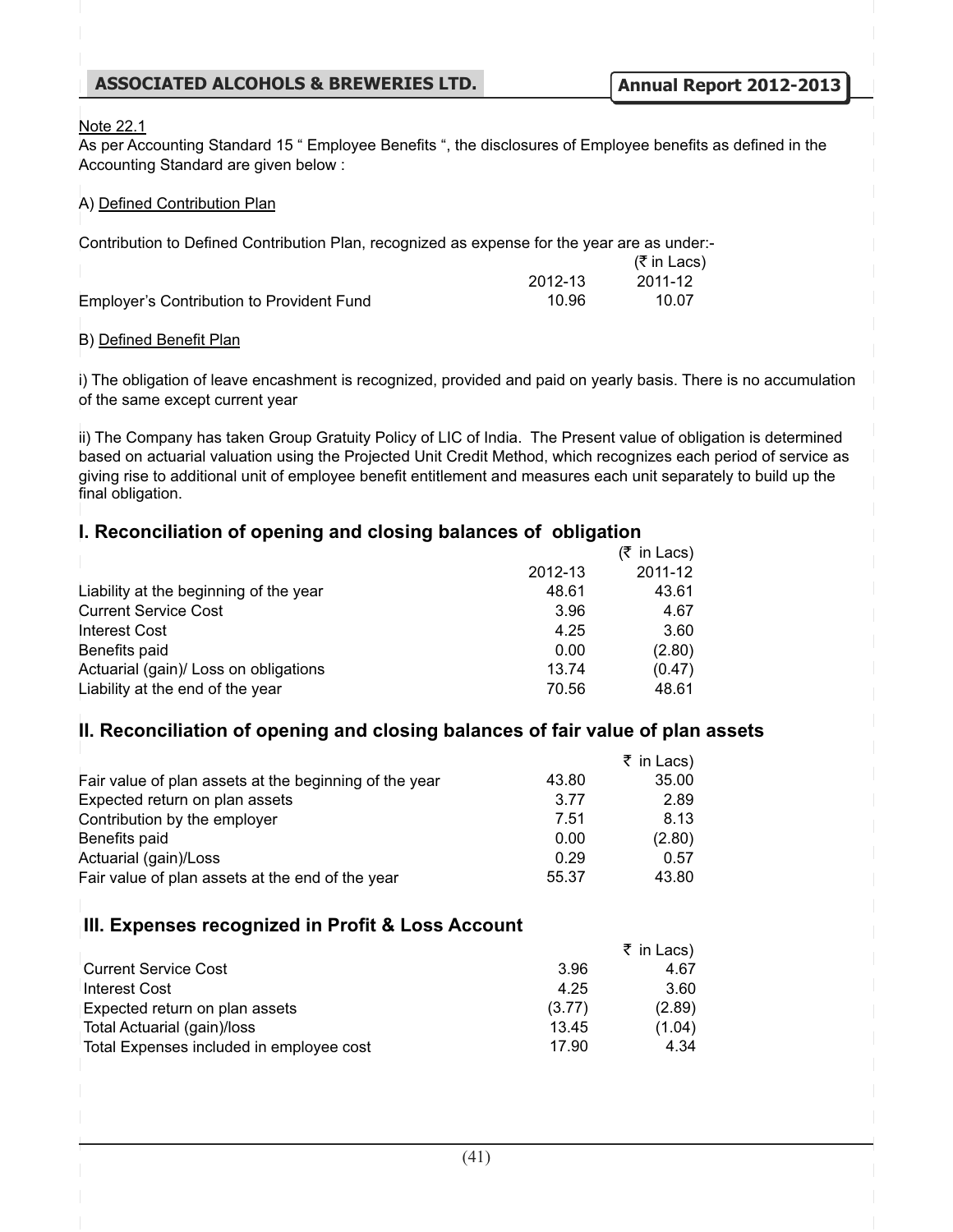| <b>IV. Principal actuarial assumptions</b><br>$(5 \text{ In}$ Lacs)<br>8.00%<br>8.75%<br>Discount rate<br>8.70%<br>8.75%<br>Expected rate of return on plan of assets<br>Salary increment rate<br>6.00%<br>6.00%<br>Composition of plan assets<br>Investment with insurer<br>100%<br>100%<br><b>NOTE 23</b><br><b>FINANCE COST</b><br>(₹ In Lacs)<br>31.03.2013<br>31.03.2012<br>₹<br>₹<br>381.45<br><b>INTEREST EXPENSE</b><br>351.70<br>OTHER BORROWING COSTS<br>22.76<br>21.95<br>404.21<br>373.65<br><b>NOTE 24</b><br><b>OTHER EXPENSE</b><br>( ₹ In Lacs)<br>31.03.2012<br><b>PARTICULARS</b><br>31.03.2013<br>₹<br>₹<br><b>MANUFACTURING EXPENSES</b><br>CONSUMPTION OF STORES AND SPARE PARTS<br>255.13<br>254.13<br>POWER & FUEL<br>1953.42<br>1173.56<br><b>REPAIRS TO BUILDINGS</b><br>0.15<br>4.50<br><b>REPAIRS TO MACHINERY</b><br>80.97<br>112.66<br><b>INSURANCE</b><br>20.35<br>13.47<br>OTHER MANUFACTURING EXPENSES<br>677.96<br>531.12<br><b>SELLING AND DISTRIBUTION EXPENSES</b><br><b>FREIGHT OUTWARD</b><br>328.88<br>469.42<br>LABOUR CHARGES<br>220.41<br>260.77<br><b>ADMINISTRATION EXPENSES</b><br>41.19<br><b>RENT</b><br>34.76<br><b>RATES &amp; TAXES</b><br>3.56<br>2.11<br>PAYMENT TO AUDITOR (Refer Note 24.1)<br>7.20<br>7.14<br>OTHER SELLING & ADMINISTRATION EXPENSES<br>647.81<br>487.66<br>(Refer Note 24.2)<br><b>TOTAL</b><br>4236.98<br>3351.36<br>4.55<br>4.00<br>0.24<br>1.03<br>2.25<br>1.98<br>0.10<br>0.18<br>0.00<br>0.01<br>7.20<br>7.14<br>Total | <b>ASSOCIATED ALCOHOLS &amp; BREWERIES LTD.</b> |  | Annual Report 2012-2013 |
|------------------------------------------------------------------------------------------------------------------------------------------------------------------------------------------------------------------------------------------------------------------------------------------------------------------------------------------------------------------------------------------------------------------------------------------------------------------------------------------------------------------------------------------------------------------------------------------------------------------------------------------------------------------------------------------------------------------------------------------------------------------------------------------------------------------------------------------------------------------------------------------------------------------------------------------------------------------------------------------------------------------------------------------------------------------------------------------------------------------------------------------------------------------------------------------------------------------------------------------------------------------------------------------------------------------------------------------------------------------------------------------------------------------------------------------------------------------------------------------------------|-------------------------------------------------|--|-------------------------|
|                                                                                                                                                                                                                                                                                                                                                                                                                                                                                                                                                                                                                                                                                                                                                                                                                                                                                                                                                                                                                                                                                                                                                                                                                                                                                                                                                                                                                                                                                                      |                                                 |  |                         |
|                                                                                                                                                                                                                                                                                                                                                                                                                                                                                                                                                                                                                                                                                                                                                                                                                                                                                                                                                                                                                                                                                                                                                                                                                                                                                                                                                                                                                                                                                                      |                                                 |  |                         |
|                                                                                                                                                                                                                                                                                                                                                                                                                                                                                                                                                                                                                                                                                                                                                                                                                                                                                                                                                                                                                                                                                                                                                                                                                                                                                                                                                                                                                                                                                                      |                                                 |  |                         |
|                                                                                                                                                                                                                                                                                                                                                                                                                                                                                                                                                                                                                                                                                                                                                                                                                                                                                                                                                                                                                                                                                                                                                                                                                                                                                                                                                                                                                                                                                                      |                                                 |  |                         |
|                                                                                                                                                                                                                                                                                                                                                                                                                                                                                                                                                                                                                                                                                                                                                                                                                                                                                                                                                                                                                                                                                                                                                                                                                                                                                                                                                                                                                                                                                                      |                                                 |  |                         |
|                                                                                                                                                                                                                                                                                                                                                                                                                                                                                                                                                                                                                                                                                                                                                                                                                                                                                                                                                                                                                                                                                                                                                                                                                                                                                                                                                                                                                                                                                                      |                                                 |  |                         |
|                                                                                                                                                                                                                                                                                                                                                                                                                                                                                                                                                                                                                                                                                                                                                                                                                                                                                                                                                                                                                                                                                                                                                                                                                                                                                                                                                                                                                                                                                                      |                                                 |  |                         |
|                                                                                                                                                                                                                                                                                                                                                                                                                                                                                                                                                                                                                                                                                                                                                                                                                                                                                                                                                                                                                                                                                                                                                                                                                                                                                                                                                                                                                                                                                                      |                                                 |  |                         |
|                                                                                                                                                                                                                                                                                                                                                                                                                                                                                                                                                                                                                                                                                                                                                                                                                                                                                                                                                                                                                                                                                                                                                                                                                                                                                                                                                                                                                                                                                                      |                                                 |  |                         |
|                                                                                                                                                                                                                                                                                                                                                                                                                                                                                                                                                                                                                                                                                                                                                                                                                                                                                                                                                                                                                                                                                                                                                                                                                                                                                                                                                                                                                                                                                                      |                                                 |  |                         |
|                                                                                                                                                                                                                                                                                                                                                                                                                                                                                                                                                                                                                                                                                                                                                                                                                                                                                                                                                                                                                                                                                                                                                                                                                                                                                                                                                                                                                                                                                                      | <b>PARTICULARS</b>                              |  |                         |
|                                                                                                                                                                                                                                                                                                                                                                                                                                                                                                                                                                                                                                                                                                                                                                                                                                                                                                                                                                                                                                                                                                                                                                                                                                                                                                                                                                                                                                                                                                      |                                                 |  |                         |
|                                                                                                                                                                                                                                                                                                                                                                                                                                                                                                                                                                                                                                                                                                                                                                                                                                                                                                                                                                                                                                                                                                                                                                                                                                                                                                                                                                                                                                                                                                      |                                                 |  |                         |
|                                                                                                                                                                                                                                                                                                                                                                                                                                                                                                                                                                                                                                                                                                                                                                                                                                                                                                                                                                                                                                                                                                                                                                                                                                                                                                                                                                                                                                                                                                      |                                                 |  |                         |
|                                                                                                                                                                                                                                                                                                                                                                                                                                                                                                                                                                                                                                                                                                                                                                                                                                                                                                                                                                                                                                                                                                                                                                                                                                                                                                                                                                                                                                                                                                      |                                                 |  |                         |
|                                                                                                                                                                                                                                                                                                                                                                                                                                                                                                                                                                                                                                                                                                                                                                                                                                                                                                                                                                                                                                                                                                                                                                                                                                                                                                                                                                                                                                                                                                      | <b>TOTAL</b>                                    |  |                         |
|                                                                                                                                                                                                                                                                                                                                                                                                                                                                                                                                                                                                                                                                                                                                                                                                                                                                                                                                                                                                                                                                                                                                                                                                                                                                                                                                                                                                                                                                                                      |                                                 |  |                         |
|                                                                                                                                                                                                                                                                                                                                                                                                                                                                                                                                                                                                                                                                                                                                                                                                                                                                                                                                                                                                                                                                                                                                                                                                                                                                                                                                                                                                                                                                                                      |                                                 |  |                         |
|                                                                                                                                                                                                                                                                                                                                                                                                                                                                                                                                                                                                                                                                                                                                                                                                                                                                                                                                                                                                                                                                                                                                                                                                                                                                                                                                                                                                                                                                                                      |                                                 |  |                         |
|                                                                                                                                                                                                                                                                                                                                                                                                                                                                                                                                                                                                                                                                                                                                                                                                                                                                                                                                                                                                                                                                                                                                                                                                                                                                                                                                                                                                                                                                                                      |                                                 |  |                         |
|                                                                                                                                                                                                                                                                                                                                                                                                                                                                                                                                                                                                                                                                                                                                                                                                                                                                                                                                                                                                                                                                                                                                                                                                                                                                                                                                                                                                                                                                                                      |                                                 |  |                         |
|                                                                                                                                                                                                                                                                                                                                                                                                                                                                                                                                                                                                                                                                                                                                                                                                                                                                                                                                                                                                                                                                                                                                                                                                                                                                                                                                                                                                                                                                                                      |                                                 |  |                         |
|                                                                                                                                                                                                                                                                                                                                                                                                                                                                                                                                                                                                                                                                                                                                                                                                                                                                                                                                                                                                                                                                                                                                                                                                                                                                                                                                                                                                                                                                                                      |                                                 |  |                         |
|                                                                                                                                                                                                                                                                                                                                                                                                                                                                                                                                                                                                                                                                                                                                                                                                                                                                                                                                                                                                                                                                                                                                                                                                                                                                                                                                                                                                                                                                                                      |                                                 |  |                         |
|                                                                                                                                                                                                                                                                                                                                                                                                                                                                                                                                                                                                                                                                                                                                                                                                                                                                                                                                                                                                                                                                                                                                                                                                                                                                                                                                                                                                                                                                                                      |                                                 |  |                         |
|                                                                                                                                                                                                                                                                                                                                                                                                                                                                                                                                                                                                                                                                                                                                                                                                                                                                                                                                                                                                                                                                                                                                                                                                                                                                                                                                                                                                                                                                                                      |                                                 |  |                         |
|                                                                                                                                                                                                                                                                                                                                                                                                                                                                                                                                                                                                                                                                                                                                                                                                                                                                                                                                                                                                                                                                                                                                                                                                                                                                                                                                                                                                                                                                                                      |                                                 |  |                         |
|                                                                                                                                                                                                                                                                                                                                                                                                                                                                                                                                                                                                                                                                                                                                                                                                                                                                                                                                                                                                                                                                                                                                                                                                                                                                                                                                                                                                                                                                                                      |                                                 |  |                         |
|                                                                                                                                                                                                                                                                                                                                                                                                                                                                                                                                                                                                                                                                                                                                                                                                                                                                                                                                                                                                                                                                                                                                                                                                                                                                                                                                                                                                                                                                                                      |                                                 |  |                         |
|                                                                                                                                                                                                                                                                                                                                                                                                                                                                                                                                                                                                                                                                                                                                                                                                                                                                                                                                                                                                                                                                                                                                                                                                                                                                                                                                                                                                                                                                                                      |                                                 |  |                         |
|                                                                                                                                                                                                                                                                                                                                                                                                                                                                                                                                                                                                                                                                                                                                                                                                                                                                                                                                                                                                                                                                                                                                                                                                                                                                                                                                                                                                                                                                                                      |                                                 |  |                         |
|                                                                                                                                                                                                                                                                                                                                                                                                                                                                                                                                                                                                                                                                                                                                                                                                                                                                                                                                                                                                                                                                                                                                                                                                                                                                                                                                                                                                                                                                                                      |                                                 |  |                         |
|                                                                                                                                                                                                                                                                                                                                                                                                                                                                                                                                                                                                                                                                                                                                                                                                                                                                                                                                                                                                                                                                                                                                                                                                                                                                                                                                                                                                                                                                                                      |                                                 |  |                         |
|                                                                                                                                                                                                                                                                                                                                                                                                                                                                                                                                                                                                                                                                                                                                                                                                                                                                                                                                                                                                                                                                                                                                                                                                                                                                                                                                                                                                                                                                                                      |                                                 |  |                         |
|                                                                                                                                                                                                                                                                                                                                                                                                                                                                                                                                                                                                                                                                                                                                                                                                                                                                                                                                                                                                                                                                                                                                                                                                                                                                                                                                                                                                                                                                                                      |                                                 |  |                         |
|                                                                                                                                                                                                                                                                                                                                                                                                                                                                                                                                                                                                                                                                                                                                                                                                                                                                                                                                                                                                                                                                                                                                                                                                                                                                                                                                                                                                                                                                                                      |                                                 |  |                         |
|                                                                                                                                                                                                                                                                                                                                                                                                                                                                                                                                                                                                                                                                                                                                                                                                                                                                                                                                                                                                                                                                                                                                                                                                                                                                                                                                                                                                                                                                                                      |                                                 |  |                         |
|                                                                                                                                                                                                                                                                                                                                                                                                                                                                                                                                                                                                                                                                                                                                                                                                                                                                                                                                                                                                                                                                                                                                                                                                                                                                                                                                                                                                                                                                                                      |                                                 |  |                         |
|                                                                                                                                                                                                                                                                                                                                                                                                                                                                                                                                                                                                                                                                                                                                                                                                                                                                                                                                                                                                                                                                                                                                                                                                                                                                                                                                                                                                                                                                                                      | Note 24.1                                       |  |                         |
|                                                                                                                                                                                                                                                                                                                                                                                                                                                                                                                                                                                                                                                                                                                                                                                                                                                                                                                                                                                                                                                                                                                                                                                                                                                                                                                                                                                                                                                                                                      | <b>Payment to Auditor as:</b>                   |  |                         |
|                                                                                                                                                                                                                                                                                                                                                                                                                                                                                                                                                                                                                                                                                                                                                                                                                                                                                                                                                                                                                                                                                                                                                                                                                                                                                                                                                                                                                                                                                                      | <sup> </sup> (a) Auditor                        |  |                         |
|                                                                                                                                                                                                                                                                                                                                                                                                                                                                                                                                                                                                                                                                                                                                                                                                                                                                                                                                                                                                                                                                                                                                                                                                                                                                                                                                                                                                                                                                                                      | (b) For taxation matters                        |  |                         |
|                                                                                                                                                                                                                                                                                                                                                                                                                                                                                                                                                                                                                                                                                                                                                                                                                                                                                                                                                                                                                                                                                                                                                                                                                                                                                                                                                                                                                                                                                                      | $(C)$ For management services                   |  |                         |
|                                                                                                                                                                                                                                                                                                                                                                                                                                                                                                                                                                                                                                                                                                                                                                                                                                                                                                                                                                                                                                                                                                                                                                                                                                                                                                                                                                                                                                                                                                      | (d) For other certifications                    |  |                         |
|                                                                                                                                                                                                                                                                                                                                                                                                                                                                                                                                                                                                                                                                                                                                                                                                                                                                                                                                                                                                                                                                                                                                                                                                                                                                                                                                                                                                                                                                                                      | $\vert$ (e) For reimbursement of expenses       |  |                         |
|                                                                                                                                                                                                                                                                                                                                                                                                                                                                                                                                                                                                                                                                                                                                                                                                                                                                                                                                                                                                                                                                                                                                                                                                                                                                                                                                                                                                                                                                                                      |                                                 |  |                         |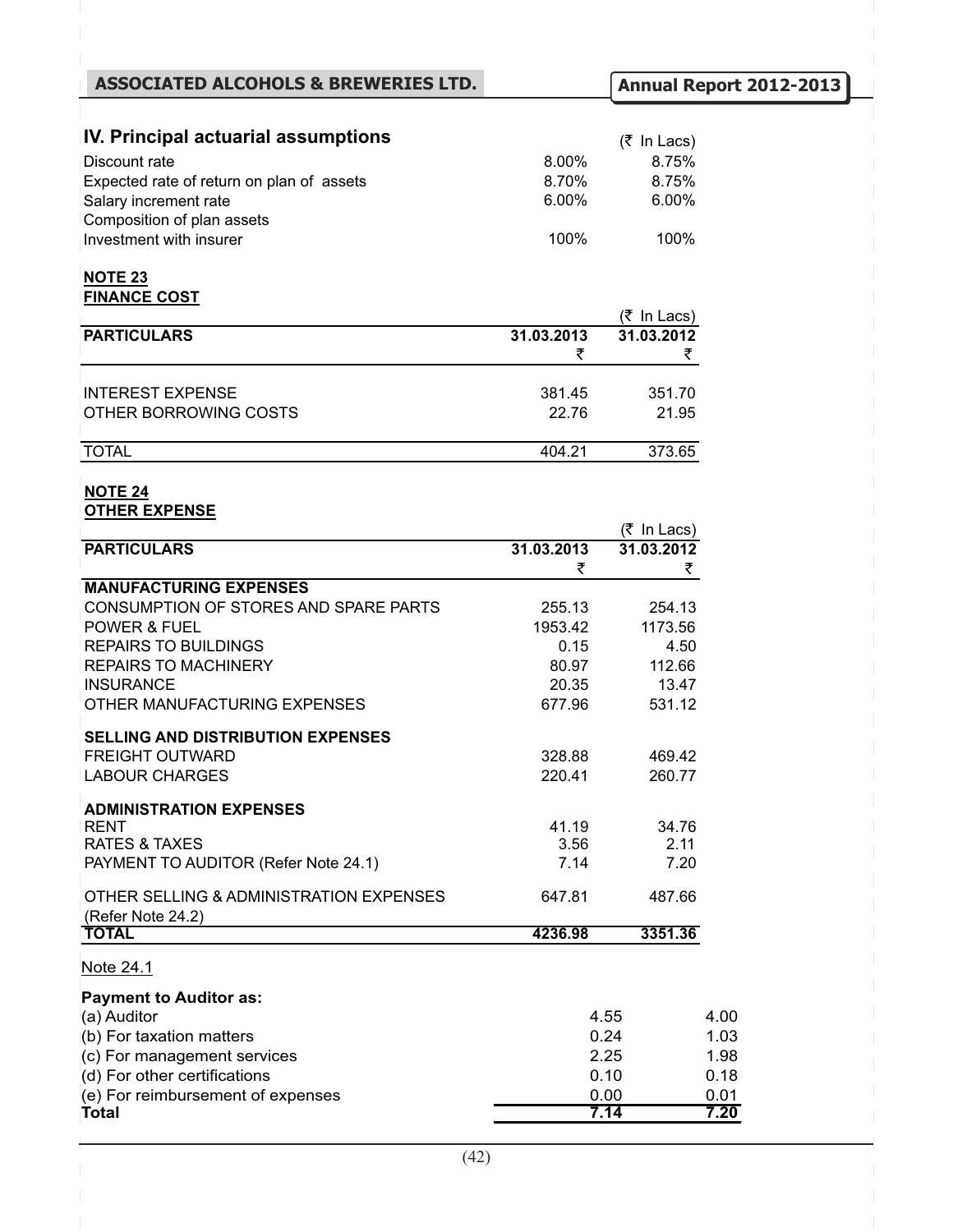# Note 24.2

Other Selling & Administration expenses includes foreign currency fluctuation expenses amounting to Nil | (previous year ₹ 0.60 Lacs) and prior period expenses (net of income) of ₹ (0.32) Lacs/- (previous year ₹ |  $(15.89)$  Lacs).

### **NOTE 25**

# **CONTINGENT LIABILITIES AND COMMITMENTS**

|                                                                                                                      | (₹ In Lacs) |            |  |
|----------------------------------------------------------------------------------------------------------------------|-------------|------------|--|
| <b>PARTICULARS</b>                                                                                                   | 31.03.2013  | 31.03.2012 |  |
|                                                                                                                      | ₹           | ₹          |  |
| <b>Contingent Liabilties</b>                                                                                         |             |            |  |
| (A) Guarantees                                                                                                       |             |            |  |
| (i) Guarantees to Banks and Financial Institutions                                                                   |             |            |  |
| against credit facilities extended to third parties                                                                  | 3200.00     | 3100.00    |  |
| (ii) Bank Guarantees to other parties                                                                                | 227.66      | 341.79     |  |
| (B) Dues                                                                                                             |             |            |  |
| (iii) VAT payable                                                                                                    | 0.00        | 40.18      |  |
| (iv) Entry Tax payable                                                                                               | 49.93       | 34.13      |  |
| (v) State Excise Duty payable                                                                                        | 348.53      | 0.00       |  |
| (vi) MPGATSAVA Tax                                                                                                   | 2.65        | 0.00       |  |
| (v) Income Tax demand                                                                                                | 75.54       | 5.50       |  |
| (vi) Fringe Benefit Tax demand                                                                                       | 0.42        | 0.42       |  |
| Commitments<br>(A) Estimated amount of contracts remaining to be<br>executed on capital account and not provided for | 946.3       | 2849.94    |  |

#### **NOTE 26 EARNING PER SHARE**

| <b>Particulars</b>                                                                |         | 31.03.2013 31.03.2012 |
|-----------------------------------------------------------------------------------|---------|-----------------------|
|                                                                                   |         |                       |
| Face Value per Share (₹)                                                          | 10      | 10                    |
| Weighted average number of Equity Shares                                          | 9039600 | 9039600               |
| Number of Equity Shares at the beginning of the year                              | 9039600 | 9039600               |
| Number of Equity Shares at the end of the year                                    | 9039600 | 9039600               |
| Weighted average number of Equity Shares outstanding during the year              | 9039600 | 9039600               |
| Net Profit after tax available for Equity Share holders (₹ in Lacs)               | 330.98  | 258.59                |
| Net Profit after tax available for Equity Share holders $(\bar{\tau})$ in Lacs)   |         |                       |
| (excluding Extra Ordinary Item)                                                   | 330.98  | 258.59                |
| Basic and diluted Equity per share (in $\bar{\tau}$ ) annualized (excluding Extra |         |                       |
| Ordinary Item)                                                                    | 3.66    | 2.86                  |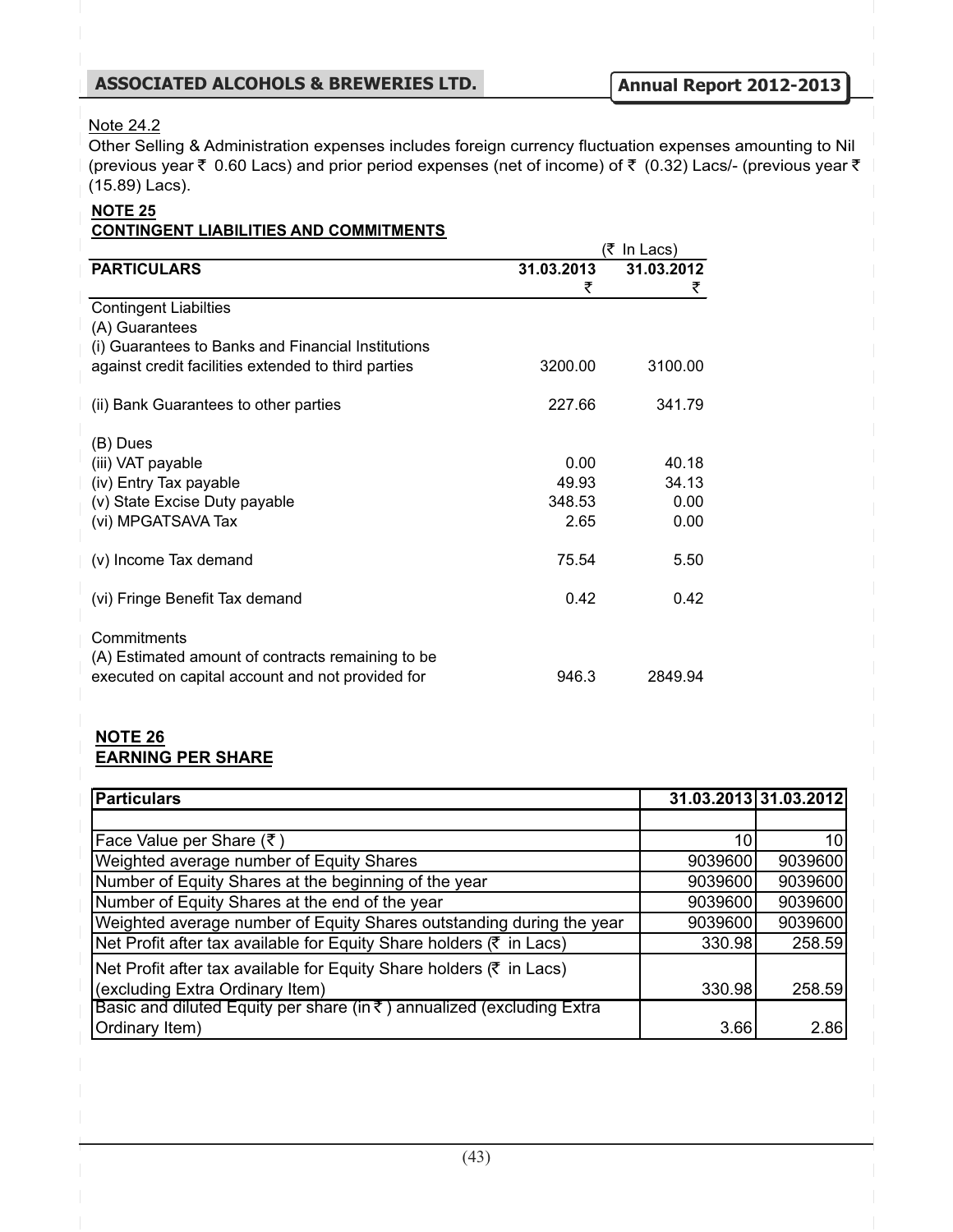# **NOTE 27**

# **EARNING AND EXPENDITURE IN FOREIGN CURRENCY**

|                                                                        |               | (₹<br>In Lacs) |
|------------------------------------------------------------------------|---------------|----------------|
| <b>PARTICULARS</b>                                                     | 31.03.2013    | 31.03.2012     |
|                                                                        |               |                |
| Earnings                                                               |               |                |
| <b>Export Sales</b>                                                    | 0.00          | 17.66          |
| Expenditure                                                            |               |                |
| <b>Professional Development Expenses</b><br><b>Travelling Expenses</b> | 70.97<br>6.18 | 12.54<br>4.35  |

#### **NOTE 28 RELATED PARTY DISCLOUSER**

 $\overline{A}$ List of Related Parties where control exists and related parties with whom transactions have taken place.

| <b>Name of Related Party</b>     | Relationship                                              |
|----------------------------------|-----------------------------------------------------------|
| Mr. Ashish Kumar Gadia           | Key Managerial Personnel                                  |
| Mr. Anand Kumar Kedia            | Individual owning voting power giving control or          |
|                                  | significant influence.                                    |
| Mr. Prasann Kumar Kedia          | Individual owning voting power giving control or          |
|                                  | significant influence.                                    |
| Mrs.Ram Dulari Kedia             | Individual owning voting power giving control or          |
|                                  | significant influence.                                    |
| Mrs.Sangita Kedia                | Individual owning voting power giving control or          |
|                                  | significant influence.                                    |
| Mrs.Sweta Kedia                  | Individual owning voting power giving control or          |
|                                  | significant influence.                                    |
| Mr. Anshuman Kedia               | Relative of individual owning voting power giving control |
|                                  | or significant influence.                                 |
| Miss Ravisha Kedia               | Relative of individual owning voting power giving control |
|                                  | or significant influence.                                 |
| Venkareshwar Inv. & Fin. (P) Ltd | Enterprise over which persons referred hereinabove        |
|                                  | have been able to exercise significant influence.         |
| Snehsil Hirise (P) Ltd           | Enterprise over which persons referred hereinabove        |
|                                  | have been able to exercise significant influence.         |
| Vedant Energy Pvt. Ltd.          | <b>Subsidiary Company</b>                                 |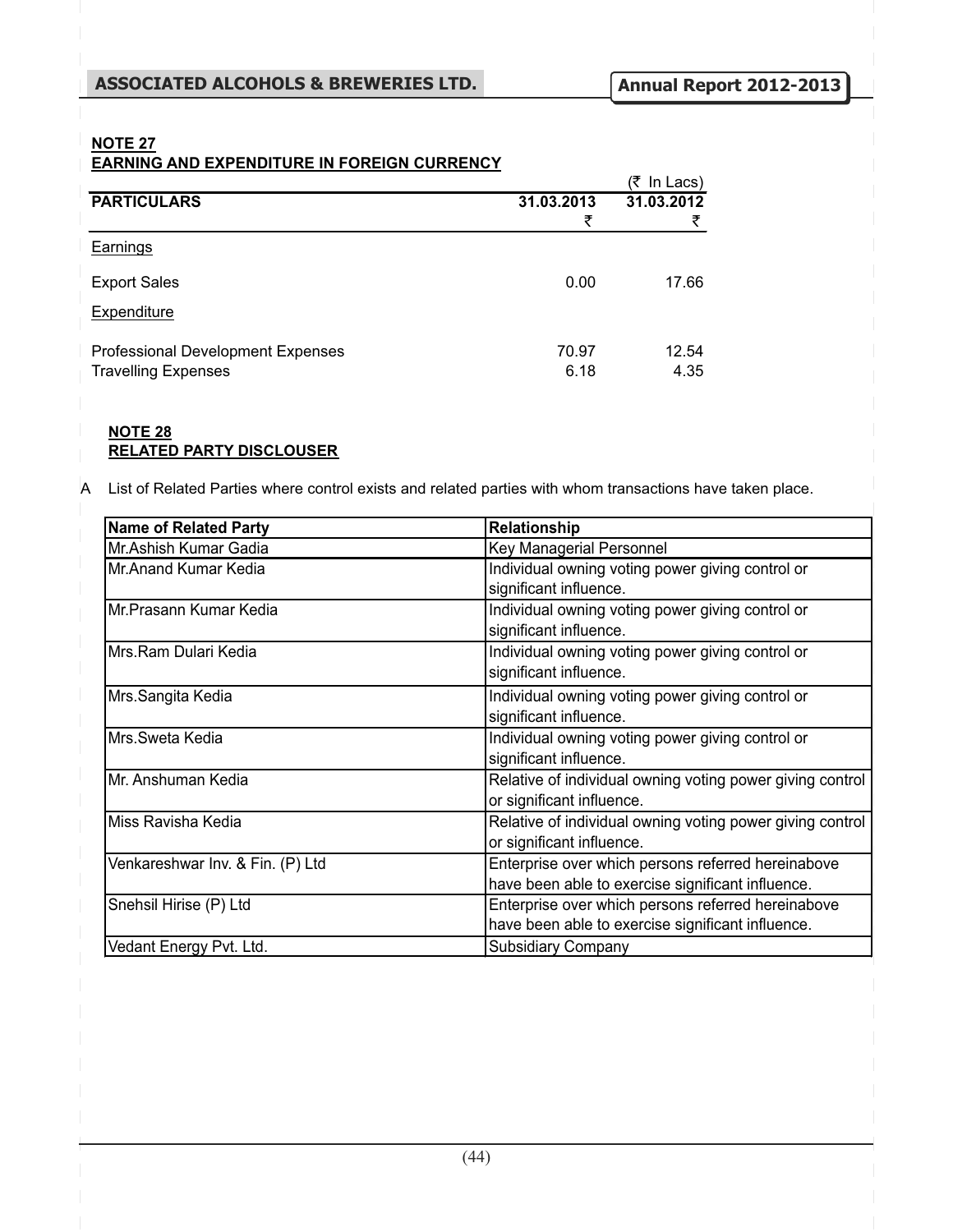#### B **Related party transaction**

|                                   |                     | Key Managerial Personnel          | Relatives of Individual<br>owning voting power giving<br>control or significant<br>influence |          | Individual owning voting<br>power giving control or<br>significant influence |             | Enterprise over which<br>persons referred<br>hereinabove able to<br>exercise significant<br>influence |          | Subsidiary Company |          |
|-----------------------------------|---------------------|-----------------------------------|----------------------------------------------------------------------------------------------|----------|------------------------------------------------------------------------------|-------------|-------------------------------------------------------------------------------------------------------|----------|--------------------|----------|
|                                   |                     |                                   |                                                                                              | Previous |                                                                              | Previous    |                                                                                                       | Previous | Current            | Previous |
| <b>Particulars</b>                | <b>Current Year</b> | <b>Previous Year Current Year</b> |                                                                                              | Year     | Current Year                                                                 | <b>Year</b> | Current Year Year                                                                                     |          | Year               | Year     |
| Managerial Remuneration           | 1.92                | 1.80                              |                                                                                              |          |                                                                              |             |                                                                                                       |          |                    |          |
| Salary                            |                     |                                   | 3.84                                                                                         | 1.20     | 18.96                                                                        | 7.20.       |                                                                                                       |          |                    |          |
| Rent                              |                     |                                   |                                                                                              |          | 3.60                                                                         | 2.40        |                                                                                                       |          |                    |          |
| Professional Development Expenses |                     |                                   | 26.83                                                                                        | 12.58    |                                                                              |             |                                                                                                       |          |                    |          |
| Loan Taken                        |                     |                                   |                                                                                              |          |                                                                              |             | 134.92                                                                                                | 53.78    |                    |          |
| Investment                        |                     |                                   |                                                                                              |          |                                                                              |             |                                                                                                       |          | 136.33             | 0.00     |

Guarantees obtained from certain key managerial personnel for the financial facilities availed from Banks/ FI's to the extend of ₹ 6675 Lacs (Previous year ₹ 6100 Lacs)

#### **NOTE 29 SEGMENT REPORTING**

|                                                                  |                    |                   |             |               |                    |               |          |                 | (₹ In Lacs)   |
|------------------------------------------------------------------|--------------------|-------------------|-------------|---------------|--------------------|---------------|----------|-----------------|---------------|
|                                                                  |                    | 2012-13           |             |               |                    |               | 2011-12  |                 |               |
|                                                                  | Allocated          |                   |             |               |                    | Allocated     |          |                 |               |
| Particulars                                                      | Potable<br>Alcohol | <b>Wind Power</b> | Unallocated | Total         | Potable<br>Alcohol | Wind<br>Power | Others   | Unallocate<br>d | Total         |
| <b>Segment Revenue</b>                                           |                    |                   |             |               |                    |               |          |                 |               |
| <b>External Turnover</b>                                         | 15670.42           | 55.14             |             | 0.00 15725.56 | 13799.96           | 46.01         | 0.00     | 0.00            | 13845.97      |
| Inter Segement Turnover                                          | 0.00               | 0.00              | 0.00        | 0.00          | 0.00               | 0.00          | 0.00     | 0.00            | 0.00          |
| <b>Gross Turnover</b>                                            | 15670.42           | 55.14             | 0.00        | 15725.56      | 13799.96           | 46.01         | 0.00     | 0.00            | 13845.97      |
| Less: Excise duty                                                | 9.59               | 0.00              | 0.00        | 9.59          | 5.27               | 0.00          | 0.00     | 0.00            | 5.27          |
| <b>Net Turnover</b>                                              | 15660.83           | 55.14             | 0.00        | 15715.97      | 13794.69           | 46.01         | 0.00     |                 | 0.00 13840.70 |
|                                                                  |                    |                   |             |               |                    |               |          |                 |               |
| <b>Segment Result before Interest and</b>                        | 802.17             | 26.09             | (9.70)      | 818.56        | 533.79             | 17.34         | 0.00     | 17.98           | 569.11        |
| Less: Interest Expense                                           |                    |                   |             | 381.45        |                    |               |          |                 | 372.09        |
| Add: Interest Income                                             |                    |                   |             | 113.46        |                    |               |          |                 | 145.92        |
| Add: Extraordinary Item                                          |                    |                   |             | 0.00          |                    |               |          |                 | 0.00          |
| Profit Before Tax                                                |                    |                   |             | 550.57        |                    |               |          |                 | 342.94        |
| <b>Current Tax</b>                                               |                    |                   |             | 115.11        |                    |               |          |                 | 80.00         |
| Deferred Tax                                                     |                    |                   |             | 102.74        |                    |               |          |                 | 3.52          |
| Profit after tax                                                 |                    |                   |             | 332.71        |                    |               |          |                 | 259.42        |
| Tax for prior period                                             |                    |                   |             | 1.74          |                    |               |          |                 | 0.83          |
| Profit for the year                                              |                    |                   |             | 330.98        |                    |               |          |                 | 258.59        |
| <b>Other Information</b>                                         |                    |                   |             |               |                    |               |          |                 |               |
| <b>Segment Assets</b>                                            | 13879.83           | 408.01            | 2134.25     | 16422.09      | 12656.44           | 419.63        | $\Omega$ | 301.82          | 13377.90      |
| <b>Segment Liabilities</b>                                       | 4627.00            | 37.52             | 6630.50     | 11295.02      | 3575.84            | 6.95          | 0.00     | 4999.01         | 8581.80       |
| Capital Expenditure                                              | 3659.07            | 0.00              | 0.21        | 3659.28       | 3741.83            |               |          |                 | 3741.83       |
| Depreciation and Amortisation                                    | 470.90             | 21.83             | 2.06        | 494.80        | 367.77             | 21.83         |          | 2.05            | 391.65        |
| Non Cash Expenditure other than<br>depreciation and amortisation |                    |                   | 0.05        | 0.05          |                    |               |          | 0.05            | 0.05          |

 $($ ₹ in Lacs)<sup> $|$ </sup>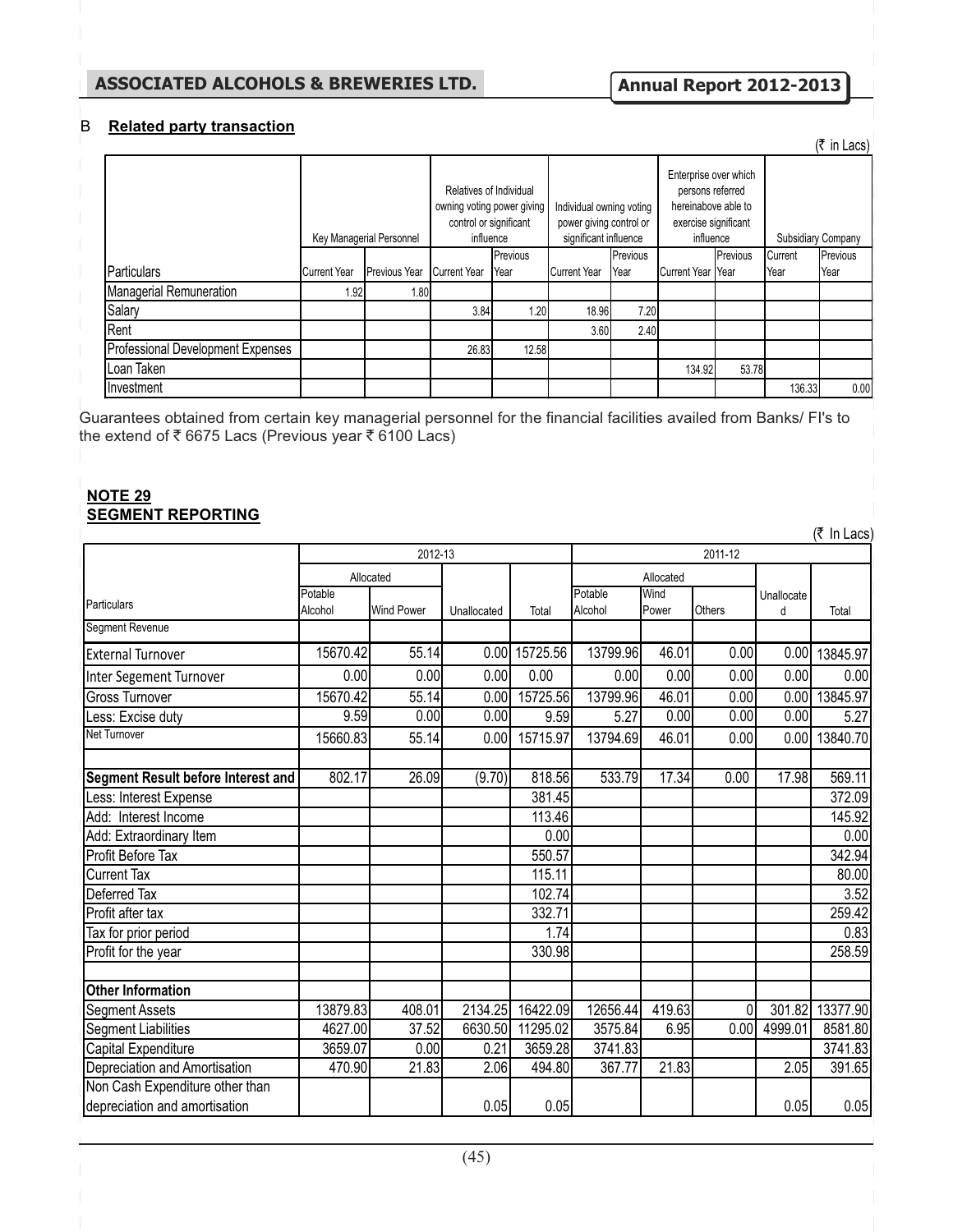# **Independent Auditor's Report (Consolidated)**

To The Board of Directors of **Associated Alcohols & Breweries Limited**

#### **Report on the Consolidated Financial Statements**

1. We have audited the accompanying consolidated financial statements of **Associated Alcohols & Breweries Limited** (the "Company") and its subsidiary (collectively referred to as "the Group"), which comprise the Consolidated Balance Sheet as at March 31, 2013, the consolidated Statement of Profit and Loss and the Consolidated Cash Flow Statement for the year then ended and a summary of significant accounting policies and other explanatory information.

### **Management's Responsibility for the Consolidated Financial Statements**

2. Management is responsible for the preparation of these consolidated financial statements that give a true and fair view of the consolidated financial position, consolidated financial performance and consolidated cash flows of the Group in accordance with accounting principles generally accepted in India including Accounting Standards referred in Section 211 (3C) of the Companies Act, 1956 ("the Act"). This responsibility includes the design, implementation and maintenance of internal control relevant to the preparation and presentation of the consolidated financial statements that give a true and fair view and are free from material misstatement, whether due to fraud or error.

#### **Auditors' Responsibility**

- 3. Our responsibility is to express an opinion on these consolidated financial statements based on our audit. We conducted our audit in accordance with the Standards on Auditing issued by the institute of Chartered accountants of India. Those Standards require that we comply with ethical requirements and plan and perform the audit to obtain reasonable assurance about whether the consolidated financial statements are free from material misstatement.
- 4. An audit involves performing procedures to obtain audit evidence about the amounts and disclosures in the consolidated financial statements. The procedures selected depend on the auditor's judgment, including the assessment of the risks of material misstatement of the consolidated financial statements, whether due to fraud or error. In making those risk assessments, the auditor considers internal control relevant to the Group's preparation and presentation o the consolidated financial statements in order to design audit procedures that are appropriate in the circumstances. An audit also includes evaluating the appropriateness of accounting policies used and the reasonableness of the accounting estimates made by management, as well as evaluating the overall presentation of the consolidated financial statements. We believe that the audit evidence we have obtained is sufficient and appropriate to provide a basis for our audit opinion.

# **Opinion**

 $\vert$ 5. In our opinion and the best of our information and according to the explanations given to us and based on consideration of the reports of the other auditor on the financial statements of the subsidiary as noted below, the consolidated financial statements give a true and fair view in conformity with the accounting principles generally accepted in India: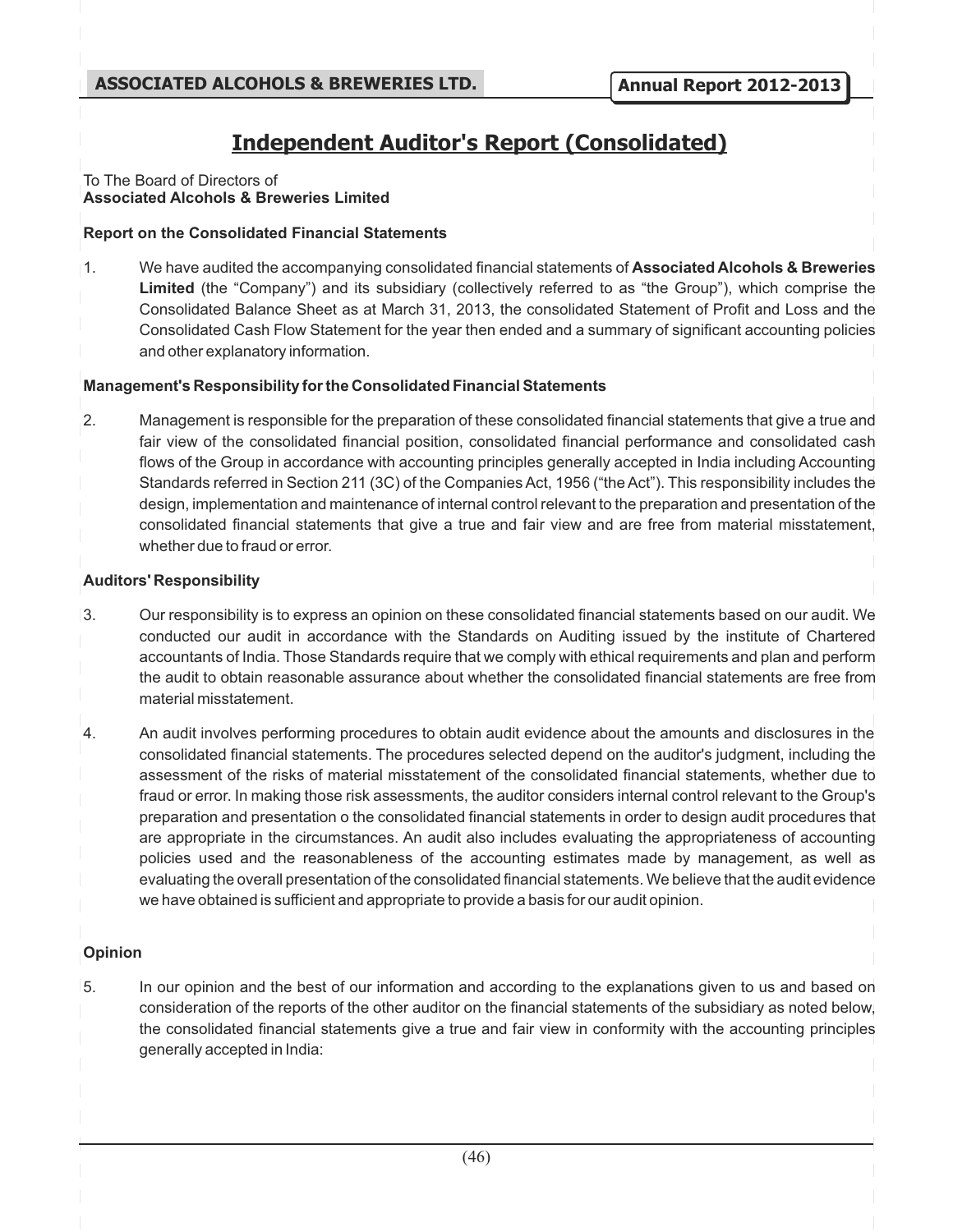- (a). in the case of the Consolidated Balance Sheet of the state of affairs of the Group as at March 31, 2013;
- (b). in the case of the Consolidated Statement of Profit and Loss, of the profit of the Group for the year ended on that date and
- (c). in the case of the Consolidated Cash Flow Statement of the cash flows of the Group for the year ended on that date.

### **Other Matters**

6. The financial statements of subsidiary is audited by M/s B.K. Agrawal & Co., Chartered Accountants, Kolkata, whose financial statements reflect total assets (net) of  $\overline{5}149.53$  Lakhs as at March 31, 2013, total revenues (net) of  $\bar{\tau}$  (0.10) Lakhs and net cash flows amounting to  $\bar{\tau}$  0.07 Lakhs for the year ended on that date. These financial statements have been audited by the auditor whose report has been furnished to us and our opinion, is based solely on the report of the auditor.

Our opinion is not qualified in respect of other matters.

**For B. K. Agrawal & Co. Chartered Accountants Firm Registration No. 314202E** 

**(CAB. K. Agrawal) PARTNER M. No. 51873** 

**For M.D. Agrawal & Co. Chartered Accountants Firm Registration No. 001177C**

**(CA M.P. Agrawal) PARTNER M.No. 016736**

Place : Indore Dated:  $20<sup>th</sup>$  July, 2013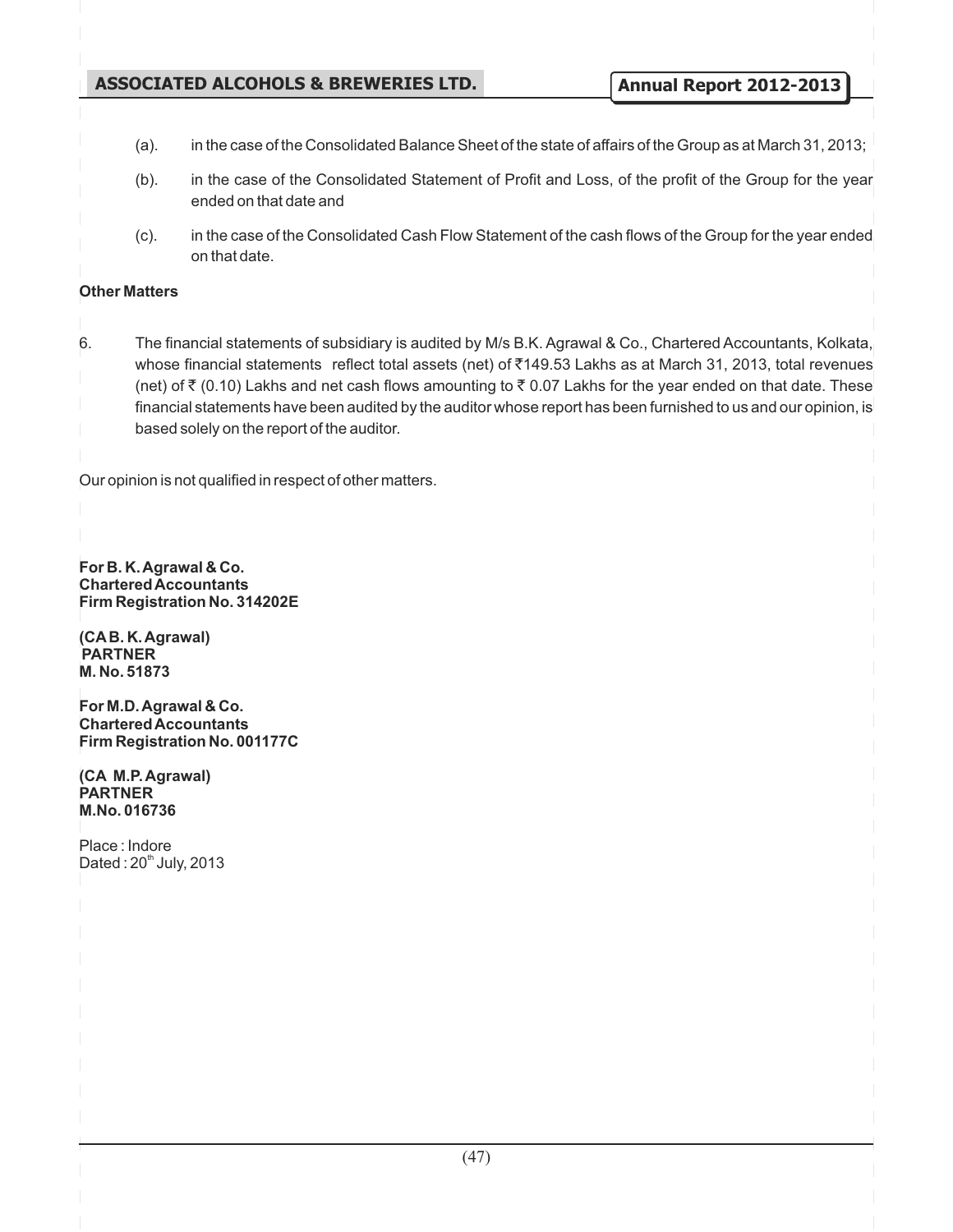#### **ASSOCIATED ALCOHOLS & BREWERIES LIMITED CONSOLIDATED BALANCE SHEET AS AT 31ST MARCH, 2013**

|                                                               |                    | (₹ in Lacs)               |
|---------------------------------------------------------------|--------------------|---------------------------|
| <b>PARTICULARS</b>                                            | <b>NOTE</b><br>NO. | 31.03.2013<br>₹           |
| <b>I. EQUITY AND LIABILITIES</b>                              |                    |                           |
| <b>1 SHAREHOLDER'S FUNDS</b>                                  |                    |                           |
| <b>SHARE CAPITAL</b>                                          | 1                  | 903.96                    |
| <b>RESERVES &amp; SURPLUS</b>                                 | $\overline{2}$     | 4223.06                   |
| <b>MINORITY INTEREST</b>                                      | 3                  | 73.53                     |
| 2 NON-CURRENT LIABILITIES                                     |                    |                           |
| <b>LONG TERM BORROWINGS</b><br>DEFFERED TAX LIABILITIES (NET) | 4<br>5             | 3936.30<br>832.18         |
| OTHER LONG TERM LIABILITIES                                   | 6                  | 454.22                    |
| <b>3 CURRENT LIABILITIES</b>                                  |                    |                           |
| <b>SHORT TERM BORROWINGS</b>                                  | $\overline{7}$     | 1703.55                   |
| <b>TRADE PAYABLES</b>                                         | 8                  | 2291.27                   |
| <b>OTHER CURRENT LIABILITES</b>                               | 9                  | 1940.72                   |
| <b>SHORT TERM PROVISIONS</b>                                  | 10                 | 137.00                    |
| <b>TOTAL</b>                                                  |                    | 16495.79                  |
| II. ASSETS                                                    |                    |                           |
| <b>1 NON CURRENT ASSETS</b>                                   |                    |                           |
| <b>FIXED ASSETS</b><br><b>TANGIBLE ASSETS</b>                 | 11                 | 8754.54                   |
| <b>INTANGIBLE ASSETS</b>                                      | 11                 | 132.68                    |
| <b>CAPITAL WORK-IN-PROGRESS</b>                               | 11                 | 764.91                    |
| <b>NON CURRENT INVESTMENTS</b>                                | 12                 | 381.16                    |
| <b>LONG TERM LOANS &amp; ADVANCES</b>                         | 13                 | 503.32                    |
| <b>2 CURRENT ASSETS</b>                                       |                    |                           |
| <b>INVENTORIES</b>                                            | 14                 | 2256.18                   |
| <b>TRADE RECEIVABLES</b>                                      | 15                 | 870.72<br>1078.30         |
| CASH AND CASH EQUIVALENTS<br>SHORT TERM LOANS AND ADVANCES    | 16<br>17           | 1753.93                   |
| <b>TOTAL</b>                                                  |                    | 16495.74                  |
| SIGNIFICANT ACCOUNTING POLICIES                               |                    |                           |
| NOTES ON FINANCIAL STATEMENT                                  | 1 TO 31            |                           |
| AS PER OUR REPORT OF EVEN DATE ATTACHED HERE TO               |                    |                           |
| FOR B.K. AGRAWAL & CO.,                                       |                    | ON BEHALF OF THE BOARD    |
| <b>Chartered Accountants</b>                                  |                    |                           |
| ( CA B.K. AGRAWAL)<br><b>PARTNER</b>                          |                    |                           |
| M.NO.-51873                                                   |                    | ASHISH GADIA              |
| FRN -314202E                                                  |                    | <b>WHOLETIME DIRECTOR</b> |
| FOR M.D. AGRAWAL & CO.,<br><b>Chartered Accountants</b>       |                    |                           |
| (CA M.P. AGRAWAL)                                             |                    | <b>NITIN TIBREWAL</b>     |
| <b>PARTNER</b>                                                |                    | <b>DIRECTOR</b>           |
| M.NO.- 16736                                                  |                    |                           |
| FRN -001177C                                                  |                    |                           |
| PLACE: INDORE                                                 |                    |                           |
| DATED: 20th July, 2013                                        |                    |                           |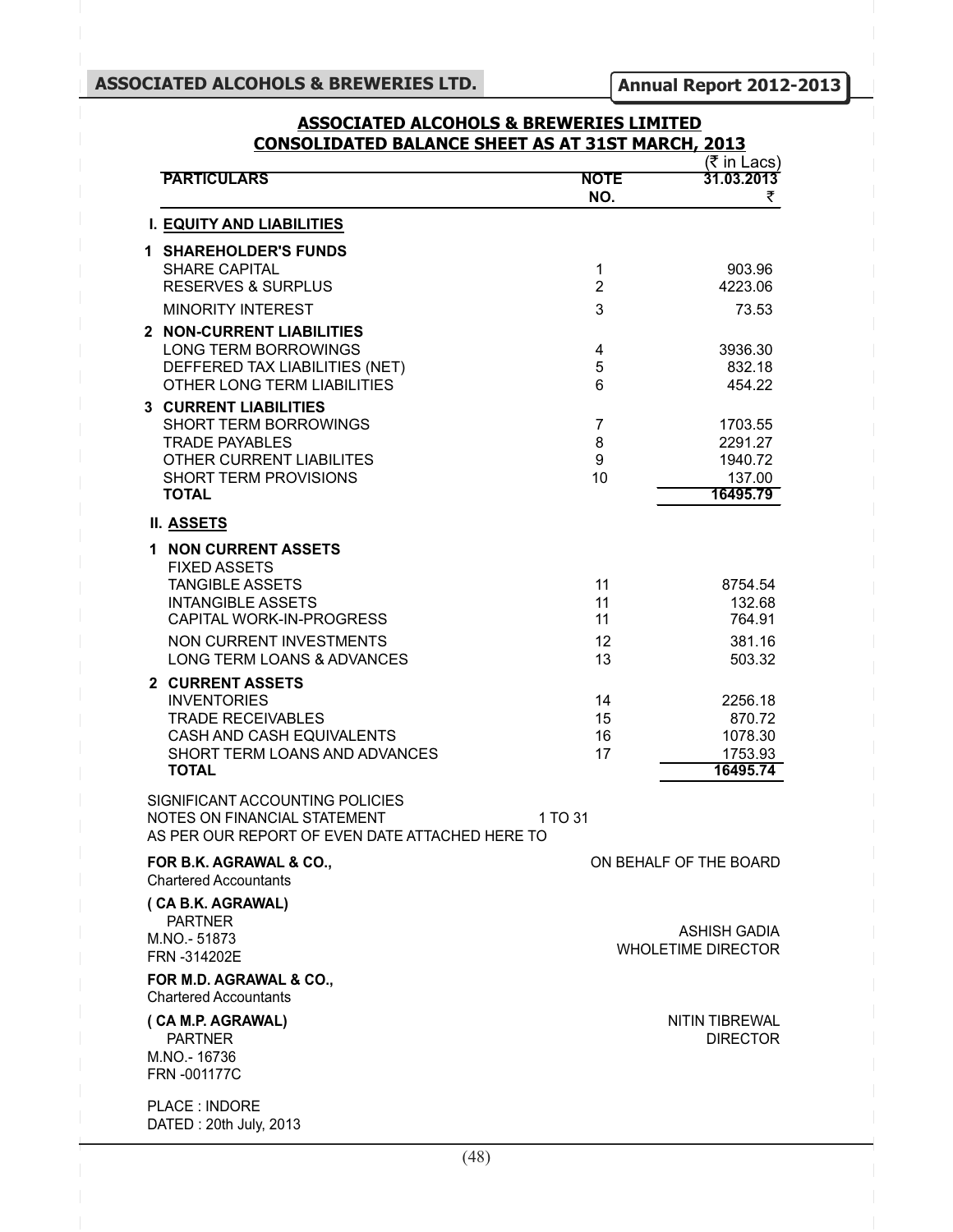# **ASSOCIATED ALCOHOLS & BREWERIES LIMITED CONSOLIDTED PROFIT & LOSS STATEMENT FOR THE YEAR ENDED ON 31ST MARCH, 2013**

|                                                                 |             | (₹ in Lacs)               |
|-----------------------------------------------------------------|-------------|---------------------------|
| <b>PARTICULARS</b>                                              | <b>NOTE</b> | 2012-13                   |
|                                                                 | NO.         | ₹                         |
| <b>INCOME</b>                                                   |             |                           |
| <b>REVENUE FROM OPERATIONS</b>                                  | 18          | 15716.01                  |
| <b>OTHER INCOME</b>                                             | 19          | 273.75                    |
| <b>TOTAL REVENUE (I + II)</b>                                   |             | 15989.77                  |
| <b>EXPENDITURE</b>                                              |             |                           |
| COST OF MATERIALS CONSUMED                                      | 20          | 10311.27                  |
| PURCHASE OF STOCK-IN-TRADE                                      | 21          | 5.44                      |
| CHANGES IN INVENTORIES OF FINISHED GOODS                        |             |                           |
| AND STOCK IN PROCESS                                            | 22          | (429.17)                  |
| <b>EMPLOYEE BENEFITS EXPENSE</b>                                | 23          | 415.63                    |
| <b>FINANCE COSTS</b>                                            | 24          | 404.21                    |
| DEPRECIATION AND AMORTISATION EXPENSE                           |             | 494.80                    |
| <b>OTHER EXPENSES</b><br><b>TOTAL EXPENSES</b>                  | 25          | 4237.17<br>15439.35       |
|                                                                 |             |                           |
| PROFIT BEFORE EXCEPTIONAL AND                                   |             |                           |
| EXTRAORDINARY ITEMS AND TAX (III - IV)<br>VI. EXCEPTIONAL ITEMS |             | 550.42                    |
| VII. PROFIT BEFORE EXTRAORDINARY ITEMS AND TAX (V - VI)         |             | 0.00<br>550.42            |
| VIII. EXTRA ORDINARY ITEM                                       |             | 0.00                      |
| IX. PROFIT BEFORE TAX (VII + VIII)                              |             | 550.42                    |
| <b>TAX EXPENSE</b>                                              |             |                           |
| 1) CURRENT TAX                                                  |             | 115.11                    |
| 2) DEFERRED TAX                                                 |             | 102.70                    |
| PROFIT AFTER TAX (IX - X)                                       |             | 332.61                    |
| TAX FOR PRIOR PERIOD                                            |             | 1.74                      |
| PROFIT FOR THE YEAR (Before adjustment for Minority             |             |                           |
| XIII Interest) (XI - XII)                                       |             | 330.87                    |
| SHARE OF PROFIT/ (LOSS) TRANSFERRED TO                          |             |                           |
| XIV MINORITY INTEREST                                           |             | (0.05)                    |
| PROFIT FOR THE YEAR (After adjustment for Minority              |             |                           |
| XV Interest) (XIII - XIV)                                       |             | 330.92                    |
| EARNING PER EQUITY SHARE OF FACE VALUE OF Rs.10/- EACH          |             |                           |
| BASIC AND DILUTED (Excluding Extra Ordinary Item)               |             | 3.66                      |
| BASIC AND DILUTED (Including Extra Ordinary Item)               |             | 3.66                      |
| SIGNIFICANT ACCOUNTING POLICIES                                 |             |                           |
| NOTES ON FINANCIAL STATEMENT                                    | 1 TO 31     |                           |
| AS PER OUR REPORT OF EVEN DATE ATTACHED HERE TO                 |             |                           |
|                                                                 |             |                           |
| FOR B.K. AGRAWAL & CO.,<br><b>Chartered Accountants</b>         |             | ON BEHALF OF THE BOARD    |
|                                                                 |             |                           |
| ( CA B.K. AGRAWAL)<br><b>PARTNER</b>                            |             |                           |
| M.NO.-51873                                                     |             | ASHISH GADIA              |
| FRN -314202E                                                    |             | <b>WHOLETIME DIRECTOR</b> |
| FOR M.D. AGRAWAL & CO.,                                         |             |                           |
| <b>Chartered Accountants</b>                                    |             |                           |
| (CA M.P. AGRAWAL)                                               |             | <b>NITIN TIBREWAL</b>     |
| <b>PARTNER</b>                                                  |             | <b>DIRECTOR</b>           |
| M.NO.-16736                                                     |             |                           |
| FRN -001177C                                                    |             |                           |
| PLACE : INDORE                                                  |             |                           |
| DATED: 20th July, 2013                                          |             |                           |
|                                                                 |             |                           |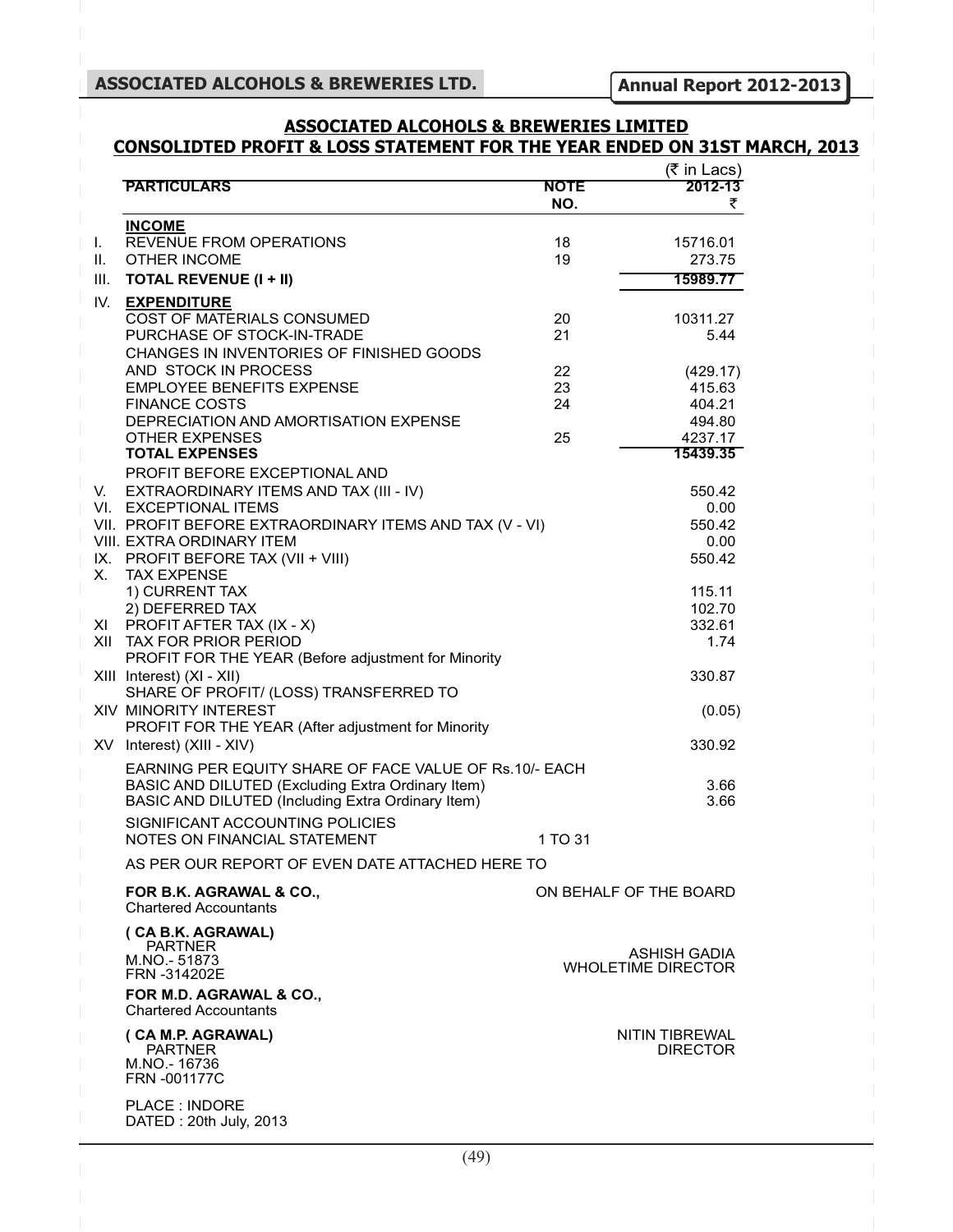#### **ASSOCIATED ALCOHOLS & BREWERIES LTD. CONSOLIDATED CASH FLOW STATEMENT FOR THE YEAR ENDED ON 31ST MARCH, 2013**

|                                                  |           | (₹ in Lacs) |
|--------------------------------------------------|-----------|-------------|
| A.<br><b>CASH FLOW FROM OPERATING ACTIVITIES</b> |           | 2012-2013   |
| NET PROFIT BEFORE TAX                            |           | 550.42      |
| ADJUSTMENT FOR DEPRECIATION                      |           | 494.80      |
| <b>PROFIT ON SALE OF CAPITAL ASSETS</b>          |           | (60.93)     |
| LOSS ON SALE OF CAPITAL ASSETS                   |           | 0.09        |
| <b>OTHER INCOME FROM INVESTMENTS</b>             |           | 0.00        |
| <b>INTEREST PAID</b>                             |           | 381.45      |
| OPERATING PROFIT BEFORE WORKING CAPITAL          |           |             |
| <b>CHANGES</b>                                   |           | 1365.83     |
| <b>ADJUSTMENT FOR CHANGE IN TRADE AND OTHER</b>  |           |             |
| <b>RECEIVABLES</b>                               |           | 635.86      |
| <b>INVENTORIES</b>                               |           | (160.81)    |
| <b>TRADE PAYABLES AND OTHER PAYABLES</b>         |           | 375.75      |
| CASH GENERATED FROM OPERATIONS                   |           | 2216.63     |
| <b>INTEREST PAID</b>                             |           | (381.45)    |
| <b>DIRECT TAX PAID</b>                           |           | (64.45)     |
| NET CASH FLOW FROM OPERATIONS                    | (A)       | 1770.73     |
| В.<br><b>CASH FLOW FROM INVESTMENTS</b>          |           |             |
| <b>PURCHASE OF FIXED ASSETS</b>                  |           | (3659.28)   |
| <b>SALES OF FIXED ASSETS</b>                     |           | 66.02       |
| PURCHASE OF INVESTMENTS                          |           | (136.33)    |
| INCOME FROM INVESTMENTS                          |           | 0.00        |
| <b>NET CASH USED IN INVESTMENTS</b>              | (B)       | (3729.59)   |
| <b>CASH FLOW FROM FINANCE</b><br>C.              |           |             |
| PROCEEDS FROM LONG TERM BORROWINGS               |           | 2169.30     |
| PROCEEDS FROM SHORT TERM BORROWINGS              |           | 18.65       |
| <b>TAX PROVISION OF EARLIER YEAR</b>             |           | (1.74)      |
| NET CASH FLOW FROM FINANCE                       | (C)       | 2186.22     |
| NET CASH FLOW / OUTFLOW                          | $(A+B+C)$ | 227.36      |
| CASH AND CASH EQUIVALENTS                        |           |             |
| (OPENING BALANCE)                                |           | 850.94      |
| (CLOSING BALANCE)                                |           | 1078.30     |
| NET INCREASE / DECREASE IN CASH                  |           | 227.36      |

Notes :

1. The Consolidated Cash Flow Statement has been prepared under the " Indirect Method" as set out in Accounting Standard - 3 on Cash Flow Statement issued by the Institute of Chartered Accountants of India.

2. The following have been considered under financing activities :- Cash credit / Working capital demand loan and other borrowings being source of finance.

3. Proceeds from borrowings are shown net of repayments.

4. Purchase of fixed assets are shown inclusive of movements in capital work - in - progress.

5. Cash and cash equivalents represent cash & bank balances and bank deposits.

6. Previous year's figures have been regrouped wherever necessary.

ON BEHALF OF THE BOARD

Place : INDORE **ASHISH GADIA**   $DATAE$  : 20th July, 2013

**NITIN TIBREWAL**  DIRECTOR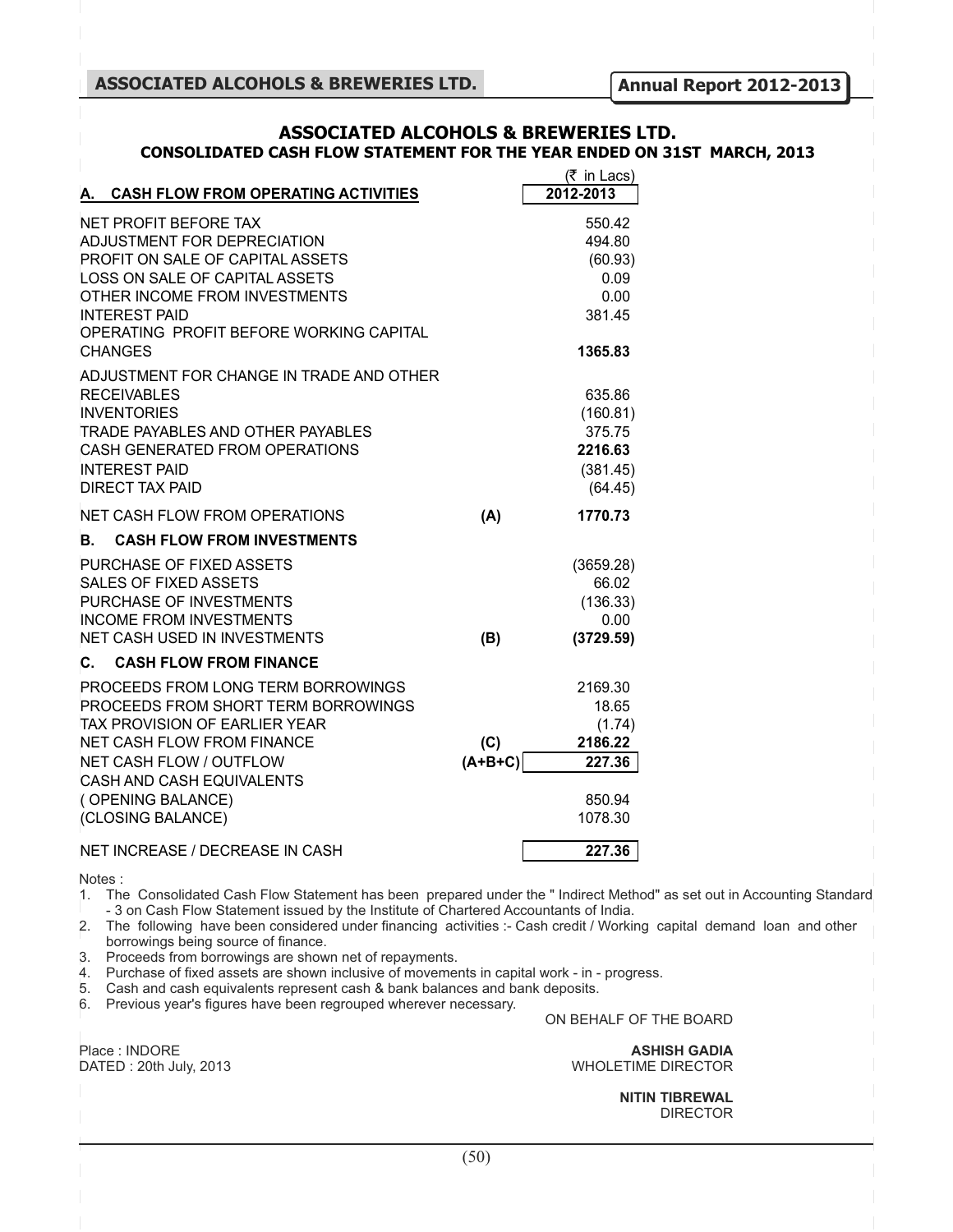# **NOTES ON ACCOUNTS M/S. ASSOCIATED ALCOHOLS & BREWERIES LIMITED**

# **PART – A - SIGNIFICANT ACCOUNTING POLICIES**

#### **(a) Basis of Preparation of Financial Statements:**

The company adopts the mercantile system of Accounting and recognizes, Income and expenditure on accrual basis except where stated specifically. The financial statements have been prepared by following a going concern approach and are in conformity with the statutory provisions, accounting standards notified under Section 211 (3C) of the Companies Act, 1956 and the relevant provisions thereof and generally accepted practices prevailing in India except as otherwise stated.

#### **(b) Fixed Assets** :

Fixed assets are stated at cost inclusive of inward freight, duties, taxes, financial cost and other expenses upto putting the assets in use.

#### **(c) Investments:**

Current investments are carried at lower of cost and quoted/fair value, computed category wise. Long Term Investments are stated at cost, Provisions for diminution in the value of the long-term investments is made only if such a decline is other than temporary.

#### **(d) Inventories:**

Inventories are valued at lower of cost or net realizable value except cost of work in progress, which is determined on absorption costing method.

#### **(e) Revenue Recognition:**

Revenue is recognized to the extent that it is probable that the economic benefits will flow to the Company and the revenue can be reliably measured.

#### **Sale of Goods**

Revenue is recognized when the significant risks and rewards of ownership of the goods have passed to the buyer. Gross turnover includes excise duty on sales but does not include Sales Tax and VAT.

#### **Income from Services**

Revenue from service contracts are recognized pro-rata over the period of the contract as and when services are rendered and are net of service tax.

#### **Interest**

Interest is recognized on a time proportion basis taking into account the amount outstanding and the rate applicable.

#### **Dividend**

Dividend is recognized when the shareholders' right to receive payment is established by the Balance Sheet Date.

#### **(f) Bottling Business:**

The company is having arrangement for manufacturing of the products of certain brand owners on fixed charge basis. In view of state excise laws, these transactions have taken place in the name of the company, and accordingly included in Balance Sheet and Profit & Loss account notwithstanding the risks and rewards being with respective brand owners.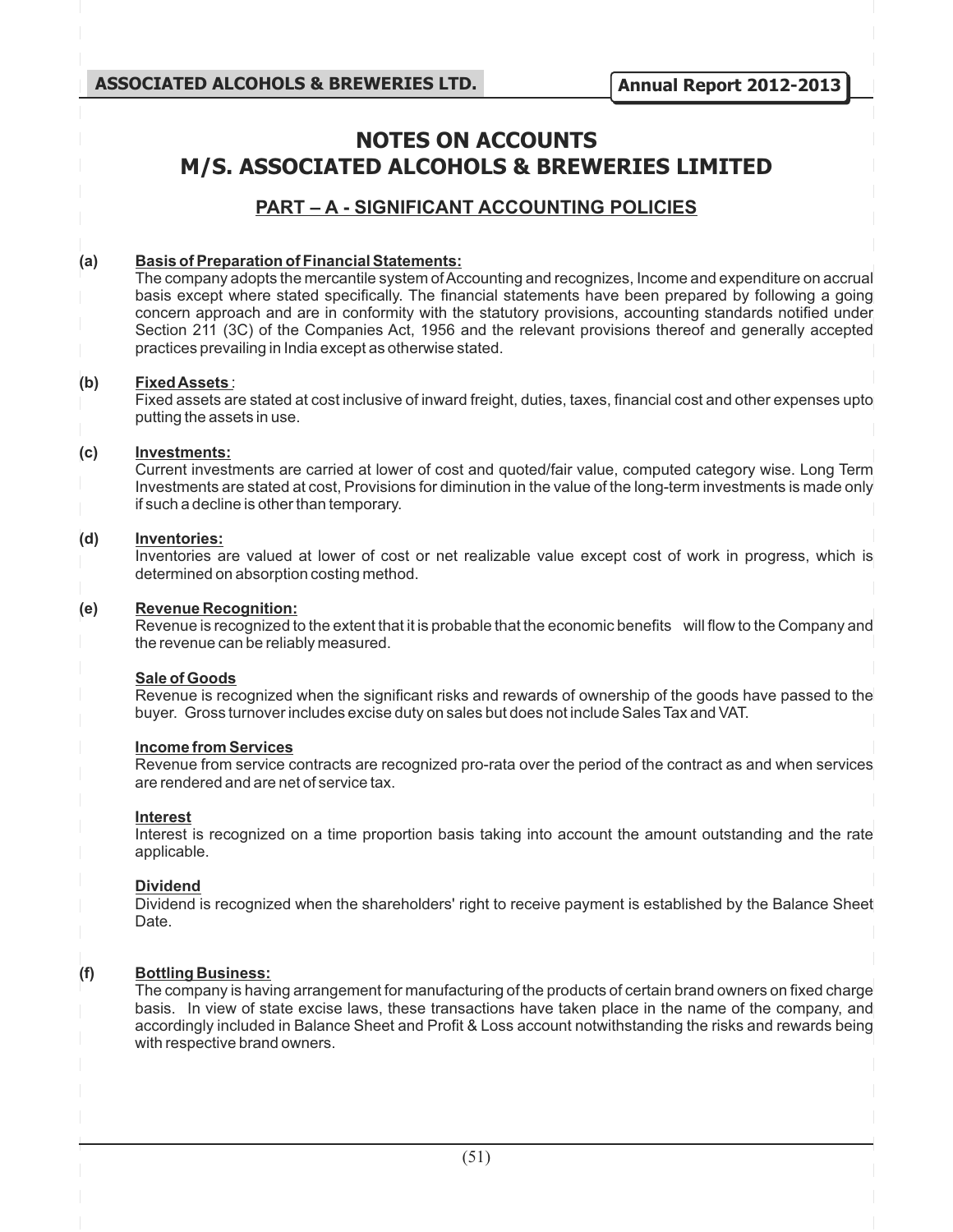#### **(g) Depreciation:**

Depreciation has been provided on straight-line method as per rates prescribed under Schedule XIV to the Companies Act, 1956. Leasehold land is amortized over the period of lease.

#### **(h) Impairment of Assets:**

An asset is treated as impaired when the carrying cost of asset exceeds its recoverable value. An impairment loss is charged to the Profit and Loss Account in the year in which an asset is identified as impaired. The impairment loss recongnised in prior years is reversed if there has been a change in the estimate of recoverable amount.

#### **(i) Employee Benefits:**

- (i) The company's contribution to Provident Fund and Employees State Insurance Scheme are charged to profit & loss account.
- (ii) Short-term employee benefits are recognized as an expense at the undiscounted amount in the profit and loss account of the year in which the related service is rendered.
- (iii) Post employment and other long-term employee benefits are recognized as an expense in the profit and loss account for the year in which the employee has rendered services. The expense is recognized at the present value of the amount payable determined using actuarial valuation techniques. Actuarial gains and losses in respect of post employment and other long-term benefits are charged to the profit and loss account.
- (iv) Encashment of leave is recognized, provided and paid on yearly basis. There is no accumulation of the same except current year.

#### **(j) Earning Per Share:**

The earning considered in ascertaining the company's earning per share (EPS) comprise of the net profit after tax. The number of shares used in computing diluted EPS comprise of weighted average shares considered for deriving basic EPS and also the weighted average number of Equity Shares which could have been issued on the conversion of all dilutive potential Equity Shares.

#### **(k) Prior Period Items:**

Income and expenses, which arise in the current year as a result of errors or omissions in the preparation of financial statements of one or more prior periods, are stated as prior period adjustments in the notes of **Accounts** 

#### (l) **Foreign Currency Transaction:**

- (i) Foreign Currency transactions are recorded at the exchange rate prevailing on the date of transaction.
- (ii) Monetary items denominated in foreign currencies (such as cash receivables, payables etc.) outstanding at the year end, are translated at exchange rates applicable as on that date.
- (iii) Non-Monetary items denominated in foreign currency, (such as fixed assets) are valued at the exchange rate prevailing on the date of transaction.
- (iv) Any gains or losses arising due to exchange differences at the time of translation or settlement are accounted for in the Profit and Loss Account.

#### **(m) Provision, Contingent Liabilities and Contingent Assets:**

Provisions involving substantial degree of estimation in measurement are recognized when there is a present obligation as a result of past events and it is probable that there will be an outflow of resources. Contingent Liabilities are not recognized but are disclosed in the notes. Contingent Assets are neither recognized nor disclosed in the financial statements.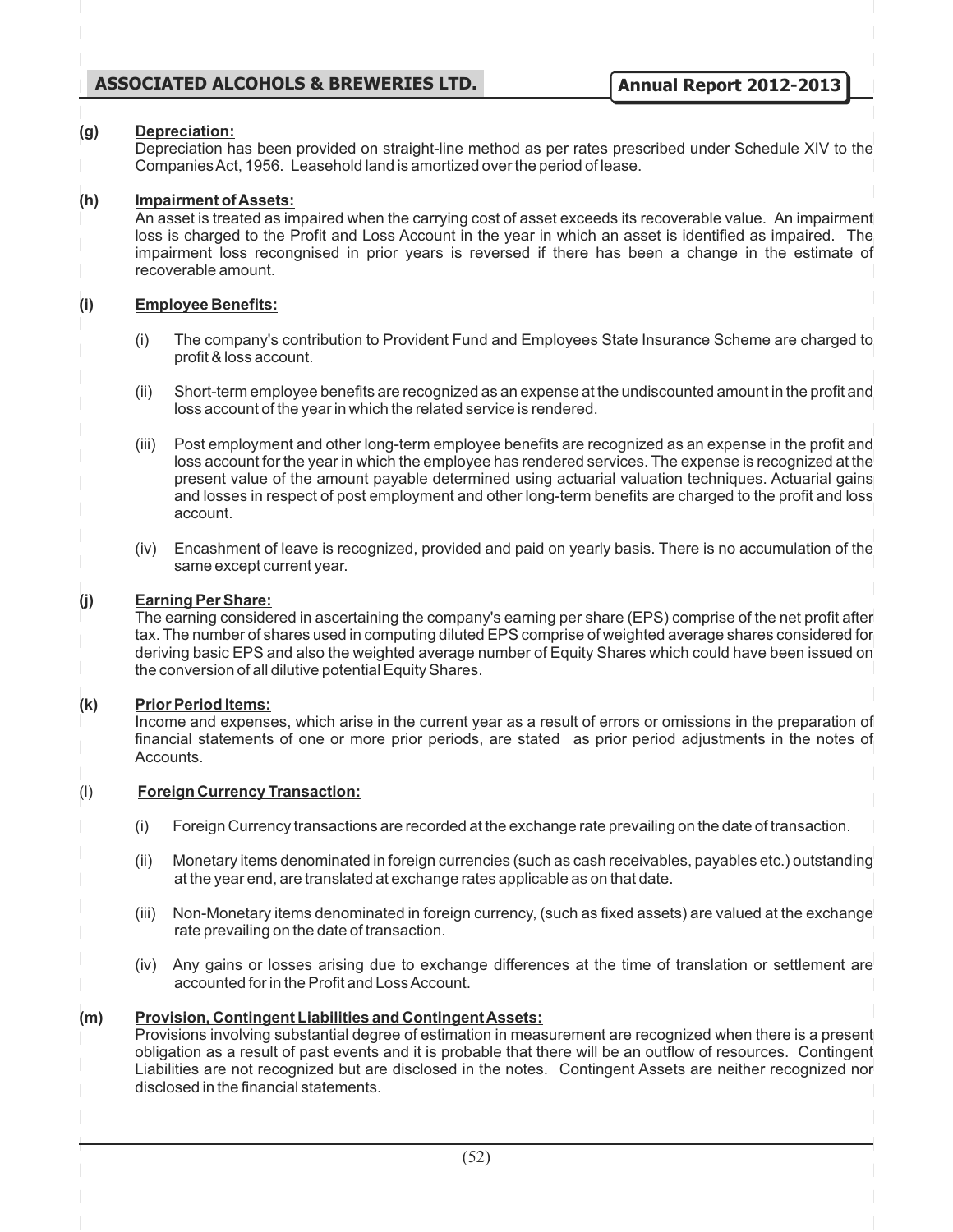#### **(n) Lease Assets:**

Leases where the lessor effectively retain substantially all the risks and benefits of ownership of the leased term, are classified as operating leases. Operating lease payments are recognized as an expense in the Profit and Loss Account on a Straight-line basis over the lease term. Lease income is recognized in the Profit and Loss Account on an accrual basis.

#### **(o) Borrowing Costs:**

Borrowing costs that are attributable to the acquisition or construction of qualifying assets are capitalized as part of the cost of such assets. Aqualifying asset is one that takes necessarily substantial period of time to get ready for its intended use. All other borrowing costs are charged to revenue.

#### **(p) Export Benefits:**

The benefits accrued (if any) under the Duty Draw Back Scheme as per the Export and Import Policy in respect of exports made under the said Scheme are recognized.

#### **(q) Taxation:**

- (i) Provisions for Income Tax and Wealth Tax are determined in accordance with the provisions of Income Tax Act, 1961 and Wealth Tax Act, 1957, respectively.
- (ii) Deferred tax for timing differences between tax profits and book profits is accounted for using the tax rates and laws that have been enacted or substantially enacted as of the Balance Sheet date. Deferred tax assets are recognized to the extent there is reasonable certainty that these assets can be realized in future.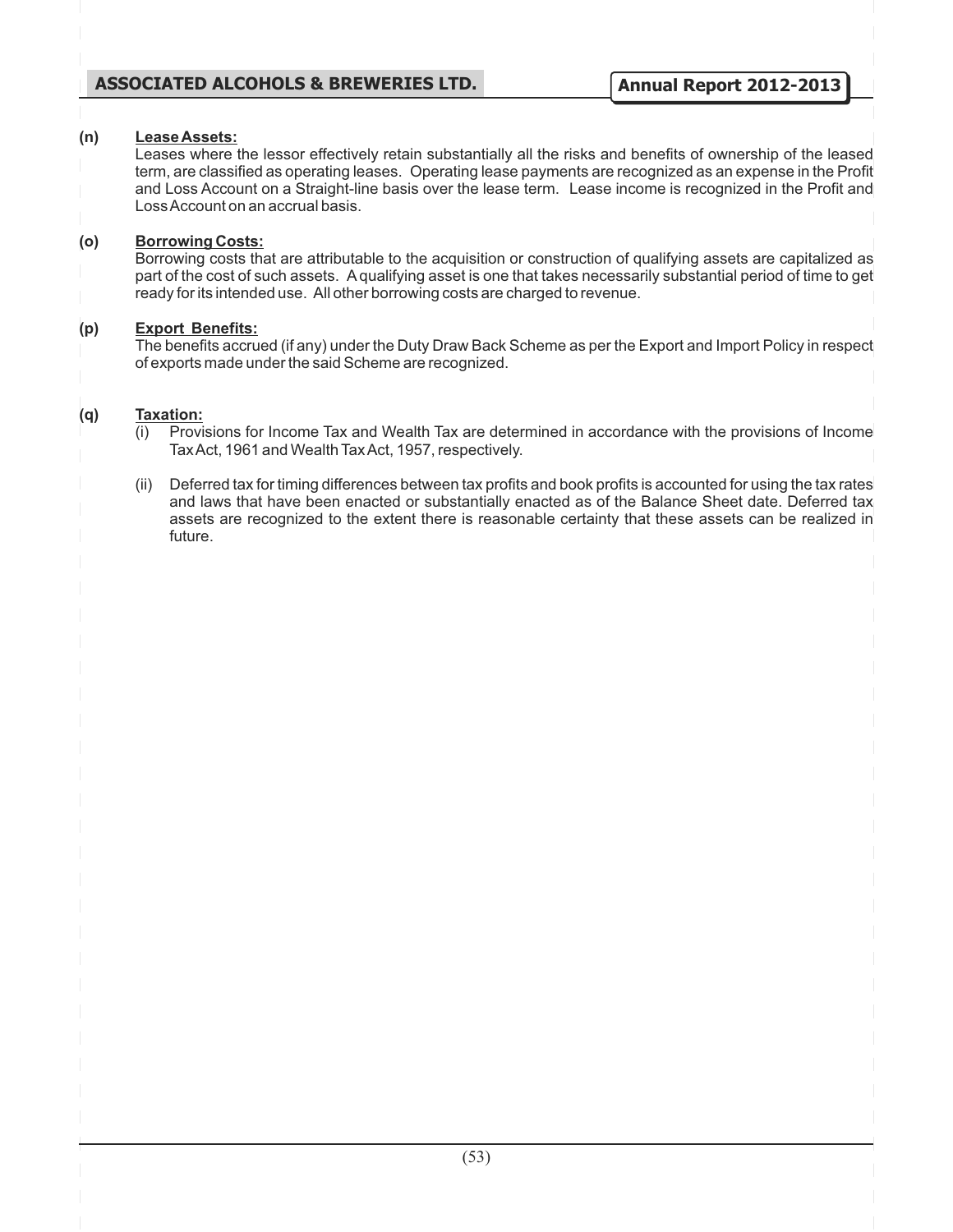### **NOTE 1**

### **SHARE CAPITAL**

|     |                                                                                              | (₹ In Lacs) |
|-----|----------------------------------------------------------------------------------------------|-------------|
|     | <b>PARTICULARS</b>                                                                           | 31.03.2013  |
|     |                                                                                              |             |
| 'A) | <b>AUTHORISED:</b>                                                                           |             |
|     | 1,10,00,000 (31.03.2012 - 1,10,00,000) EQUITY                                                |             |
|     | SHARES OF ₹ 10/- EACH                                                                        | 1100.00     |
|     | <b>TOTAL</b>                                                                                 | 1100.00     |
| B)  | <b>ISSUED</b>                                                                                |             |
|     | 90,39,600 (31.03.2012 - 90,39,600) EQUITY SHARES<br>OF ₹10/- EACH                            | 903.96      |
| C)  | SUBSCRIBED AND FULLY PAID UP :                                                               |             |
|     | 90,39,600 (31.03.2012 - 90,39,600) EQUITY SHARES<br>OF ₹10/- EACH (Refer Note 1.1, 1.2, 1.3) | 903.96      |
|     | <b>TOTAL</b>                                                                                 | 903.96      |

### Note 1.1

Reconciliation of number of shares outstanding at the beginning and at the end of the reporting period

|                                            | 31.03.2013    |
|--------------------------------------------|---------------|
| ⊪l Particulars                             | No. of Shares |
| Equity shares at the beginning of the year | 9039600       |
| Equity shares at the end of the year       | 9039600       |

Note 1.2

The company has only one class of equity shares having par value of  $\bar{\tau}$  10 each. Each holder of lequity share is entitled to one vote per share.

# Note 1.3

Details of shares in the company held by each shareholder holding more than 5% shares

|      |                            | 31.03.2013    |                |
|------|----------------------------|---------------|----------------|
|      |                            |               | % of total     |
|      |                            |               | subscribed     |
| Sr.  |                            | No. of Equity | and fully paid |
| l No | Name of Shareholder        | <b>Shares</b> | up shares      |
|      |                            |               |                |
|      | Smt. Ramdulari Kedia       | 985800        | 10.91          |
|      | Garnet Tradelink Pvt. Ltd. | 900000        | 9.96           |
|      | 3 Attic Dealcom Pvt. Ltd.  | 800000        | 8.85           |
|      | Smt. Sweta Kedia           | 771000        | 8.53           |
|      | 5 Smt. Sangita Kedia       | 743200        | 8.22           |
|      | 6 Shri Prasann Kumar Kedia | 478100        | 5.29           |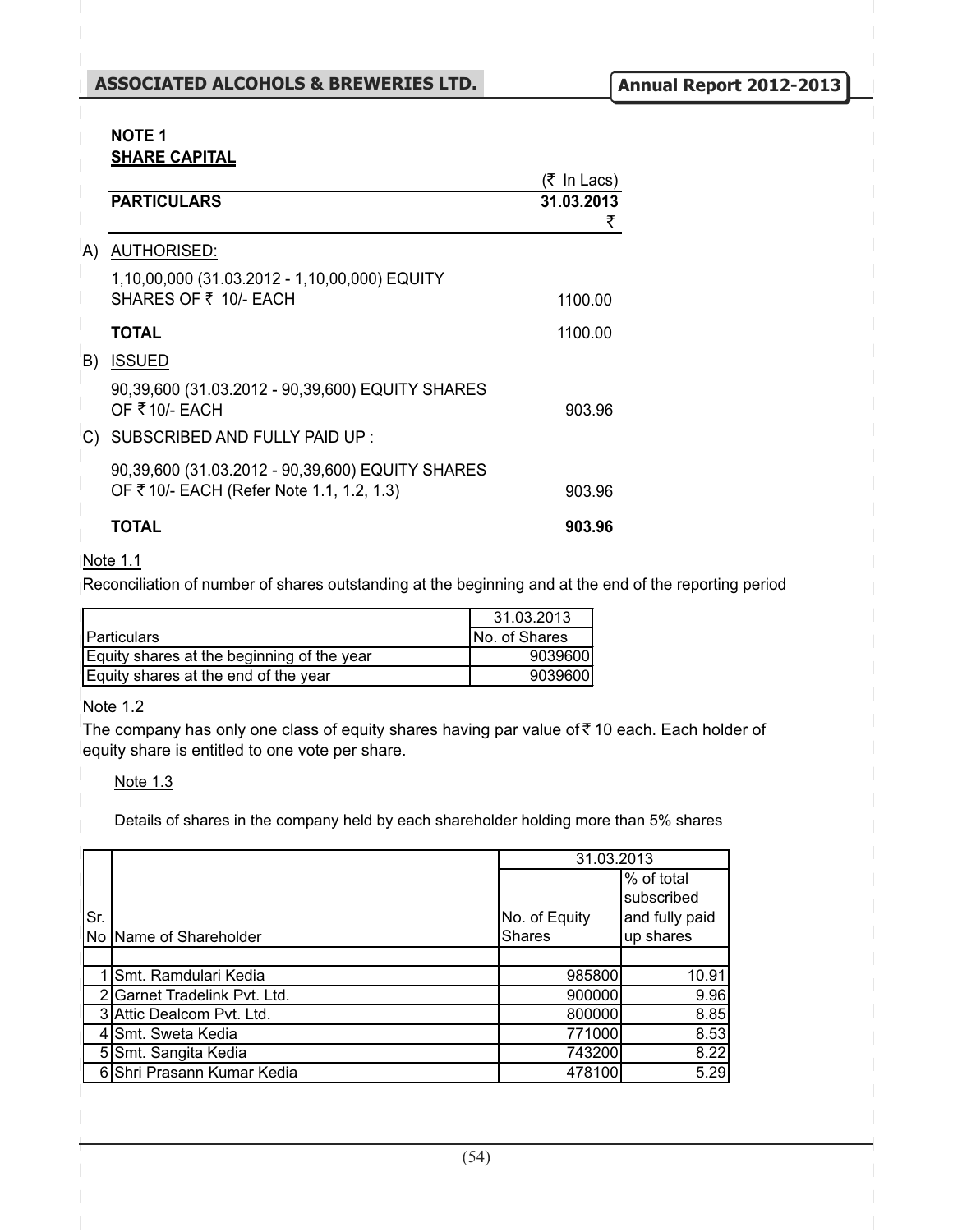NOTE 2

# **RESERVE & SURPLUS**

|    | .                                                      |                     |                 | $(5 \text{ In}$ Lacs) |
|----|--------------------------------------------------------|---------------------|-----------------|-----------------------|
|    | <b>PARTICULARS</b>                                     |                     | 31.03.2013<br>₹ |                       |
| A) | <b>CAPITAL RESERVE</b>                                 |                     | 24.00           |                       |
| B) | SECURITIES PREMIUM RESERVE                             |                     | 1127.53         |                       |
| C) | <b>GENERAL RESERVE</b>                                 |                     |                 |                       |
|    | <b>Opening Balance</b>                                 |                     | 586.34          |                       |
|    | Add: Transferred from surplus                          |                     | 50.00           |                       |
|    |                                                        |                     | 636.34          |                       |
| D) | <b>SURPLUS</b>                                         |                     |                 |                       |
|    | <b>Opening Balance</b>                                 |                     | 2214.54         |                       |
|    | Add: Profit for the year transferred from Statement of |                     |                 |                       |
|    | Profit & Loss                                          |                     | 330.92          |                       |
|    | Amount available for appropriation                     |                     | 2545.46         |                       |
|    | Appropriations:                                        |                     |                 |                       |
|    | Amount transferred to General Reserve                  |                     | 50.00           |                       |
|    |                                                        |                     | 2495.46         |                       |
|    | <b>TOTAL</b>                                           |                     | 4283.34         |                       |
|    | Less: Minority Interest                                |                     | 60.28           |                       |
|    | <b>TOTAL</b>                                           |                     | 4223.06         |                       |
|    | <b>NOTE 3</b>                                          |                     |                 |                       |
|    | <b>MINORITY INTEREST</b>                               |                     |                 |                       |
|    |                                                        |                     | (₹ In Lacs)     |                       |
|    | <b>PARTICULARS</b>                                     |                     | 31.03.2013      |                       |
|    |                                                        |                     | ₹               |                       |
|    | <b>Share Capital</b>                                   |                     | 13.25           |                       |
|    | <b>Share Premium</b>                                   |                     | 60.47           |                       |
|    | Opening Balance of Surplus/ (Loss)                     |                     | (0.20)          |                       |
|    | Surplus/ (Loss) for the year                           |                     | 0.00            |                       |
|    | <b>TOTAL</b>                                           |                     | 73.53           |                       |
|    | <b>NOTE 4</b><br><b>LONG TERM BORROWINGS</b>           |                     |                 |                       |
|    |                                                        |                     | (₹ In Lacs)     |                       |
|    | <b>PARTICULARS</b>                                     | 31.03.2013<br>₹     |                 |                       |
|    |                                                        | NON CURRENT CURRENT |                 |                       |
|    | <b>TERM LOANS FROM BANKS (Secured)</b>                 | 2406.69             | 736.59          |                       |
|    | LOANS FROM RELATED PARTIES (Unsecured)                 | 134.92              | 0.00            |                       |
|    | LOANS FROM OTHERS (Unsecured)                          | 1394.69             | 0.00            |                       |
|    | (Refer Note 4.1)                                       |                     |                 |                       |
|    | <b>TOTAL</b>                                           | 3936.30             | 736.59          |                       |
|    | The above amount includes                              |                     |                 |                       |
|    | Secured borrowings                                     | 2406.69             | 736.59          |                       |
|    | Unsecured borrowings                                   | 1529.61             | 0.00            |                       |
|    | <b>TOTAL</b>                                           | 3936.30             | 736.59          |                       |
|    |                                                        |                     |                 |                       |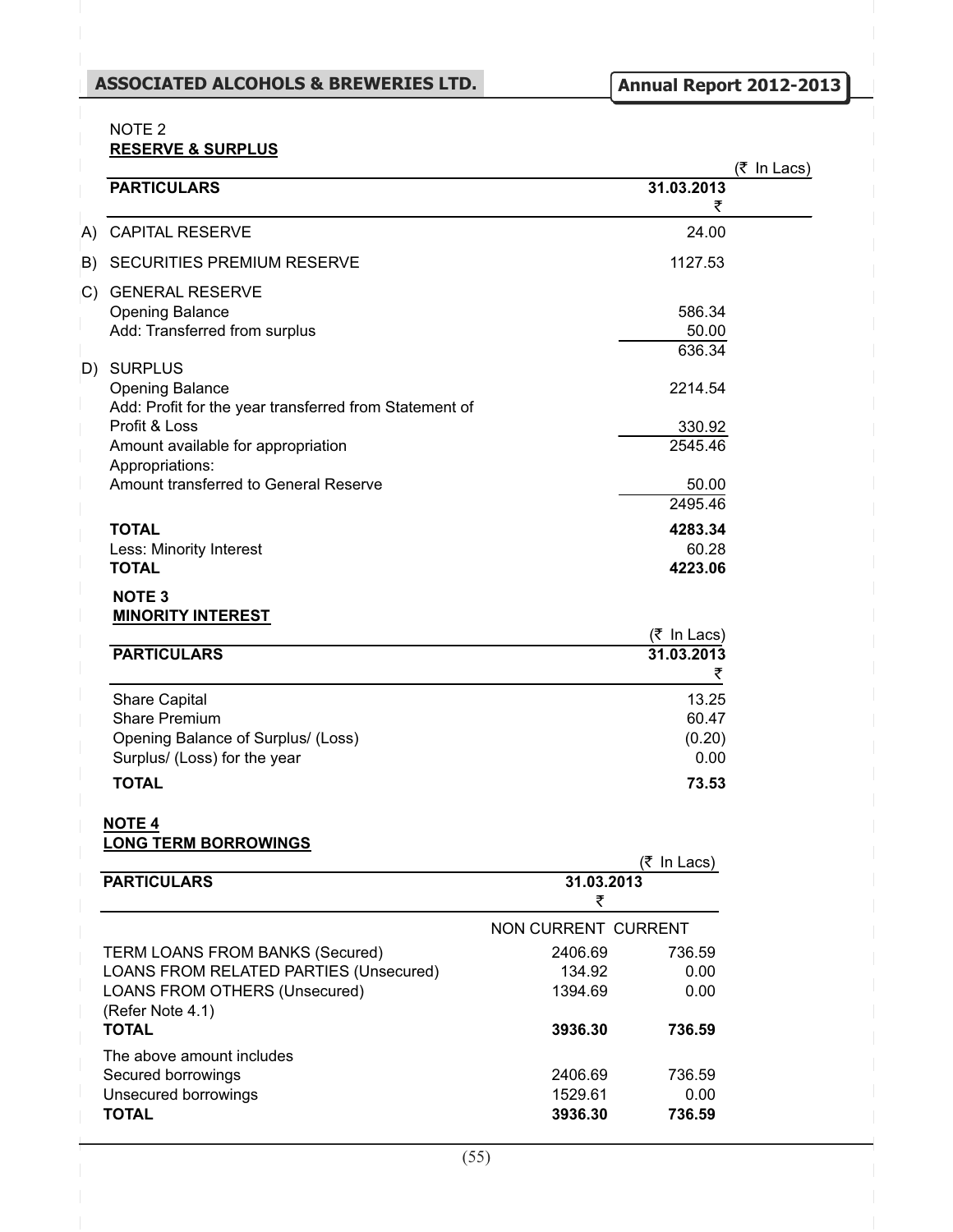Note 4.1

- a) Term loan includes  $\bar{\tau}$  39.46 Lacs (previous year  $\bar{\tau}$  47.16 Lacs) as car loan, loan repayable on monthly basis, secured by hypothecation on assets acquired under the scheme and personal gurantee of a director.
- b) Financial assistance of  $\bar{z}$  3103.81 Lacs (previous year  $\bar{z}$  1018.77 Lacs) as term loan, loan repayable on quarterly basis, secured by pari passu first charge on entire fixed assets of the company through hypothecation for movable and mortagage of immovable on present and future net block of the company, pledge of FDRs of ₹189.95 Lacs and personal gurantee of a director.
- c) Financial assistance of  $\bar{\tau}$  1529.19 Lacs (previous year  $\bar{\tau}$  1437.65 Lacs) as unsecured loans are repayable after one year.

### **NOTE 5 DEFERRED TAX LIABILITY**

|                                                         | $(₹$ In Lacs)                 |
|---------------------------------------------------------|-------------------------------|
| <b>PARTICULARS</b>                                      | 31.03.2013                    |
|                                                         | ₹                             |
| a) DEFERRED TAX LIABILITY                               |                               |
| Fixed Assets: Impact of difference between tax          |                               |
| depreciation and depreciation/ amortisation charged for |                               |
| the financial reporting                                 | 832.18                        |
|                                                         |                               |
| <b>TOTAL</b>                                            | 832.18                        |
|                                                         |                               |
| <b>NOTE 6</b>                                           |                               |
| <b>OTHER LONG TERM LIABILITIES</b>                      |                               |
|                                                         | $(5 \text{ In } \text{Lacs})$ |
| <b>PARTICULARS</b>                                      | 31.03.2013                    |
|                                                         | ₹                             |
| <b>Trade Payables</b>                                   | 185.05                        |
| Others (Refer Note 6.1)                                 | 269.17                        |
|                                                         |                               |
| <b>TOTAL</b>                                            | 454.22                        |
| Note 6.1                                                |                               |
| Others include ware house deposits                      |                               |
|                                                         |                               |
| <b>NOTE 7</b>                                           |                               |
| <b>SHORT TERM BORROWINGS</b>                            |                               |
|                                                         | (₹ In Lacs)                   |
| <b>PARTICULARS</b>                                      | 31.03.2013                    |
|                                                         | ₹                             |
| <b>LOANS REPAYABLE ON DEMAND</b>                        |                               |
| FROM BANKS (Secured)                                    | 1703.55                       |
| (Refer Note No. 7.1)                                    |                               |
| <b>TOTAL</b>                                            | 1703.55                       |
|                                                         |                               |

Note 7.1

Financial assistance of ₹1703.55 Lacs (previous year ₹1684.89 Lacs) as cash credit facility, repayable on demand, secured by first charge by way of hypothecation of inventory and book debts and second charge by way of hypothecation of movable and mortgage of immovable on entire present and future net block and personal guarantee of a director.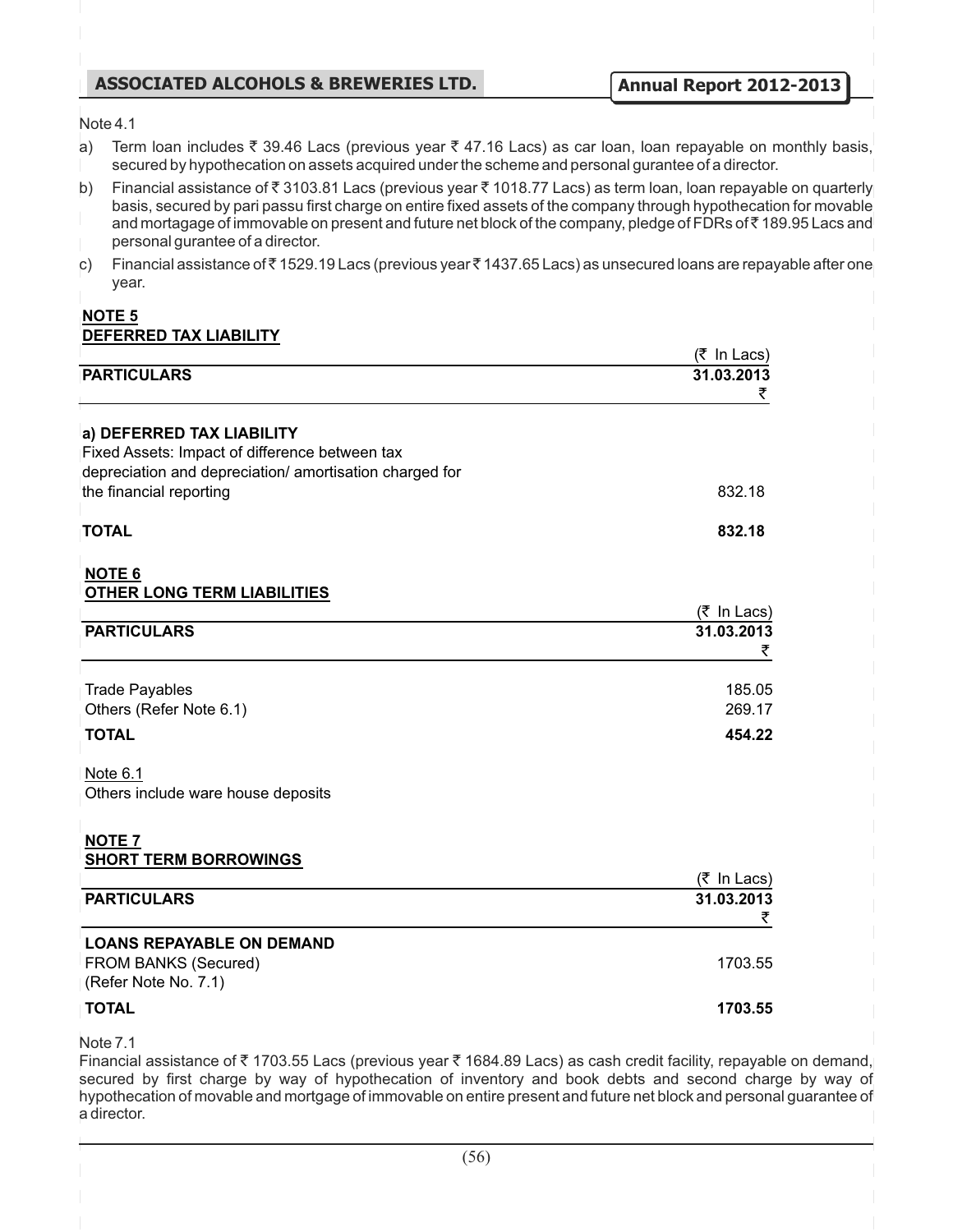| <b>ASSOCIATED ALCOHOLS &amp; BREWERIES LTD.</b>                          | Annual Report 2012-2013 |
|--------------------------------------------------------------------------|-------------------------|
| $NOTE$ 8<br><b>TRADE PAYABLES</b>                                        | (₹ In Lacs)             |
| <b>PARTICULARS</b>                                                       | 31.03.2013              |
| MICRO, SMALL AND MEDIUM ENTERPRISES<br>(Refer Note 8.1)<br><b>OTHERS</b> | 18.24<br>2273.04        |

Note 8.1: The details of amount outstanding to Micro, Small and Medium Enterprises based on available information with the company is as under:

| <b>Particulars</b>                                                       | <b>As at 31st March, 2013</b> |
|--------------------------------------------------------------------------|-------------------------------|
| Principal amount due and remaining unpaid                                |                               |
| Interest due on above and the unpaid interest                            |                               |
| Interest paid                                                            |                               |
| Payment made beyond the appointed day during the year                    |                               |
| Interest due and payable for the period of delay                         |                               |
| Interest accrued and remaining unpaid                                    |                               |
| Amount of further interest remaining due and payable in succeeding years |                               |
| $NATF$ $\alpha$                                                          |                               |

**TOTAL 2291.27**

#### **NOTE 9 OTHER CURRENT LIABILITIES**

|                                                        | (₹ In Lacs) |
|--------------------------------------------------------|-------------|
| <b>PARTICULARS</b>                                     | 31.03.2013  |
|                                                        |             |
| CURRENT MATURITIES OF LONG TERM DEBT<br>(Refer Note 3) | 736.59      |
| CREDITORS FOR CAPITAL EXPENDITURE.                     | 931.95      |
| 'UNPAID DIVIDEND                                       | 1.19        |
| OTHER PAYABLES (Refer Note 9.1)                        | 271.00      |
| <b>TOTAL</b>                                           | 1940.72     |

 $N$ ote 9.1

 $\overline{1}$ 

Other Payables includes advance from debtors, expenses and statutory liabilities payables.

#### **NOTE 10 SHORT TERM PROVISIONS**

|                                                              | $(5 \text{ In}$ Lacs) |
|--------------------------------------------------------------|-----------------------|
| <b>PARTICULARS</b>                                           | 31.03.2013            |
|                                                              |                       |
| <b>PROVISIONS FOR EMPLOYEE BENEFITS</b><br>(Refer Note 23.1) | 21.03                 |
| <b>PROVISION FOR TAXATION</b>                                | 115.97                |
| <b>TOTAL</b>                                                 | 137.00                |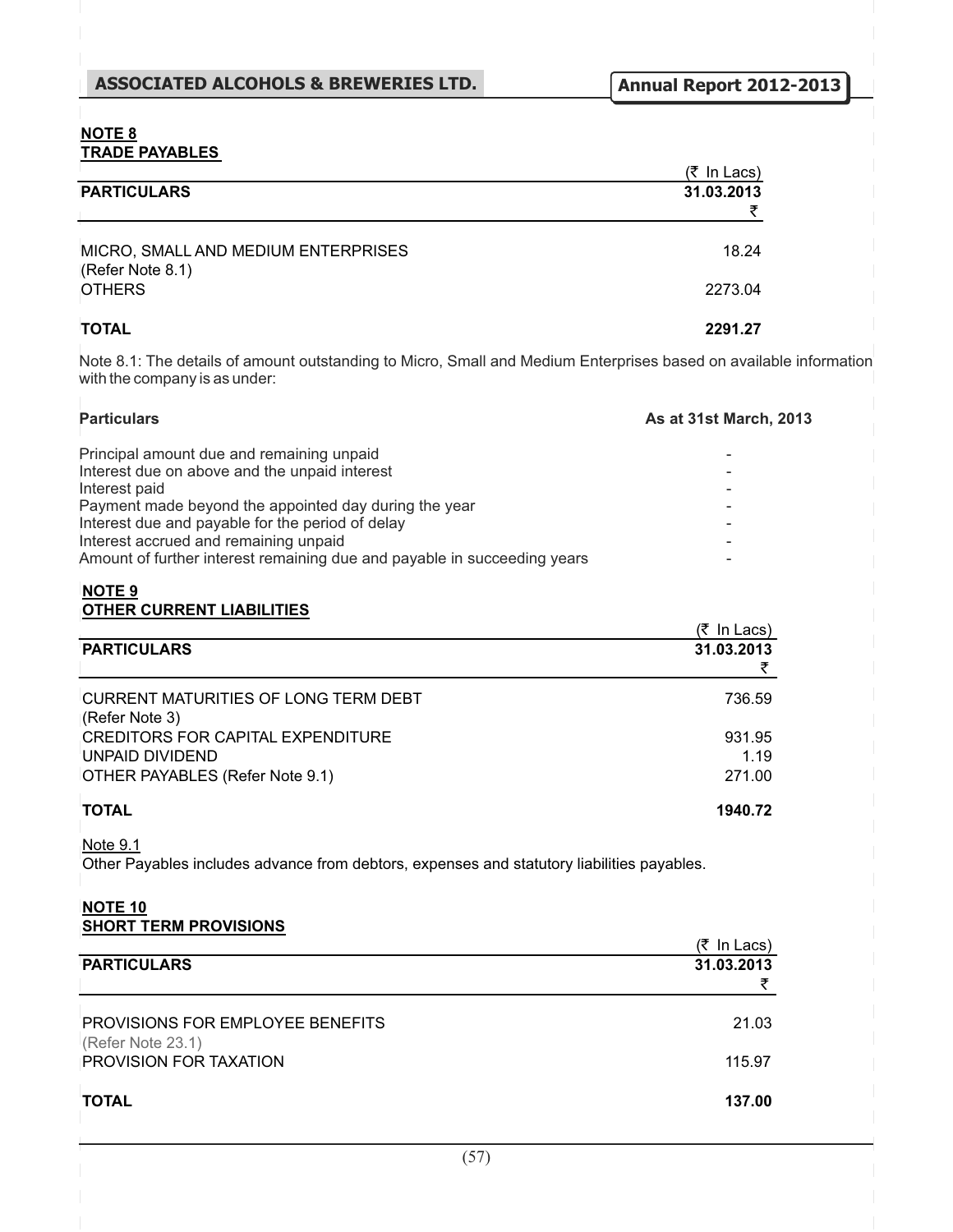**ASSOCIATED ALCOHOLS & BREWERIES LIMITED**

CONSOLIDATED BALANCE SHEET AS AT 31ST MARCH, 2013 ASSOCIATED ALCOHOLS & BREWERIES LIMITED

|                                          |                     |                                  |                                            | <b>CONSOLIDATED BALANCE SHEET</b> | $\mathbf{z}$<br>4   |                   | 31ST MARCH,               | <b>2013</b>          |                  |                     |                        |  |
|------------------------------------------|---------------------|----------------------------------|--------------------------------------------|-----------------------------------|---------------------|-------------------|---------------------------|----------------------|------------------|---------------------|------------------------|--|
| FIXED ASSETS<br>NOTE <sub>11</sub>       |                     |                                  |                                            |                                   |                     |                   |                           |                      |                  |                     | $(3 \times 1)$ in Lacs |  |
|                                          |                     | <b>GROSS BLOCK</b>               |                                            |                                   |                     |                   | DEPRECIATION              |                      |                  | <b>NET BLOCK</b>    |                        |  |
| NAME OF ASSETS                           | 01.04.2012<br>AS ON | <b>ADDITION</b><br><b>DURING</b> | <b>TRANSFER</b><br><b>DURING</b><br>SALES/ | ADJUSTMENT<br><b>OTHER</b>        | 31.03.2013<br>AS ON | 31.03.2012<br>DLE | THE YEAR<br><b>DURING</b> | BACK<br><b>WRITE</b> | TOTAL<br>DLd     | 31.03.2013<br>AS ON | 31.03.2012<br>AS ON    |  |
|                                          |                     | THE YEAR                         | THE YEAR                                   |                                   |                     |                   |                           |                      | 31.03.2013       |                     |                        |  |
| A) TANGIBLE ASSETS<br>1 LAND             |                     |                                  |                                            |                                   |                     |                   |                           |                      |                  |                     |                        |  |
| LEASEHOLD LAND                           | 24.26               | 0.00                             | 0.00                                       | $\overline{0.00}$                 | 24.26               |                   | 6:0                       | $\frac{8}{9}$        | 6.62             | 17.64               | 18.55                  |  |
| FREEHOLD LAND                            | 46.60               | 631                              | $\mathbf{5}$                               | $\overline{0}$                    | 46.92               | 5.71<br>0.00      | $\mathfrak{g}_0$          | $\mathbf{0.00}$      | $\mathfrak{g}_0$ | 46.92               | 46.60                  |  |
| 2 BUILDINGS                              | 808.29              | 147.13                           | 5.47                                       | $\overline{0.00}$                 | 949.96              | 207.65            | 29.96                     | 1,99                 | 235.61           | 714.35              | 600.65                 |  |
| 3 PLANT AND EQUIPMENT                    | 7372.52             | 3546.25                          | 3.68                                       | $\mathbf{5}$                      | 10915.09            | 2872.05           | 412.93                    | $\overline{5}$       | 3284.86          | 7630.23             | 4500.47                |  |
| FURNITURE AND FIXTURES<br>$\overline{a}$ | 178.23              | 12.71                            | 2.93                                       | $\overline{0.00}$                 | 188.01              | 31.50             | 14.37                     | 2.00                 | 43.87            | 144.14              | 146.74                 |  |
| 5 VEHICLES                               | 305.84              | 23.74                            | 5.87                                       | 0.00                              | 323.70              | 144.88            | 29.99                     | 5.87                 | 169.00           | 154.70              | 160.96                 |  |
| 6 OFFICE EQUIPMENT                       | 95.88               | 14.54                            | 2.16                                       | 0.00                              | 108.27              | 56.53             | <b>6.65</b>               | 147                  | 61.71            | 46.56               | 39.35                  |  |
| TOTAL (A)                                | 8831.63             | 3744.69                          | 20.11                                      | $\mathbf{5}$                      | 12556.20            | 3318.31           | 494.80                    | 11.4                 | 3801.67          | 8754.54             | 5513.32                |  |
| B) INTANGIBLE ASSETS                     |                     |                                  |                                            |                                   |                     |                   |                           |                      |                  |                     |                        |  |
| 1 GOODWILL                               | 72.00               | 60.68                            | $\mathbf{5}$                               | 0.00                              | 132.68              | $\mathbf{5}$      | $\mathbf{0.00}$           | $\overline{0.00}$    | $\mathbf{5}$     | 132.68              | 72.00                  |  |
| TOTAL (B)                                | 72.00               | 60.68                            | $\mathbf{5}$                               | $\mathbf{0.00}$                   | 132.68              | $\mathbf{0.00}$   | ទី                        | ទី                   | $\mathbf{5}$     | 132.68              | 72.00                  |  |
| TOTAL (A + B)<br>$\sigma$                | 8903.63             | 3805.36                          | 20.11                                      | 0.00                              | 12688.88            | 3318.31           | 494.80                    | 11.44                | 3801.67          | 887.21              | 5585.32                |  |
| D) CAPITAL WORK IN PROGRESS              | 850.33              | 3283.13                          | 3550.52                                    | 181.98                            | 764.91              | 0.00              | 0.00                      | 0.00                 | 0.00             | 764.91              | 850.33                 |  |
| TOTAL (C + D)                            | 9753.95             | 7088.50                          | 3570.63                                    | 181.98                            | 13453.80            | 3318.31           | 494.80                    | 11.44                | 3801.67          | 9652.13             | 6435.64                |  |
|                                          |                     |                                  |                                            |                                   |                     |                   |                           |                      |                  |                     |                        |  |

Note 11.1<br>Other adjustment represents borrowing costs capitalised in accordance with AS 16 Borrowing Costs Other adjustment represents borrowing costs capitalised in accordance with AS 16 Borrowing Costs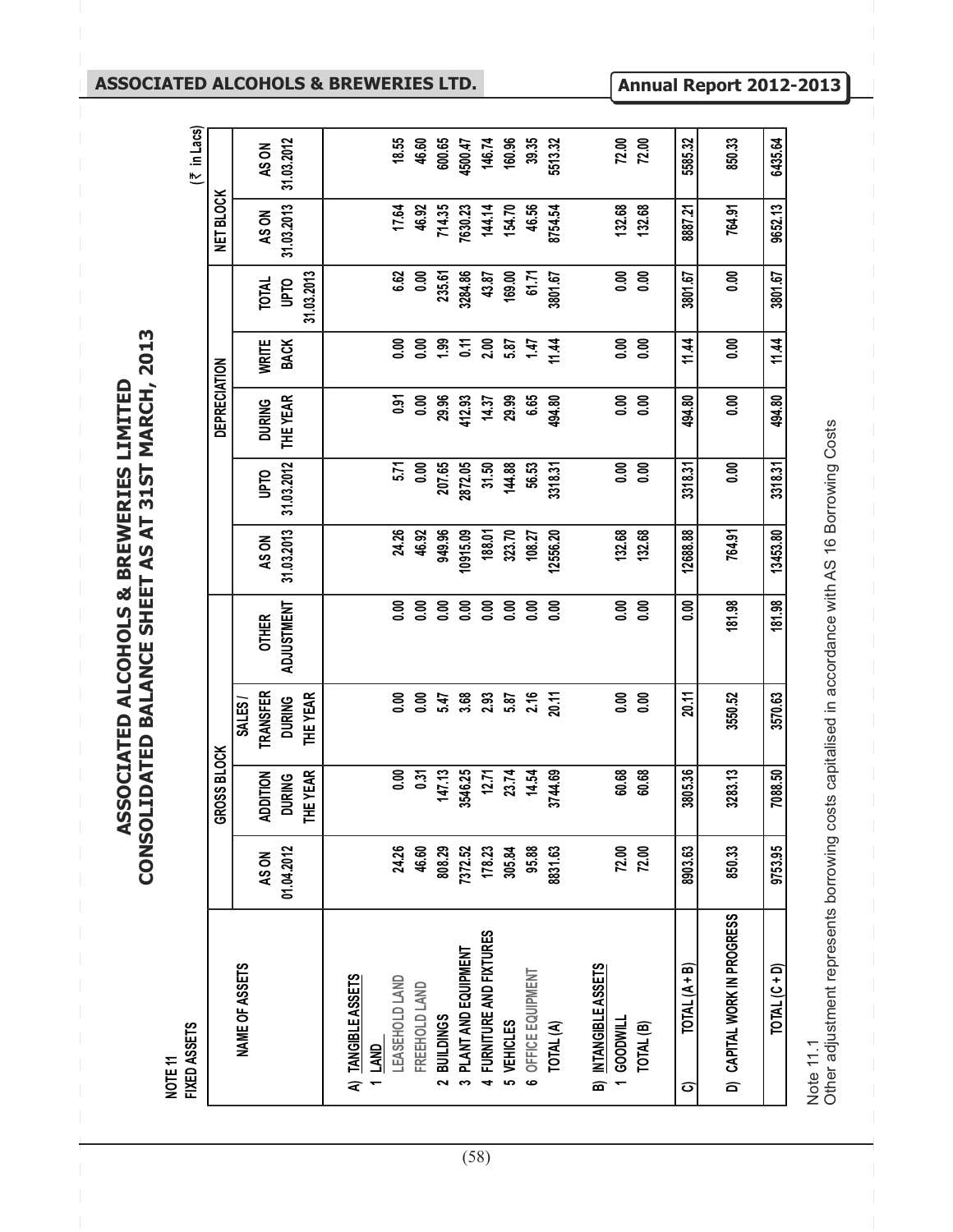#### **NOTE 12 NON-CURRENT INVESTMENT**

|                                                                                                                    | (₹ In Lacs)     |
|--------------------------------------------------------------------------------------------------------------------|-----------------|
| <b>PARTICULARS</b>                                                                                                 | 31.03.2013<br>₹ |
| A. Long Term - Trade                                                                                               |                 |
| <b>INVESTMENT IN EQUITY INSTRUMENTS - (Fully Paid Up) Unquoted</b>                                                 |                 |
| 2,00,000 (31.03.2012 - 2,00,000), M/s Mount Everest Breweries Limited<br>(associated company) shares of ₹10/- each | 200.00          |
| 35,000 (31.03.2012 - 35,000), M/s Narmada Distilleries Pvt. Limited<br>shares of ₹10/- each                        | 35.00           |
| <b>JEMTEC TRADERS PVT LTD</b><br>77500(31.03.2012 - 77,500) Shares of ₹10/- each                                   | 1.67            |
| N.N PLANTATION & PROPERTIES PVT LTD<br>80000(31.03.2012 - 80,000) Shares of ₹10/- each                             | 1.72            |
| SUNIKET DEVELOPERS PVT LTD<br>180000(31.03.2012 - 1,80,000) Shares of ₹10/- each                                   | 3.87            |
| ACCORD VANIJYA PVT LTD<br>266000(31.03.2012 - 2,66,000) Shares of ₹10/- each                                       | 5.32            |
| ASSOCIATED INFRASTRUCTURE & HOUSING LTD<br>28000(31.03.2012 - 28,000) Shares of ₹10/- each                         | 2.80            |
| <b>HIGHGROWTH MERCHANT PVT LTD</b><br>20000(31.03.2012 - 20,000) Shares of ₹10/- each                              | 0.40            |
| <b>LINGRAJ HOUSING PVT LTD</b><br>10000(31.03.2012 - 10,000) Shares of ₹10/- each                                  | 0.20            |
| MAYFAIR MERCANTILES PVT LTD<br>57000(31.03.2012 - 57,000) Shares of ₹10/- each                                     | 11.40           |
| OCEANIC DEVELOPERS PVT LTD<br>402000(31.03.2012 - 4,02,000) Shares of ₹10/- each                                   | 40.20           |
| RABISHA HOLDINGS PVT LTD<br>60000(31.03.2012 - 60,000) Shares of ₹10/- each                                        | 5.28            |
| SAFFRON PLANTATION PVT LTD<br>2040(31.03.2012 - 2,040) Shares of ₹10/- each                                        | 2.55            |
| <b>SMILINGTON HOLDINGS PVT LTD</b><br>235000(31.03.2012 - 2,35,000) Shares of ₹10/- each                           | 15.82           |
| SPRINGBOK PROPERTIES PVT LTD<br>145000(31.03.2012 - 1,45,000) Shares of ₹10/- each                                 | 24.14           |
| <b>VENEERS MERCANTILES PVT LTD</b><br>151000(31.03.2012 - 1,51,000) Shares of ₹ 10/- each                          | 15.10           |
| VENKATESHWAR INV.& FIN. PVT LTD<br>18750(31.03.2012 - 18,750) Shares of ₹10/- each                                 | 0.19            |
| <b>WELPLAN TRADERS PVT LTD</b><br>200000(31.03.2012 - 2,00,000) Shares of ₹10/- each                               | 15.50           |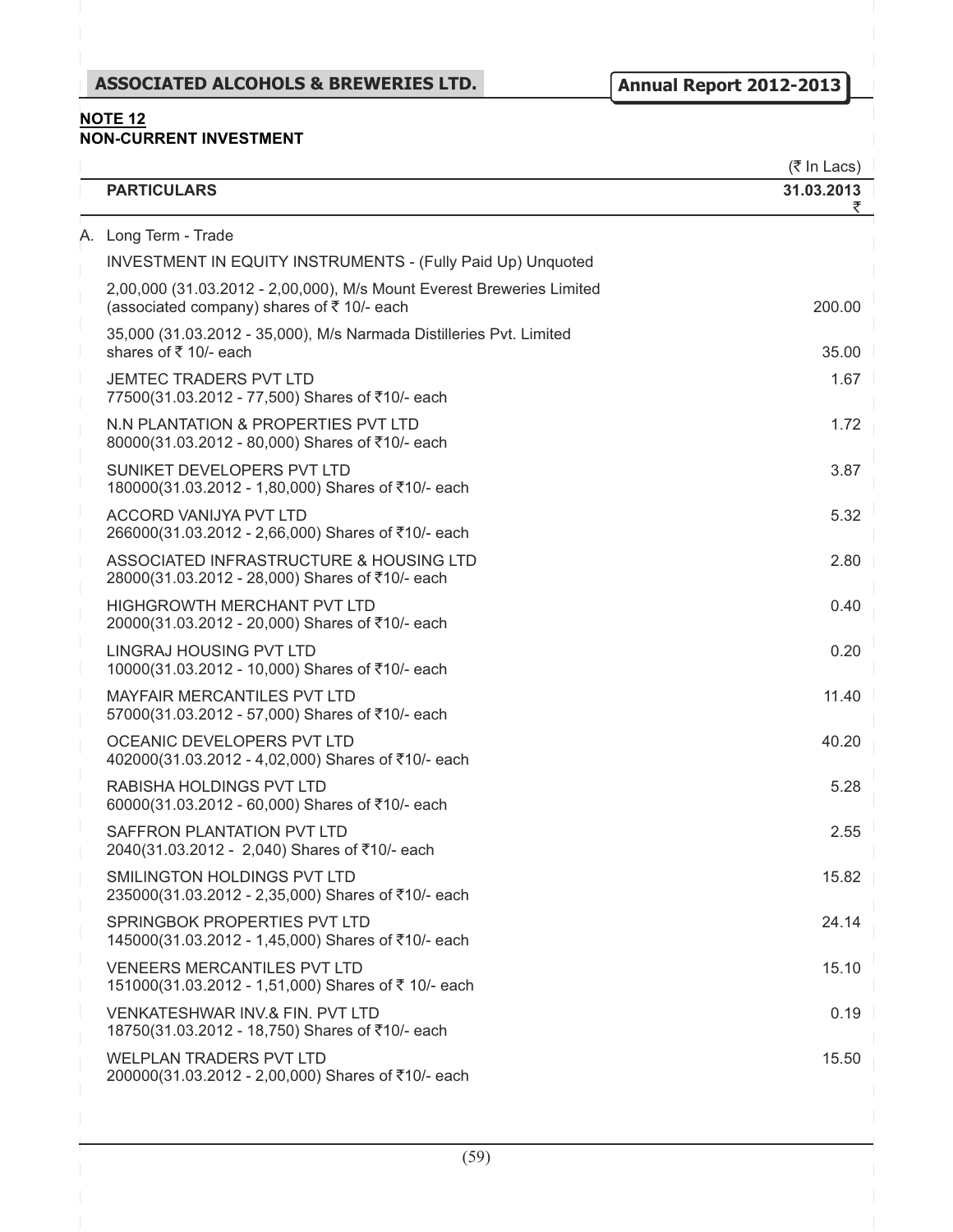| <b>ASSOCIATED ALCOHOLS &amp; BREWERIES LTD.</b>                                                                                                       | Annual Report 2012-2013 |
|-------------------------------------------------------------------------------------------------------------------------------------------------------|-------------------------|
|                                                                                                                                                       |                         |
| B. Long Term - Other than Trade<br>INVESTMENT IN EQUITY INSTRUMENTS - (Fully Paid Up)<br>Unquoted                                                     |                         |
| 100 (31.03.2012 - 100), M/s Associated Infrastructure &                                                                                               |                         |
| Housing Limited shares of ₹ 10 each                                                                                                                   | 0.01                    |
| <b>TOTAL</b>                                                                                                                                          | 381.16                  |
|                                                                                                                                                       |                         |
| <b>NOTE 13</b><br><b>LONG TERM LOANS &amp; ADVANCES</b>                                                                                               |                         |
| (Unsecured and Considered Good)                                                                                                                       |                         |
|                                                                                                                                                       | $(5 \text{ In}$ Lacs)   |
| <b>PARTICULARS</b>                                                                                                                                    | 31.03.2013              |
| <b>CAPITAL ADVANCES</b>                                                                                                                               | 150.88                  |
| <b>SECURITY DEPOSIT</b>                                                                                                                               | 89.39                   |
| OTHER LOAN & ADVANCES (Refer note 13.1)                                                                                                               | 263.05                  |
| <b>TOTAL</b>                                                                                                                                          | 503.32                  |
| Other loan & Advances include advances to employees, statutory receivables, unamortized expenses and loans to<br>corporates.                          |                         |
| <b>NOTE 14</b>                                                                                                                                        |                         |
| <b>INVENTORIES</b>                                                                                                                                    | (₹ In Lacs)             |
| <b>PARTICULARS</b>                                                                                                                                    | 31.03.2013              |
|                                                                                                                                                       |                         |
| RAW MATERIAL (Refer Note 14.1)                                                                                                                        | 456.35                  |
| <b>STOCK IN PROCESS</b>                                                                                                                               | 119.73<br>1164.21       |
| FINISHED GOODS (Refer Note 14.1)<br>STORES & SPARES (including coal)                                                                                  | 51.96                   |
| PACKAGING MATERIAL (Refer Note 14.1)                                                                                                                  | 435.40                  |
| <b>CONSUMABLES</b>                                                                                                                                    | 28.53                   |
| <b>TOTAL</b>                                                                                                                                          | 2256.18                 |
| Note 14.1                                                                                                                                             |                         |
|                                                                                                                                                       | 31.03.2013              |
| Finished Goods includes Goods In Transit                                                                                                              | 73.17                   |
| Stores & Spares includes Goods In Transit                                                                                                             | 0.99                    |
| Note 14.2                                                                                                                                             |                         |
| Inventories are valued at lower of cost or net realizable value except cost of work in progress, which is determined<br>on absorption costing method. |                         |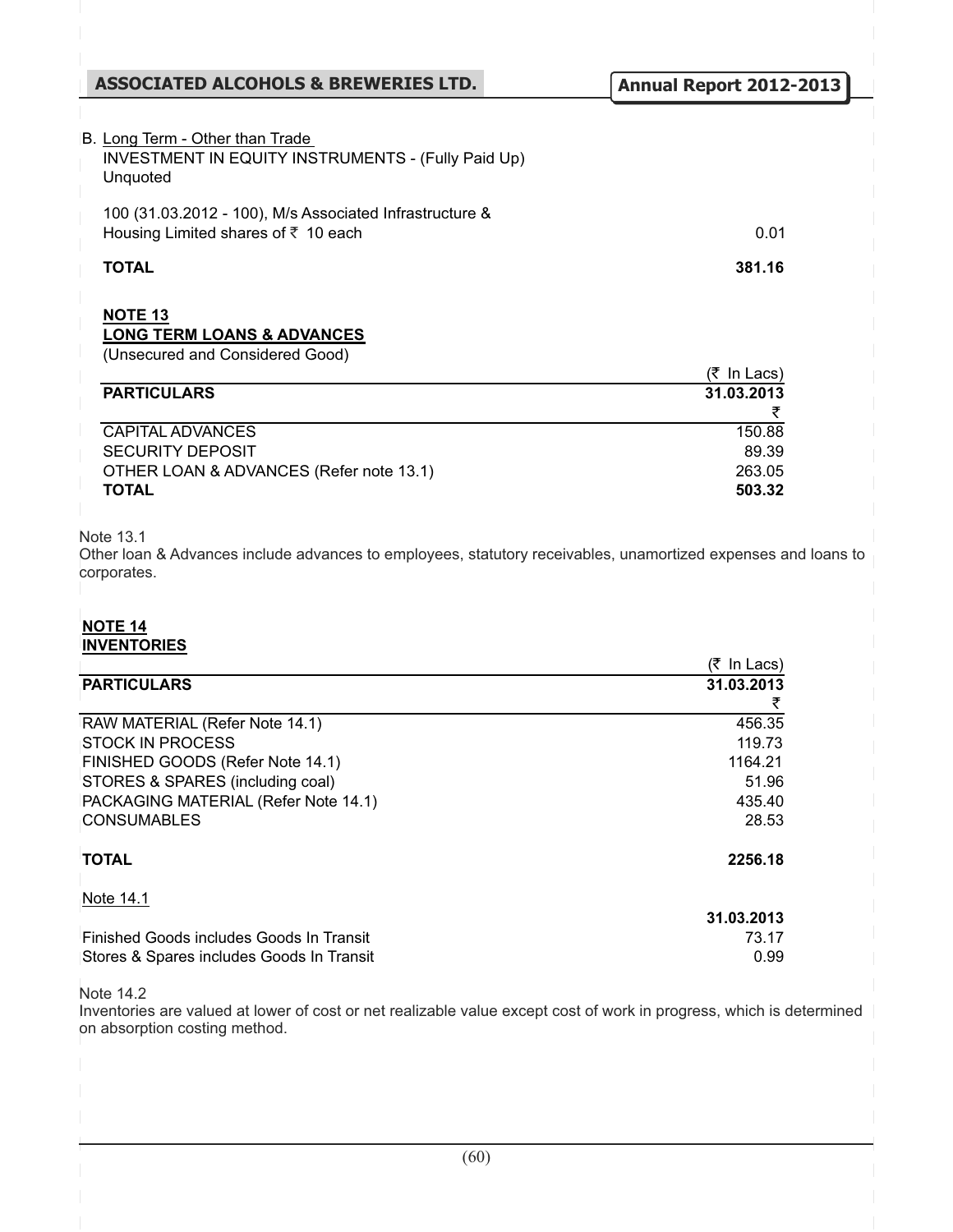# **NOTE 15**

# **TRADE RECEIVABLES**

(Unsecured and Considered Good)

|                                                                                                                                                                                                                               | $(5 \text{ In}$ Lacs) |
|-------------------------------------------------------------------------------------------------------------------------------------------------------------------------------------------------------------------------------|-----------------------|
| <b>PARTICULARS</b>                                                                                                                                                                                                            | 31.03.2013            |
|                                                                                                                                                                                                                               | ₹                     |
| <b>OVER SIX MONTHS</b>                                                                                                                                                                                                        | 508.90                |
| <b>OTHERS</b>                                                                                                                                                                                                                 | 361.82                |
| <b>TOTAL</b>                                                                                                                                                                                                                  | 870.72                |
|                                                                                                                                                                                                                               |                       |
| <b>NOTE 16</b>                                                                                                                                                                                                                |                       |
| <b>CASH &amp; CASH EQUIVALENTS</b>                                                                                                                                                                                            |                       |
|                                                                                                                                                                                                                               | $(5 \text{ In}$ Lacs) |
| <b>PARTICULARS</b>                                                                                                                                                                                                            | 31.03.2013            |
|                                                                                                                                                                                                                               | ₹                     |
| BALANCE WITH BANKS (Refer note 16.1)                                                                                                                                                                                          | 442.50                |
| <b>CASH ON HAND</b>                                                                                                                                                                                                           | 359.20                |
| FIXED DEPOSITS WITH BANKS (Refer Note 16.2)                                                                                                                                                                                   | 276.60                |
|                                                                                                                                                                                                                               |                       |
| <b>TOTAL</b>                                                                                                                                                                                                                  | 1078.30               |
| Note 16.1                                                                                                                                                                                                                     |                       |
| Balance of $\bar{\tau}$ 1.18 Lacs (previous year $\bar{\tau}$ 1.18 Lacs) with IDBI Bank Limited earmarked for unpaid dividend.                                                                                                |                       |
| Note 16.2                                                                                                                                                                                                                     |                       |
| Fixed Deposits with banks include deposits of ₹204.47 Lacs (previous year ₹8.08 Lacs) with maturity of more than 12                                                                                                           |                       |
| months.                                                                                                                                                                                                                       |                       |
| Fixed Deposits with banks amount to ₹124.51 Lacs (previous year ₹66.54 Lacs) earmarked for issuance of Bank<br>Guarantees and ₹189.95 Lacs (previous year Nil) earmarked for borrowings of ₹2622.57 Lacs (previous year Nil). |                       |
| <b>NOTE 17</b>                                                                                                                                                                                                                |                       |
| <b>SHORT TERM LOAN &amp; ADVANCES</b>                                                                                                                                                                                         |                       |
| (Unsecured and Considered Good)                                                                                                                                                                                               |                       |
|                                                                                                                                                                                                                               | (₹ In Lacs)           |
| <b>PARTICULARS</b>                                                                                                                                                                                                            | 31.03.2013            |
|                                                                                                                                                                                                                               |                       |
| OTHERS (Refer Note 17.1)                                                                                                                                                                                                      | 1753.93               |
| <b>TOTAL</b>                                                                                                                                                                                                                  | 1753.93               |
|                                                                                                                                                                                                                               |                       |
| Note 17.1                                                                                                                                                                                                                     |                       |

Other loans & advances include prepaid expenses, statutory receivables, deposits with government departments, advance to employees, advance to suppliers and to service providers.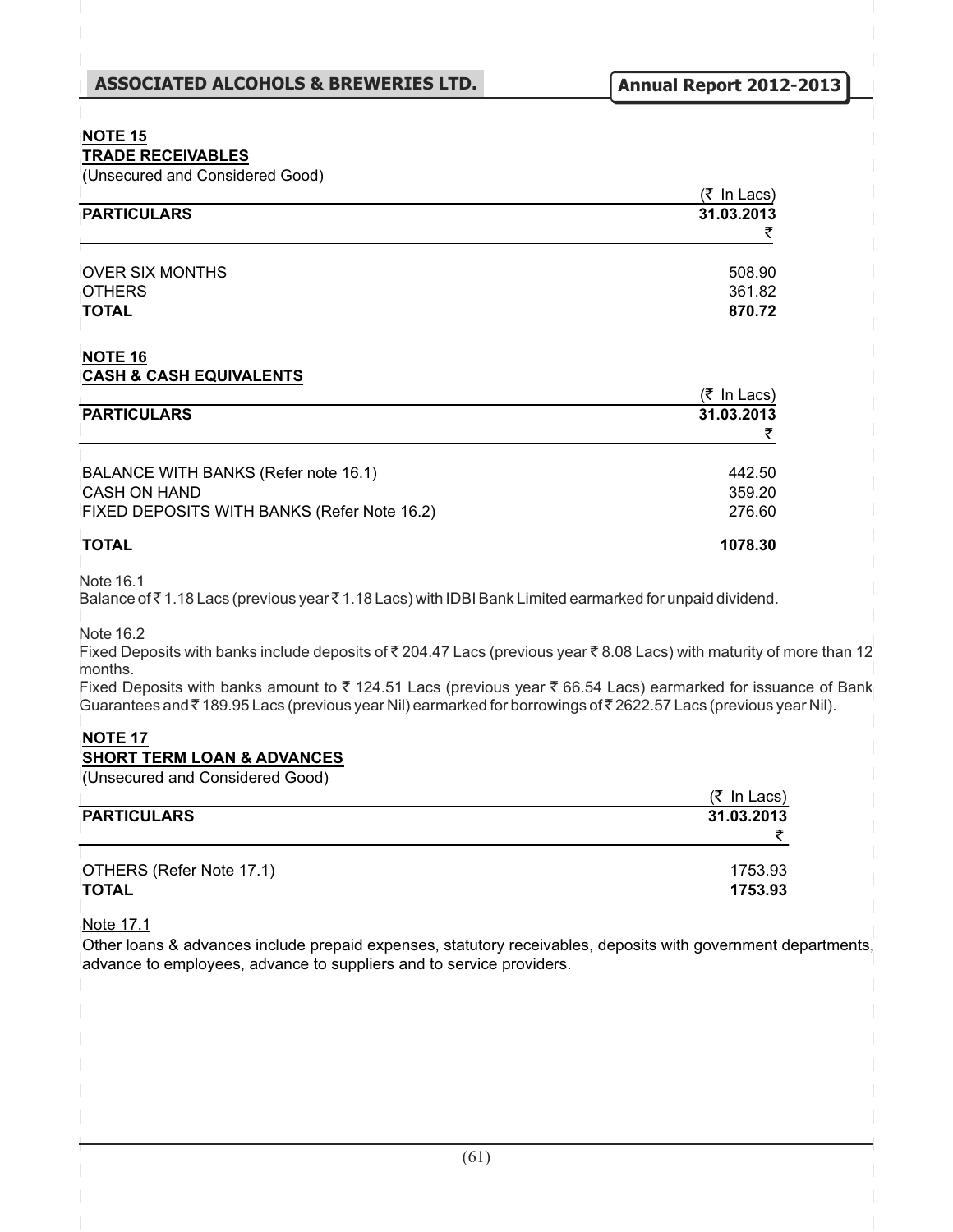#### **NOTE 18 REVENUE FROM OPERATIONS**

|                                            | $(5 \text{ In}$ Lacs) |
|--------------------------------------------|-----------------------|
| <b>PARTICULARS</b>                         | 31.03.2013            |
|                                            |                       |
| <b>SALE OF PRODUCTS</b>                    | 15624.54              |
| <b>SALE OF SERVICES</b>                    | 60.61                 |
| OTHER OPERATING REVENUES (Refer Note 18.1) | 40.46                 |
|                                            | 15725.60              |
| Less: Excise Duty                          | 9.59                  |
| TOTAL                                      | 15716.01              |

Note 18.1

Other operating revenue consists of compensation received from brand owner manufacturing activity.

Note 18.2

There has been a substantial increase in spent grain sale from₹2.30 Crores (for the year ended 31st March, 2012) to  $\bar{z}$  16.28 Crores (for the financial year ended on 31st March, 2013) in comparison to grain consumption of 0.31 lacs MT (for the financial year ended on 31.03.2012) to 0.42 lacs MT (for the financial year ended on 31st March, 2013). This has been due to non-availability of adequate buyers in earlier years for such spent grain resulting in allowed to be wasted and/or thrown out.

#### **NOTE 19 OTHER INCOME**

|                                              | $(5 \text{ In}$ Lacs) |
|----------------------------------------------|-----------------------|
| <b>PARTICULARS</b>                           | 31.03.2013            |
|                                              |                       |
| <b>INTEREST INCOME</b>                       | 113.46                |
| OTHER NON-OPERATING INCOME (Refer Note 19.1) | 160.29                |
| <b>TOTAL</b>                                 | 273.75                |

Note 19.1

Other Non-operating income inculdes profit on sale of fixed assets, rent income and recovery from written off debtors .

#### **NOTE 20 COST OF MATERIAL CONSUMED**

|                                      | (₹ In Lacs) |
|--------------------------------------|-------------|
| <b>PARTICULARS</b>                   | 31.03.2013  |
|                                      |             |
| MATERIALS CONSUMED (Refer Note 20.1) | 10311.27    |
| <b>TOTAL</b>                         | 10311.27    |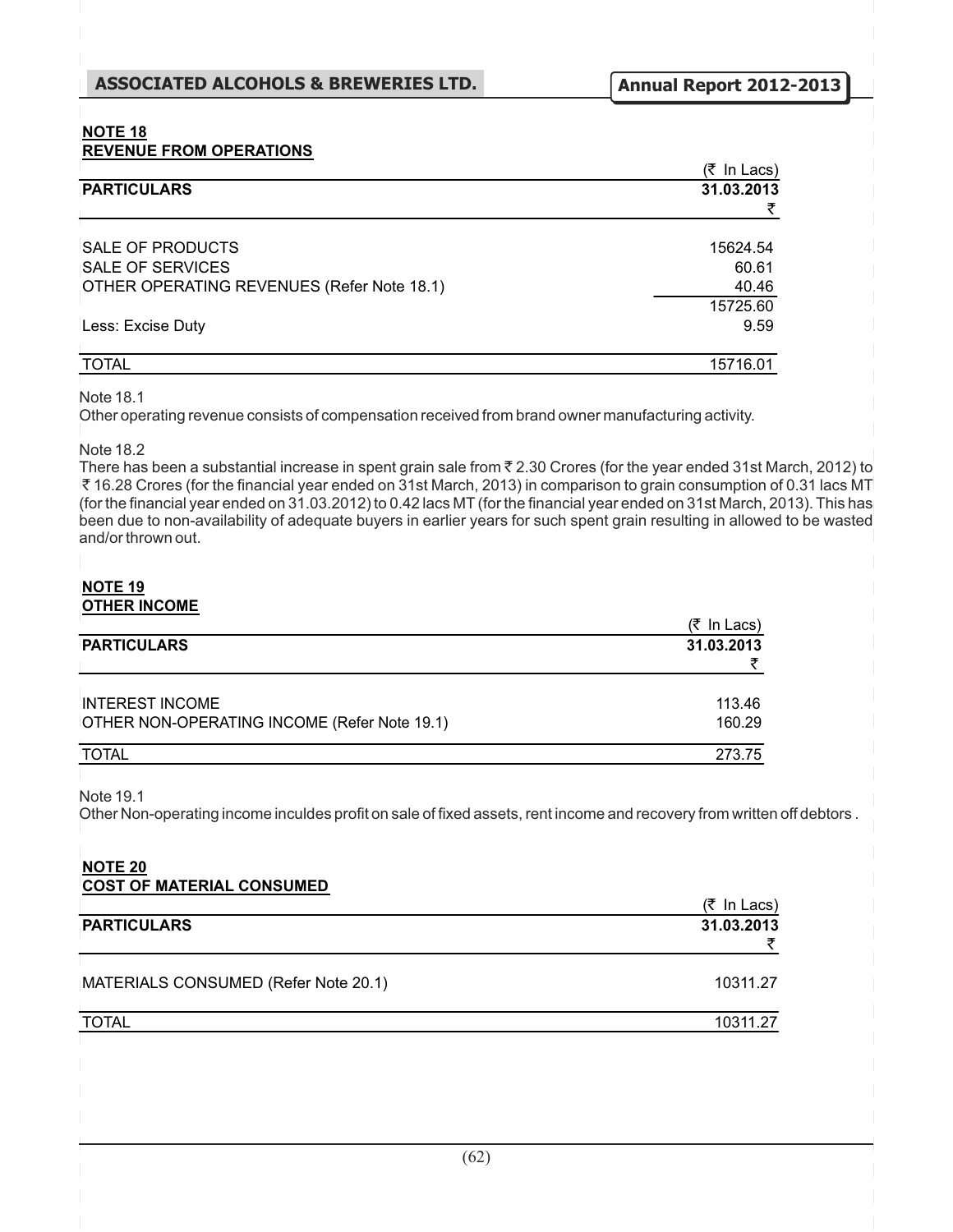| <b>ASSOCIATED ALCOHOLS &amp; BREWERIES LTD.</b>                                                                            | Annual Report 2012-2013 |
|----------------------------------------------------------------------------------------------------------------------------|-------------------------|
| <u>Note 20.1</u>                                                                                                           |                         |
| <b>Particulars of material consumed</b>                                                                                    |                         |
|                                                                                                                            | 31.03.2013              |
| <b>Raw Material Consumed</b><br><sup>∣</sup> Grain                                                                         | 5287.77                 |
| Spirit                                                                                                                     | 979.73                  |
| Pet Resign                                                                                                                 | 1328.71                 |
| <b>Packing Material</b>                                                                                                    |                         |
| Bottles                                                                                                                    | 1025.79                 |
| <b>Other Packing Material</b>                                                                                              | 1258.73                 |
| Consumables                                                                                                                | 430.54                  |
| <b>Total</b>                                                                                                               | 10311.27                |
| <b>NOTE 21</b>                                                                                                             |                         |
| <b>PURCHASE OF STOCK-IN-TRADE</b>                                                                                          |                         |
|                                                                                                                            | $(5 \text{ In}$ Lacs)   |
| <b>PARTICULARS</b>                                                                                                         | 31.03.2013<br>₹         |
|                                                                                                                            |                         |
| <b>PURCHASE</b>                                                                                                            | 5.44                    |
|                                                                                                                            |                         |
| <b>TOTAL</b><br><b>NOTE 22</b>                                                                                             | 5.44                    |
|                                                                                                                            | $(5 \text{ In}$ Lacs)   |
|                                                                                                                            | 31.03.2013<br>₹         |
| <b>CHANGES IN INVENTORIES OF FINISHED GOODS AND STOCK IN PROCESS</b><br><b>PARTICULARS</b><br><b>INVENTORIES (OPENING)</b> |                         |
|                                                                                                                            | 797.13                  |
| <b>FINISHED GOODS</b><br>STOCK-IN-PROCESS                                                                                  | 57.65                   |
|                                                                                                                            |                         |
| <b>INVENTORIES (CLOSING)</b><br><b>FINISHED GOODS</b>                                                                      | 1164.21                 |
|                                                                                                                            | 119.73                  |
|                                                                                                                            | (429.17)                |
| STOCK-IN-PROCESS<br><b>TOTAL</b>                                                                                           |                         |
| <b>NOTE 23</b>                                                                                                             |                         |
| <b>EMPLOYEE BENEFITS EXPENSE</b>                                                                                           |                         |
|                                                                                                                            | $(5 \text{ In}$ Lacs)   |
| <b>PARTICULARS</b>                                                                                                         | 31.03.2013              |
|                                                                                                                            | ₹                       |
| SALARY & WAGES (Refer Note 22.1)<br>CONTRIBUTION TO PROVIDENT AND OTHER FUNDS                                              | 377.21<br>31.78         |
| STAFF WELFARE EXPENSES                                                                                                     | 6.63                    |

-1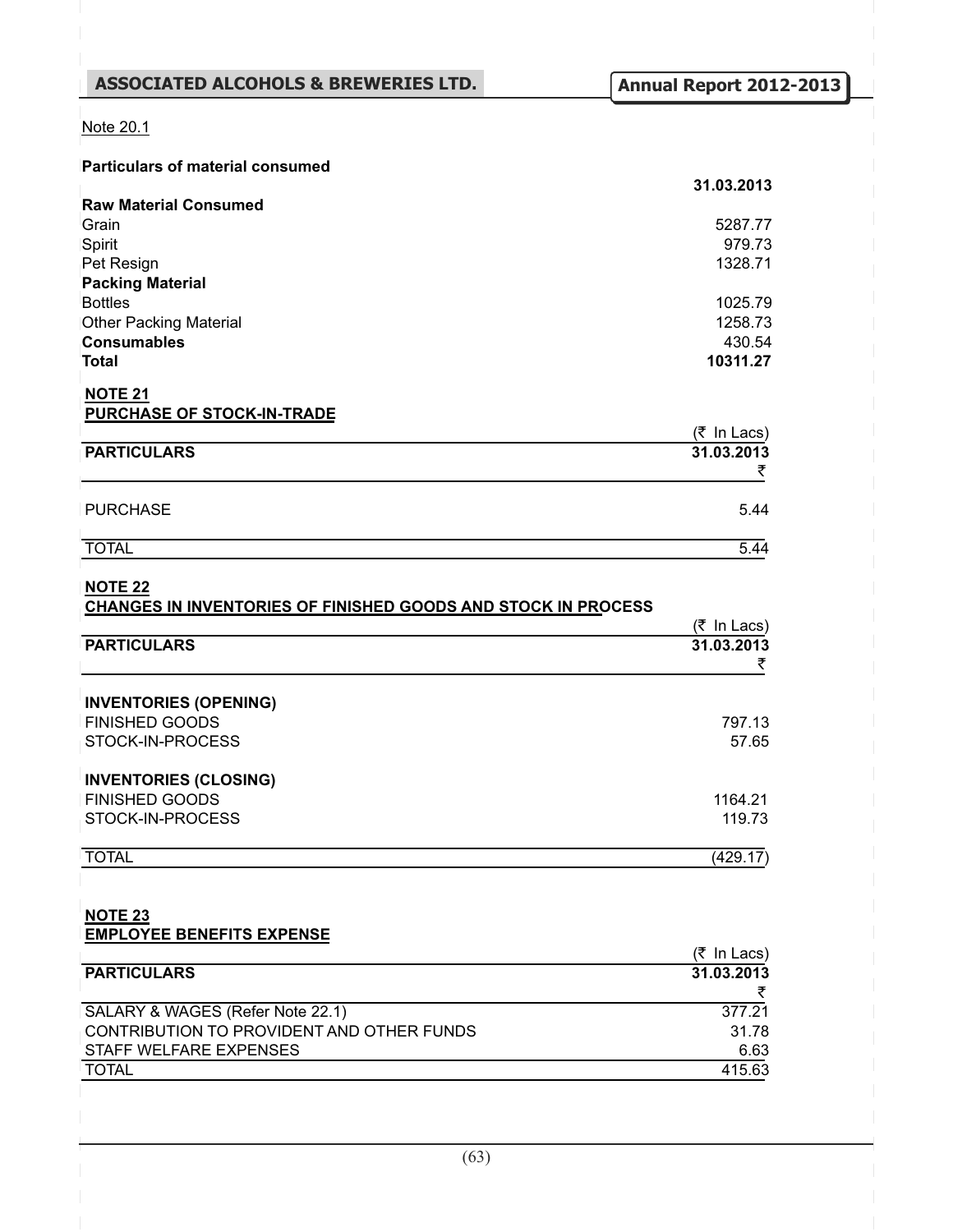Note 23.1

As per Accounting Standard 15 " Employee Benefits ", the disclosures of Employee benefits as defined in the Accounting Standard are given below :

A) Defined Contribution Plan

Contribution to Defined Contribution Plan, recognized as expense for the year are as under:-  $($ ₹ In Lacs)

Employer's Contribution to Provident Fund 10.96

B) Defined Benefit Plan

i) The obligation of leave encashment is recognized, provided and paid on yearly basis. There is no accumulation of the same except current year

2012-13

ii) The Company has taken Group Gratuity Policy of LIC of India. The Present value of obligation is determined based on actuarial valuation using the Projected Unit Credit Method, which recognizes each period of service as giving rise to additional unit of employee benefit entitlement and measures each unit separately to build up the final obligation.

# **I. Reconciliation of opening and closing balances of obligation**

|                                                                                 | $(5 \text{ In}$ Lacs) |  |
|---------------------------------------------------------------------------------|-----------------------|--|
|                                                                                 | 2012-13               |  |
| Liability at the beginning of the year                                          | 48.61                 |  |
| <b>Current Service Cost</b>                                                     | 3.96                  |  |
| Interest Cost                                                                   | 4.25                  |  |
| Benefits paid                                                                   | 0.00                  |  |
| Actuarial (gain)/ Loss on obligations                                           | 13.74                 |  |
| Liability at the end of the year                                                | 70.56                 |  |
| II. Reconciliation of opening and closing balances of fair value of plan assets |                       |  |

|                                                        | $(5 \text{ In}$ Lacs) |
|--------------------------------------------------------|-----------------------|
| Fair value of plan assets at the beginning of the year | 43.80                 |
| Expected return on plan assets                         | 3.77                  |
| Contribution by the employer                           | 7.51                  |
| Benefits paid                                          | 0.00                  |
| Actuarial (gain)/Loss                                  | 0.29                  |
| Fair value of plan assets at the end of the year       | 55.37                 |

# **III. Expenses recognized in Profit & Loss Account**

|                                            | (₹ In Lacs) |
|--------------------------------------------|-------------|
| <b>Current Service Cost</b>                | 3.96        |
| Interest Cost                              | 4.25        |
| Expected return on plan assets             | (3.77)      |
| Total Actuarial (gain)/loss                | 13.45       |
| Total Expenses included in employee cost   | 17.90       |
| <b>IV. Principal actuarial assumptions</b> | (₹ In Lacs) |

| Discount rate                             | $8.00\%$ |
|-------------------------------------------|----------|
| Expected rate of return on plan of assets | 8.70%    |
| Salary increment rate                     | $6.00\%$ |
| Composition of plan assets                |          |
| Investment with insurer                   | 100%     |
|                                           |          |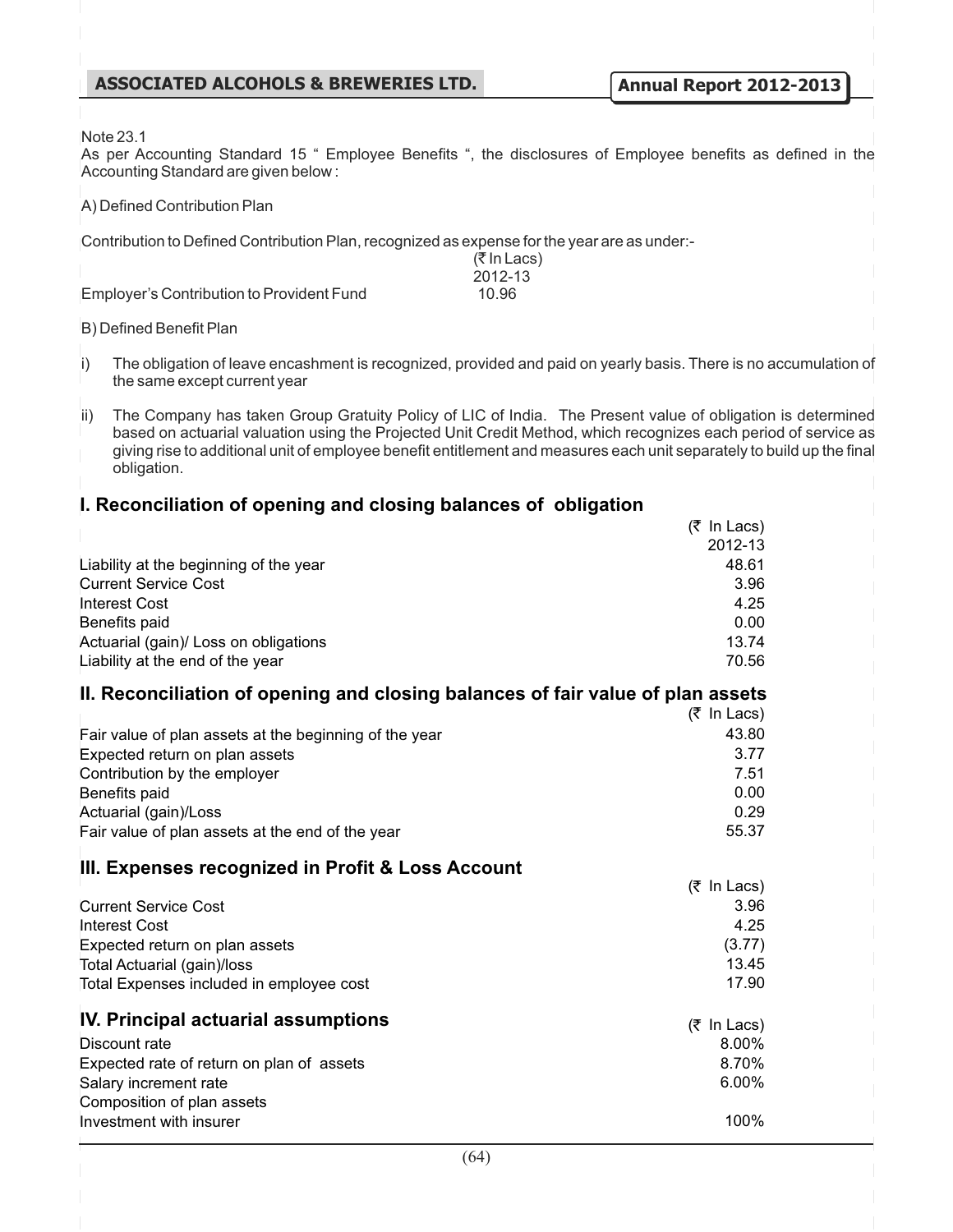| <b>ASSOCIATED ALCOHOLS &amp; BREWERIES LTD.</b>                                                                                                                                                                               | Annual Report 2012-2013 |
|-------------------------------------------------------------------------------------------------------------------------------------------------------------------------------------------------------------------------------|-------------------------|
| <b>NOTE 24</b>                                                                                                                                                                                                                |                         |
| <b>FINANCE COST</b>                                                                                                                                                                                                           |                         |
|                                                                                                                                                                                                                               | $(5 \text{ In}$ Lacs)   |
| <b>PARTICULARS</b>                                                                                                                                                                                                            | 31.03.2013<br>₹         |
|                                                                                                                                                                                                                               |                         |
| <b>INTEREST EXPENSE</b>                                                                                                                                                                                                       | 381.45                  |
| OTHER BORROWING COSTS                                                                                                                                                                                                         | 22.76                   |
| <b>TOTAL</b>                                                                                                                                                                                                                  | 404.21                  |
| <b>NOTE 25</b>                                                                                                                                                                                                                |                         |
| <b>OTHER EXPENSE</b>                                                                                                                                                                                                          |                         |
|                                                                                                                                                                                                                               | $(5 \text{ In}$ Lacs)   |
| <b>PARTICULARS</b>                                                                                                                                                                                                            | 31.03.2013<br>₹         |
| <b>MANUFACTURING EXPENSES</b>                                                                                                                                                                                                 |                         |
| CONSUMPTION OF STORES AND SPARE PARTS                                                                                                                                                                                         | 255.13                  |
| <b>POWER &amp; FUEL</b>                                                                                                                                                                                                       | 1953.42                 |
| <b>REPAIRS TO BUILDINGS</b>                                                                                                                                                                                                   | 0.15                    |
| <b>REPAIRS TO MACHINERY</b>                                                                                                                                                                                                   | 80.97                   |
| <b>INSURANCE</b>                                                                                                                                                                                                              | 20.35                   |
| <b>OTHER MANUFACTURING EXPENSES</b>                                                                                                                                                                                           | 677.96                  |
| <b>SELLING AND DISTRIBUTION EXPENSES</b>                                                                                                                                                                                      |                         |
| <b>FREIGHT OUTWARD</b>                                                                                                                                                                                                        | 328.88                  |
| <b>LABOUR CHARGES</b>                                                                                                                                                                                                         | 220.41                  |
| <b>ADMINISTRATION EXPENSES</b>                                                                                                                                                                                                |                         |
| <b>RENT</b>                                                                                                                                                                                                                   | 41.19                   |
| <b>RATES &amp; TAXES</b>                                                                                                                                                                                                      | 3.56                    |
| PAYMENT TO AUDITOR (Refer Note 25.1)                                                                                                                                                                                          | 7.17                    |
| OTHER SELLING & ADMINISTRATION EXPENSES                                                                                                                                                                                       | 647.97                  |
| (Refer Note 25.2)                                                                                                                                                                                                             |                         |
| <b>TOTAL</b>                                                                                                                                                                                                                  | 4237.17                 |
| Note 25.1                                                                                                                                                                                                                     |                         |
| <b>Payment to Auditor as:</b>                                                                                                                                                                                                 |                         |
| (a) Auditor                                                                                                                                                                                                                   | 4.58                    |
| (b) For taxation matters                                                                                                                                                                                                      | 0.24                    |
| (c) For management services                                                                                                                                                                                                   | 2.25                    |
| (d) For other certifications                                                                                                                                                                                                  | 0.10                    |
| (e) For reimbursement of expenses                                                                                                                                                                                             | 0.00                    |
| Total                                                                                                                                                                                                                         | 7.17                    |
| Note 25.2                                                                                                                                                                                                                     |                         |
| Other Selling & Administration expenses includes foreign currency fluctuation expenses amounting to Nil (previous<br>year₹0.60 Lacs) and prior period expenses (net of income) of₹(0.32) Lacs/- (previous year₹(15.89) Lacs). |                         |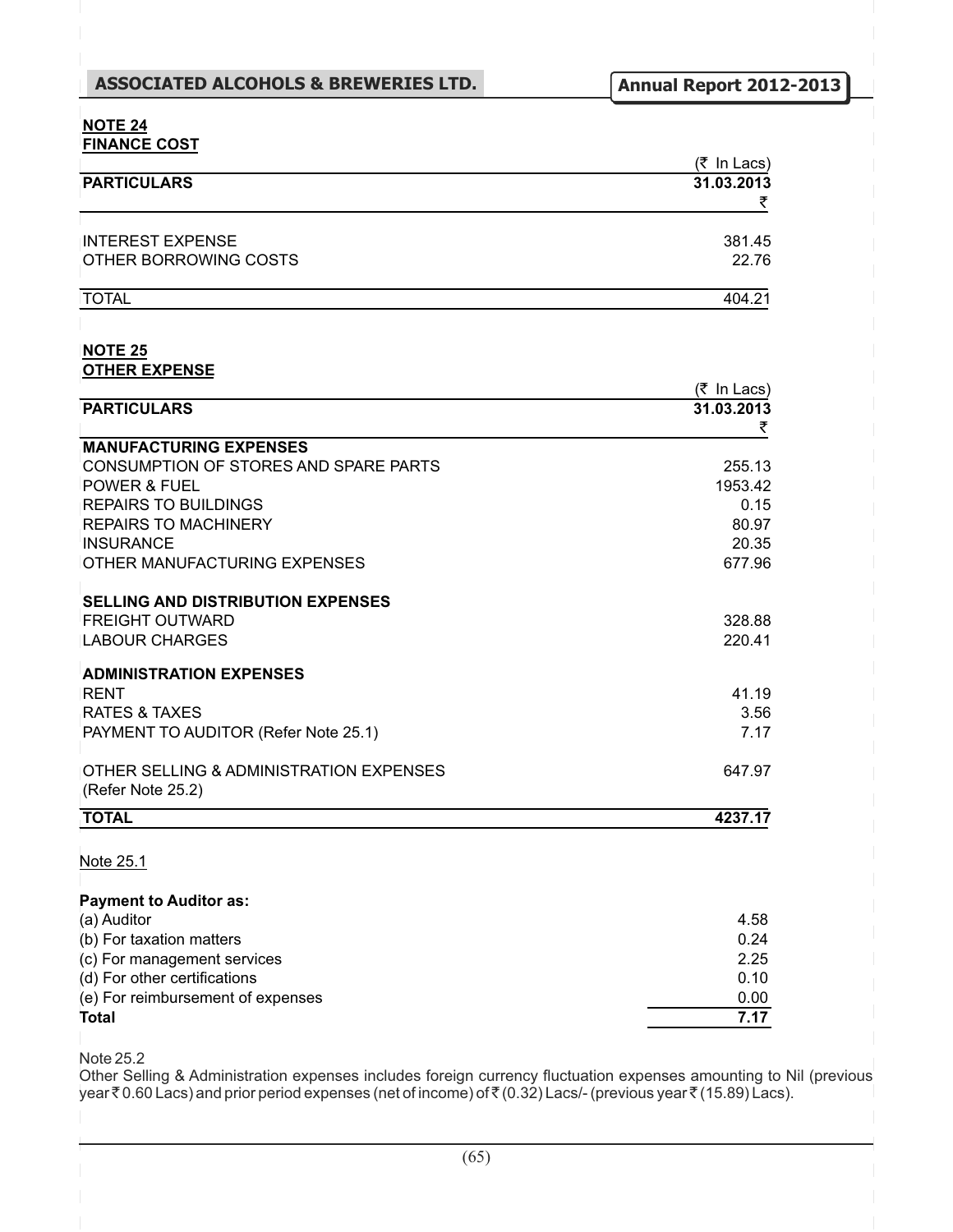|  |  | <b>ASSOCIATED ALCOHOLS &amp; BREWERIES LTD.</b> |  |
|--|--|-------------------------------------------------|--|
|--|--|-------------------------------------------------|--|

**Annual Report 2012-2013** 

# **NOTE 26**

# **CONTINGENT LIABILITIES AND COMMITMENTS**

|                                                     | (₹ In Lacs) |
|-----------------------------------------------------|-------------|
| <b>PARTICULARS</b>                                  | 31.03.2013  |
|                                                     | ₹           |
| Contingent Liabilties                               |             |
| $(A)$ Guarantees                                    |             |
| (i) Guarantees to Banks and Financial Institutions  |             |
| against credit facilities extended to third parties | 3200.00     |
|                                                     |             |
| $\frac{1}{1}$ (ii) Bank Guarantees to other parties | 227.66      |
|                                                     |             |
| (B) Dues                                            |             |
| (iii) VAT payable                                   | 0.00        |
| (iv) Entry Tax payable                              | 49.93       |
| (v) State Excise Duty payable                       | 348.53      |
| (vi) MPGATSAVA Tax                                  | 2.65        |
| (v) Income Tax demand                               | 75.54       |
| (vi) Fringe Benefit Tax demand                      | 0.42        |
| Commitments                                         |             |
| (A) Estimated amount of contracts remaining to be   |             |
| executed on capital account and not provided for    | 946.3       |
|                                                     |             |

#### **NOTE 27 EARNING PER SHARE**

 $\overline{1}$ 

| <b>Particulars</b>                                                             | 31.03.2013 |
|--------------------------------------------------------------------------------|------------|
|                                                                                |            |
| Face Value per Share (₹)                                                       | 10         |
| Weighted average number of Equity Shares                                       | 9039600    |
| Number of Equity Shares at the beginning of the year                           | 9039600    |
| Number of Equity Shares at the end of the year                                 | 9039600    |
| Weighted average number of Equity Shares outstanding during the year           | 9039600    |
| Net Profit after tax available for Equity Share holders $(5)$                  | 331        |
| Net Profit after tax available for Equity Share holders (₹) (excluding Extra   |            |
| Ordinary Item)                                                                 | 331        |
| Basic and diluted Equity per share (in $\bar{z}$ ) annualized (excluding Extra |            |
| Ordinary Item)                                                                 | 0.00       |

### **NOTE 28 EARNING AND EXPENDITURE IN FOREIGN CURRENCY**

|                                   | $(5 \text{ In}$ Lacs) |
|-----------------------------------|-----------------------|
| <b>PARTICULARS</b>                | 31.03.2013            |
|                                   |                       |
| Earnings                          |                       |
| <b>Export Sales</b>               | 17.66                 |
| Expenditure                       |                       |
| Professional Development Expenses | 12.54                 |
| Travelling Expenses               | 4.35                  |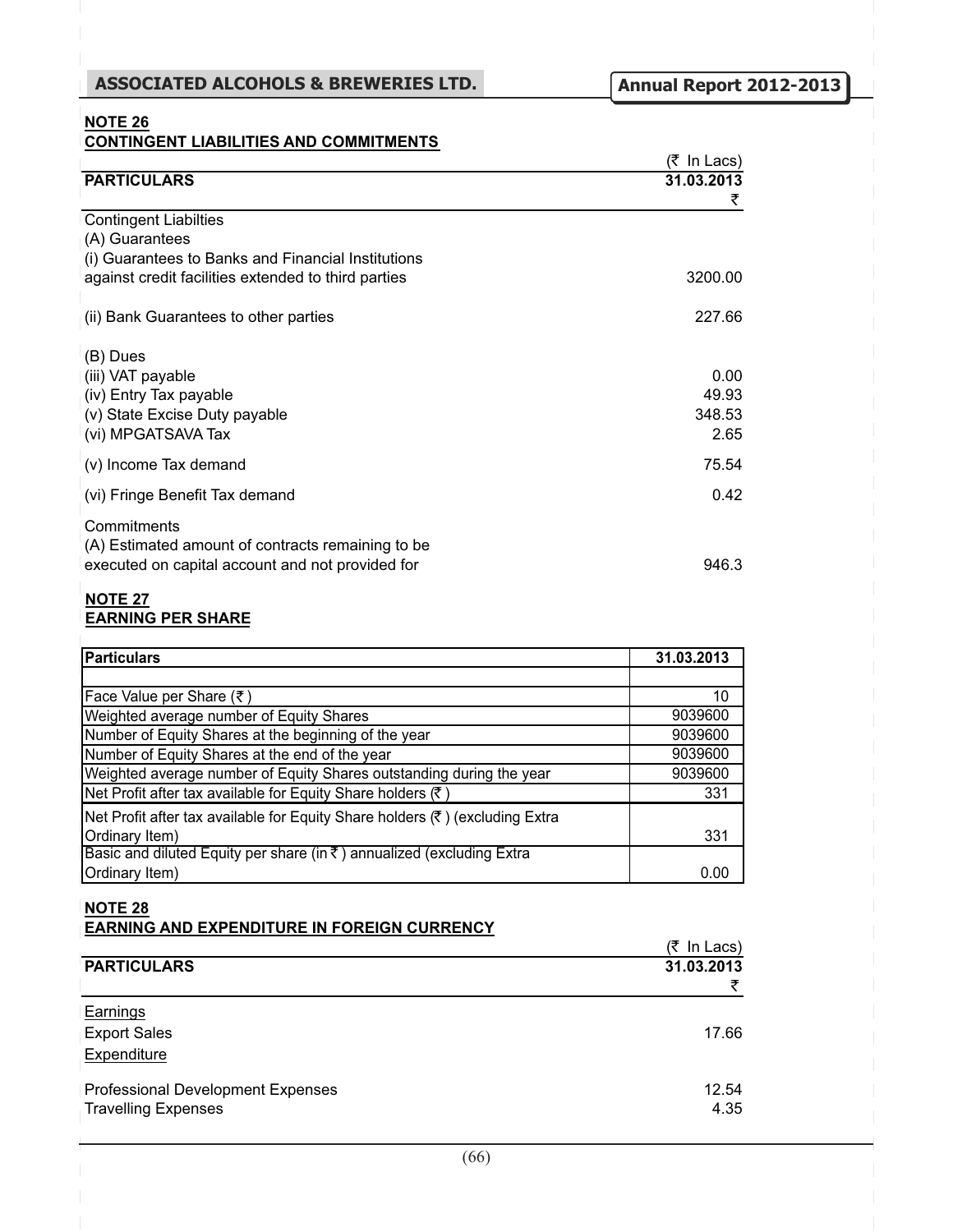### **NOTE 29 RELATED PARTY DISCLOSURE**

A List of Related Parties where control exists and related parties with whom transactions have taken place.

| <b>Name of Related Party</b>     | Relationship                                                 |
|----------------------------------|--------------------------------------------------------------|
| Mr.Ashish Kumar Gadia            | Key Managerial Personnel                                     |
| Mr. Anand Kumar Kedia            | Individual owning voting power giving control or significant |
|                                  | influence.                                                   |
| Mr.Prasann Kumar Kedia           | Individual owning voting power giving control or significant |
|                                  | influence.                                                   |
| Mrs.Ram Dulari Kedia             | Individual owning voting power giving control or significant |
|                                  | influence.                                                   |
| Mrs.Sangita Kedia                | Individual owning voting power giving control or significant |
|                                  | influence.                                                   |
| Mrs.Sweta Kedia                  | Individual owning voting power giving control or significant |
|                                  | influence.                                                   |
| Mr. Anshuman Kedia               | Relative of individual owning voting power giving control or |
|                                  | significant influence.                                       |
| Miss Ravisha Kedia               | Relative of individual owning voting power giving control or |
|                                  | significant influence.                                       |
| Venkareshwar Inv. & Fin. (P) Ltd | Enterprise over which persons referred hereinabove have      |
|                                  | been able to exercise significant influence.                 |
| Snehsil Hirise (P) Ltd           | Enterprise over which persons referred hereinabove have      |
|                                  | been able to exercise significant influence.                 |

#### B **Related party transaction**

|                                   |                             |                                                                                                    |                                                                                       | $(5 \text{ In } \text{Lacs})$                                                                               |
|-----------------------------------|-----------------------------|----------------------------------------------------------------------------------------------------|---------------------------------------------------------------------------------------|-------------------------------------------------------------------------------------------------------------|
|                                   | Key Managerial<br>Personnel | Relatives of<br>Individual owning<br>voting power<br>giving control or<br>significant<br>influence | Individual<br>owning voting<br>power giving<br>control or<br>significant<br>influence | Enterprise over<br>which persons<br>referred<br>hereinabove<br>able to exercise<br>significant<br>influence |
| Particulars                       | <b>Current Year</b>         | <b>Current Year</b>                                                                                | <b>Current Year</b>                                                                   | <b>Current Year</b>                                                                                         |
| <b>Managerial Remuneration</b>    | 1.92                        |                                                                                                    |                                                                                       |                                                                                                             |
| Salary                            | 0.00                        | 3.84                                                                                               | 18.96                                                                                 |                                                                                                             |
| Rent                              |                             | 0.00                                                                                               | 3.60                                                                                  |                                                                                                             |
| Professional Development Expenses |                             | 26.83                                                                                              |                                                                                       |                                                                                                             |
| Loan Taken                        |                             |                                                                                                    |                                                                                       | 134.92                                                                                                      |

Guarantees obtained from certain key managerial personnel for the financial facilities availed from Banks/ FI's to the extend of  $\bar{z}$  6675 Lacs (Previous year  $\bar{z}$  6100 Lacs)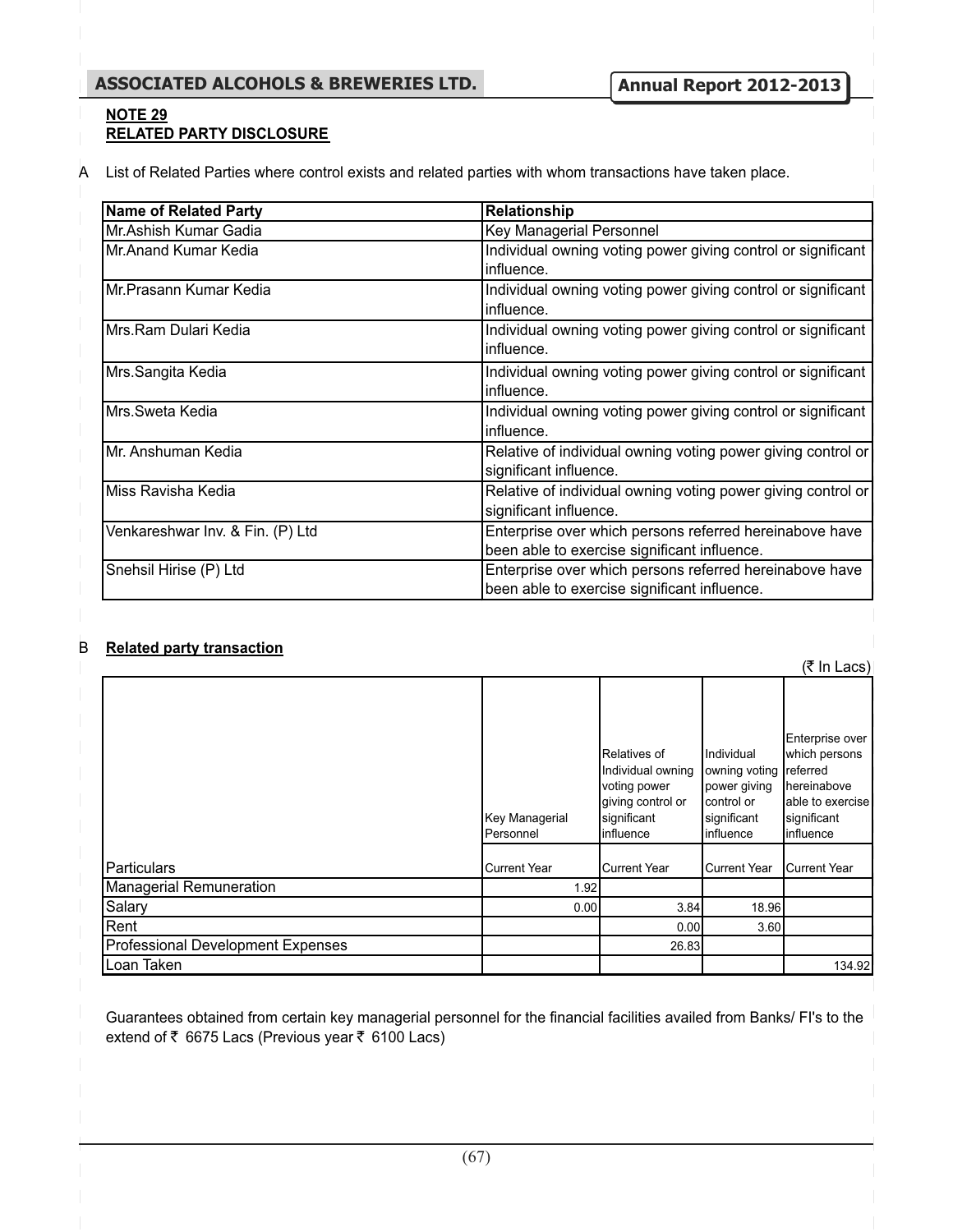#### **NOTE 30 SEGMENT REPORTING**

|                                                            |                 |                   |             | $(5 \text{ In}$ Lacs) |
|------------------------------------------------------------|-----------------|-------------------|-------------|-----------------------|
|                                                            | 2012-13         |                   |             |                       |
|                                                            | Allocated       |                   |             |                       |
| Particulars                                                | Potable Alcohol | <b>Wind Power</b> | Unallocated | Total                 |
| 1) Segment Revenue                                         |                 |                   |             |                       |
| <b>External Turnover</b>                                   | 15670.42        | 55.14             | 0.05        | 15725.60              |
| Inter Segement Turnover                                    | 0.00            | 0.00              | 0.00        | 0.00                  |
| <b>Gross Turnover</b>                                      | 15670.42        | 55.14             | 0.05        | 15725.60              |
| Less: Excise duty                                          | 9.59            | 0.00              | 0.00        | 9.59                  |
| Net Turnover                                               | 15660.83        | 55.14             | 0.05        | 15716.01              |
|                                                            |                 |                   |             |                       |
| 2) Segment Result before Interest and Taxes                | 802.17          | 26.09             | (9.85)      | 818.41                |
| Less: Interest Expense                                     |                 |                   |             | 381.45                |
| Add: Interest Income                                       |                 |                   |             | 113.46                |
| Add: Extraordinary Item                                    |                 |                   |             | 0.00                  |
| Profit Before Tax                                          |                 |                   |             | 550.42                |
| <b>Current Tax</b>                                         |                 |                   |             | 115.11                |
| Deferred Tax                                               |                 |                   |             | 102.70                |
| Profit after tax                                           |                 |                   |             | 332.61                |
| Tax for prior period                                       |                 |                   |             | 1.74                  |
| Profit after Tax (before adjustment for Minority Interest) |                 |                   |             | 330.87                |
| Add: Share of (Profit)/ Loss transferred to Minority       |                 |                   |             | 0.05                  |
| Profit after Tax (after adjustment for Minority Interest)  |                 |                   |             | 330.92                |
|                                                            |                 |                   |             |                       |
| 3) Other Information                                       |                 |                   |             |                       |
| <b>Segment Assets</b>                                      | 13879.83        | 408.01            | 2207.90     | 16495.74              |
| <b>Segment Liabilities</b>                                 | 4627.00         | 37.52             | 6630.95     | 11295.47              |
| Capital Expenditure                                        | 3659.07         | 0.00              | 0.21        | 3659.28               |
| Depreciation and Amortisation                              | 470.90          | 21.83             | 2.06        | 494.80                |
| Non Cash Expenditure other than depreciation and           |                 |                   |             |                       |
| lamortisation                                              |                 |                   | 0.05        | 0.05                  |

#### **NOTE 31**

 $\overline{\phantom{a}}$ 

**Subsidiary Company considered in the consolidated financial statements**

|                               | Country of    | <b>Proportion of</b> |
|-------------------------------|---------------|----------------------|
| <b>Name of Subsidiary</b>     | Incorporation | ownership interest   |
| Vedant Energy Private Limited | India         | 50.71%               |

#### **FINANCIAL INFORMATION OF SUBSIDIARY COMPANY**

**Name of Subsidiary Company Vedant Energy Pvt. Limited**

|                               | (₹ in Lakhs) |
|-------------------------------|--------------|
| Capital                       | 26.88        |
| <b>Reserves</b>               | 122.19       |
| <b>Total Assets</b>           | 149.53       |
| Total Liabilities             | 0.45         |
| Investments                   | 146.15       |
| <b>ITurnover</b>              | 0.05         |
| <b>Profit before taxation</b> | (0.15)       |
| <b>Provision for taxation</b> | (0.05)       |
| <b>Profit after taxation</b>  | (0.10)       |
| <b>Proposed dividend</b>      | 0.00         |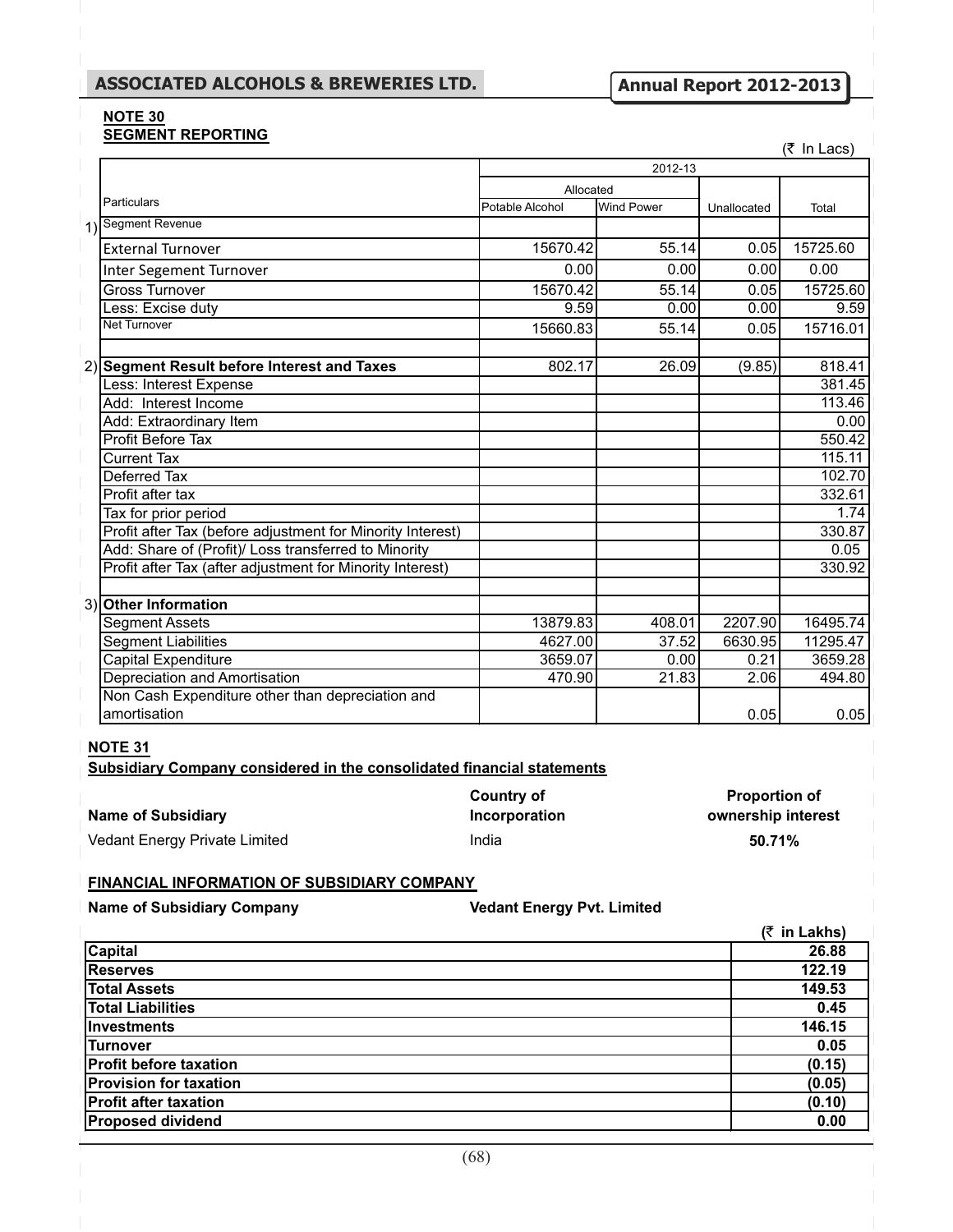| <b>ASSOCIATED ALCOHOLS &amp; BREWERIES LTD.</b>                                                                                                                                                                                      | Annual Report 2012-2013                     |
|--------------------------------------------------------------------------------------------------------------------------------------------------------------------------------------------------------------------------------------|---------------------------------------------|
| <b>ASSOCIATED ALCOHOLS &amp; BREWERIES LTD.</b>                                                                                                                                                                                      |                                             |
| Registered Office: 106A, Shyam Bazar, Kolkata - 700 005                                                                                                                                                                              |                                             |
| <b>PROXY FORM</b>                                                                                                                                                                                                                    |                                             |
|                                                                                                                                                                                                                                      |                                             |
|                                                                                                                                                                                                                                      |                                             |
| No. of Shares held <b>No. 2018</b> No. 2018 19:30 No. 2019 19:30 No. 2019 19:30 No. 2019 19:30 No. 2019 19:30 No. 2019                                                                                                               |                                             |
|                                                                                                                                                                                                                                      |                                             |
| Being a member/members of Associated Alcohols & Breweries Limited appoint __________________________                                                                                                                                 | of                                          |
| <u>of the contract of the contract of the contract of the contract of the contract of the contract of the contract of the contract of the contract of the contract of the contract of the contract of the contract of the contra</u> |                                             |
| as my/our proxy to vote for me/us on my/our behalf at the 24th ANNUAL GENERAL MEETING of the Company to be                                                                                                                           |                                             |
| held on 2nd September, 2013 and at any adjournment thereof.                                                                                                                                                                          |                                             |
|                                                                                                                                                                                                                                      |                                             |
|                                                                                                                                                                                                                                      |                                             |
|                                                                                                                                                                                                                                      | <b>Signature</b><br>(Affix a Revenue Stamp) |
| Note - This Form duly completed and signed must be deposited at the Registered Office of the Company not less than 48                                                                                                                |                                             |
| hours before the meeting.                                                                                                                                                                                                            |                                             |
|                                                                                                                                                                                                                                      |                                             |
|                                                                                                                                                                                                                                      |                                             |
| D ALCOHOLS & BREWERIES LTD.<br>Registered Office: 106A, Shyam Bazar, Kolkata - 700 005                                                                                                                                               |                                             |
|                                                                                                                                                                                                                                      |                                             |
| <b>ATTENDANCE SLIP</b>                                                                                                                                                                                                               |                                             |
| (To be handed over the entrance of the meeting hall)                                                                                                                                                                                 |                                             |
| I hereby record my presence at the Twenty Third Annual General Meeting of the Company held at "Shripati Singhanania                                                                                                                  |                                             |
| Hall", Rotary Sadan, 94/2, J.L. Nehru Road, (Chouranghee Road), Kolkata - 700 020 on Monday, 2nd day of September                                                                                                                    |                                             |
| 2013 at 3.30 p.m.                                                                                                                                                                                                                    |                                             |
|                                                                                                                                                                                                                                      |                                             |
|                                                                                                                                                                                                                                      |                                             |
|                                                                                                                                                                                                                                      |                                             |
|                                                                                                                                                                                                                                      |                                             |
|                                                                                                                                                                                                                                      |                                             |
|                                                                                                                                                                                                                                      |                                             |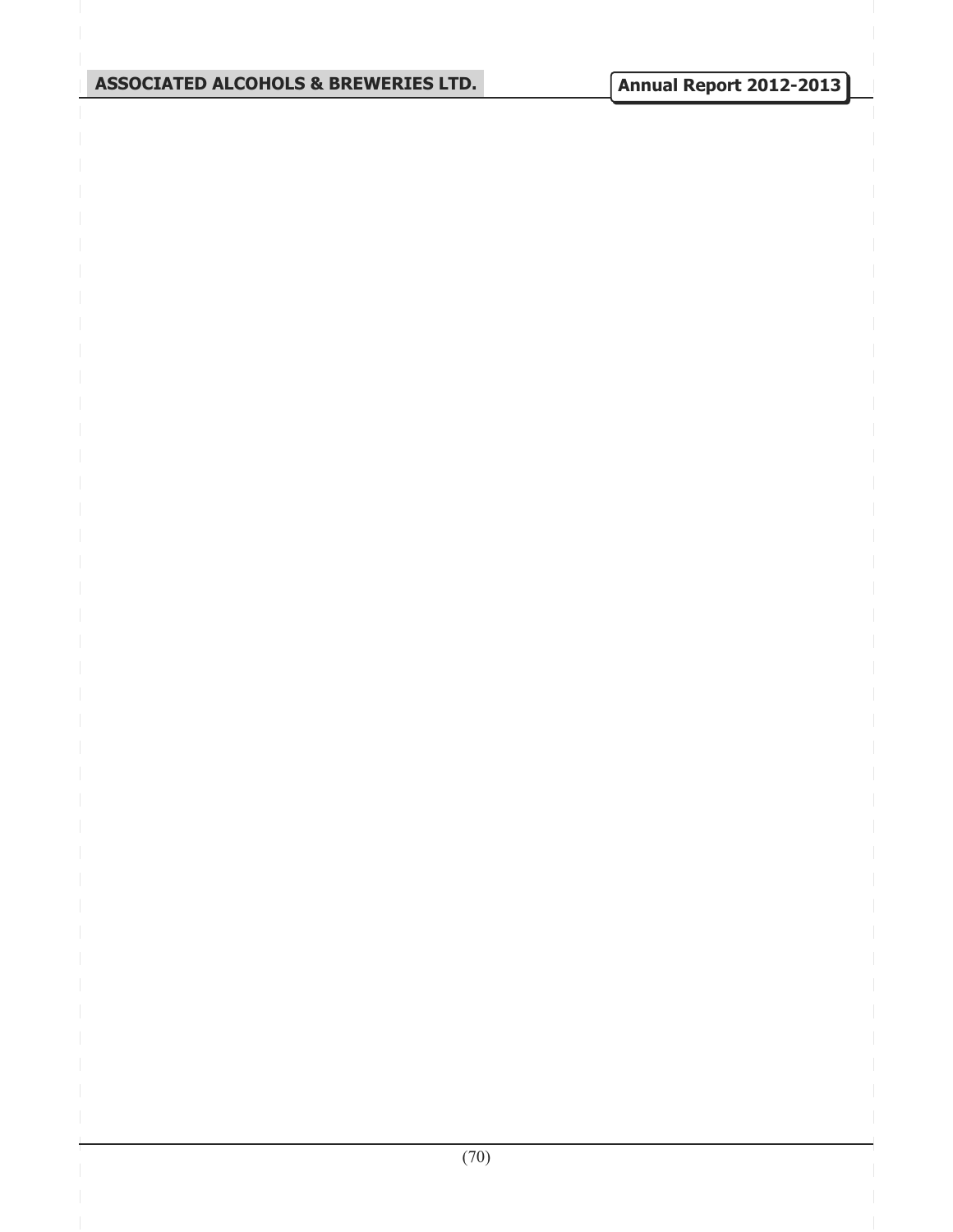| ASSOCIATED ALCOHOLS & BREWERIES LTD. | Annual Report 2012-2013 |
|--------------------------------------|-------------------------|
|                                      |                         |
| <b>NOTES</b>                         |                         |
|                                      |                         |
|                                      |                         |
|                                      |                         |
|                                      |                         |
|                                      |                         |
|                                      |                         |
|                                      |                         |
|                                      |                         |
|                                      |                         |
|                                      |                         |
|                                      |                         |
|                                      |                         |
|                                      |                         |
|                                      |                         |
|                                      |                         |
|                                      |                         |
|                                      |                         |
|                                      |                         |
|                                      |                         |
|                                      |                         |
|                                      |                         |
|                                      |                         |
|                                      |                         |
|                                      |                         |
|                                      |                         |
|                                      |                         |
| (71)                                 |                         |